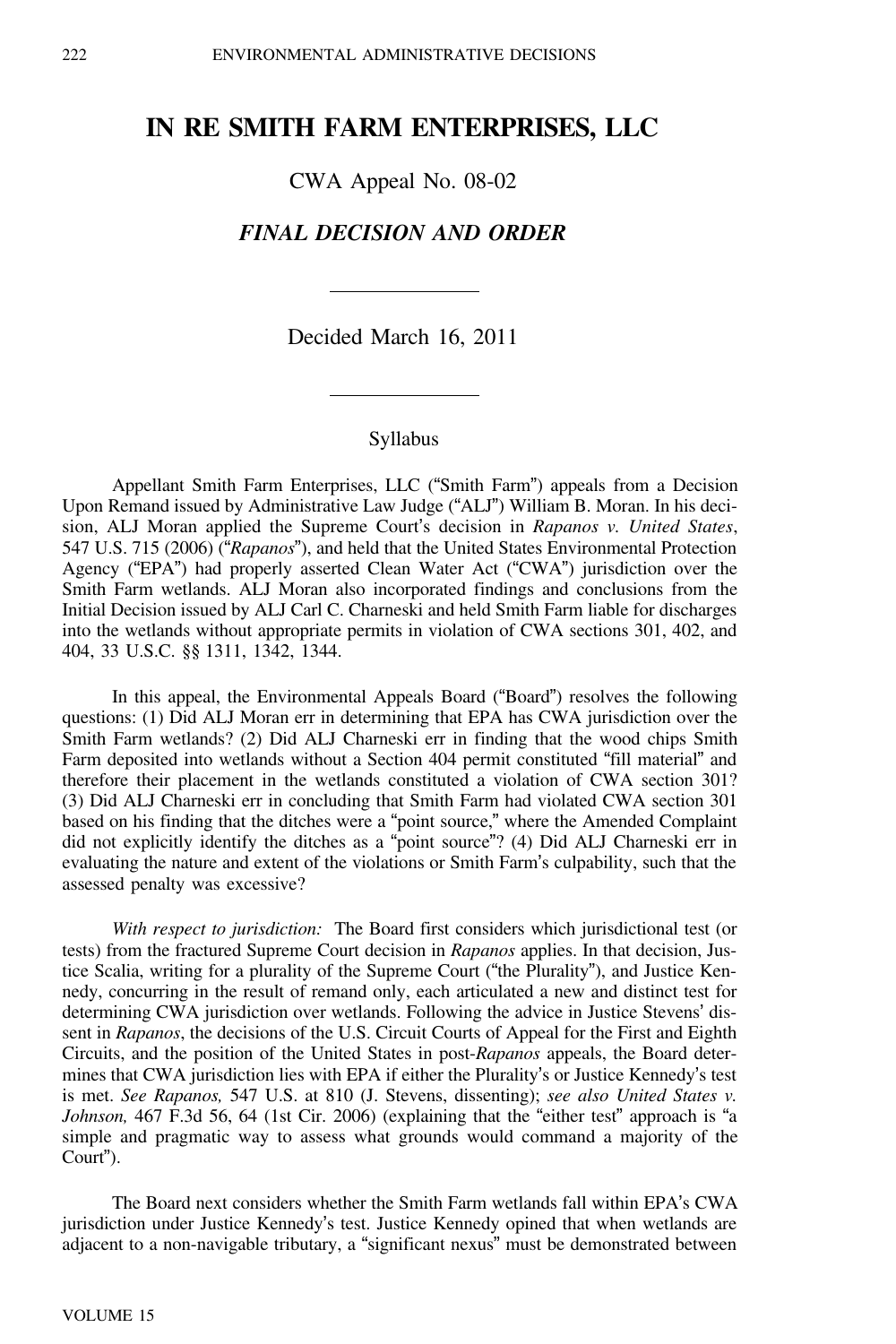the subject wetlands and the downstream navigable-in-fact waters in order for those wetlands to be considered "waters of the United States" under the CWA. That "significant nexus" standard is met if the wetlands, either alone or in combination with similarly situated lands in the region, significantly affect the chemical, physical, and biological integrity of other covered waters more readily understood as "navigable."

The Board concludes that ALJ Moran correctly determined that the Smith Farm wetlands perform various ecological functions including: (1) temporary and long term water storage (i.e., flood control or desynchronization); (2) water pollutant filtration (denitrification); and (3) biological production for plants and wildlife. Moreover, the evidence in the record demonstrates that these functions and the proximity of the wetlands to the downstream navigable waters, both alone and in combination with other similarly situated lands, significantly affect the chemical, physical and biological integrity of the downstream navigable-in-fact receiving waters (i.e., the Nansemond River and the Western Branch of the Elizabeth River, each of which flow into the Chesapeake Bay) by preventing flooding and erosion (flood storage/flood control/desynchronization), reducing the quantity of nitrates in the water (denitrification), and by producing food for downstream organisms. Additionally, contrary to Smith Farm's assertions, ALJ Moran's assessment of the credibility of the witnesses, and the appropriate weight to be afforded the witnesses' testimony, is supported by the record. The Board also disagrees with the level of evidence Smith Farm suggests is required to prove a "significant nexus" under Justice Kennedy's test and determines that the evidence in this case is sufficient. Accordingly, the Board concludes the ALJ Moran appropriately determined that there is a significant nexus, as intended by Justice Kennedy in *Rapanos,* between the Smith Farm wetlands and the downstream navigable-in-fact waters. As such, the Smith Farm wetlands fall within EPA's CWA jurisdiction.

Because the Board determines that EPA has jurisdiction over the Smith Farm wetlands under Justice Kennedy's test, the Board need not analyze whether the EPA *also* has jurisdiction under the Plurality's test.

*With respect to liability:* The Board first considers ALJ Charneski's determination that the substantial amount of wood chips Smith Farm deposited into the wetlands constituted "fill material." The Board finds no error in ALJ Charneski's determination and concludes that the wood chips constituted "fill material" under either the Corps of Engineer's or the EPA's definition as that term was defined at the time of the violation.

The Board next examines ALJ Charneski's determination that Smith Farm violated CWA section 301, 33 U.S.C. § 1311, by discharging pollutants in storm water without having obtained an appropriate permit pursuant to CWA section 402 and, more specifically, whether ALJ Charneski erred in basing that decision, in part, on his finding that the ditches at Smith Farm were a "point source." Smith Farm essentially argues that the ALJ erred in making that finding because the Amended Complaint did not identify the ditches as a "point source." The Board concludes that the storm water discharges that occurred at Smith Farm in connection with Smith Farm's construction activities, into and through ditches and into waters of the United States without a CWA section 402 permit, constituted a violation of CWA § 301, 33 U.S.C. § 1311. Moreover, the Board concludes that the Amended Complaint does sufficiently identify the ditches as a point source and, even if it did not, the ALJ and the Board have the discretion to conform the pleadings to the evidence.

*With respect to the penalty:* The Board examines whether the penalty was excessive based on ALJ Charneski's evaluation of the seriousness of the violation and the ALJ's determination that Smith Farm's actions were "highly negligent." The Board interprets Smith Farm's arguments on these points to be challenges to ALJ Charneski's consideration of the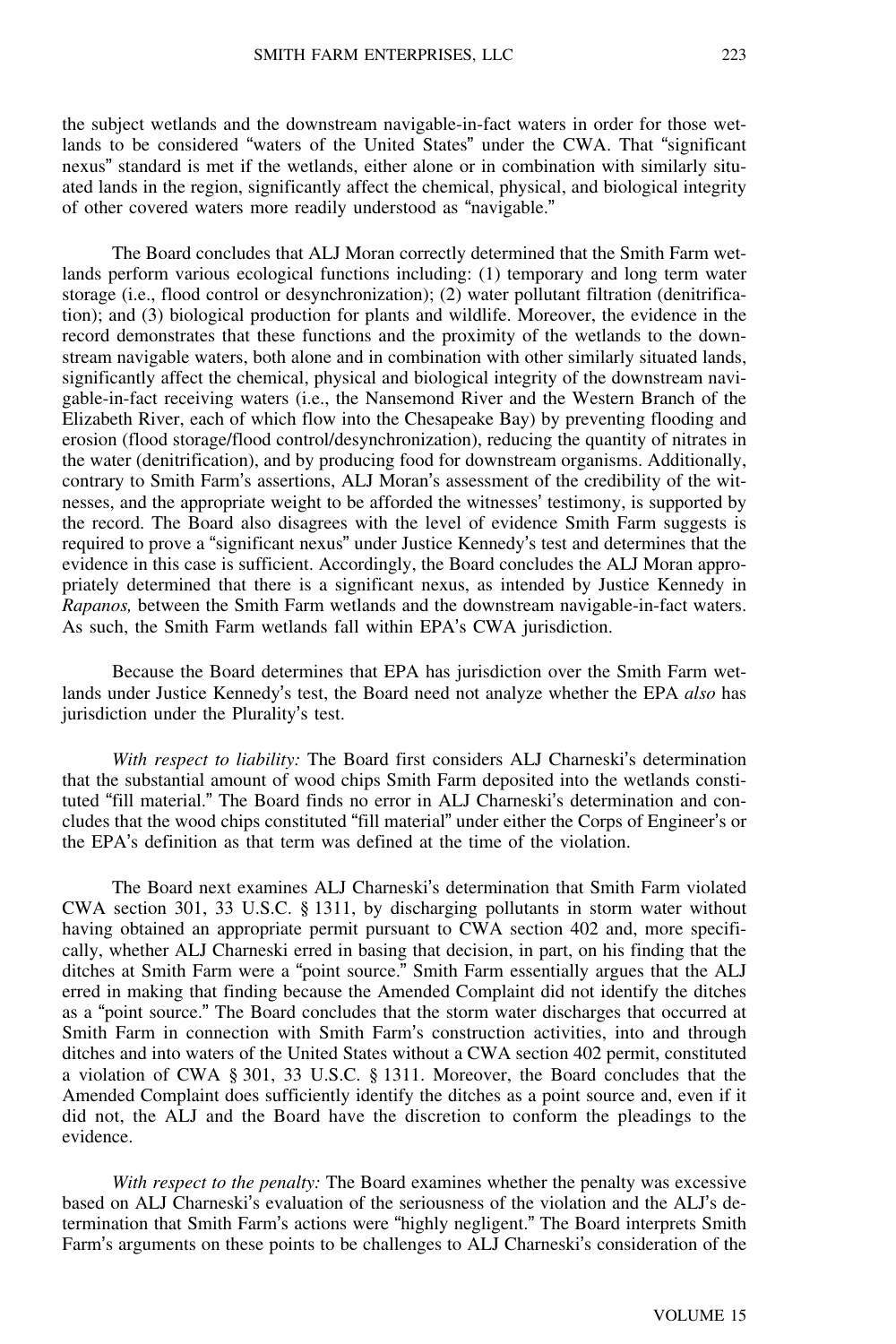nature, circumstances, extent and gravity of the violation, as well as the ALJ's consideration of Smith's Farm's culpability. The Board notes that Smith Farm is a sophisticated landowner that embarked on an inherently risky course of action when it sought to drain its wetlands without obtaining permits and, in doing so, was fully aware of the potential legal consequences of its actions. The penalty assessed was well-supported by the economic benefit accruing to Smith Farm by bypassing the regulatory process, as well as the nature, circumstances, extent and gravity of discharging fill material and construction-related storm water into waters of the United States without first obtaining the required permits under CWA sections 402 and 404. As such, the Board concludes that ALJ Charneski did not clearly err in his consideration of penalty for either violation and, thus, no further mitigation of the penalty is warranted.

Held: ALJ Moran did not err in determining that EPA has CWA jurisdiction over the wetlands at Smith Farm. Moreover, ALJ Charneski did not err in determining that Smith Farm violated CWA section 301(a), 33 U.S.C. § 1311(a), by (1) discharging fill material into waters of the United States without first obtaining a permit under CWA section 404, 33 U.S.C. § 1344; or (2) discharging pollutants in storm water, in connection with its construction activities, into and through ditches at Smith Farm and into waters of the United States, without first obtaining a permit under CWA section 402, 33 U.S.C. § 1342. Finally, the Board finds no error in ALJ Charneski's penalty assessment. Accordingly, the Board affirms the Remand Decision of ALJ Moran (which incorporates the liability and penalty determinations of ALJ Charneski) and orders Smith Farm to pay a total civil penalty of \$34,000.

## *Before Environmental Appeals Judges Anna L. Wolgast, Charles J. Sheehan, and Kathie A. Stein.*

## *Opinion of the Board by Judge Wolgast:*

### Table of Contents

| $\mathbf{L}$ |  |
|--------------|--|
| II.          |  |
|              |  |
|              |  |
|              |  |
|              |  |
| V.           |  |
|              |  |
|              |  |
|              |  |
|              |  |
|              |  |
|              |  |
|              |  |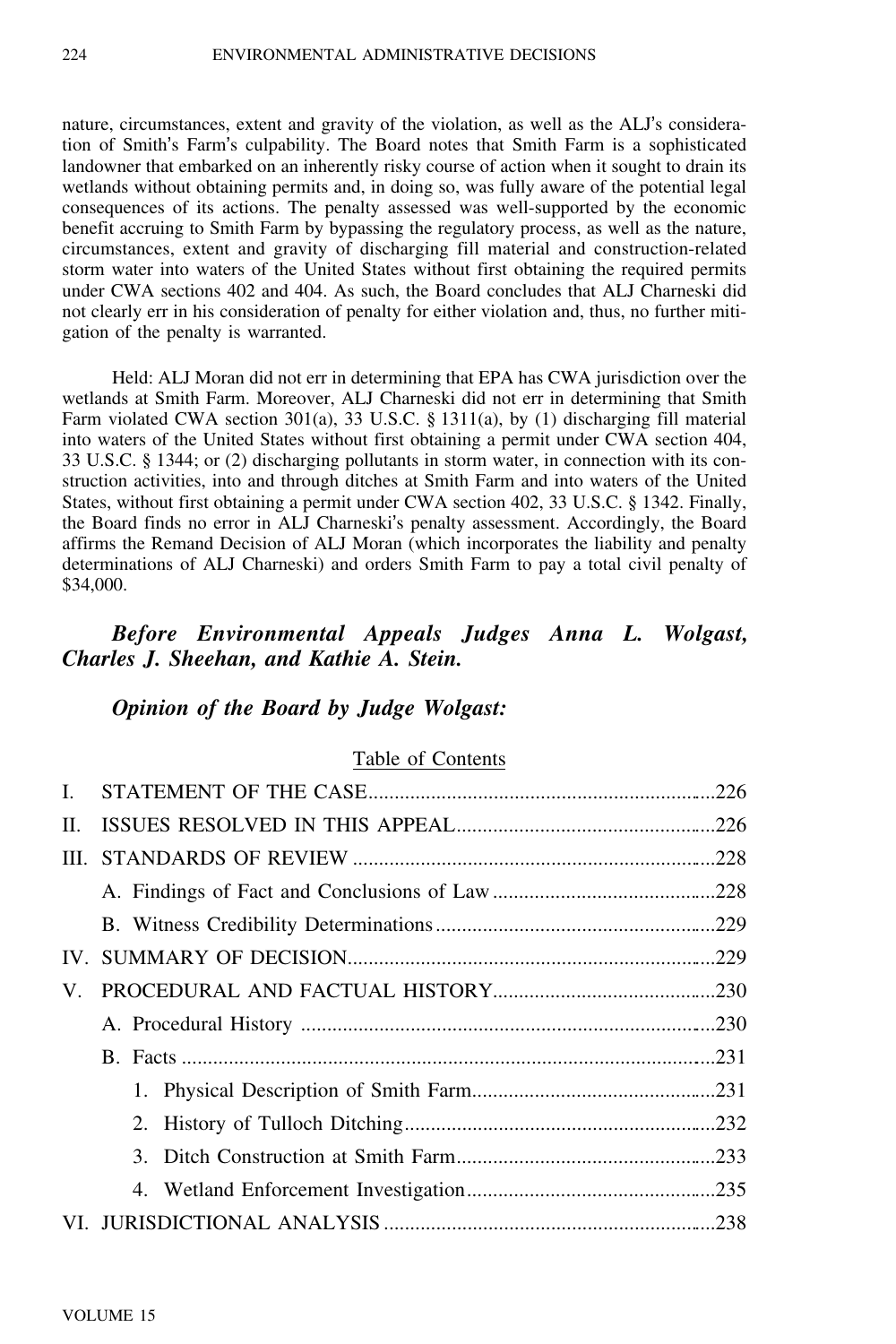|    | A. Which Jurisdictional Test Applies from Rapanos: the Plurality's,                                                                                                                   |      |
|----|---------------------------------------------------------------------------------------------------------------------------------------------------------------------------------------|------|
|    | 1. Relevant Statutory and Regulatory Framework and Related                                                                                                                            |      |
|    | 2. The Parties' Contentions Regarding Which Test from Rapa-                                                                                                                           |      |
|    | 3. Relevant Principles of Law Governing the Application of                                                                                                                            |      |
| 4. | The Board Concludes Jurisdiction Is Established If Either the                                                                                                                         |      |
|    | B. Do the Smith Farm Wetlands Fall Within EPA's CWA Jurisdic-                                                                                                                         |      |
| 1. |                                                                                                                                                                                       |      |
| 2. | Application of Justice Kennedy's Test to the Facts of this                                                                                                                            |      |
|    | 3. The Board Concludes that the ALJ Appropriately Determined<br>that Justice Kennedy's Significant Nexus Test Is Met 262                                                              |      |
|    | C. Additional Analysis Using Plurality Test Is Unnecessary263                                                                                                                         |      |
|    |                                                                                                                                                                                       |      |
|    | A. The 404 Violation: Discharge of Fill Material into Waters of the                                                                                                                   |      |
| 1. |                                                                                                                                                                                       |      |
|    |                                                                                                                                                                                       |      |
| 3. | Analysis of Whether the Wood Chips were "Fill Material" as                                                                                                                            |      |
|    | 4. Conclusion: Smith Farm's Discharge of Wood Chips Consti-<br>tuted a Violation of CWA Section 301 by Discharging "Fill<br>Material" into Navigable Waters Without a CWA Section 404 |      |
|    | B. The 402 Violation: Storm Water Runoff Associated with Con-<br>struction Activity into Waters of the United States Without a                                                        |      |
| 1. |                                                                                                                                                                                       |      |
| 2. |                                                                                                                                                                                       |      |
| 3. |                                                                                                                                                                                       |      |
| 4. | Conclusion: Smith Farm's Discharge of Pollutants Via Storm<br>Water Into Navigable Waters Without a 402 Permit Consti-<br>tuted a Violation of CWA Section 301                        | .280 |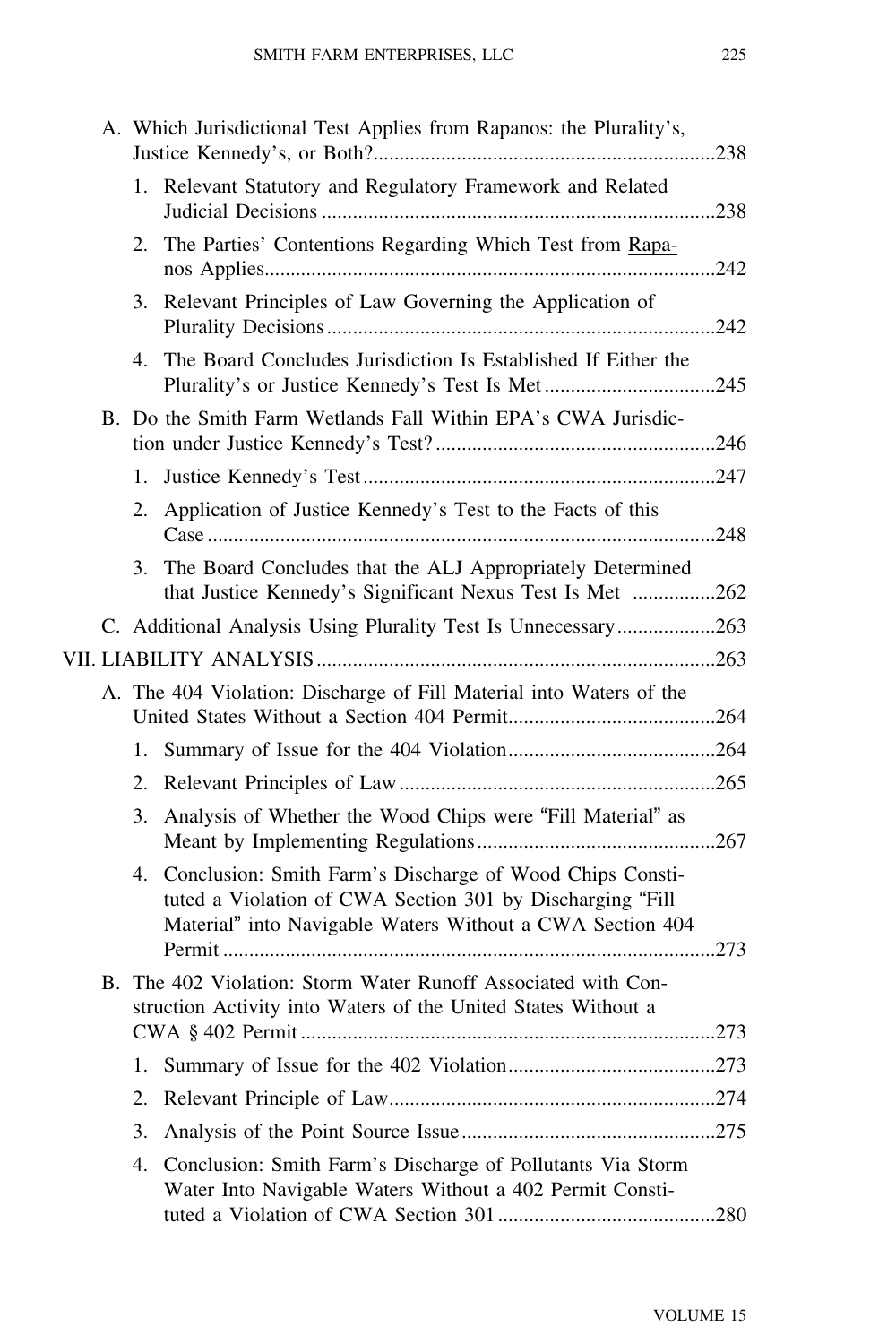| 1. The Penalty for the Section 404 Permit Violation284 |  |  |
|--------------------------------------------------------|--|--|
|                                                        |  |  |
|                                                        |  |  |
|                                                        |  |  |
|                                                        |  |  |

## **I.** *STATEMENT OF THE CASE*

Appellant Smith Farm Enterprises, LLC ("Smith Farm") appeals to the Environmental Appeals Board ("EAB" or "Board") from the Decision Upon Remand that Administrative Law Judge ("ALJ") William B. Moran issued on March 7,  $2008$  ("Remand Dec.").<sup>1</sup> In the Remand Decision, ALJ Moran found that the United States Environmental Protection Agency ("EPA" or "Agency") Region 3 had properly asserted Clean Water Act ("CWA") jurisdiction over the wetlands into which Smith Farm had discharged fill material, as well as pollutants in storm water, without having obtained appropriate permits in violation of CWA sections 301(a), 402, and 404, 33 U.S.C. §§ 1311(a), 1342, 1344. ALJ Moran ultimately imposed a penalty of \$34,000.<sup>2</sup>

## **II.** *ISSUES RESOLVED IN THIS APPEAL*

In its brief in this appeal, Smith Farm asserts only that ALJ Moran "erred in finding Clean Water Act jurisdiction over the wetlands at issue in this case when he found jurisdiction" based on both the plurality opinion authored by Justice Scalia and the concurring opinion authored by Justice Kennedy in the Supreme Court decision in *Rapanos v. United States*, 547 U.S. 715 (2006). Respondent'<sup>s</sup>

<sup>&</sup>lt;sup>1</sup> Administrative Law Judge Carl C. Charneski was assigned to this case prior to the remand and issued the Initial Decision, but subsequently took a judicial position with a different federal agency. This case was then reassigned, on remand, to ALJ Moran.

<sup>2</sup> ALJ Moran originally imposed an \$84,000 penalty, which he reduced from the original \$94,000 penalty that ALJ Charneski had previously imposed. This penalty reduction was intended to account for the government's failure to provide a competent court reporter when the case was initially heard, which resulted in a second hearing. In a Supplement to the Decision Upon Remand, ALJ Moran further reduced the penalty to \$34,000 in accordance with the parties' stipulations regarding the court reporter issue. *See In re Smith Farm Enterprises, LLC*, Docket No. CWA-03-2001-0022 (ALJ June 27, 2008) (Supplement to Decision on Remand) [hereinafter "Supplement to Decision on Remand"].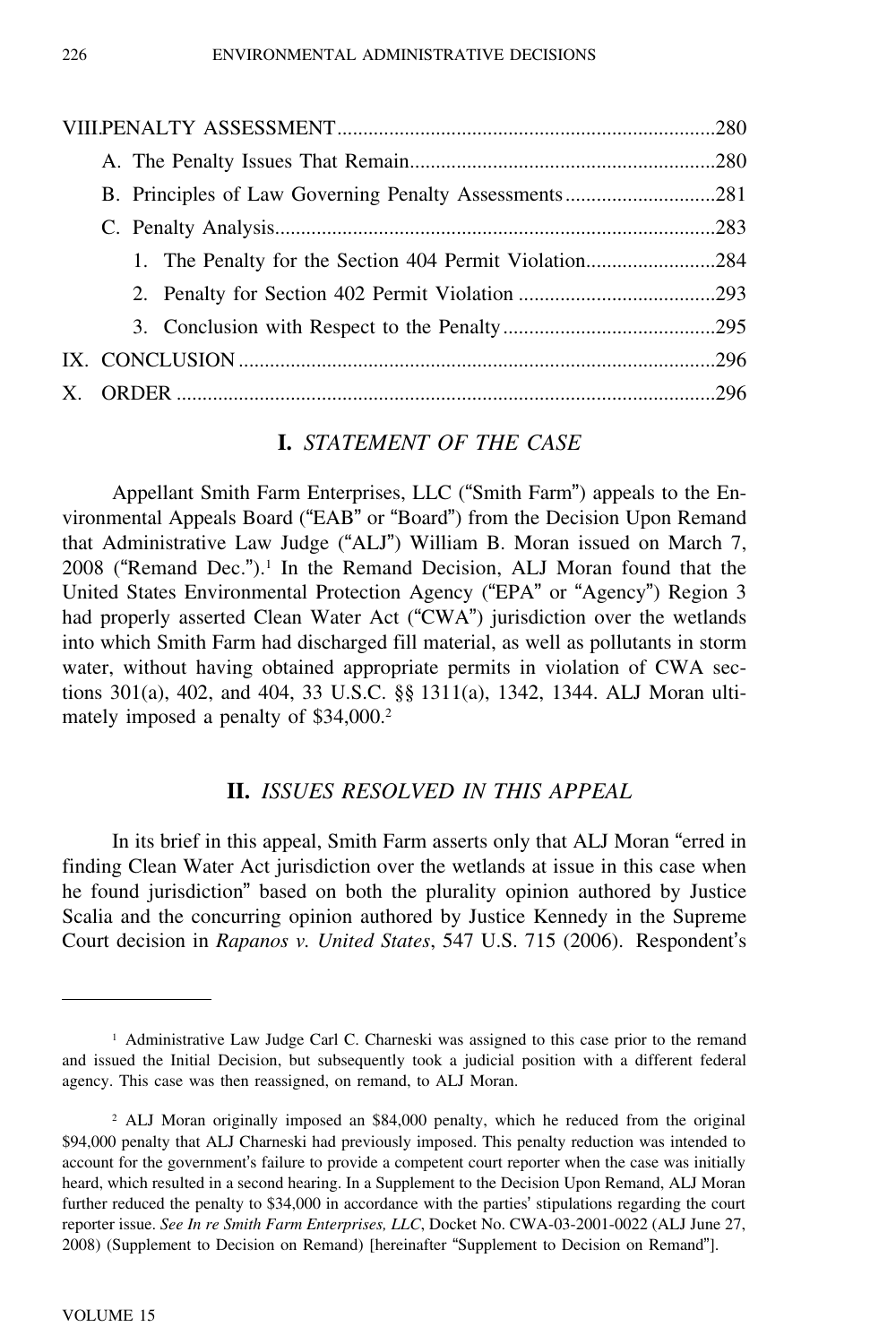Appeal Brief ("Smith Farm Br.") at 4. The Complainant/Appellee, EPA Region 3 ("Region") disagrees. Accordingly, this appeal presents the following issue for resolution:

> *Did ALJ Moran err in determining that EPA has CWA jurisdiction over the Smith Farm wetlands?*<sup>3</sup>

In its appeal to the Board prior to remand, Smith Farm raised additional issues that were fully briefed and argued and were pending before the Board at the time of the remand. Although Smith Farm waived these issues by failing to re-raise them in its appeal brief, the Board is exercising its discretion to consider these previously briefed and argued issues pursuant to its authority under 40 C.F.R. § 22.30. *See* Order Granting Partial Reconsideration at 12-14 (Mar. 16, 2011) (explaining that the Board's decision to grant reconsideration in this case is based on its exercise of discretion given the extraordinary circumstances of this case); *see also* Procedural History in Part V.A, below. Thus, the Board resolves the following additional issues in this appeal:

> *Did ALJ Charneski err in finding that the wood chips Smith Farm discharged into wetlands without a Section 404 permit constituted* "*fill material*" *and therefore their placement into the wetlands constituted a violation of CWA section 301?*

> *Did ALJ Charneski err in concluding that Smith Farm had violated CWA section 301 based on his finding that the ditches were a* "*point source,*" *where the Amended Complaint did not explicitly identify the ditches as a* "*point source?*"

> *Did ALJ Charneski err in evaluating the nature and extent of the violations or Smith Farm*'*s culpability, such that the assessed penalty was excessive?*<sup>4</sup>

<sup>&</sup>lt;sup>3</sup> The term "jurisdiction," as used in this context and throughout this decision, refers to the scope of the regulatory authority authorized by the CWA, not the ALJ's or the Board's authority to decide this matter.

<sup>4</sup> In its prior appeal, Smith Farm also argued that relief from the penalty was appropriate because Smith Farm was required to undergo a second trial, at great expense, after the EPA-provided court reporter failed to prepare a transcript of the first trial. Respondent's Appeal Brief filed in CWA Appeal 05-05 at 27-30 (Jun. 3, 2005) at 40-41. This issue was resolved in part, on remand, by ALJ Moran's reduction of the penalty by \$10,000, and was fully resolved by subsequent settlement negotiations, which resulted in an agreed-upon total reduction of \$60,000, to arrive at a total imposed penalty of \$34,000. *See* Remand Dec. at 58 (reducing the penalty by \$10,000 due to necessity of re-hearing Continued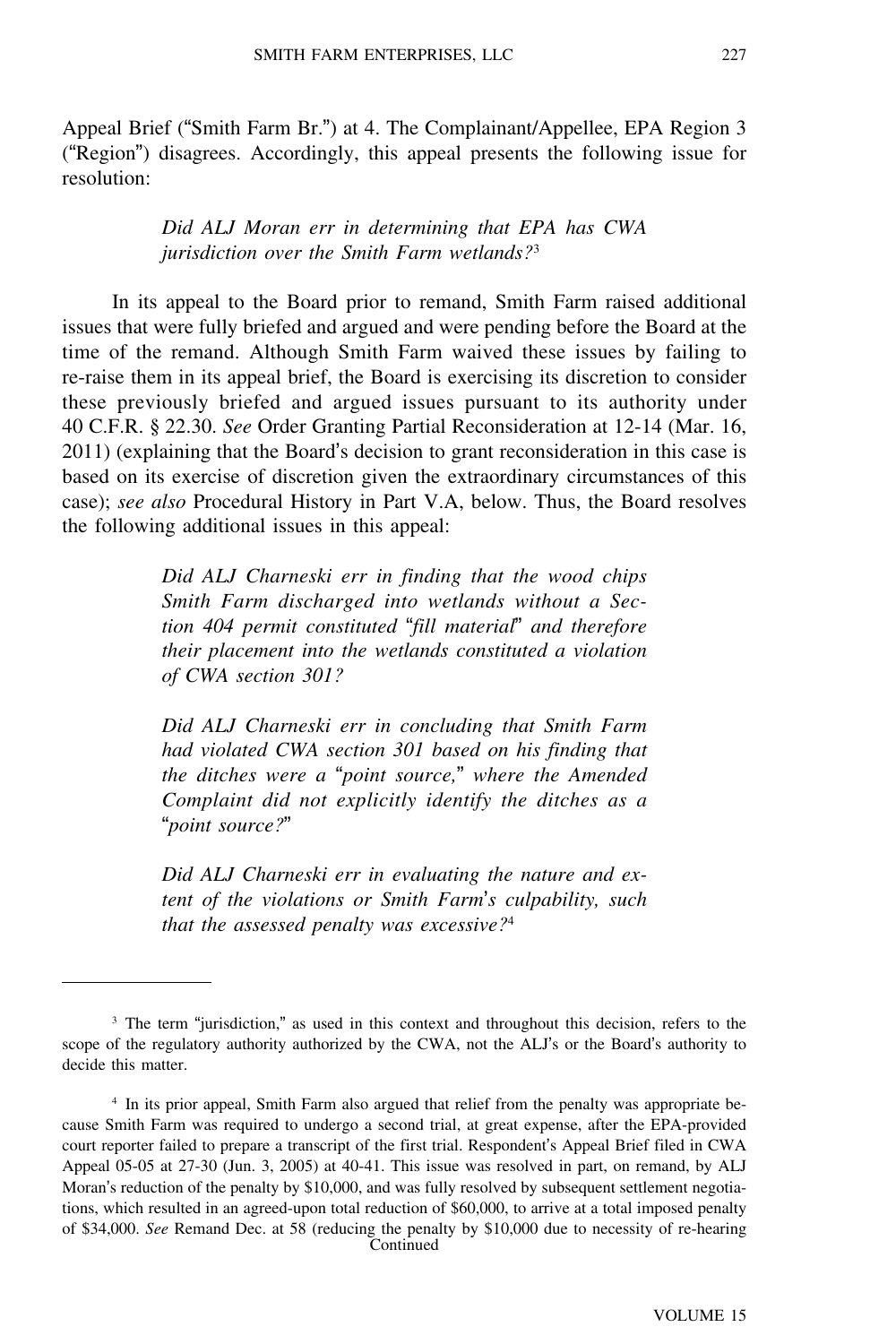#### **III.** *STANDARDS OF REVIEW*

#### A. *Findings of Fact and Conclusions of Law*

In enforcement proceedings, such as this one, the Board generally reviews both the factual and legal conclusions of the presiding officer, in this case the ALJ, *de novo*. *See* 40 C.F.R. § 22.30(f) (providing that, in an enforcement proceeding, "[the Board] shall adopt, modify, or set aside the findings of fact and conclusions of law or discretion contained in the decision or order being reviewed"); *see also* Administrative Procedure Act, 5 U.S.C. § 557(b) ("On appeal from the review of [an] initial decision, the agency has all the powers which it would have in making the initial decision except as it may limit the issues on notice or by rule."); *see In re Friedman*, 11 E.A.D. 302, 314 (EAB 2004) (explaining, in an enforcement proceeding, that the Board reviews "the ALJ's factual and legal conclusions on a *de novo* basis"), *aff*'*d,* No. 2:04-CV-00517-WBS-DAD (E.D. Cal. Feb. 25, 2005)*, aff*'*d,* No. 05-15664, 2007 WL 528073 (9th Cir. Feb. 15, 2007).

In reviewing *de novo* an initial decision in an administrative penalty proceeding, the Board applies the "preponderance of the evidence" standard established by 40 C.F.R. § 22.24(b). *See In re Bullen Cos., Inc.,* 9 E.A.D. 620, 632 (EAB 2001) (defining standard). Also pursuant to section 22.24, the Region bears the burden of demonstrating that the alleged violation occurred. 40 C.F.R. § 22.24(a). That is, the Region must show, by a preponderance of the evidence, that the factual prerequisites exist for finding a violation of the applicable regulatory requirements. *See In re Bricks*, *Inc.,* 11 E.A.D. 224, 233 (EAB 2003) (rejecting an ALJ's findings of fact because the Region had failed to demonstrate that the facts were supported by a preponderance of the evidence); *see also In re Julie*'*s Limousine & Coachworks, Inc.,* 11 E.A.D. 498, 507 (EAB 2004); *In re Ocean State Asbestos Removal, Inc.*, 7 E.A.D. 522, 530 (EAB 1998). A factual determination meets the preponderance of the evidence standard if the fact finder concludes that it is more likely true than not. *See Julie*'*s Limousine,* 11 E.A.D. at 507 n.20; *In re Lyon Cnty. Landfill*, 10 E.A.D. 416, 427 n.10 (EAB 2002), *aff*'*d*,

<sup>(</sup>continued)

and inviting further reduction based on proof of costs); *see also* Supplement to Decision Upon Remand at 1 (reducing further the penalty to a total of \$34,000 per stipulation of the parties and incorporating the "Stipulation of the Parties Concerning Penalty" into the Decision Upon Remand). Accordingly, the Board does not consider this issue.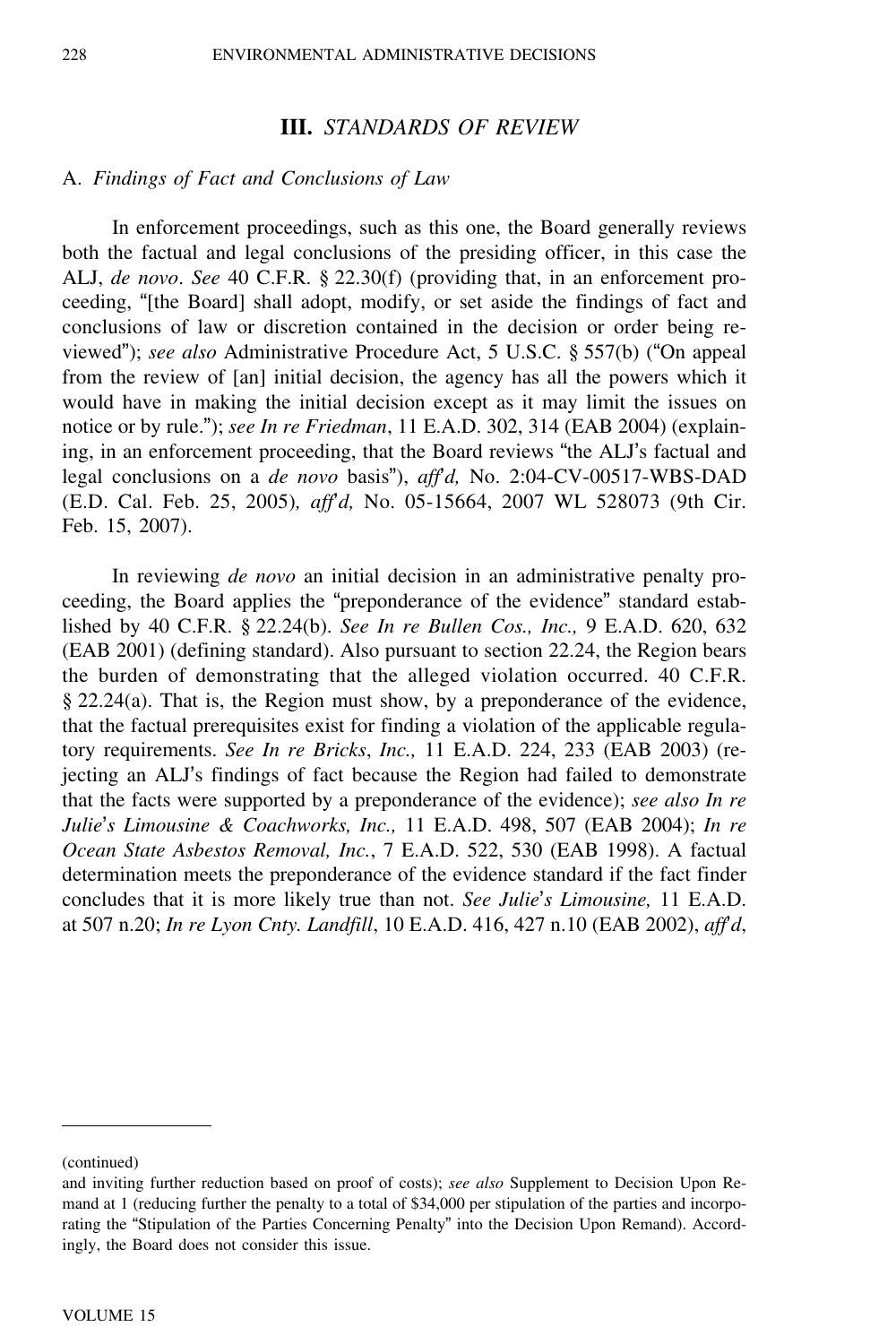No. Civ-02-907, 2004 WL 1278523 (D. Minn. June 7, 2004), *aff*'*d,* 406 F.3d 981 (8th Cir. 2005); *Bullen*, 9 E.A.D. at 632.

#### B. *Witness Credibility Determinations*

Although findings of fact are reviewed *de novo,* the Board generally defers to an ALJ's factual findings when those findings rely on witness testimony and when the credibility of the witnesses is a factor in the ALJ's decisionmaking. *See Ocean State*, 7 E.A.D. at 530 (explaining that the appellant failed to demonstrate that any of the ALJ factual findings were unsupported by a preponderance of the evidence after giving due deference to the ALJ's observation of witnesses). This approach recognizes that the ALJ observes first-hand a witness's demeanor during testimony and therefore is best suited to evaluate his or her credibility. *Id.; Julie*'*<sup>s</sup> Limousine*, 11 E.A.D. at 507 n.19; *In re Echevarria*, 5 E.A.D. 626, 639 (EAB 1994) (explaining that when a presiding officer has "the opportunity to observe the witnesses testify and to evaluate their credibility, his factual findings are entitled to considerable deference"); *In re Port of Oakland*, 4 E.A.D. 170, 193 n.59 (EAB 1992) (stating that "[T]he presiding officer's findings are entitled to weight because he has 'lived with the case'" (quoting *Universal Camera v. NLRB*, 340 U.S. 474, 496-97 (1951))); *accord NLRB v. Transpersonnel, Inc.*, 349 F.3d 175, 184 (4th Cir. 2003) ("The balancing of the credibility of witnesses is at the heart of the fact-finding process, and it is normally not the role of reviewing courts to second-guess a fact-finder's determinations about who was the more truthful witness."). When an ALJ's credibility determinations are unsupported by the record, however, the Board will not defer to the ALJ and is not bound by any findings of fact derivatively made. *See Bricks,* 11 E.A.D. at 233, 236-39 (EAB 2003) (identifying unexplained ambiguities in testimony and rejecting, as unsupported in the record, an ALJ's rationale for crediting that testimony); *see also W.F. Bolin Co. v. NLRB*, 70 F.3d 863, 872 (6th Cir. 1995) ("[A]n administrative law judge's opportunity to observe a witness's demeanor does not, by itself, require deference with regard to his or her derivative inferences." (quoting *Penasquitos Vill., Inc. v. NLRB*, 565 F.2d 1074, 1079 (9th Cir. 1977)).

## **IV.** *SUMMARY OF DECISION*

For reasons explained below, the Board concludes that EPA has CWA jurisdiction over the wetlands at Smith Farm and, therefore, affirms the jurisdictional determination of ALJ Moran. Additionally, the Board concludes ALJ Charneski properly determined that Smith Farm violated CWA section 301 by discharging "fill material," in the form of substantial amounts of wood chips, into waters of the United States without a CWA section 404 permit. The Board also concludes that ALJ Charneski properly determined that Smith Farm's discharge of pollutants in storm water into and through ditches and into waters of the United States without a CWA section 402 permit violates CWA section 301. Finally, the Board con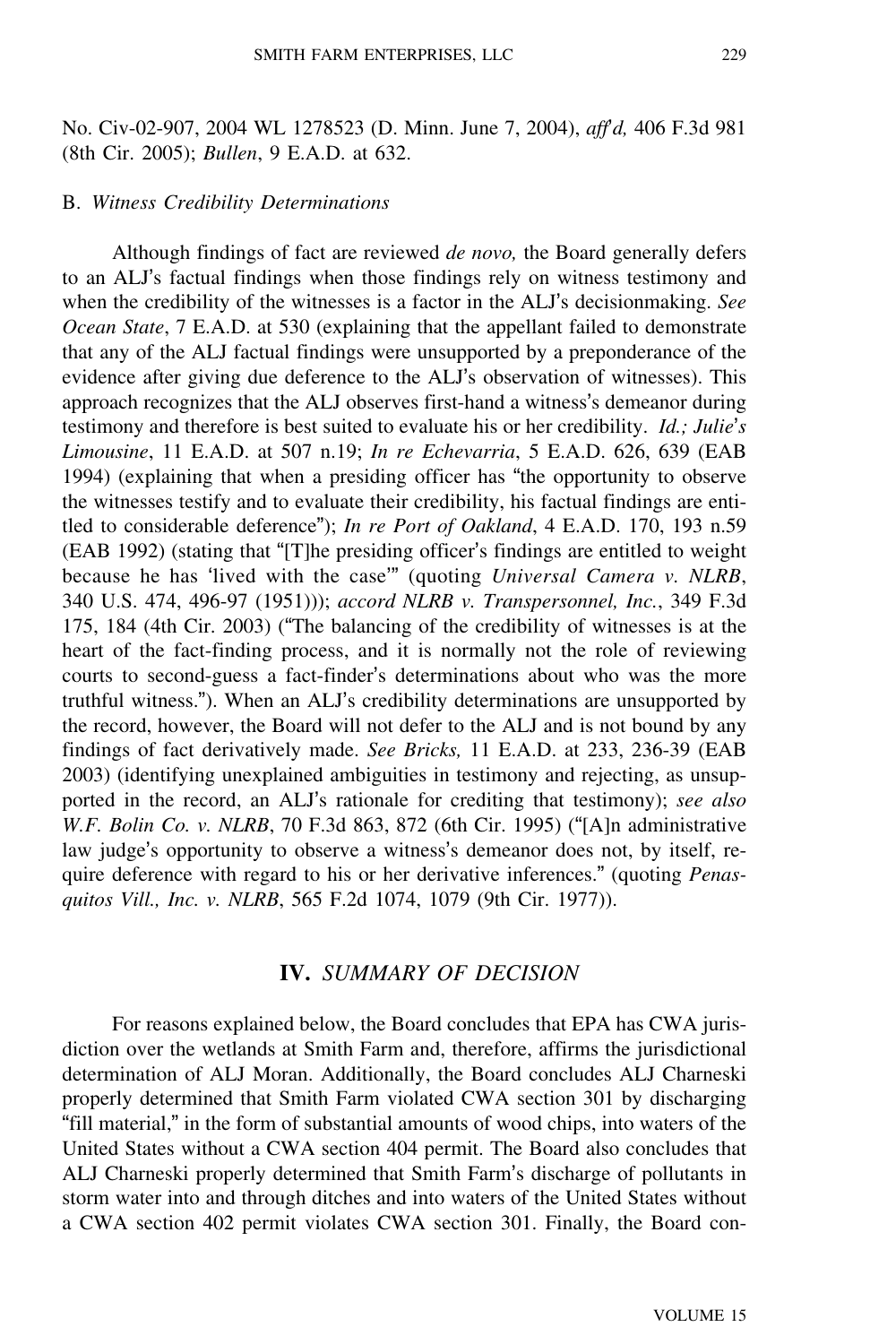cludes ALJ Charneski did not err in evaluating the seriousness of the violations or Smith Farm's culpability. As such, the Board affirms the liability and penalty determinations of ALJ Charneski (which were incorporated into the Remand Decision by ALJ Moran) and imposes a penalty of \$34,000.

## **V.** *PROCEDURAL AND FACTUAL HISTORY*

### A. *Procedural History*

This matter returns to the Board following the Board's 2006 remand for further fact finding as a result of the Supreme Court decision in *Rapanos*, 547 U.S. 715 (2006). At the time *Rapanos* was issued, the Board was preparing to issue a decision in this matter. In response to *Rapanos,* the Board directed the Region and Smith Farm to submit a statement explaining what, if any, next steps they believed the Board should take with respect to the jurisdictional issues raised by *Rapanos*. The Region recommended a remand for the limited purpose of reopening the record to take additional evidence as to CWA jurisdiction in light of *Rapanos*; Smith Farm argued that the facts were sufficiently developed in the record to make a jurisdictional determination. After weighing the arguments from both sides, the Board found that the facts required to make a jurisdictional determination were either not present or not fully developed in the record and remanded the matter to the ALJ for additional fact finding as to CWA jurisdiction in light of *Rapanos.* In so remanding the Board stated that, on remand, the ALJ will render a "new initial decision" from which either party could appeal, and that "all documents filed in the [first] appeal \* \* \* will be deemed a part of the record of any new appeal." *In re Smith Farm Enterprises, LLC,* CWA Appeal No. 05-05, at 6 & n.7 (EAB Oct. 6, 2006) (Remand Order).

ALJ Moran held a remand hearing from May 14 to May 23, 2007, and issued his Remand Decision on June 27, 2008. On July 14, 2008, Smith Farm appealed. The matter was stayed for nine months, pending ultimately unsuccessful settlement discussions, and Smith Farm submitted its brief on April 17, 2009. The Region filed its response brief on June 2, 2009, which was followed by Smith Farm's reply brief on July 6, 2009, and the Region's surreply brief on July 20, 2009. The Board heard oral argument on July 20, 2010.

On September 30, 2010, the Board issued a decision in this appeal in which the Board determined, among other things, that Smith Farm had waived all issues raised in its 2005 appeal (prior to remand) that were not re-raised in the current appeal. *See* Order Granting Partial Reconsideration (Mar. 16, 2010). Subsequently, Smith Farm filed a Motion for Partial Reconsideration of the Final Decision on October 13, 2010, seeking to have the Board consider outstanding issues from the 2005 appeal. Although the Board determined those issues were effectively waived, for the reasons stated in the Order Granting Partial Reconsidera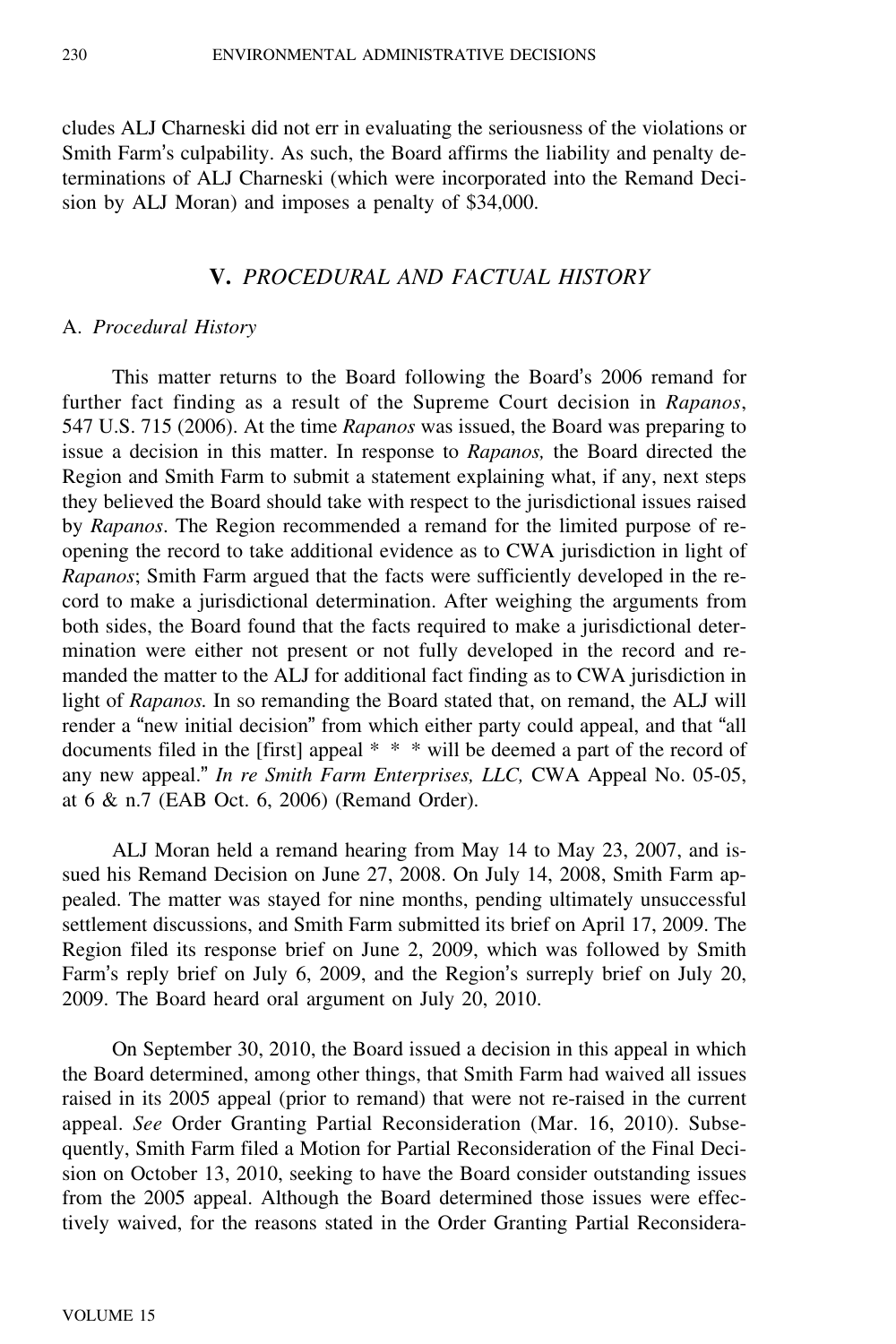tion, the Board has determined that, based on the unique circumstances of this case, it will exercise its discretion to consider the outstanding issues from the 2005 appeal. *See* Order Granting Partial Reconsideration at 14 (Mar. 16, 2010).

Additionally, on February 7, 2011, the Region notified the Board of a Fourth Circuit decision relevant to the jurisdictional question at issue in this case. *See* Notice of Related Case Law, Docket No. 81 (Feb. 7, 2011) (bringing to the attention of the Board the Fourth Circuit decision in *Precon Development Corporation., Inc. v. U.S. Army Corps of Engineers*, 633 F.3d 278 (4th Cir. 2011). In this Final Decision and Order, the Board considers the application of the Fourth Circuit's jurisdictional analysis in *Precon* to the facts of this case.

This Final Decision and Order supersedes the Board's September 30, 2010 opinion, and the September 30, 2010 decision is vacated. In Part VI of this decision, the Board considers the EPA's jurisdiction as determined by ALJ Moran in the Remand Decision. In Parts VII and VIII, the Board considers the outstanding liability and penalty issues from the prior appeal, respectively, as determined originally by ALJ Charneski in the Initial Decision (which was incorporated by ALJ Moran into the Remand Decision). The Board's consideration of the outstanding issues is based on the briefs and arguments made in the original appeal, CWA Appeal No. 05-05, as well as the administrative records from both appeals.

#### B. *Facts*

#### 1. *Physical Description of Smith Farm*

The property at issue in this case is known as Smith Farm and it is owned by Smith Farm Enterprises, LLC, a family-owned Virginia company created to oversee the property. ALJ Charneski's Initial Decision at 3 ("Init. Dec."). Smith Farm consists of approximately 300 acres of undeveloped land, approximately 100 acres of which is crop land, and the remainder of which is forested or wooded. Remand Dec. at 1 n.2; Init. Dec. at 2-3. Much of the forested land on the property is wetlands or swamp. Remand Dec. at 5, 24 n.40; Init. Dec. at 20-21. The property straddles portions of both Chesapeake and Suffolk, Virginia, and sits on a drainage divide. Remand Dec. at 1; ALJ Remand Hearing Transcript at 317 (May 2007) ("ALJ Remand Tr."). This means that precipitation that falls on the property flows in opposite directions depending on where it lands. Remand Dec. at 1.

Water flows westerly from the western portion of Smith Farm through a number of tributary drainages known collectively as Quaker Neck Creek. Remand Dec. at 6-7; Init. Dec. at 26, 29. The distance along the drainage from Smith Farm to the portion of Quaker Neck Creek that becomes tidally influenced is approxi-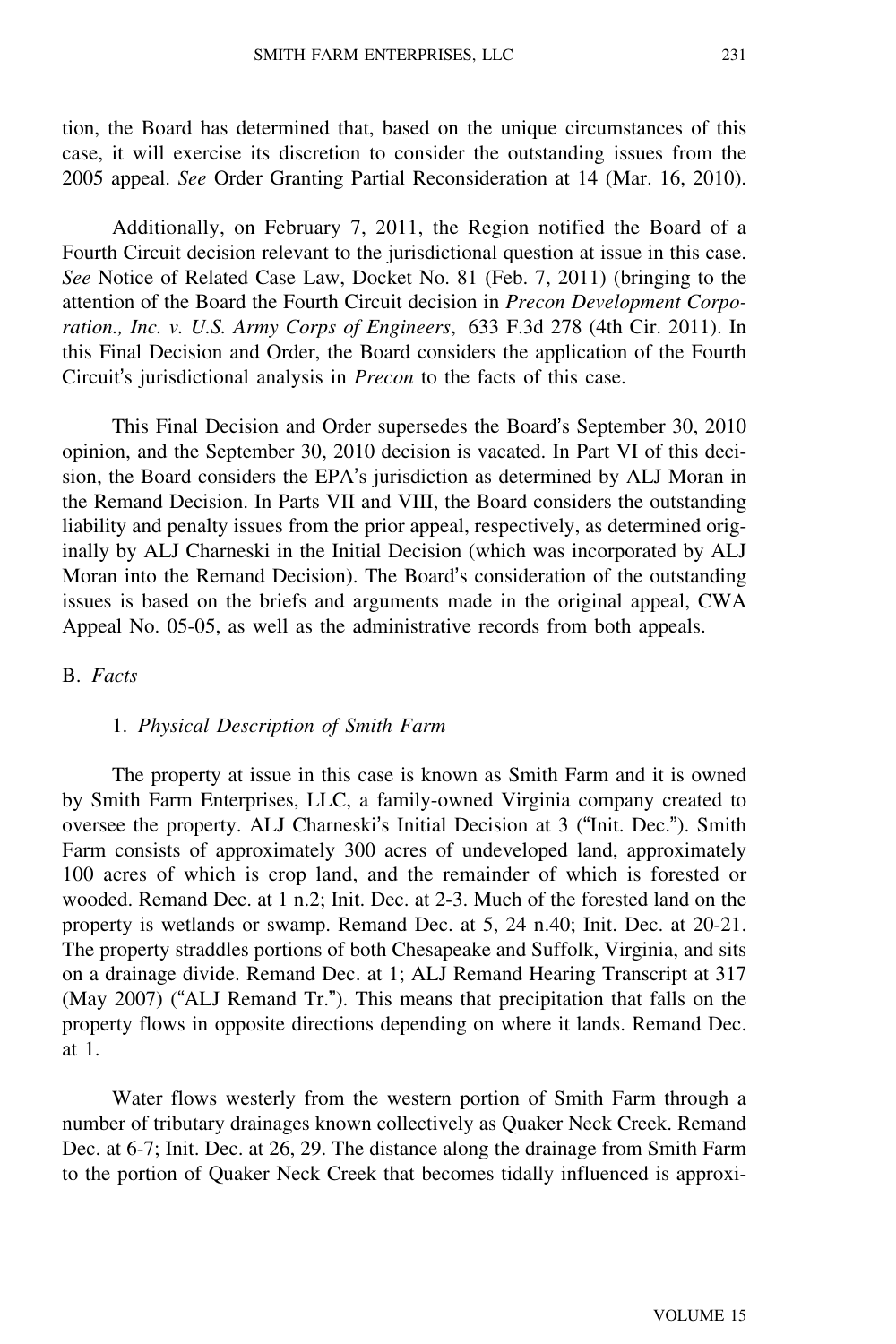mately 2,600 feet.<sup>5</sup> Remand Dec. at 7 (citing Init. Dec. at 28); *see also* ALJ Hearing Transcript, vol. II, at 31-32 (Oct. 2003) ("2003 ALJ Tr.")<sup>6</sup> ; Init. Dec. at 29 (accepting testimony regarding the characterization of the water bodies on, and flowing from, Smith Farm); 2003 ALJ Hearing, Complainant's Exhibit ("EPA Ex.") CX-SF-102. From Quaker Neck Creek, water flows to Bennett's Creek and then to the Nansemond River. Remand Dec. at 6-7. Portions of Quaker Neck Creek and Bennett's Creek are tidally influenced. *Id.* The U.S. Army Corps of Engineers ("Corps") maintains navigation channels on the Nansemond River. *Id.* The Nansemond eventually flows to the James River and on to the Chesapeake Bay. *Id.*

Water on the eastern and southern side of the property flows east and south into tributaries of Bailey's Creek, which in turn discharges into the Western Branch of the Elizabeth River. *Id.* The Corps has issued permits for docks and marinas on portions of Bailey's Creek and the Western Branch of the Elizabeth, and they are both tidally influenced. *Id.* The Corps also maintains a navigation channel on the Western Branch of the Elizabeth. *See* 2003 ALJ Tr., vol. II., at 25. The distance along the drainage from Smith Farm to the portion of Bailey's Creek that becomes tidally influenced is approximately 4,200 feet. Remand Dec. at 7 (citing Init. Dec. at 28 (citing 2003 ALJ Tr., vol. II, at 31-32 and EPA Ex. CX-SF-102o); *see also* Init. Dec. at 29. Like the Nansemond River to the west of Smith Farm, the Western Branch of the Elizabeth River flows into the James River and then on to the Chesapeake Bay. Remand Dec. at 7 (citing Init. Dec. at 28; *see also*, *generally,* EPA Ex. CX-SF-111 (containing 1994 USGS map of area); EPA Ex. CX-SF-87 at 1070-73 (maps of Smith Farms site).

### 2. *History of Tulloch Ditching*

Some time after Smith Farm acquired its property in 1985, the rural character of the surrounding region began to change. Init. Dec. at 3. An interstate highway was constructed (I-664) and a large residential community was proposed for development adjacent to the property. *Id.*; 2003 ALJ Tr., vol. I, at 49, vol. III, at 207, 248-54. Robert and James Boyd, father and son managers of Smith Farm at the time the violations in this case took place, each testified that after the construction of the interstate, the property became wetter. 2003 ALJ Tr., vol. III,

<sup>5</sup> As stated below, wetland regulations provide that "waters of the United States" include "[a]ll waters [that] are currently used, were used in the past, or may be susceptible to use in interstate or foreign commerce, including all waters [that] are subject to the ebb and flow of the tide[.]" 40 C.F.R. § 122.2; *accord* 33 C.F.R. § 328.3(a)(1).

<sup>6</sup> This decision cites to transcripts from both ALJ Charneski's hearing in 2003 and the remand hearing before ALJ Moran in 2007. The transcripts from the 2003 hearing are cited by volume as well as page number because those transcripts are not consecutively paginated. The remand hearing transcripts on the other hand are consecutively numbered, so no volume number is provided.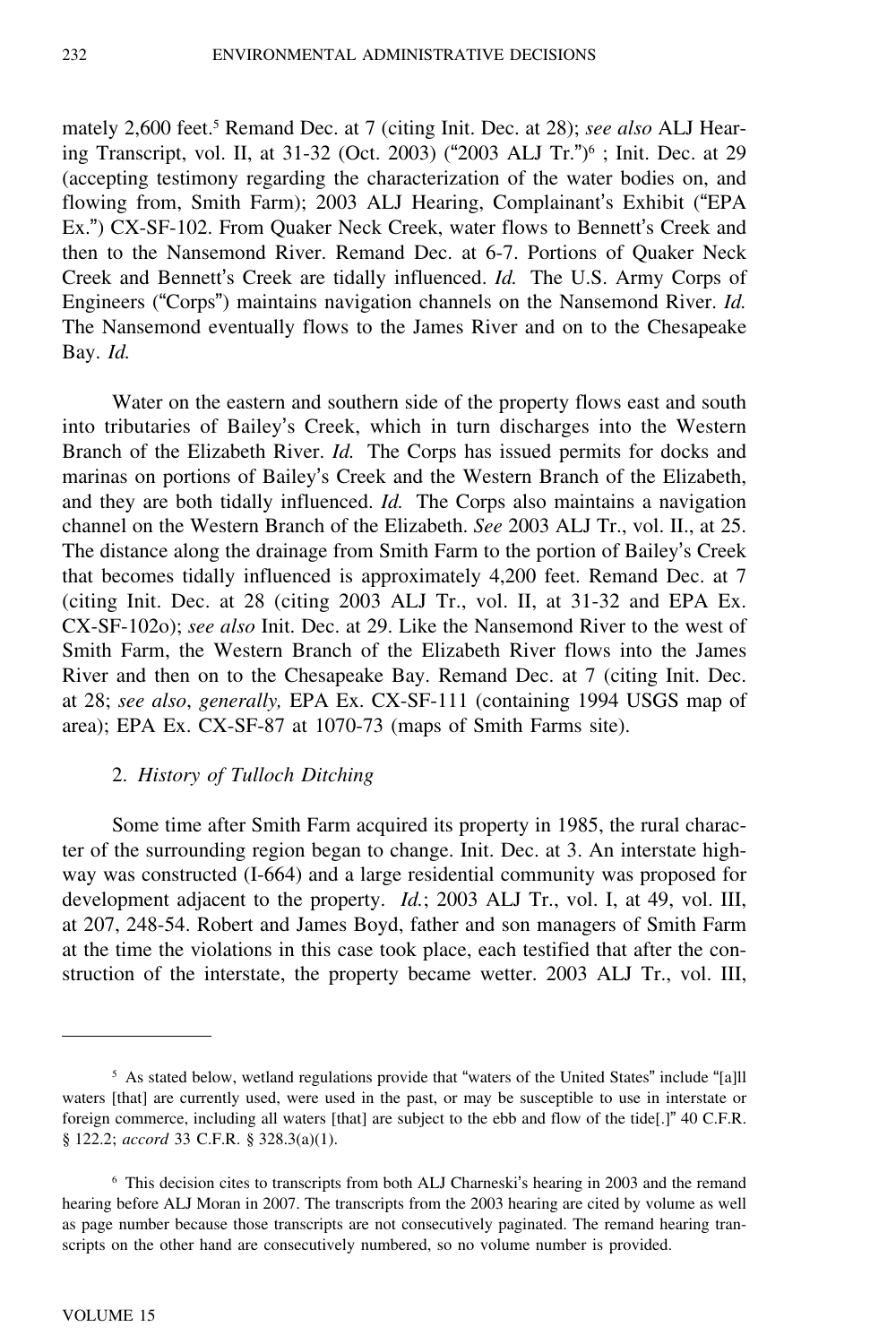at 208, 256. After learning that nearby property owners planned to dig special "Tulloch"-style ditches to remove the wetlands from their properties, Smith Farm began to explore the idea as well. Init. Dec. at 3; 2003 ALJ Tr., vol. III, at 222-23.

Tulloch ditches are V-shaped ditches that are constructed in the wetlands themselves and are generally used to drain the wetlands to convert them to uplands. Init. Dec. at 4. In 1998, the U.S. Circuit Court of Appeals for the District of Columbia upheld the legality of digging Tulloch ditches without a CWA section 404 permit, provided that no more than "incidental fallback" of dredged material is added to the wetlands. *See Nat*'*l Mining Ass*'*n v. U.S. Army Corps of Eng*'*rs*, 145 F.3d 1399, 1410 (D.C. Cir. 1998) (overturning what was known as the "Tulloch Rule" – which had expanded the Corps' definition of discharge of dredged material to include all redeposits of dredged material – by finding, in the context of a petition for review, that the CWA does not authorize regulation of "incidental fallback" as a "discharge of dredged material" under section 404).<sup>7</sup>

#### 3. *Ditch Construction at Smith Farm*

Availing itself of the *National Mining* ruling, Smith Farm, like other property owners in the region, contacted Mr. Robert Needham,<sup>8</sup> an environmental consultant, to explore the possibility of constructing "Tulloch" ditches.<sup>9</sup> Init. Dec. at 3; 2003 ALJ Tr., vol. III, at 222-23. Mr. Needham describes himself as having "expertise [] in section 404 of the Clean Water Act," after having worked for the Corps for nine years. 2003 ALJ Tr., vol. V, at 159. Smith Farm also engaged Vico

<sup>8</sup> During this general time period, Mr. Needham also served as a consultant to a number of other property owners in the region who engaged in Tulloch ditching on their properties. These properties included the Lewis Farm (which was the subject of the Board's decision in *In re Vico*, 12 E.A.D. 298 (EAB 2005))*,* and the Southern Pines site (which is approximately three to four miles from the Smith Farm site), among others. *Vico,* 12 E.A.D. at 306-07; 2003 ALJ Tr., vol. V, at 172-74.

<sup>9</sup> Witnesses for both parties testified that the wetlands on the property are adjacent and contiguous to water bodies that flow away from the property. 2003 ALJ Tr., vol. II, at 24-30, 134-35; *id.*, vol. V, at 116-17. Steve Martin, the Corps' environmental scientist assigned to the Smith Farm case, testified that the Corps determined that much of the forested land on the property consisted of wetlands. In 1991, the previous property owners had requested that the Corps make a jurisdictional wetlands determination (Robert Boyd was one of these owners, although Smith Farm did not acquire the property until 1998). The former property owners withdrew their request, however, before the Corps could conduct or confirm a delineation. 2003 ALJ Tr., vol. I, at 267; EPA Ex. CX-SF-27. Robert Boyd explained that they withdrew the request after learning the cost, because they believed it would be too expensive. 2003 ALJ Tr., vol. III, at 228-29.

 $\frac{7}{10}$  "Incidental fallback" refers to the unintentional and unavoidable deposition of small quantities of material during dredging or digging that "fall back" from the dredging or digging equipment onto the disturbed area. *See Nat*'*l Mining*, 145 F.3d at 1403. Prior to the *National Mining* decision, all redeposits of dredged material were considered to be discharges of dredged material subject to regulation. The Board notes that *National Mining* addressed only dredged, not fill, material.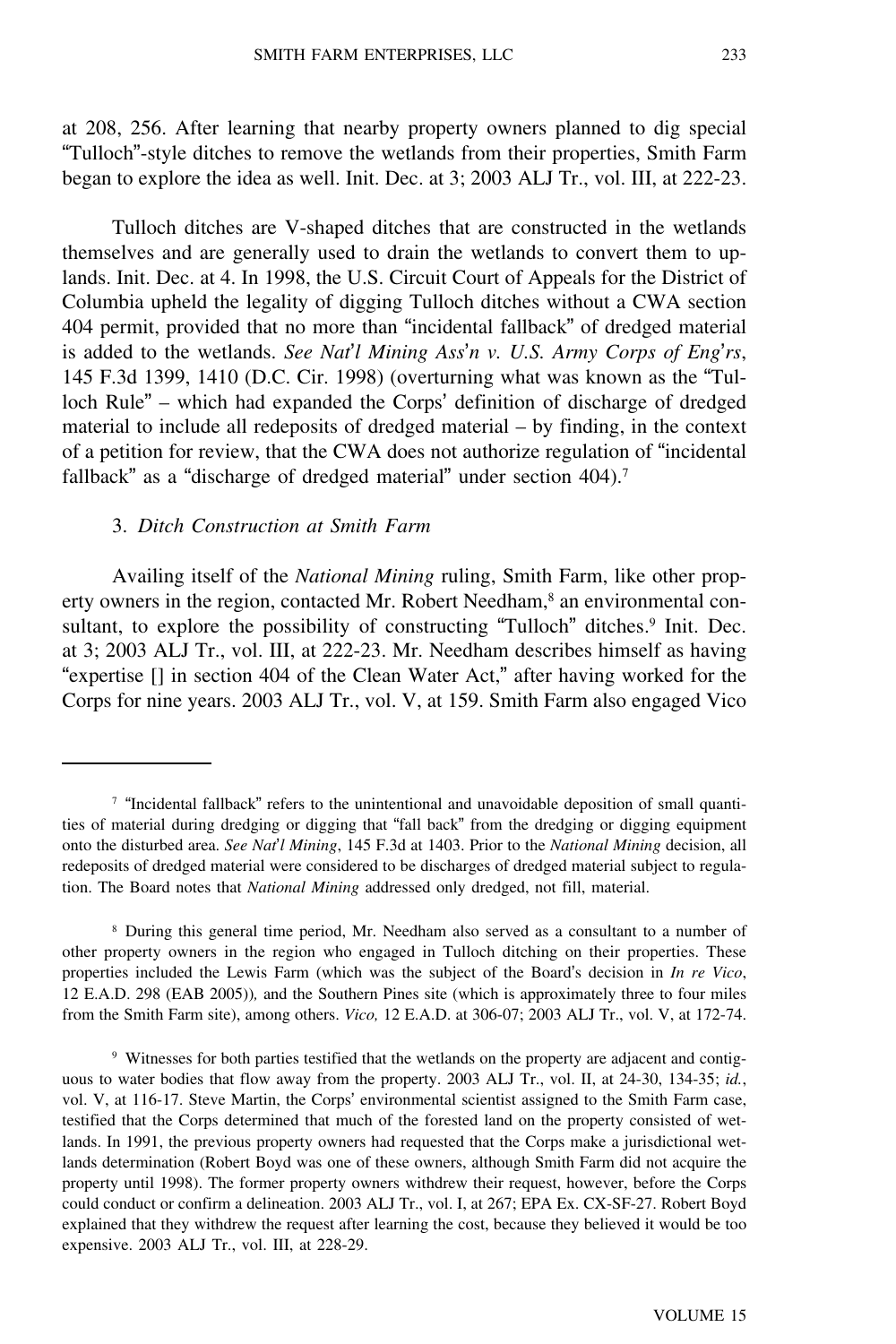Construction Corporation ("Vico Construction")<sup>10</sup> to construct 12,350 linear feet of Tulloch ditches on the property.<sup>11</sup> *See* Init. Dec. at 6-7; 2003 ALJ Tr., vol. IV, at 79-80; 2003 ALJ Hearing, Respondent's Exhibits ("SF Exs.") 12 & 13. James Boyd explained that "it was an opportunity that \* \* \* admittedly people realized that if you were working in a wetland  $* * *$  may not be around forever.  $* * *$ [T]hey would probably pass some additional regulations and so forth." 2003 ALJ Tr., vol. III, at 256; *see also* Init. Dec. at 3-4.

The first step in the ditch excavation project was to clear pathways in the forested area, which would allow the ditch excavation equipment to enter the site.<sup>12</sup> To this end, Smith Farm hired contractors to log approximately 11.34 acres in the forested areas on Smith Farm and to clear pathways. Init. Dec. at 8, 2003 ALJ Tr., vol. III, at 268; Stipulation 8 (June 13, 2002). In accordance with the contract, in approximately mid-December of 1998, Old Mill Land & Timber Company ("Old Mill") began to clear pathways ranging from 35 to 50 feet wide using a "Fellerbuncher," which cuts down trees using a rotating circular saw and leaves behind wood chips that are approximately one-half to three-quarter inch square and one-quarter inch thick. Init. Dec. at 8; 2003 ALJ Tr., vol. II, at 156; 2003 ALJ Tr., vol. V, at 196-97, 202. In the process, Old Mill also left behind saplings, branches, treetops, small trees, branches, underbrush, and other woody debris, known as "slash." *See* Init. Dec. at 9; 2003 ALJ Tr., vol. I, at 229, 231-32.

The second step was to "prep the paths" Old Mill created to allow the ditch excavation equipment onto them. "Prepping the paths" involved removing the

<sup>10</sup> The Region named Vico Construction as a co-respondent in the original complaint. Prior to the start of the hearing before ALJ Charneski, however, the Region and Vico Construction settled their dispute and entered into a consent agreement and final order. Accordingly, Vico Construction is no longer a party to this action. *See* Init. Dec. at 1 n.1.

<sup>&</sup>lt;sup>11</sup> The construction contract also called for the construction of 20,000 linear feet of "Kershaw" Well Transect Lines." *See* Init. Dec. at 6-7; 2003 ALJ Tr., vol. IV, at 78-80; SF Exs. 12 & 13. Well Transect Lines allow for the placement of monitoring wells used to determine the effectiveness of the Tulloch ditches in removing the wetland hydrology. *See* Init. Dec. at 7 n.6; 2003 ALJ Tr., vol. I, at 248-49.

 $12$  In anticipation of the project, Vico Construction obtained a land disturbing permit from the city of Chesapeake for the purpose of "clearing, filling, excavating, grading or transporting or any combination thereof[.]" Init. Dec. at 7; SF Ex. 17; EPA Ex. CX-SF-19. Vico Construction also hired an engineering firm to prepare Erosion and Sediment Control Plans ("E&S Plans") for the construction of the Tulloch ditches, which were required to be submitted to the cities of Chesapeake and Suffolk. *See* Init. Dec. at 7; EPA. Exs. CX-SF-44, CX-SF-109. According to the E&S Plans, Vico Construction proposed to disturb a total of 10.709 acres: 3.562 acres on the Chesapeake side and 7.147 acres on the Suffolk side. *Id.* The E&S Plan for the Chesapeake side identified the location of two proposed stockpiles where Vico Construction would deposit material excavated from the ditches, along with the location and specifications for a construction entrance to the site. The parties did not propose stockpiles or construction entrances for the Suffolk side. *See* Init. Dec. at 7; 2003 ALJ Tr., vol. II, at 214-15; 2003 ALJ Tr., vol. IV, at 165, 170; EPA Exs. CX-SF-44, CX-SF-109.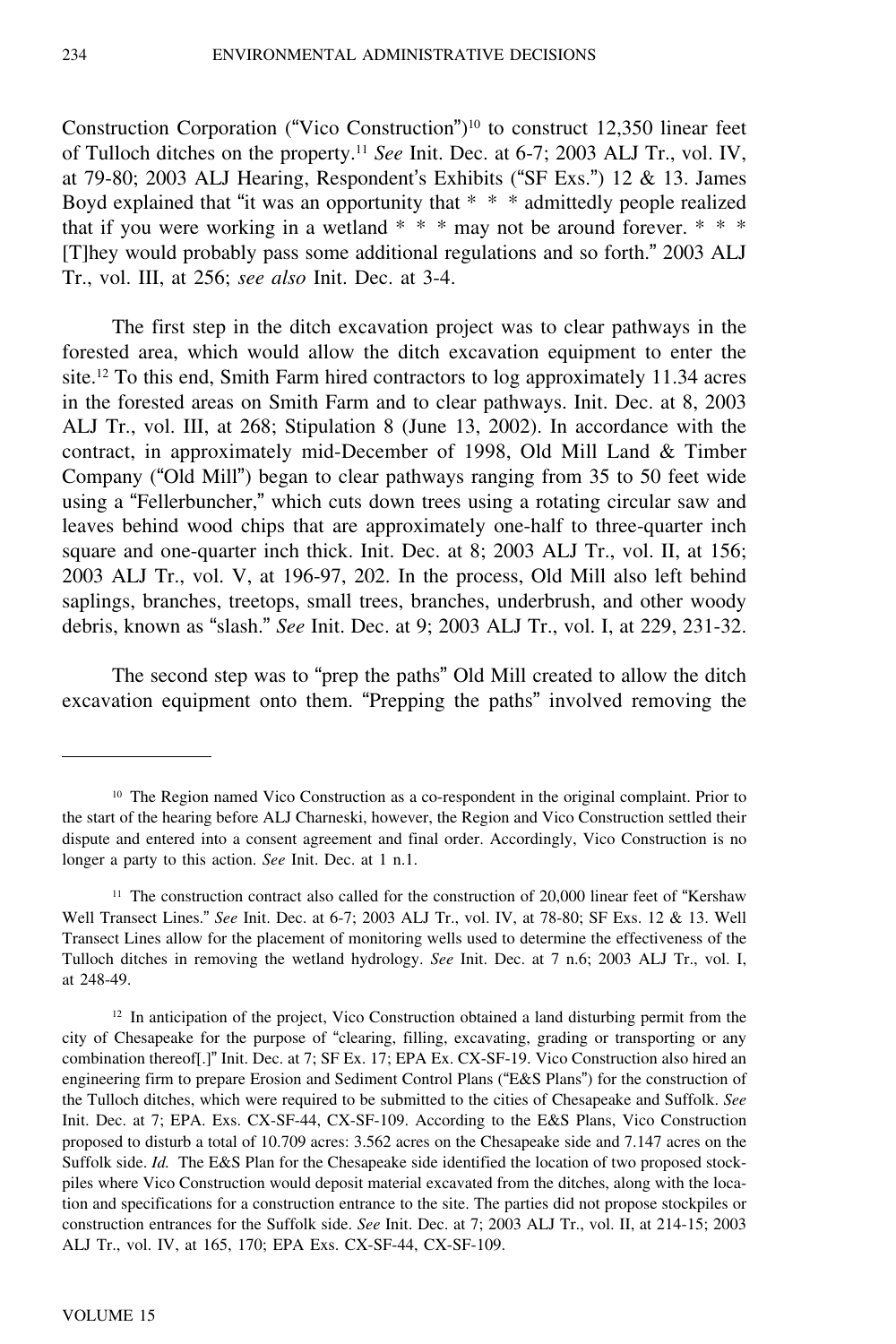slash and other woody debris that had been left behind. To accomplish this, contractors used a "Kershaw," a four-wheeled, rubber-tired machine with a rotary drum, which ground the woody slash into chips. A machine called a "Mountain Goat" then blew and scattered the chips across the corridors.<sup>13</sup> Init. Dec. at 6, 9; 2003 ALJ Tr., vol. I, at 229-30, 268; 2003 ALJ Tr., vol. V, at 190-92; 2003 ALJ Tr., vol. VI, at 71-73, 105. The depositing of these wood chips across the corridors formed the primary basis for the Region's CWA 404 claim and ALJ Charneski's conclusion that Smith Farm discharged "fill material" into its wetlands. Init. Dec. at 9.

After "prepping" the paths, contractors used an excavator to dig the V-shaped Tulloch ditches. Init. Dec. at 9; 2003 ALJ Tr., vol. VI, at 74. The resulting ditches were approximately four feet deep, had a two-foot flat bottom and measured 12 feet or less across. Init. Dec. at 10; 2003 ALJ Tr., vol. VI, at 76, 81. The ditches were sloped to drain toward collector ditches or other receiving waters that either preexisted or were constructed by Smith Farm, and were intended to drain water from the property. Init. Dec. at 10; 2003 ALJ Tr., vol. VI, at 125, 131-33.

#### 4. *Wetland Enforcement Investigation*

As noted above, Tulloch ditching became prevalent in the Tidewater region following the 1998 *National Mining* decision. 2003 ALJ Tr., vol. I, at 224-25; *see also* Init. Dec. at 4. All over the region, people were moving to construct Tulloch ditches and were consulting with the Corps in how to construct the ditches in a manner that would avoid the need for a permit. Init. Dec. at 4, 6. Smith Farm and its contractors were no exception. *Id.* at 3-4.

In October, 1998, Mr. Needham contacted the Corps regarding the excavation of Tulloch ditches on the Smith Farm site.<sup>14</sup> Init. Dec. at 6; 2003 ALJ Tr.,

<sup>13</sup> The Board notes that although the activities at issue in the *Vico* case also involved a "Kershaw" and a "Fellerbuncher," they did not involve a "Mountain Goat" which, as noted above, scattered the wood chips. The parties do not argue, nor does the Board find, that this distinction alters its analysis of whether the wood chips constituted "fill material."

<sup>14</sup> Prior to that time, before Mr. Needham was involved with the Smith Farm site, Mr. Needham had sent the Corps a letter in connection with a separate site – the Southern Pines site – in which he was proposed "a series of 'vee' ditches" to be dug. Mr. Needham sought clarification of the Corps' position regarding Tulloch ditching in light of the recent *National Mining* decision. Init. Dec. at 4-5; SF Ex. 10. The Corps responded on September 11, 1998, clarifying the information that Mr. Needham had provided and determining that the activities described would not require a permit "as long as [the] project *does not include a more substantial discharge* that would trigger 404 regulation." SF Ex. 11 (emphasis added) (hereinafter "Southern Pines letter"); *see also* Init. Dec. at 5-6. The Corps emphasized that the determination in the letter with respect to the proposed activities at the Southern Pines site was a "*case specific determination and does not apply to any other site*." *Id.*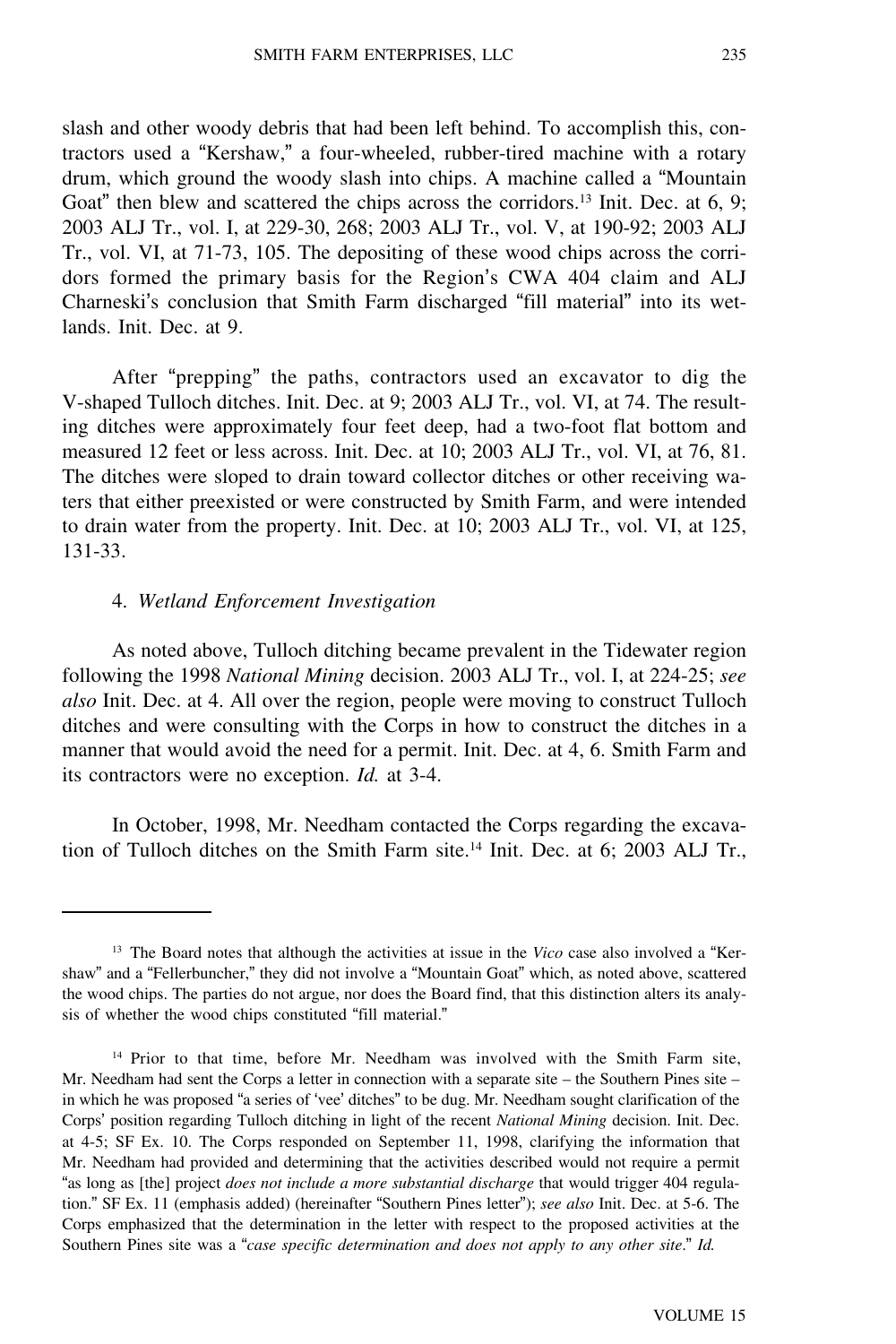vol. III, at 173. On October 30, 1998, the Smith Farm owners and Mr. Needham met with representatives of the Corps to discuss the potential construction activities on the Smith Farm property. Init. Dec. at 6; 2003 ALJ Tr., vol. V, at 177; SF Ex. 14. Following the meeting, on November 6, 1998, Mr. Needham sent a letter (the "November 6 letter") to the Corps again advising of Smith Farm's intent to dig "vee" ditches on the property in light of the *National Mining* ruling and setting forth his understanding that the excavations would be non-regulated so long as they conformed with certain conditions listed in the letter. *See* Init. Dec. at 6; SF Ex. 14. Mr. Needham testified that the November 6 letter simply confirmed the previous October 30 discussion with the Corps. 2003 ALJ Tr., vol. V, at 182. The November 6 letter was nearly identical to Mr. Needham's proposal for the Southern Pines Site.<sup>15</sup> *Compare* SF Ex. 14 to SF Ex. 10. In the November 6 letter, Mr. Needham also advised that Smith Farm planned to begin excavation on or after November 16 and asked the Corps to provide a response by November 13. 2003 ALJ Tr., vol. V, at 179; SF Ex. 14.

On November 12, a representative from the Corps called Mr. Needham to discuss the planned activities.<sup>16</sup> Init. Dec. at 10; 2003 ALJ Tr., vol. I, at 226-27; EPA Ex. CX-SF-70. Work began on the property in November 1998. *Id.* at 6. On January 6, 1999, a representative from the Corps, Mr. Martin, visited the property and expressed surprise at what he found.<sup>17</sup> Init. Dec. at 10, 11; 2003 ALJ Tr., vol. I, at 229. By this time, Smith Farm had begun the Tulloch ditching activities. Init. Dec. at 10.

In addition to observing cleared corridors and Tulloch ditches, Mr. Martin observed what he identified as "finger ditches," small lateral ditches excavated through wetlands to drain "little wet pockets" that the Tulloch ditches had not drained. 2003 ALJ Tr., vol. I, at 256; EPA Ex. CX-SF-96. Mr. Martin completed "wetland data sheets" for two areas of the property, which he identified as "Plot

<sup>&</sup>lt;sup>15</sup> The one difference between the proposals for the Smith Farm and Southern Pines sites was that for Southern Pines, Mr. Needham proposed the "[p]lacement of removed material onto non-wetland areas confirmed by previous wetland survey," SF Ex. 10, whereas for Smith Farm he proposed "[p]lacement of removed material onto agricultural areas \* \* \* ," SF Ex. 14. Because these terms address material placed in non-wetland areas, the Board does not deem this difference to be relevant to our analysis.

<sup>16</sup> Mr. Needham testified that he could not recall this conversation. 2003 ALJ Tr., vol. VI, at 38; Respondent's Appeal Brief filed in CWA Appeal 05-05 at 27-30 (June 3, 2005) [hereinafter Smith Farm Br. (2005)] at 10 n.2. Because Mr. Martin's notes of the conversation are in evidence and because ALJ Charneski observed both Mr. Martin and Mr. Needham testify and found that the conversation did take place, the Board defers to the ALJ's finding that the conversation did, in fact, occur. Init. Dec. at 6; EPA Ex. CX-SF-70; *see In re Ocean State Asbestos Removal, Inc*., 7 E.A.D. 522, 530 (EAB 1998)).

<sup>&</sup>lt;sup>17</sup> Mr. Martin testified that he also visited the property on March 16, March 31, April 5, April 8, and September 10, 1999. 2003 ALJ Tr., vol. II, at 64-68; *see also* Init. Dec. at 11.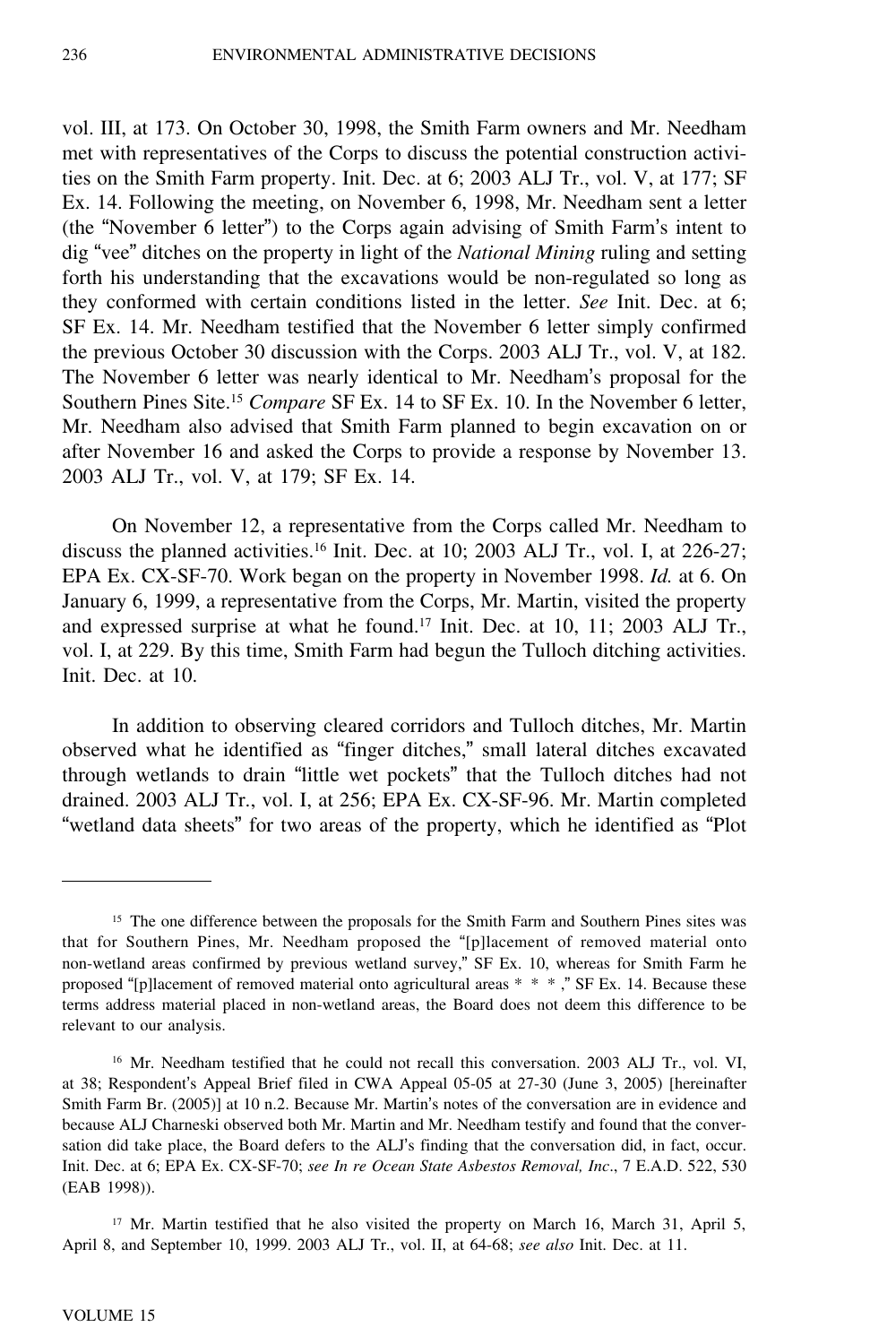ID 1" and "Plot ID 3," and concluded that both areas were situated in wetlands.<sup>18</sup> Init. Dec. at 11; 2003 ALJ Tr., vol. I, at 235-37; EPA Ex. CX-SF-26. Mr. Martin testified that he used a soil auger to measure a layer of wood chips, ranging from one-half inch to five inches in the cleared areas. 2003 ALJ Tr., vol. I, at 237. The chips ranged from chips the size of quarter or a half-dollar to shards of wood six to ten inches long and one-half to two inches wide. Mr. Martin observed these chips only in the portions of the property that had been cleared; he did not observe them in the forested areas that had not been disturbed by Smith Farm'<sup>s</sup> land-clearing and ditch-digging activities. Init. Dec. at 11; 2003 ALJ Tr., vol. I, at 257-58.

Mr. Martin testified that the main purpose of his site visit was to determine if Smith Farm was conducting activities that would require Corps authorization. Init. Dec. at 11; 2003 ALJ Tr., vol. I, at 269. Mr. Martin was uncertain whether the dispersal of wood chips through the cleared wetland area would be considered a deposit of fill material and whether the rutting, soil compaction, and moving of soil within the wetlands due to equipment operation would fall under the Corps' jurisdiction. Init. Dec. at 12; 2003 ALJ Tr., vol. I, at 270. He testified that what he observed during the site visit was not what he had expected to see based on Mr. Needham's earlier November 6 letter; he had expected to see a much smaller operation and did not anticipate there would be such a wide corridor or such large equipment. Mr. Martin testified that when he left the site on January 6, he told Mr. Needham that the activity he observed "wasn't what [he] envisioned" and that he "wasn't quite sure" regarding the regulatory acceptability of the activity, presumably referring to whether the wood chips constituted fill material. 2003 ALJ Tr., vol.1, at 271; *see also* Init. Dec. at 11-12.

Mr. Martin testified that, following the January 6, 1999 site visit, he had a number of questions about the legality of the construction activities. Init. Dec. at 10, 11. A discussion with Corps headquarters ensued. *Id.* at 12-13.

In June 1999, EPA obtained lead enforcement status over the Smith Farm site.<sup>19</sup> *Id.* at 13; 2003 ALJ Tr., vol. II, at 16. At the time EPA assumed the lead enforcement role, the Corps still had not determined whether Smith Farm's activities violated the Clean Water Act. 2003 ALJ Tr., vol. I, at 92. After conducting its own investigation, the Region determined that, by scattering substantial amounts of wood chips across the wetlands, Smith Farm had violated CWA section 301(a)

<sup>&</sup>lt;sup>18</sup> Mr. Martin testified that he also identified wetlands on the Suffolk side of the property during a March 16, 1999 site visit. Init. Dec. at 11; 2003 ALJ Tr., vol.1, at 250-51.

<sup>19</sup> The Corps and EPA share enforcement authority for the CWA section 404. *See* 33 U.S.C. §§ 1319, 1344; *see also Memorandum of Agreement Between the Dept. of the Army and the EPA Concerning Federal Enforcement for the Section 404 Program of the Clean Water Act* (Jan. 19, 1989) (provided in EPA Ex. CX-SF-59*)*.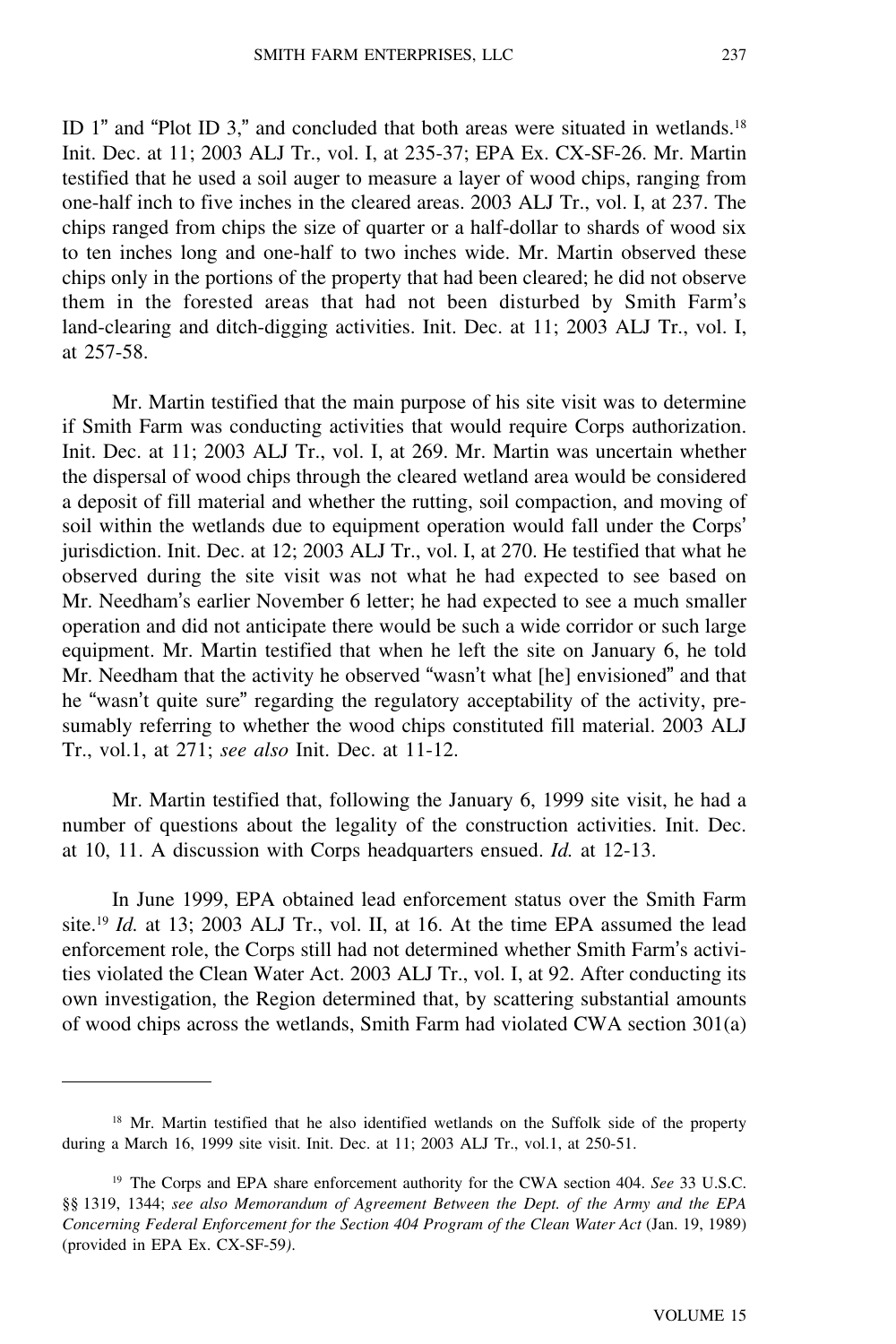by discharging fill material into wetlands that are waters of the United States without a permit issued under CWA section 404. The Region filed an administrative complaint on May 21, 2001, which was superceded by a First Amended Complaint ("Amended Complaint") filed on November 19, 2001. The Region alternatively alleged that Smith Farm had violated CWA section 301(a) by discharging pollutants into wetlands that are waters of the United States without a section 402 NPDES permit. Amended Complaint ¶¶ 22-23, 25, at 3-4 (Nov. 19, 2001) (Docket No. CWA-3-2002-022). In a second count, the Region charged Smith Farm with violating CWA section 301(a) by discharging storm water associated with construction activity without a section 402 NPDES permit. *Id.* ¶¶ 26-35 at 5-6.

### **VI.** *JURISDICTIONAL ANALYSIS*

As stated above, the first question the Board resolves in this appeal is: Did ALJ Moran err in determining that EPA has CWA jurisdiction over the Smith Farm wetlands? Resolution of this issue requires the examination of additional questions. The first question is which jurisdictional test (or tests) applies in light of the Supreme Court decision in *Rapanos.* The second question is, applying the appropriate test (or tests) to the facts of this case, whether EPA properly asserted jurisdiction over the wetlands.

## A. *Which Jurisdictional Test Applies from Rapanos: the Plurality*'*s, Justice Kennedy*'*s, or Both?*

For the reasons articulated below, the Board concludes that EPA may assert CWA jurisdiction over wetlands if either the Plurality's test or Justice Kennedy'<sup>s</sup> test from *Rapanos* is met. To begin, the Board briefly summarizes the statutory and regulatory framework governing wetlands and examines relevant judicial decisions interpreting that framework.

## 1. *Relevant Statutory and Regulatory Framework and Related Judicial Decisions*

### a. *CWA*

Congress enacted the CWA "to restore and maintain the chemical, physical, and biological integrity of the Nation's waters." CWA § 101(a), 33 U.S.C. § 1251(a). Section 301(a) of the CWA makes it unlawful for any person to discharge pollutants from any point source into navigable waters without first obtaining an appropriate CWA permit. CWA  $\S$ § 301(a), 502(12), 33 U.S.C. §§ 1311(a), 1362(12).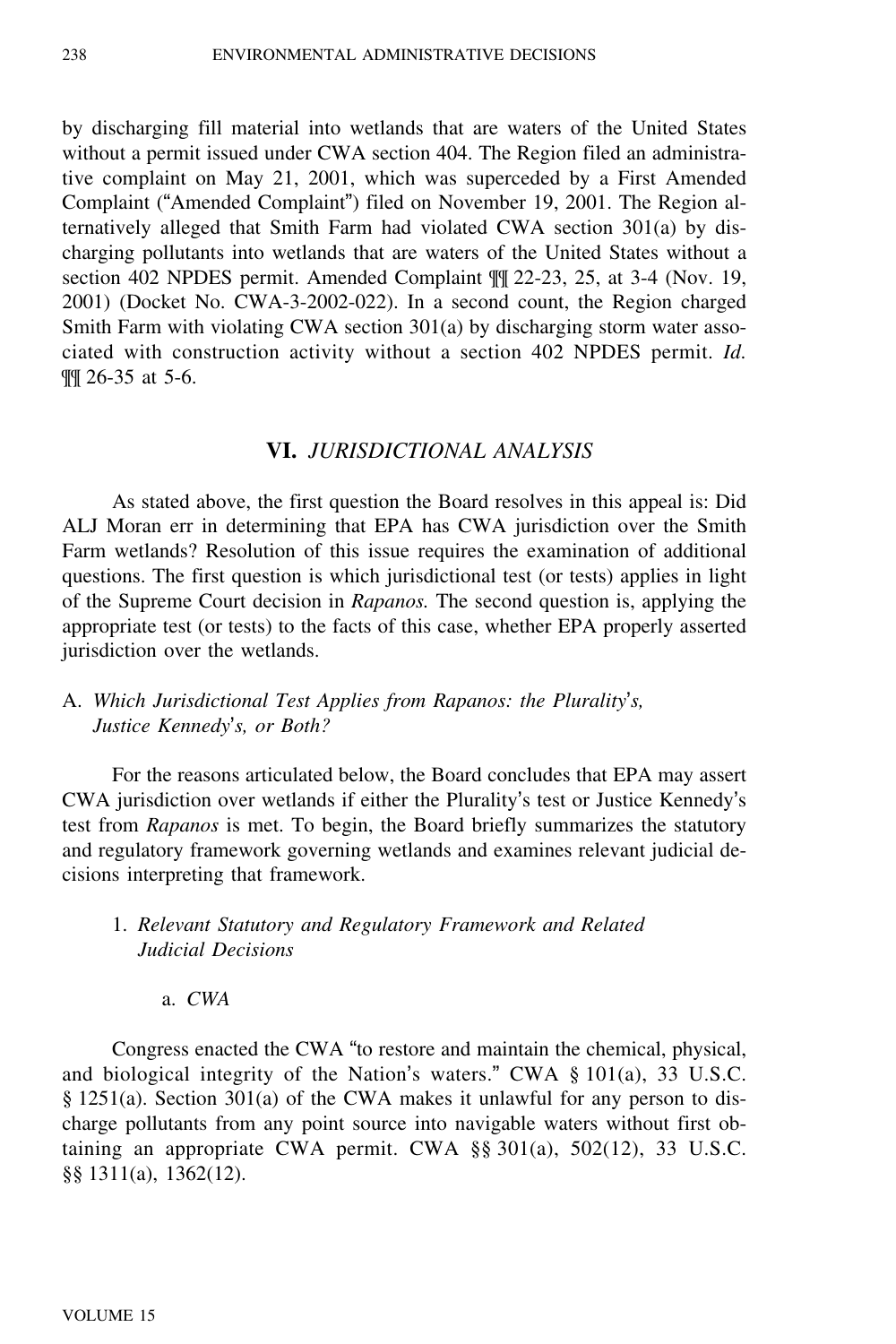As relevant here, the "discharge of a pollutant" means "any addition of any pollutant, to navigable waters from any point source."<sup>20</sup> CWA § 502(12), 33 U.S.C. § 1362(12). "Navigable water" is a defined term in the CWA that expressly includes all "*waters of the United States.*" CWA § 502(7), 33 U.S.C. § 1362(7) (emphasis added). While the CWA does not define "waters of the United States," federal regulations promulgated under the authority of the CWA contain detailed definitions of this phrase. *See* 40 C.F.R. §§ 122.2, 232.2; *see also* 33 C.F.R. § 328.3(a).<sup>21</sup>

### b. *Regulatory Provisions*

Agency regulations define "waters of the United States" as encompassing not only traditional navigable waters of the kind susceptible to use in interstate commerce (navigable-in-fact waters), but also waters that are subject to the ebb and flow of the tide as well as tributaries of traditional navigable waters and wetlands adjacent to covered waters. *See* 40 C.F.R. §§ 122.2, 232.2; 33 C.F.R. § 328.3(a). Wetlands are further defined as "those areas that are inundated or saturated by surface or groundwater at a frequency and duration sufficient to support, and that under normal circumstances do support, a prevalence of vegetation typically adapted for life in saturated soil conditions. Wetlands generally include swamps, marshes, bogs, and similar areas." 40 C.F.R. § 122.2; *accord* 40 C.F.R. § 232.2; 33 C.F.R. § 328.3(b). The crux of this primary issue before the Board is whether the wetlands on Smith Farm, into which fill material was deposited, are "waters of the United States," rendering them subject to CWA jurisdiction and its permitting requirements.

#### c. *Relevant Judicial Interpretations*

The Supreme Court has on several occasions addressed the proper interpretation of the phrase "waters of the United States," as applied to wetlands. The Supreme Court upheld the EPA's jurisdiction (as well as the relevant regulations) over wetlands adjacent to navigable-in-fact waterways in *United States v. Riverside Bayview Homes, Inc.*, 474 U.S. 121, 139 (1985). That case concerned a wetland that "was adjacent to a body of navigable water," because "the area characterized by saturated soil conditions and wetland vegetation extended beyond the

<sup>20</sup> The Board has previously noted that the definition of "pollutant" includes dredge and fill material. See *In re Phoenix Constr. Servs., Inc.*, 11 E.A.D. 379, 383 n.5 (EAB 2004) and cases cited therein.

<sup>&</sup>lt;sup>21</sup> As noted above, the Corps and the EPA share enforcement authority for CWA section 404. *See* note 19, above. Each of these agencies had promulgated regulations that are similar, if not identical to the other's. For ease of discussion, the term "Agency" as used in this discussion refers to the applicable enforcing agency, whether the Corps or the EPA. "Agencies" refers to both agencies. For the particular violations at issue in this case, the Region was the lead enforcing agency.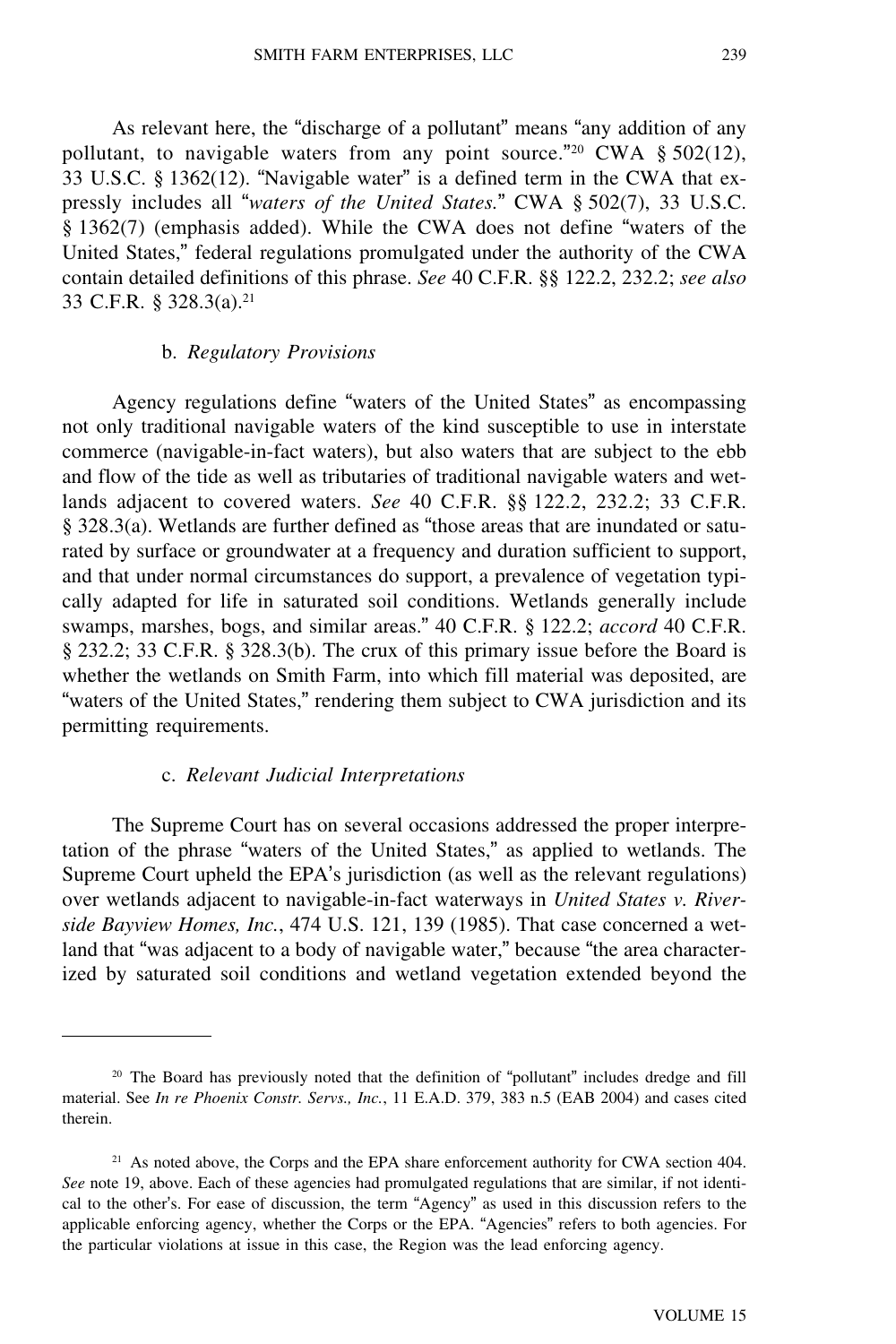boundary of respondent's property to \* \* \* a navigable waterway." *Id.* at 131. The Court deferred to the Agency's judgment that wetlands perform important functions such as filtering and purifying water draining into adjacent water bodies, 33 C.F.R. § 320.4(b)(2)(vii), slowing runoff into lakes, rivers, and streams to prevent flooding and erosion, *id.* § 320.4(b)(2)(iv), (v), and providing critical habitat for aquatic animal species, *id.* § 320.4(b)(2)(i). 474 U.S. at 134-35. In doing so, the Court recognized that "the [Agency's] ecological judgment about the relationship between waters and their adjacent wetlands provides an adequate basis for a legal judgment that adjacent wetlands may be defined as waters under the [CWA]," *id.* at 134, but reserved judgment on the question of whether the federal government had authority under the CWA to regulate wetlands other than those adjacent to open waters, 474 U.S. at 131.

Following *Riverside Bayview*, both the EPA and the Corps "clarified" the reach of their jurisdiction by promulgating the Migratory Bird Rule, which extended federal jurisdiction to solely intrastate waters that are or would be used as habitat by migratory birds. *Final Rule for Regulatory Programs of the Corps of Engineers*, 51 Fed. Reg. 41,206, 41,217 (Nov. 13, 1986). The Supreme Court considered the Corps' application of the Migratory Bird Rule to an abandoned sand and gravel pit that was isolated in the sense that it was unconnected to other waters covered by the CWA. *Solid Waste Agency of N. Cook Cnty. v. U.S. Army Corps of Eng*'*rs* (*SWANCC*), 531 U.S. 159, 167, 171 (2001). The sand and gravel pit had evolved into a scattering of permanent and seasonal ponds that the Corps sought to regulate because they were used as habitat by migratory birds. *Id.* at 164-65. In *SWANCC*, the Court determined that the Corps' jurisdiction did not extend to (and the statutory phrase "waters of the United States" did not include) "nonnavigable, isolated, intrastate waters" that, unlike the wetlands in *Riverside Bayview*, did not "actually abu[t] \* \* \* a navigable waterway." *Id.* at 165-66, 167. In so holding, the Court observed that it was the "significant nexus" between the wetlands and the navigable waters in *Riverside Bayview* that had informed its reading of the CWA, *id.* at 167, and because such a nexus was lacking with respect to the isolated ponds in *SWANCC*, the Agency regulations were overreaching as clarified and applied to those ponds in *SWANCC*. *Id.* at 167-74. Although the Supreme Court invalidated the Migratory Bird Rule, the relevant regulations remained unaltered in response to this ruling.

In 2006, while this case initially was pending before the Board, the Supreme Court considered yet again what is meant by "waters of the United States." *Rapanos*, 547 U.S. 715. In two consolidated cases, *Rapanos* and *Carabell,* the Supreme Court considered whether four wetlands lying near ditches or manmade drains that eventually emptied into traditional navigable waters were covered by the CWA. *Id.* at 729. The federal district courts and appellate courts in these cases had found CWA jurisdiction over the subject wetlands based on "adjacency" and "hydrological connections" between the subject wetlands and nonnavigable tributaries. *Id.* at 728. The result was a 4-1-4 decision, in which a plurality of the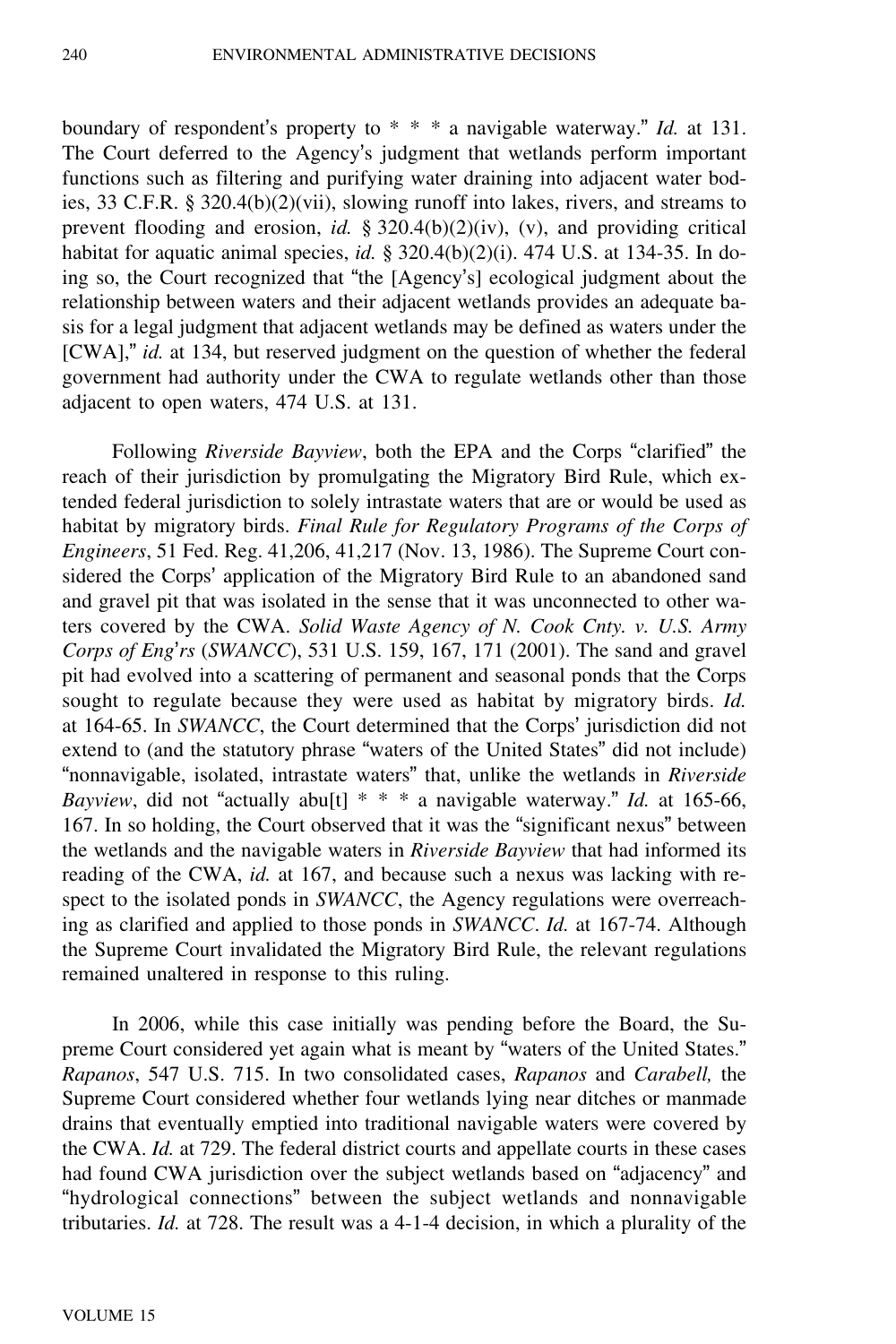Supreme Court, in an opinion authored by Justice Scalia and joined by Chief Justice Roberts and Justices Alito and Thomas ("Plurality"), concluded that the term "navigable waters" under the CWA means only "relatively permanent, standing or continuously flowing bodies of water," not "intermittent[] or ephemeral[]" flows of water (although in a footnote, the Plurality stated that "by describing waters as relatively permanent," it "[did] not necessarily exclude" seasonal waters or waters that dry up under extraordinary circumstances, such as drought). 547 U.S. at 732 & n.5, 739. Further, according to the Plurality, only those wetlands with a continuous surface connection to the bodies of water that are waters of the United States in their own right are properly categorized as "adjacent" to such waters and are covered by the CWA. *Id.* at 742. Because, in the Plurality's view, the facts in the record were not developed sufficiently to apply this test, the Plurality concluded the case warranted remand. *Id.* at 757.

Justice Kennedy, concurring in the result of remand only, authored a separate opinion espousing his own test, which requires that, when adjacency is not present, a "significant nexus" must be demonstrated between the subject wetlands and the downstream "navigable-in-fact" waters. That "significant nexus" is established if the wetlands, either alone or in combination with similarly situated lands in the region, significantly affect the chemical, physical, and biological integrity of other covered waters more readily understood as "navigable." *Id.* at 759, 780.<sup>22</sup>

Consequently, the Supreme Court decision in *Rapanos* articulates two new and distinct tests for determining CWA jurisdiction over wetlands such as those that are the subject of this appeal. Much debate and confusion has ensued over which of these tests should be applied in subsequent jurisdictional determinations. The United States Circuit Courts of Appeal are currently divided on the subject. The First and Eighth Circuits have concluded that jurisdiction may be established using either the Plurality's test or Justice Kennedy's. The Eleventh and Seventh Circuits have determined that Justice Kennedy's test, alone, controls. The remaining circuit courts, including the Fourth Circuit, have yet to make a decision in this regard.<sup>23</sup> The issue of which test (or tests) applies is the first question the Board

<sup>&</sup>lt;sup>22</sup> Justice Stevens, joined by Justices Souter, Ginsburg, and Breyer, dissented and would have deferred to the Corps' reasonable interpretation of the CWA and affirmed the judgments below. *Rapanos*, 547 U.S. at 787-810.

<sup>23</sup> The Fourth Circuit, in a recently issued decision in *Precon Development Corp., Inc. v. U.S. Army Corps of Engineers*, 633 F.3d 278, 288 (4th Cir. 2011), determined that it was unnecessary to address the issue of whether the plurality's "continuous surface test" may provide an alternate ground upon which CWA jurisdiction can be established, because all parties agreed that Justice Kennedy's test governed the jurisdictional determination in *Precon.* The Sixth Circuit Court of Appeals also considered which test applies, but ultimately determined it was unnecessary to decide based on the facts of the case before it. *See United States v. Cundiff*, 555 F.3d 200, 210 (6th Cir. 2009), *cert. denied,* 130 S. Ct. 74 (Oct. 5, 2009); *see also United States v. Lucas*, 516 F.3d 316, 327 (5th Cir. 2008), Continued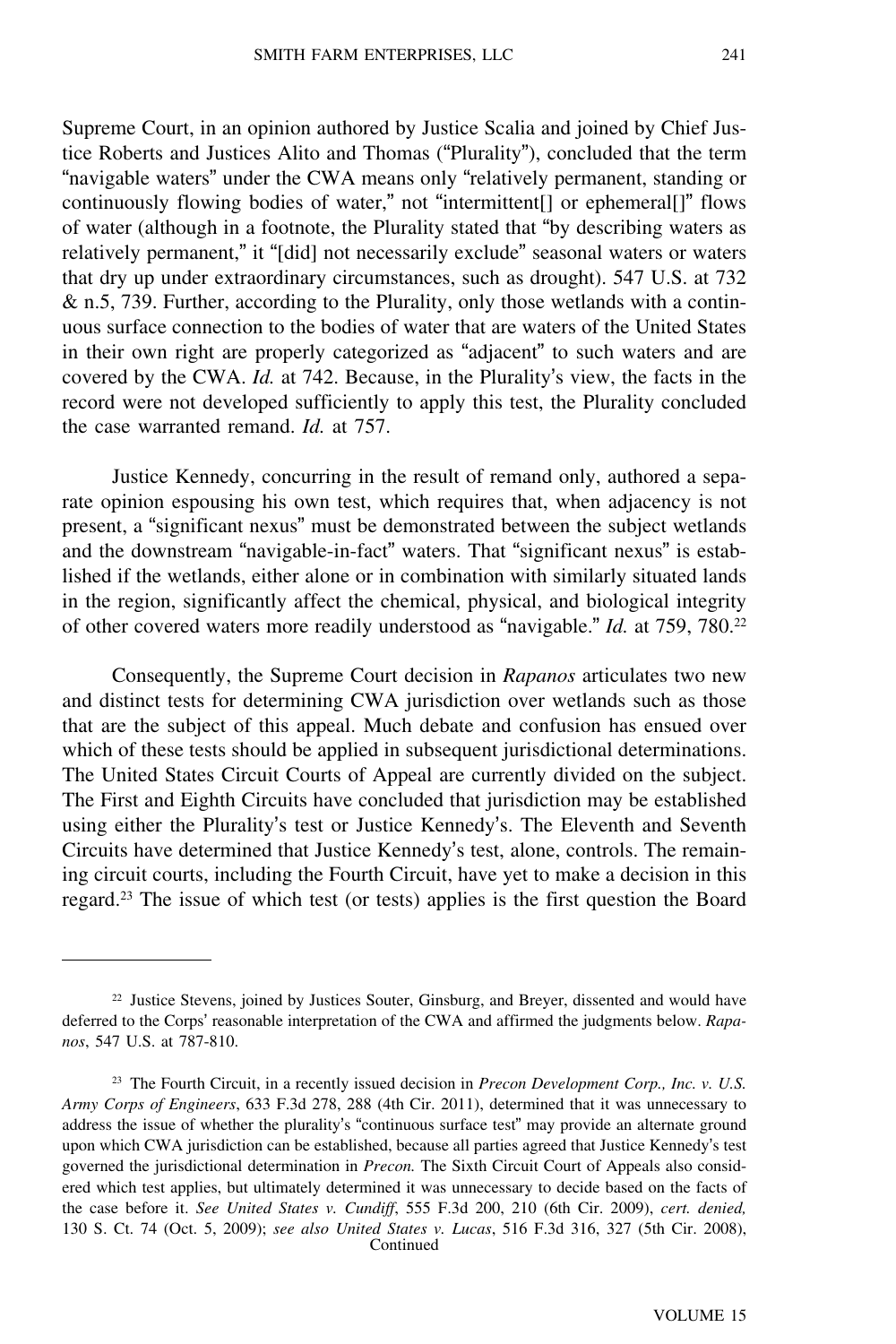must decide.

## 2. *The Parties*' *Contentions Regarding Which Test from Rapanos Applies*

Smith Farm acknowledges that some federal appellate courts have held that jurisdiction may be established if either the Plurality's or Justice Kennedy's test is satisfied. *See* Smith Farm Br. at 49, 50; EAB Oral Arg. Tr. (Jul. 20, 2010) at 10:12-14. Smith Farm then interprets this to mean that "the Board has the discretion" to apply either test and urges the Board to use the Plurality's test in this case because it: (1) "represents the opinions of four Justices of the Supreme Court"; and (2) "encompasses a two-part definable test for jurisdiction" that is "simple and easily applied to the case, while the Kennedy opinion provides a test which is murky and ill-defined." Smith Farm Br. at 49-50; Reply at 8.

The Region posits that neither the Plurality's nor Justice Kennedy's test controls. Rather, CWA jurisdiction may be found whenever either the Plurality's standard or Justice Kennedy's standard is satisfied. Response Br. at 8. To answer the question posed – which test from *Rapanos* applies – the Board must first examine the principles of law governing the application of plurality decisions.

## 3. *Relevant Principles of Law Governing the Application of Plurality Decisions*

As stated above, the Circuit Courts of Appeal are divided over the issue of which test from *Rapanos* applies. The principles for each view are set forth below.

#### a. *Some Courts View Neither Test as Controlling*

Justice Stevens spoke directly to this issue in his *Rapanos* dissent:

[W]hile both the plurality and Justice Kennedy agree that there must be a remand for further proceedings, their respective opinions define different tests to be applied on remand. Given that all four Justices who have joined [the dissent] would uphold the Corps' jurisdiction \* \* \* in all

<sup>(</sup>continued)

*cert. denied,* 129 S. Ct. 116 (Oct. 6, 2008) (concluding that jurisdiction was established under any test espoused in *Rapanos*). The Ninth Circuit recently indicated that, although in *Northern California River Watch v. Healdsburg*, 496 F.3d 993, 999-1000 (9th Cir. 2007), "the [C]ourt found that Justice Kennedy's concurrence in *Rapanos* 'provides the controlling rule of law for our case,'" the Court did not "foreclose the argument that [CWA] jurisdiction may also be established under the plurality's standard." *N. Cal. River Watch v. Wilcox*, 633 F.3d 766, 781 (9th Cir. 2011).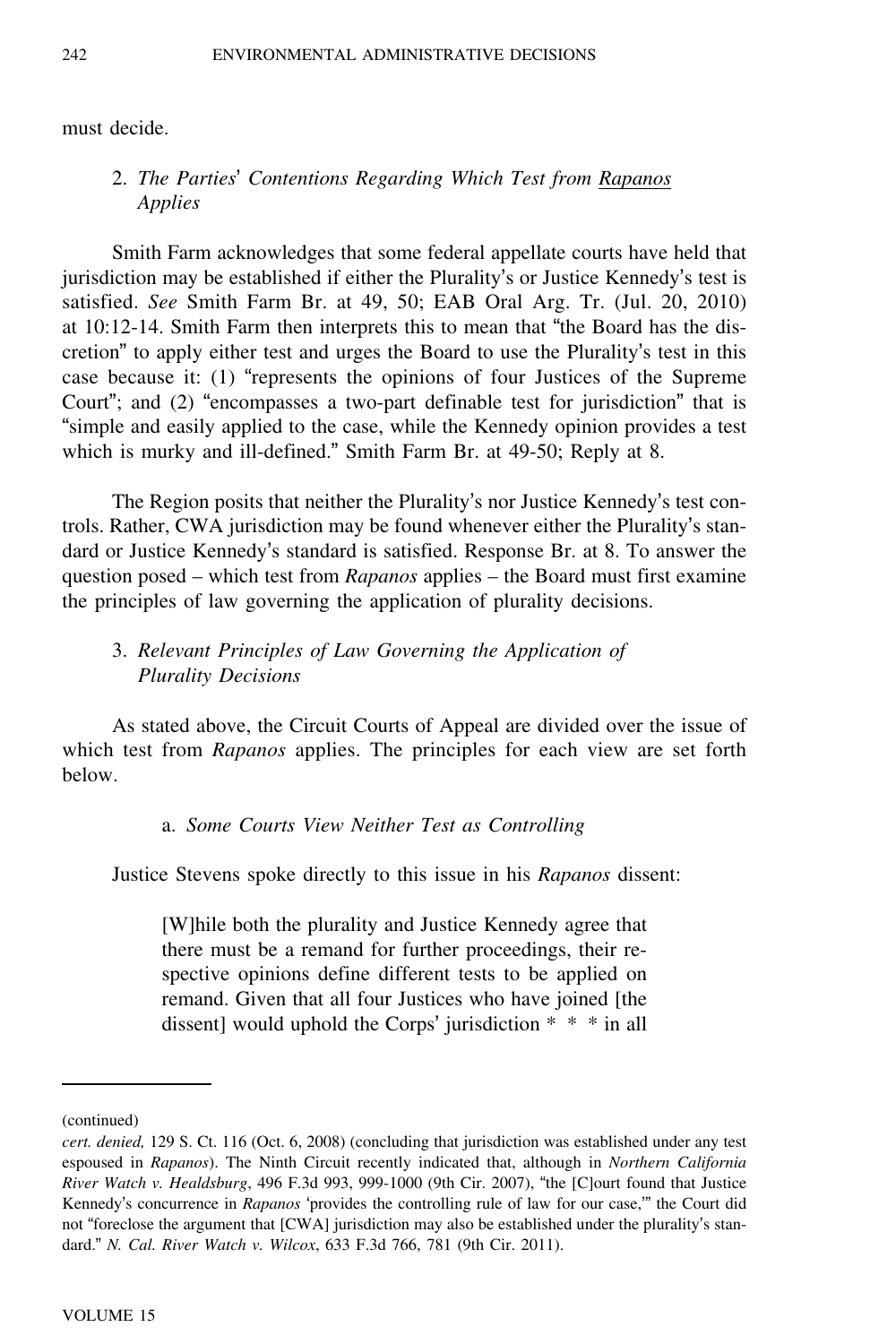[] cases in which either the plurality's or Justice Kennedy's test is satisfied[, jurisdiction may be established] if *either* of those tests is met.

547 U.S. at 810 (Stevens, J., dissenting). Justice Stevens further indicated that he assumed that Justice Kennedy's approach would be controlling in most cases because "it treats more of the Nation's waters as within the Corps' jurisdiction, but in the unlikely event that the Plurality's test is met but Justice Kennedy's is not, courts should also uphold the Corps' jurisdiction. *In sum, in \* \* \* future cases, the United States may elect to prove jurisdiction under either test.*" *Id.* at 810 n.14 (emphasis added). None of the other opinions authored in *Rapanos* expressed disagreement on this point.

In post-*Rapanos* cases, the First and Eighth Circuit Courts of Appeal have concluded that jurisdiction under the CWA may be established using either Justice Kennedy's standard or the Plurality's standard. *See United States v. Johnson*, 467 F.3d 56, 64-66 (1st Cir. 2006), *cert. denied*, 552 U.S. 948 (2007); *United States v. Bailey*, 571 F.3d 791, 799 (8th Cir. 2009). In *Johnson*, the First Circuit found Justice Stevens' instruction that jurisdiction may be established if either test is satisfied as "a simple and pragmatic way to assess what grounds would command a majority of the Court." 467 F.3d at 64. In so holding, the First Circuit rejected arguments against combining dissenting Justices with a concurrence to find a ground embraced by a majority of the Supreme Court, *id.* (*referring to King v. Palmer,* 950 F.2d 771 (D.C. Cir. 1991)), and also rejected any application of *Marks v. United States*, 430 U.S. 188 (1977) (see discussion in Part VI.A.3.b, below). *Johnson*, 467 F.3d at 62-63. The Eighth Circuit agreed with the reasoning from the First Circuit. *Bailey,* 571 F.3d at 799.

#### b. *Other Courts View Justice Kennedy*'*s Test as Controlling*

In contrast, several courts have construed the Supreme Court's decision in *Marks*, 430 U.S. 188, to require that Justice Kennedy's "significant nexus" standard be treated as "the governing definition of 'navigable waters' under *Rapanos*." *See, e.g., United States v. Robison*, 505 F.3d 1208 (11th Cir. 2007), *cert. denied sub nom. United States v. McWane, Inc.*, 129 S. Ct. 627 & 129 S. Ct. 630 (2008); *United States v. Gerke Excavating, Inc.*, 464 F.3d 723 (7th Cir. 2006), *cert. denied,* 128 U.S. 45 (2007); *see also N. Cal. River Watch v. Healdsburg*, 496 F.3d 993, 999-1000 (9th Cir. 2007) (relying on the Seventh Circuit in *Gerke* and the *Marks* decision), *cert. denied*, 552 U.S. 1180 (2008); *but see N. Cal. River Watch v. Wilcox, 633 F.3d 766, 769-70, 781 (9th Cir. 2011) (clarifying in an amended decision that the holding in Healdsburg* was case-specific and that the Court had not foreclosed an argument that CWA jurisdiction may also be established under the plurality's standard).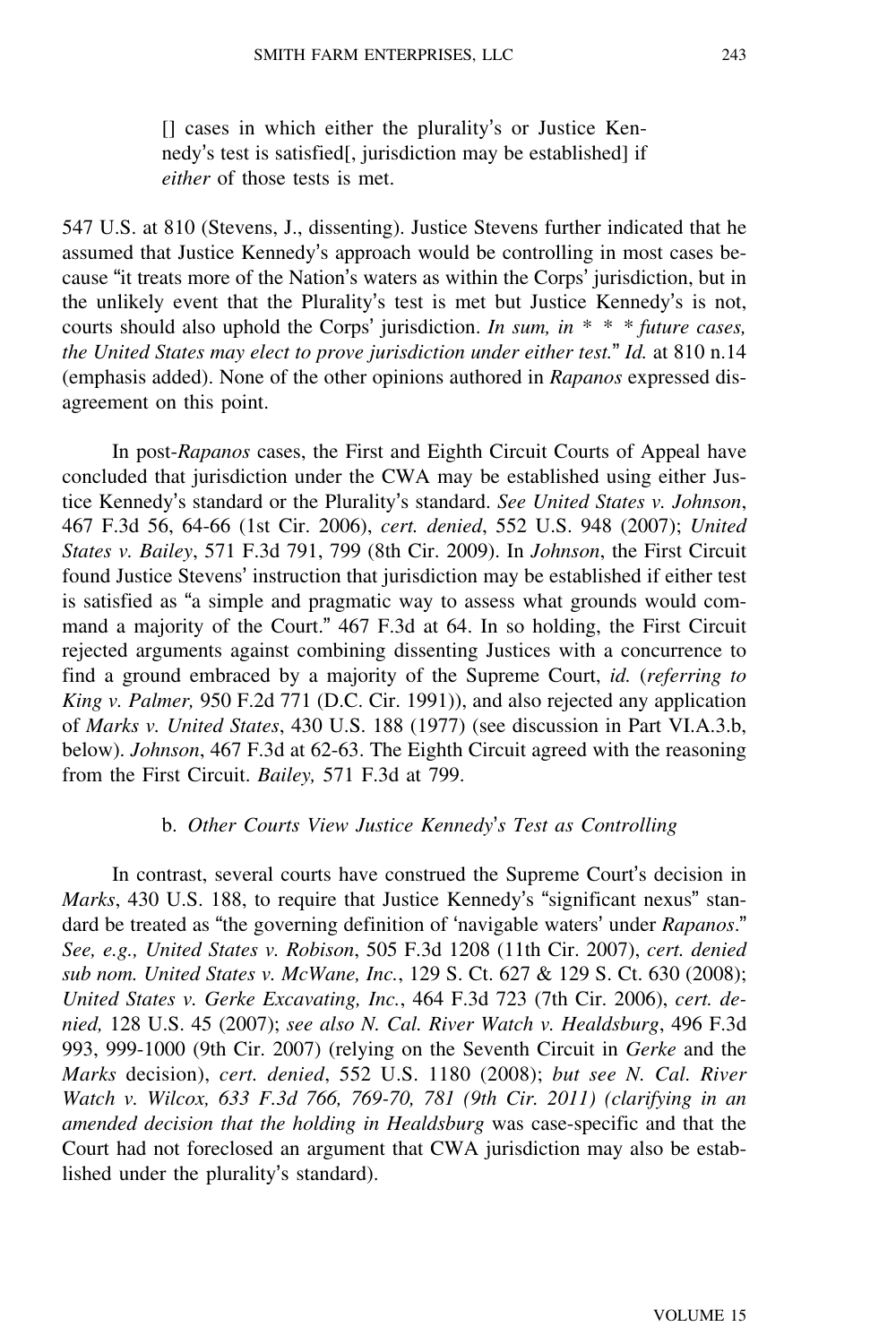In *Marks*, the Supreme Court stated that "[w]hen a fragmented Court decides a case and no single rationale explaining the result enjoys the assent of five Justices, the holding of the Court may be viewed as that position taken by those Members who concurred in the judgment[] on the *narrowest grounds*." 430 U.S. at 193 (internal quotation marks omitted) (emphasis added). In some (if not most) fractured decisions, the narrowest rationale adopted by one or more Justices who concur in the judgment will be the only controlling principle on which a majority of the Court's members agree. For example, in *Memoirs v. Massachusetts*, 383 U.S. 413 (1966) – a case considered by the Supreme Court in *Marks –* <sup>a</sup> three-Justice plurality concluded that under the First Amendment a state could not ban sexually explicit books "unless [a book] is found to be *utterly* without redeeming social value," 383 U.S. at 419 (emphasis added), while a two-Justice concurrence wrote that, under the First Amendment, a state could not suppress obscenity at all, 383 U.S. at 421, 424. *See Marks*, 430 U.S. at 193-94 (discussing *Memoirs*). Under the "narrowest grounds" approach, where one ground for a decision offered in a fractured ruling is a logical subset of another broader ground, applying the narrower test will, as a practical matter, garner the support of a majority of Justices. *See id.* at 193. So, in the case of *Memoirs*, the three-Justice opinion that would only have allowed the government to suppress obscenity under limited circumstances would also garner the support of the two-Justice concurrence who would have held that the First Amendment would not have allowed the suppression of obscenity at all. *Id.* at 193-94.

The Eleventh Circuit relied on *Marks* and determined that Justice Kennedy's test is the narrower of the two competing rationales based solely on the conclusion that Justice Kennedy's test, at least in wetlands cases, will classify a water as "navigable" more frequently than the Plurality's test. *Robison,* 505 F.3d at 1221. The Eleventh Circuit did not explain how the broader application of jurisdiction equated to a "narrower" rationale, but presumably this is because it least altered the status quo (which was the Agency's more expansive view of jurisdiction).

The Seventh Circuit also relied on *Marks* to determine that Justice Kennedy's test controls the jurisdictional question, after concluding that Justice Kennedy's test is narrower because it will "rein in" federal authority the least (i.e., have the smallest effect on the status quo) and in *most* cases will command the support of five Justices (Justice Kennedy plus the four dissenting Justices). *Gerke Excavating,* 464 F.3d at 724-25. The Seventh Circuit also acknowledged that in cases in which Justice Kennedy would vote against federal authority, he could be outvoted 8 to 1.*<sup>24</sup> Id.* at 725.

<sup>24</sup> In Healdsburg, the Ninth Circuit, citing *Gerke*, determined that the Kennedy test was controlling, stating: "[h]is concurrence is the narrowest ground to which a majority of the Justices would Continued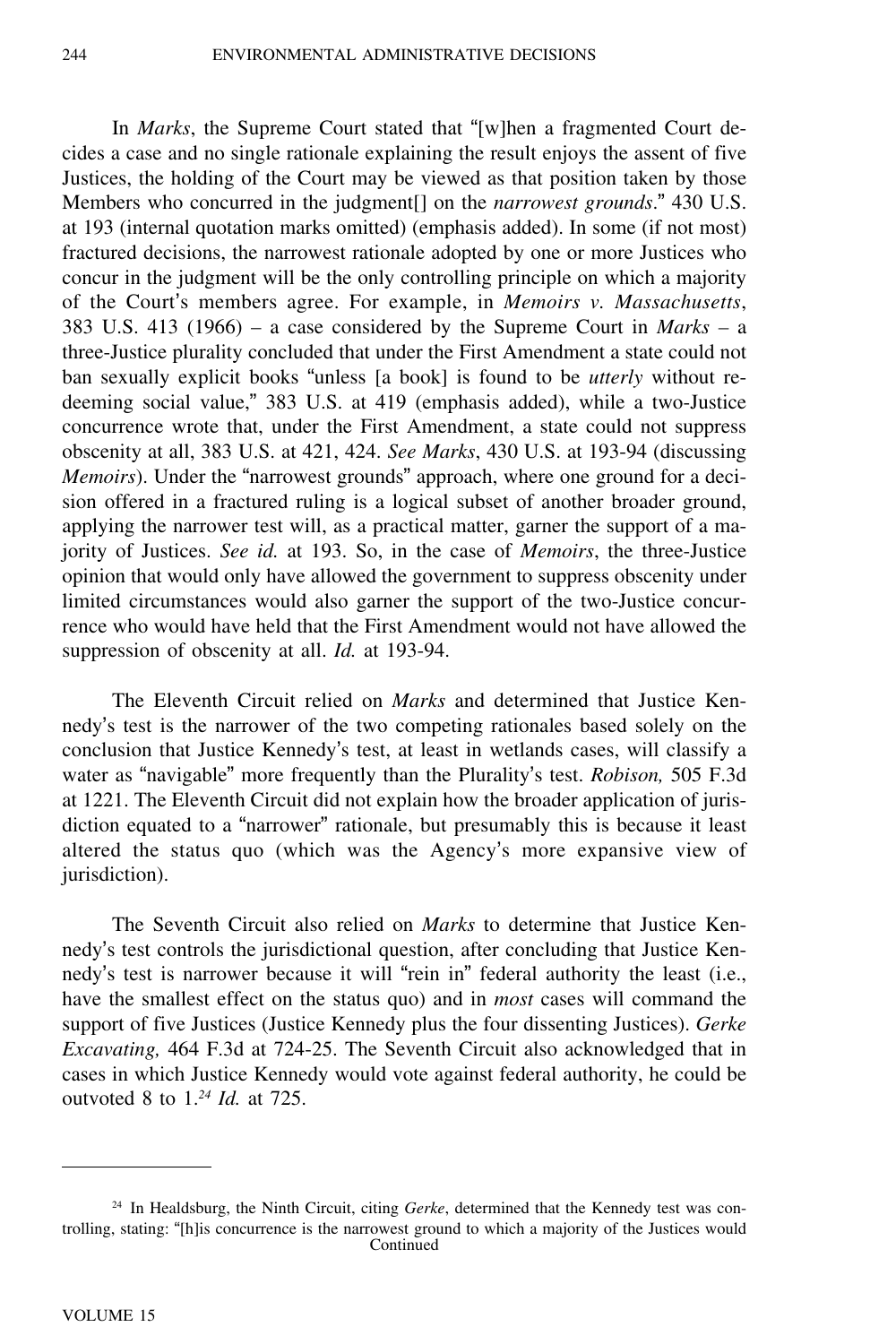### 4. *The Board Concludes Jurisdiction Is Established If Either the Plurality*'*s or Justice Kennedy*'*s Test Is Met*

For the reasons articulated below, the Board concludes that jurisdiction may be demonstrated if either the Plurality's or Justice Kennedy's test is met. First, Smith Farm provides no valid support or legal authority for its suggestion that the Board may opt to apply only the Plurality's test in this case. Indeed, no court that has examined this issue has determined that the Plurality's test alone controls the jurisdictional question, and there is no support for such a reading of the law. *See Precon*, 633 F.3d at 288 (applying the Kennedy test to the facts to determine jurisdiction in the Fourth Circuit). In urging this option (while also urging the Board to adopt the First Circuit holding), $25$  Smith Farm appears to be misreading circuit court precedent and equating Agency discretion to establish jurisdiction using either test to Board discretion to determine which test applies in an appeal. Smith Farm Br. at 49-50. As such, the Board concludes that the Plurality's test, alone, cannot control this case.

Second, notwithstanding the views of the Seventh and Eleventh Circuits, there are strong arguments against using *Marks* to determine the controlling law in *Rapanos.* In particular, the approach described in *Marks* will only reliably effectuate the views of the majority of the Supreme Court when one ground of decision offered in a fractured opinion is a logical subset of another, broader, opinion. Several courts have recognized that neither Justice Kennedy's nor the Plurality'<sup>s</sup> basis for ruling in *Rapanos* is a logical subset of the other and, thus, neither can constitute a ruling on "narrower grounds." As explained by the First Circuit in *Johnson*, "[t]he cases in which Justice Kennedy would limit federal jurisdiction are not a subset of the cases in which the [P]lurality would limit jurisdiction," because Justice Kennedy's standard will exclude at least some waters that the Plurality would find to be covered. 467 F.3d at 64 (observing that "a small surface water connection to a stream or brook" would satisfy the Plurality's standard for CWA jurisdiction but might not constitute a "significant nexus" to traditional nav-

<sup>(</sup>continued)

assent if forced to choose in almost all cases." 496 F.3d at 999-1000. The Ninth Circuit concluded: "[t]hus, as the Seventh Circuit extensively explained in *Gerke,* 464 F.3d at 724, Justice Kennedy'<sup>s</sup> concurrence provides the controlling rule of law for our case." *Id.* (also citing *Marks*). Nevertheless, in a more recent decision, the Ninth Circuit explained that, in *Healdsburg*, "the [C]ourt found that Justice Kennedy's concurrence in *Rapanos*, 'provides the controlling rule of law for our [c]ase,'" but did not "foreclose the argument that [CWA] jurisdiction may also be established under the plurality's standard." *Wilcox*, 633 F.3d at 781.

 $25$  Smith Farm also urges the Board to adopt the Sixth Circuit holding and describes the Sixth Circuit in *Cundiff* as concluding that "the [CWA] confers jurisdiction whenever either Justice Kennedy's or the [P]urality's test is met." Smith Farm Br. at 49, 50. As explained in note 23, above, however, the Sixth Circuit specifically declined to rule on the issue of which test from *Rapanos* controls the jurisdictional question. *See Cundiff*, 555 F.3d at 210. Thus, Smith Farm misreads the holding in that case.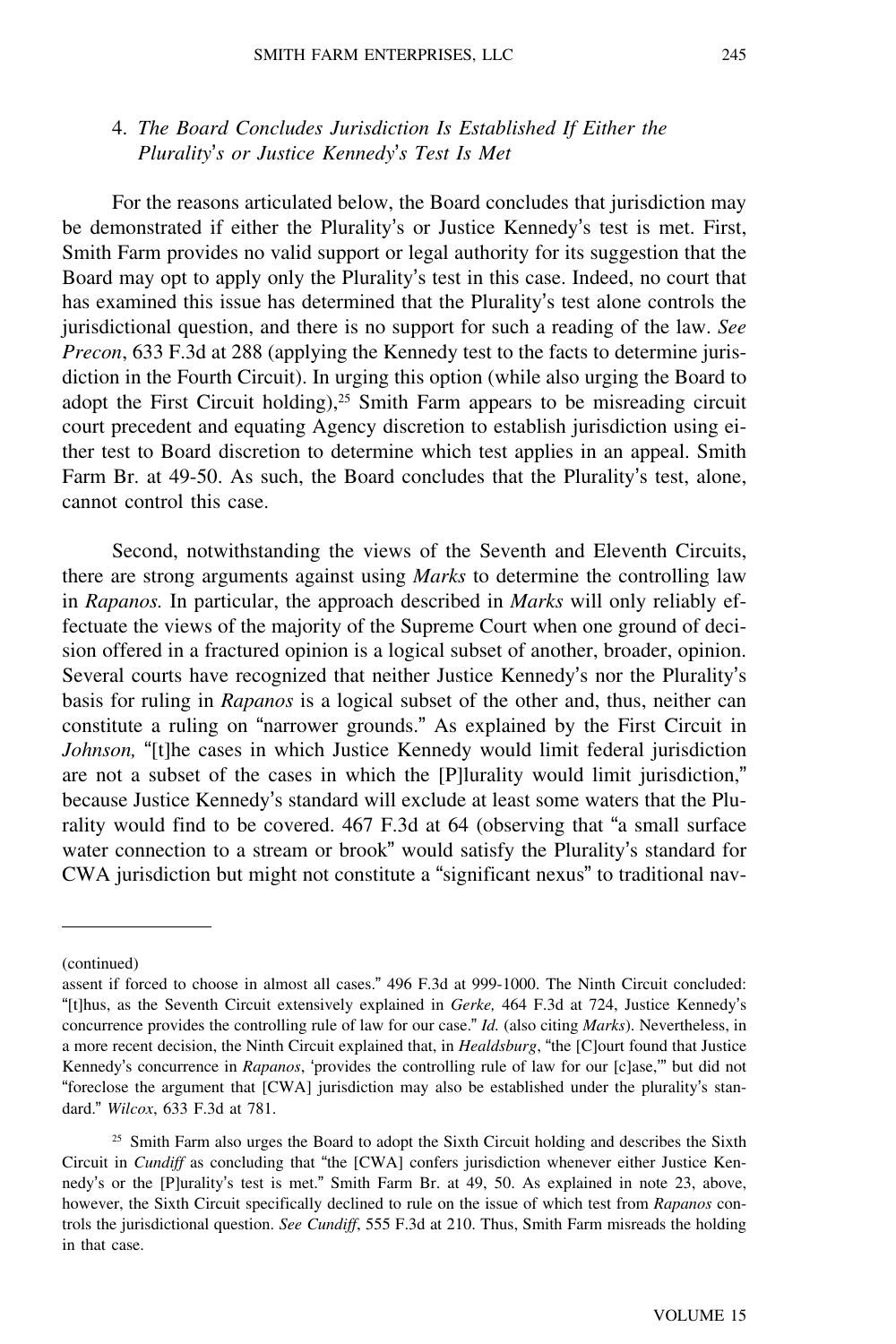igable waters under Justice Kennedy's standard). The United States has argued that "the *Marks* test is designed to identify a legal principle that enjoys the support of a majority of the Court in a fragmented decision," and that "[n]either precedent nor logic supports the \* \* \* conclusion that Justice Kennedy's 'significant nexus' standard must be treated as the controlling rule of law even when it yields an outcome inconsistent with a controlling legal principle endorsed by eight members of the Supreme Court." Petition for Writ of Certiorari at 23 & n.8, *United States v. McWane, Inc.*, 129 S. Ct. 627 (2008) (No. 08-223), *available at* 2008 WL 3884295. The Supreme Court, itself, has acknowledged that "[i]t does not seem 'useful to pursue the *Marks* inquiry to the utmost logical possibility'" in every case. *Grutter v. Bollinger*, 539 U.S. 306, 325 (2003) (quoting *Nichols v. United States*, 511 U.S. 738, 745 (1994)); *cf. Rapanos*, 547 U.S. at 758 (Roberts, C.J., concurring) (citing *Grutter* and *Marks* and noting that "[l]ower courts and regulated entities will now have to feel their way on a case-by-case basis" in determining whether particular waters are covered by the CWA under the fractured decision in *Rapanos*); *see also* Complainant's Response Br. ("EPA Br.") at 8-9.

Finally, for all of the reasons articulated by Justice Stevens and the First and Eighth Circuit Courts of Appeal, the United States (arguing on behalf of EPA and the Corps) has consistently taken the position that CWA jurisdiction may be found whenever either the standard described in the Plurality opinion or the standard described by Justice Kennedy is satisfied. This position is consistent with guidance issued jointly by EPA and the Corps subsequent to the *Rapanos* decision. *See generally* U.S. EPA & U.S. Army Corps of Engineers, *Clean Water Act Jurisdiction Following the U.S. Supreme Court*'*s Decision in Rapanos v. United States & Carabell v. United States* (Dec. 2, 2008). The Board sees no reason to determine otherwise.

Based on the foregoing, the Board concludes that CWA jurisdiction lies with EPA if either the Plurality's test or Justice Kennedy's test is met.

### B. *Do the Smith Farm Wetlands Fall Within EPA*'*s CWA Jurisdiction under Justice Kennedy*'*s Test?*

Smith Farm argues that the Region failed to demonstrate that the Smith Farm wetlands meet Justice Kennedy's standard for jurisdiction. More specifically, Smith Farm argues that: (1) the Region failed to demonstrate that the Smith Farm wetlands *affect* the physical, chemical, and biological integrity of the receiving navigable-in-fact waters; and (2) for any effects the Region did demonstrate, the Region failed to demonstrate the *significance* of such effects on the water quality of the navigable water. Smith Farm Br. at 40. In support of these arguments, Smith Farm also asserts that ALJ Moran afforded excessive weight to the testimony of EPA witnesses and inappropriately rejected the testimony of its own witnesses.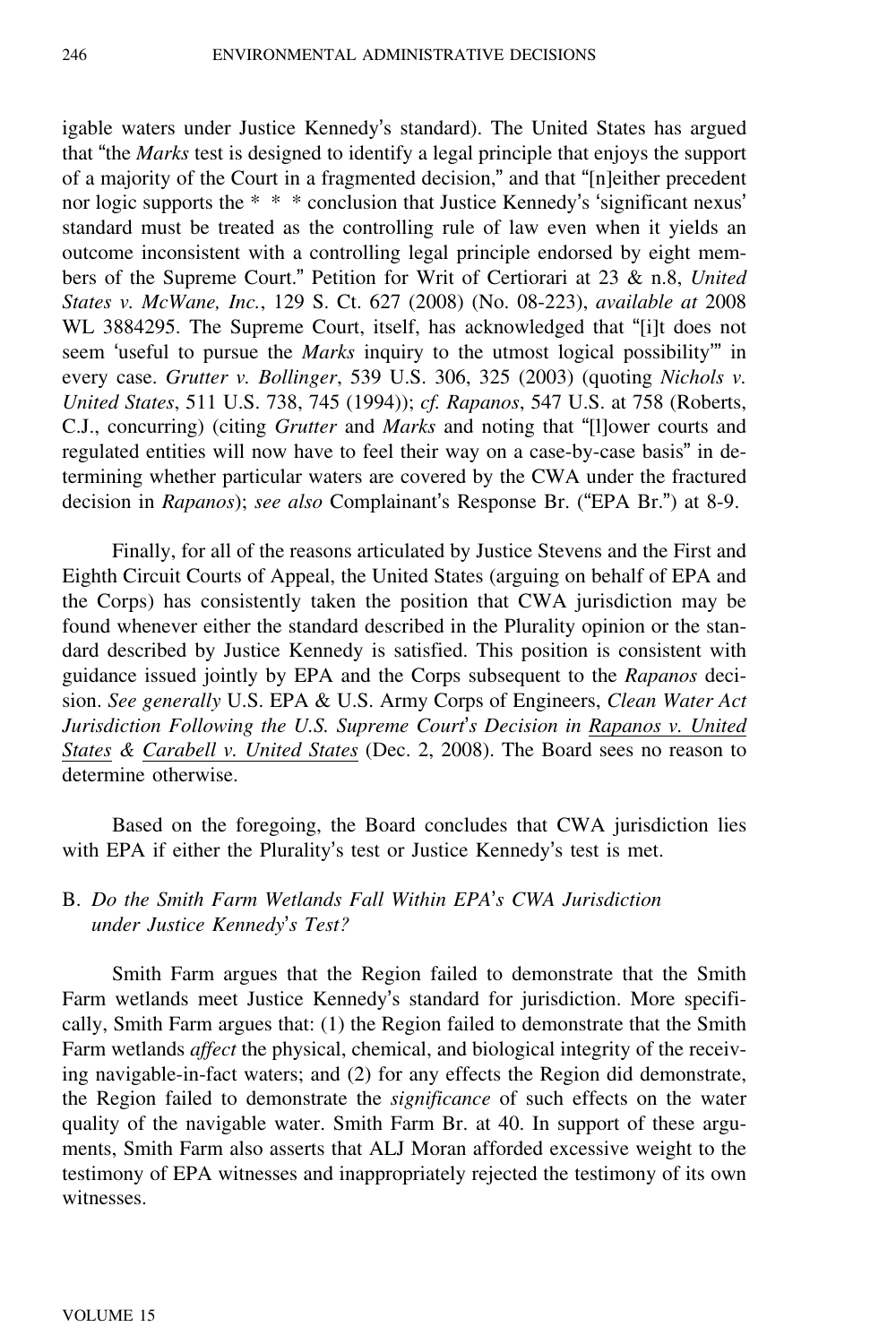The Region argues that ALJ Moran appropriately determined that the Smith Farm wetlands fall within EPA's CWA jurisdiction under Justice Kennedy's test. More specifically, the Region argues that it demonstrated through field observation and documentation of field indicators that the Smith Farm wetlands perform and deliver certain ecological functions that contribute to the physical, chemical, and biological integrity of the Nansemond River and the Western Branch of the Elizabeth River and, therefore, constitute a "significant nexus" as defined by Justice Kennedy.

Thus, the Board must decide whether the Smith Farm wetlands fall within EPA's jurisdiction under Justice Kennedy's test. To make that determination, the Board must first examine in greater detail the principles of law espoused by Justice Kennedy in *Rapanos* on the subject of CWA jurisdiction over wetlands. The Board must then apply these principles to the facts of this case.

#### 1. *Justice Kennedy*'*s Test*

As explained in Part VI.A.1.a, above, EPA has jurisdiction over wetlands that fall within the scope of "waters of the United States." According to Justice Kennedy, "waters of the United States" covers wetlands that "possess a 'significant nexus' to waters that are or were navigable-in-fact or that could reasonably be so made." *Rapanos*, 547 U.S. at 759, 779-82 (citing *SWANCC*, 531 U.S. at 167, 172; *Riverside Bayview*, 474 U.S. at 133).<sup>26</sup> "The required nexus must be assessed in terms of the statute's goals and purposes," which are to "'restore and maintain the chemical, physical and biological integrity of the Nation's waters.'" *Id.* at 779 (quoting CWA  $\S$  101(a), 33 U.S.C.  $\S$  1251(a)). A significant nexus exists "if the wetlands, either alone or in combination with similarly situated lands in the region, significantly affect the chemical, physical, and biological integrity of other covered waters more readily understood as 'navigable.' When in contrast, wetlands' effects on water quality are speculative or insubstantial, they fall outside the zone fairly encompassed by the statutory term 'navigable waters.'"<sup>27</sup> *Id.* at 780.

Justice Kennedy explained that where wetlands are *adjacent* to navigable-in-fact waters, a reasonable inference of ecological interconnection between

<sup>&</sup>lt;sup>26</sup> As noted previously, the Supreme Court in *SWANCC* determined that the Corps exceeded its authority under the CWA by defining "navigable waters" to include intrastate waters used as habitat by migratory birds. In that decision, the Court noted that, in *Riverside Bayview,* "[i]t was the *significant nexus* between the wetlands and 'navigable waters' that informed [the Court's] reading of the CWA." *SWANCC*, 531 U.S. at 167. The Supreme Court also explained that navigable waters include "waters that were or had been navigable in fact or [that] could reasonably be so made." *Id.* at 172.

<sup>&</sup>lt;sup>27</sup> As does Justice Kennedy in his concurring opinion, the Board uses the terms "navigable-in-fact waters" and "downstream navigable waters" interchangeably to mean "covered waters more readily understood to be 'navigable,'" as intended by Justice Kennedy. *See, e.g., Rapanos*, 547 U.S. at 779-80.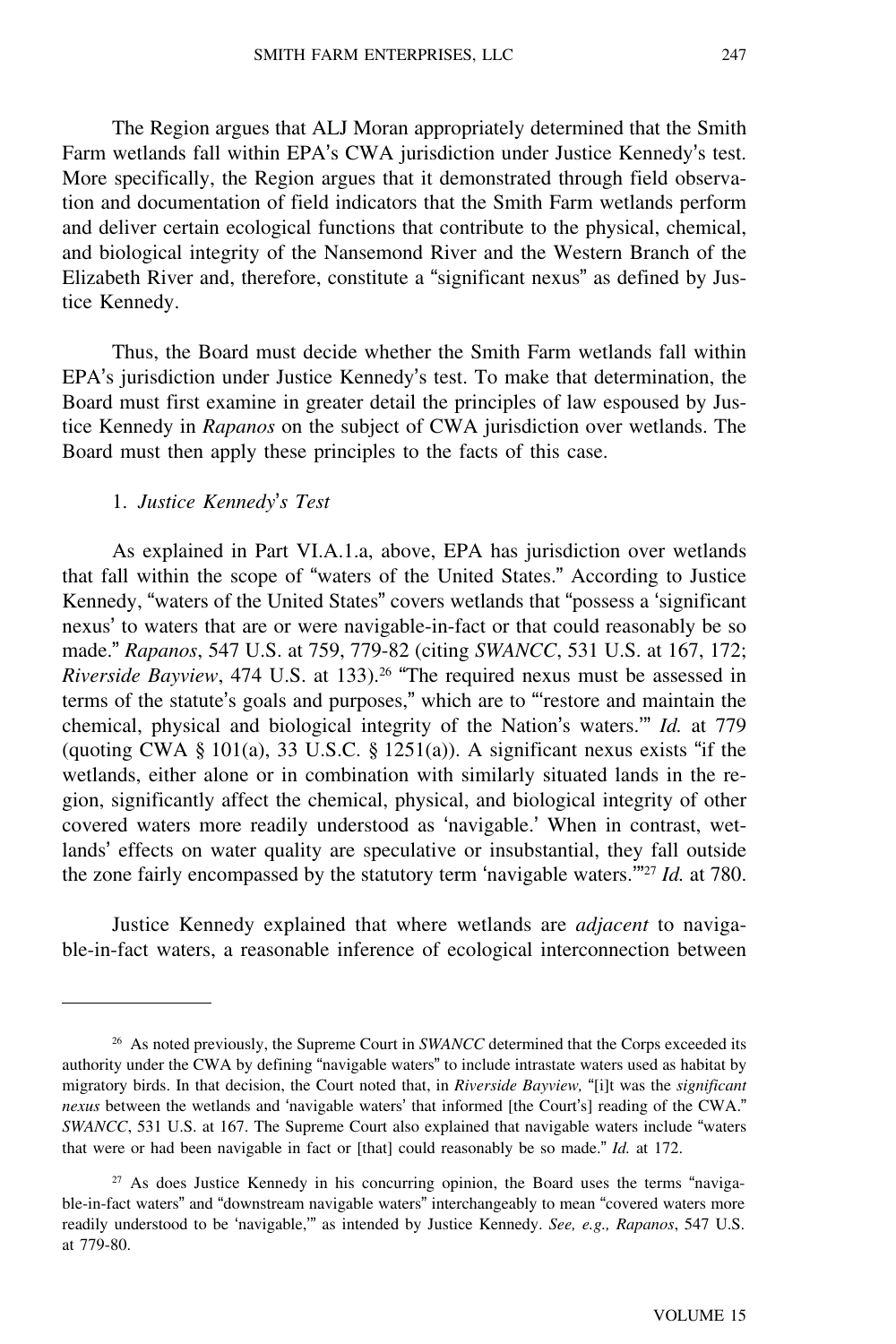the wetlands and the navigable-in-fact waters could be made, and jurisdiction could be presumed. *Id.* at 780, 782; *see also Precon*, 633 F.3d at 288. But where wetlands are not adjacent to navigable-in-fact waters, instead feeding into nonnavigable tributaries of those waters, then agencies cannot assume that wetlands have ecological effects on the downstream navigable-in-fact waters. This is in part because, in Justice Kennedy's view, the definition of "tributary" is overbroad. *Rapanos*, 547 U.S. at 781-82. Importantly, Justice Kennedy acknowledged that for many nonnavigable tributaries, the "volume of flow," "proximity to navigable waters," or other relevant considerations would likely be significant enough to presume that adjacent wetlands would perform important functions for an aquatic system incorporating the navigable waters. *Id.* at 780-81. Nevertheless, Justice Kennedy expressed concern that the existing definition of "tributary" in Agency regulations also leaves room for regulation of tributaries "little more related to navigable-in-fact waters than were the isolated ponds held to fall beyond the [CWA's] scope in *SWANCC.*" *Id.* at 782. Thus, Justice Kennedy concluded that, until Agency regulations more clearly define the term "tributary," agencies seeking to invoke jurisdiction over wetlands that feed into nonnavigable tributaries must establish the requisite nexus between the wetlands and the navigable-in-fact waters on a case-by-case basis. *Id.; see also Precon*, 633 F.3d at 288.

Justice Kennedy specifically identified the following "critical" functions that wetlands can provide as potentially affecting the "integrity" of downstream navigable-in-fact waters: pollutant trapping, flood control, and runoff storage. *Rapanos*, 547 U.S. at 779-80 (citing 33 C.F.R. § 320.4(b)(2)). In addition to these functions, Agency regulations identify food chain production and habitat provision as important wetland functions as well, among others. 33 C.F.R. § 320.4(b)(2); *see also* Remand Dec. at 14, 15.

### 2. *Application of Justice Kennedy*'*s Test to the Facts of this Case*

ALJ Moran found that the Smith Farm wetlands perform various ecological functions: namely, temporary and long-term water storage (desynchronization), pollutant filtration (denitrification), and biological productivity for plants and wildlife. Remand Dec. at 46-48, 55-57. As explained below, these functions significantly affect the chemical, physical and biological integrity of the downstream navigable-in-fact waters. Also, as discussed below, these functions are precisely the kind of critical functions that Justice Kennedy contemplated as satisfying his "significant nexus" test. Moreover, the record indicates that Smith Farm's wetlands function in concert with similarly situated lands in the area, and the effects of those wetlands are not minimal or insubstantial. *See, e.g., id.* at 54, 57-58. None of the arguments offered by Smith Farm in this appeal persuade the Board to determine otherwise. Contrary to Smith Farm's assertions, and as explained more fully in Part VI.B.2.c, below, the ALJ's assessment of the credibility of the witnesses, and the appropriate weight to be afforded the witnesses' testimony, is supported by the record. Additionally, as discussed in Part VI.B.2.d, below, the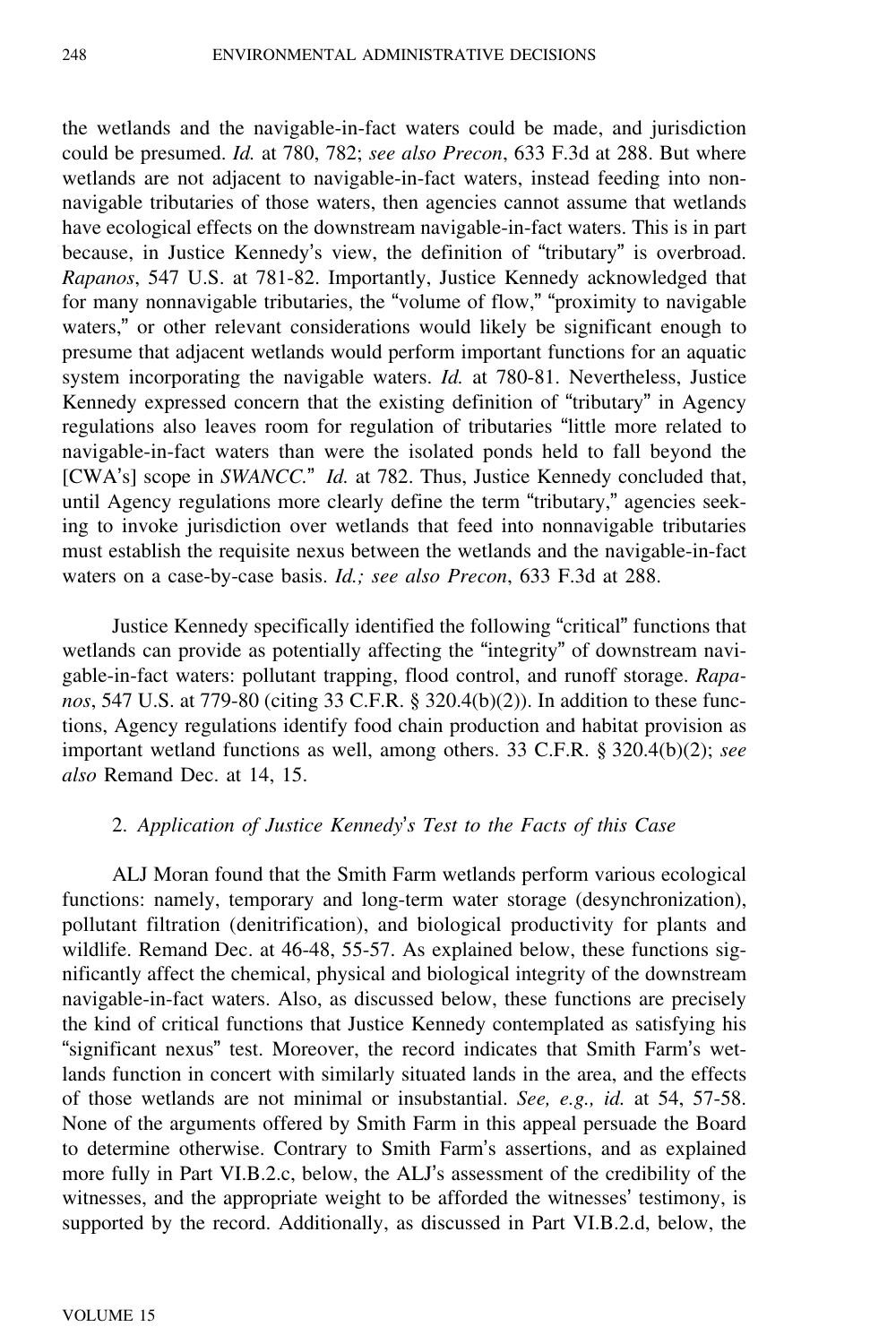Board disagrees with the level of evidence Smith Farm suggests is required to prove a significant nexus under Justice Kennedy's test. As such, and for all of the reasons articulated below, the Board concludes that ALJ Moran correctly found that Justice Kennedy's significant nexus test was met.

## a. *The Smith Farm Wetlands Perform Various Ecological Functions Affecting Downstream Navigable Waters*

ALJ Moran relied heavily on the testimony of Charles Rhodes, the Region'<sup>s</sup> expert witness on wetlands ecology. *See* Remand Dec. at 46-47, 55-57. Mr. Rhodes was tasked with determining if ecological functions were being performed by the wetlands on Smith Farm and if the benefits of such functions were being delivered to the navigable waters. *Id*. at 46 (citing ALJ Remand Tr. at 664-69); *see also* ALJ Remand Tr. at 659, 667, 674. He stated unequivocally that, in his opinion, the Smith Farm wetlands perform ecological functions that are delivered from those wetlands to traditionally navigable waters, including flood flow storage and flow moderation, denitrification, and biological productivity. *Remand* at 46-47 (citing ALJ Remand Tr. at 669, 670, 674). Each of these functions is discussed further below.

#### (i) *Water Storage (Desynchronization)*

Wetlands function like natural tubs or sponges by storing water and slowly releasing it. This process slows the water's momentum and erosive potential, reduces flood heights, and allows for ground water recharge, which affects the flow of surface water. Ecologists use several terms to describe these effects: e.g., desynchronization, flow moderation, flow retention, flood flow reduction, temporary and long-term storage of water. Remand Dec. at 48 n.81 (citing ALJ Remand Tr. at 674). All of these terms essentially mean that wetlands can slow the flow of water from precipitation events into downstream navigable-in-fact waters. *See* Remand Dec. at 26, 46-48; ALJ Remand Tr. at 498, 677-79, 686; *see also* Office of Water, U.S. EPA, EPA 843-F-01-002c, *Functions and Values of Wetlands* at 1-2 (Sept. 2001) [hereinafter *Wetland Functions and Values*].

Mr. Rhodes testified that the Smith Farm wetlands perform the function of desynchronization. Remand Dec. at 46-47. During his two visits to Smith Farm, Mr. Rhodes – who was qualified as an expert in the field of wetland ecology and has visited approximately one hundred thousand acres of wetlands during his career – observed that the Smith Farm wetlands appeared similar to other forested wetlands on mineral flats. *Id.* at 26 (citing ALJ Remand Tr. at 669). He also noted the basic structure of the Smith Farm wetlands, including the hummocky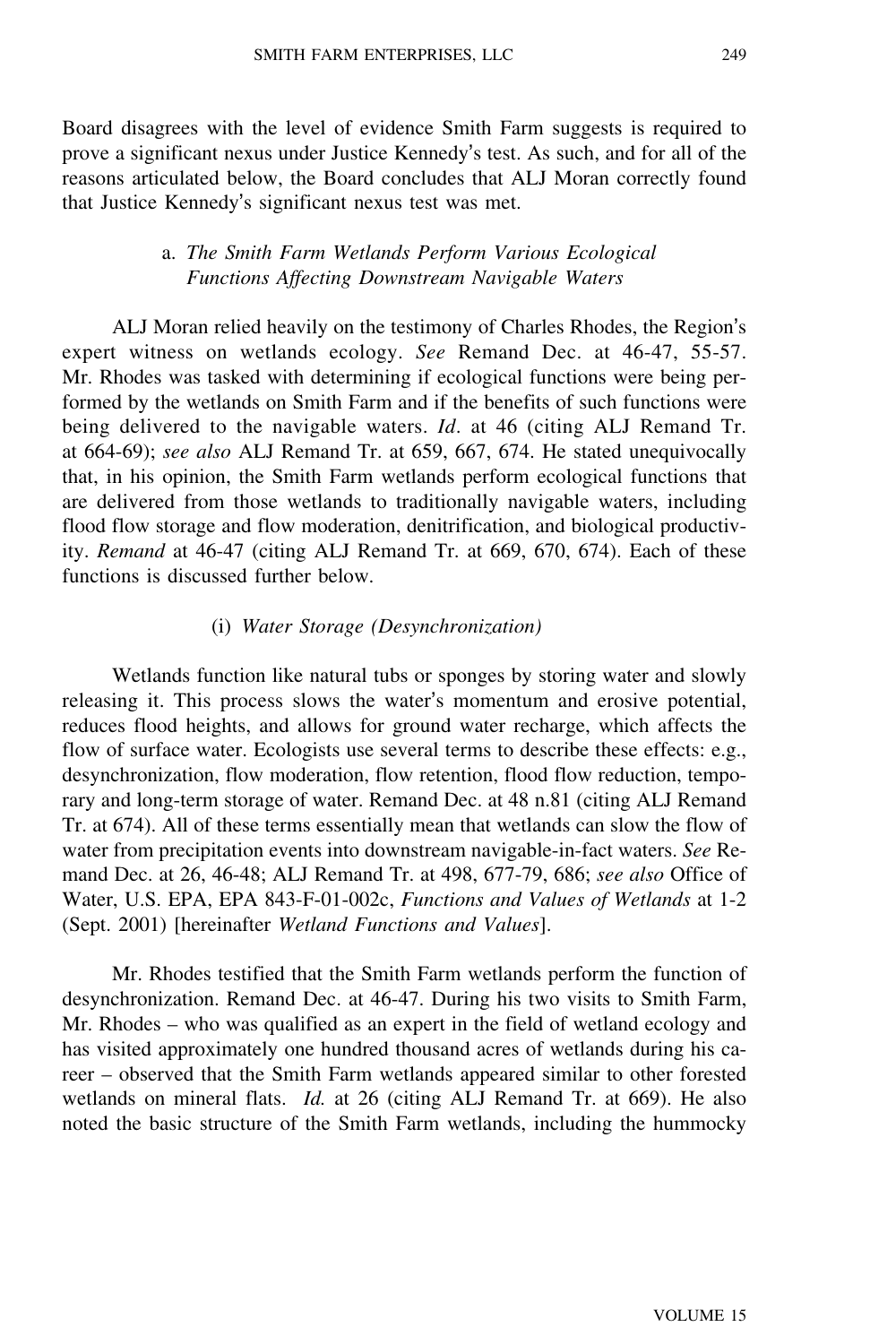microtopography<sup>28</sup> and the hydric soils. *Id.* at 26, 46-48, 57; *see also* ALJ Remand Tr. at 674-80. Mr. Rhodes used several analogies to explain how these features serve to perform the function of desynchronization. For example, he explained that the soils act as a "sponge" to soak up the water and hold it, and then let it dribble out into the ditches and on to the receiving waters. Remand Dec. at 48; ALJ Remand Tr. at 675 (cited in Remand Dec. at 47 n.80). He also analogized the vegetation to a "shock absorber" because precipitation that falls onto the horizontal leaves and branches of the forested wetland (which consists of a tree canopy, sub-canopy, a shrub layer, and a base layer) is slowed considerably before it reaches the hydric soils. Remand Dec. at 26 (citing ALJ Remand Tr. at 677-79); *see also* ALJ Remand Tr. at 676. Mr. Rhodes also described the highs and lows of the hummocky topography at Smith Farm as providing short-term storage in the low spots. Remand Dec. at 26; *see also* ALJ Remand Tr. at 677.

Testimony from the Region's witness Steve Martin, an environmental scientist with significant training and experience in wetlands delineation in the area of Smith Farm, supported Mr. Rhodes' observations. ALJ Remand Tr. at 370, 418-19, 496-98 (scattered depressions at Smith Farm serve to store rainwater). Both Mr. Rhodes and Mr. Martin testified that physical characteristics of the Smith Farm wetlands serve to moderate the volume, velocity, and kinetic energy of water that is delivered downstream and that moderation, in turn, serves to reduce flooding, erosion, and sedimentation downstream. Remand Dec. at 48 (citing, *inter alia,* ALJ Remand Tr. at 639, 675-76); *see also* ALJ Remand Tr. at 678-80. Specific evidence of these characteristics also included photographs depicting areas of ponding, *see* EPA Ex. CX-SF-280 to 283, 291, 303, 305, 307, 348, 479, 783, and microtopography measurements, *see* EPA Ex. CX-SF-24, 310; *see also* Remand Dec. at 48 n.83. The above-described evidence in the record, relied upon by the ALJ, amply supports ALJ Moran's determination that the Smith Farm wetlands are performing the functions of flood control and runoff storage which serve to slow the flow of water from precipitation events into downstream navigable-in-fact waters.

### (ii) *Water Filtration (Denitrification)*

In addition to slowing the velocity of water, wetlands can also serve to filter water that passes through. Nutrients may be absorbed by plant roots or microorganisms in the soil. Other pollutants may adhere to soil particles. In many cases, this filtration process removes much of the water's nutrient and pollutant load by the time it leaves a wetland. *See Wetland Functions and Values* at 1; *see also* Remand

<sup>&</sup>lt;sup>28</sup> As expressed by Mr. Rhodes, "hummocky topography" describes land having variable topography, with high spots and low spots scattered across the area. Remand Dec. at 26 (citing ALJ Remand Tr. at 677-79).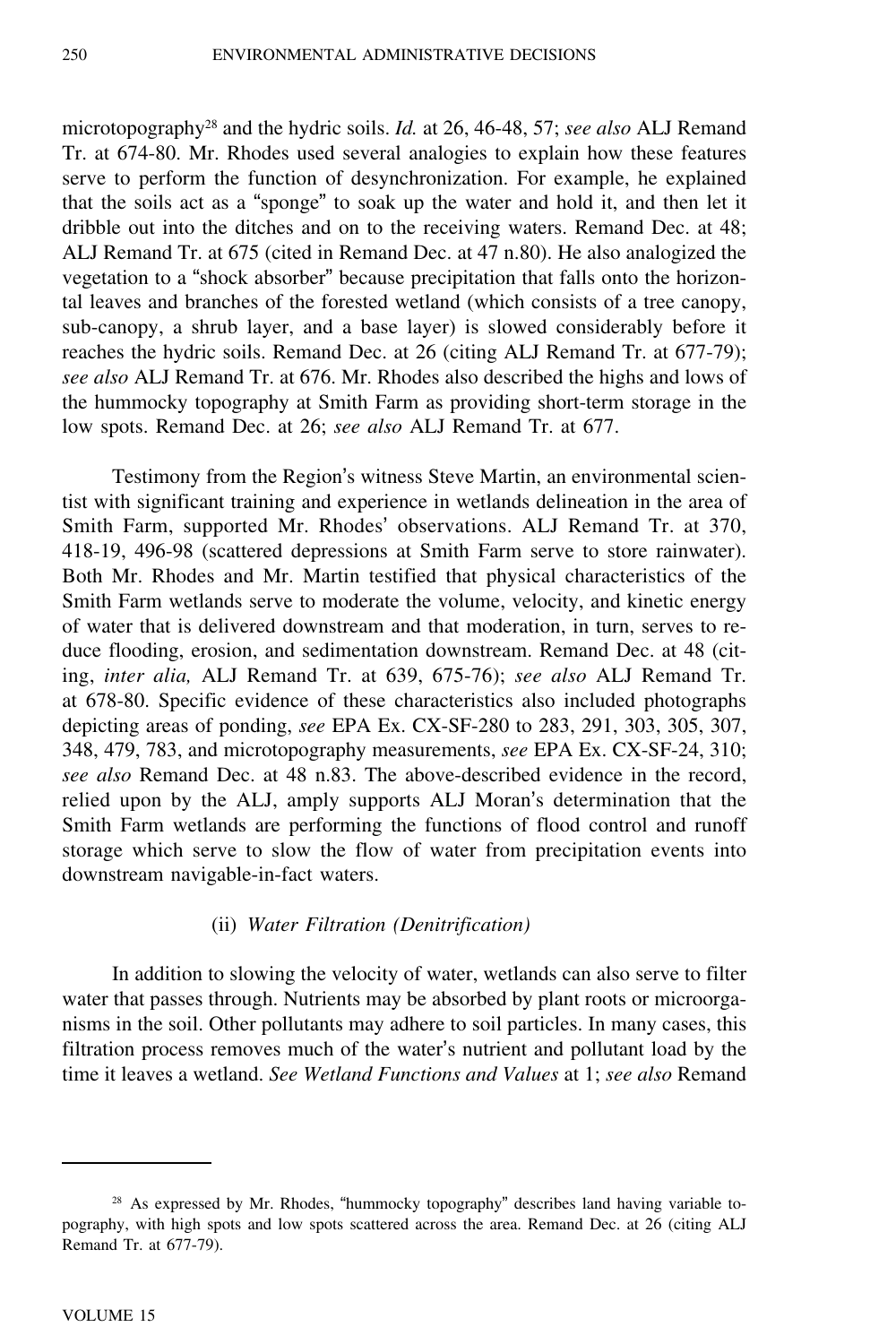Dec. at 48-49 & n.85 (describing how wetlands, such as Smith Farm, can filter nitrates).

Remand testimony established that the Smith Farm wetlands were functioning to filter nitrates from precipitation (i.e., denitrification). *See* Remand Dec. at 26, 46-49, 57; ALJ Remand Tr. at 681-83, 641. Denitrification essentially refers to a process whereby bacteria in the soils break down nitrates as a source of energy into a form that is then released into the atmosphere. Remand Dec. at 26. Mr. Rhodes stated that he observed "mottling" at the site and that this was an indicator of denitrification occurring. *Id.* at 48 n.84 (citing ALJ Remand Tr. at 681-82). "[A] mottle is a contrasting spot of color, and in the case of denitrification, the contrast is usually a brighter, notably more orange or red color than the surrounding gray soil matrix." *Id.* at 49 n.86. Mr. Rhodes further explained that bacteria first consume nitrates and then iron; the presence of mottled soil shows that bacteria are in this second stage and are using iron as an energy source. *Id.* The water that flows downstream is thus "denitrified," such that fewer nitrates reach the receiving waters. *Id.* at 26, 49, 57; *see also* EPA Ex. CX-SF-313 (Mr. Rhodes' Expert Report); ALJ Remand Tr. at 496, 498-500, 680-85 (describing the process of denitrification as it is occurring at Smith Farm). Mr. Martin also observed the presence of mottling at Smith Farm. ALJ Remand Tr. at 411, 498.

Additionally, Mr. Rhodes testified that rainfall in the area of the Smith Farm site is known to contain nitrogen, and that nitrates are problematic to forest estuaries in general, and to the Chesapeake Bay in particular. ALJ Remand Tr. at 682-83. Similarly, Mr. Martin testified that nitrogen is a problematic pollutant for the Chesapeake Bay watershed, in which the Smith Farm wetlands are located, because in excess it can stimulate growth of phytoplankton algae that can stimulate the growth of algae blooms, which can create dead zones in the Bay. *Id.* at 640-41. Mr. Martin testified that one source of nitrogen to the Chesapeake Bay is atmospheric deposition. *Id.* at 641; *see also* Remand Dec. at 49.<sup>29</sup>

The above-described evidence in the record, relied upon by ALJ Moran, amply supports the ALJ's determination that the Smith Farm wetlands serve to denitrify, or reduce the quantity of nitrates that travel in, the drainage from Smith Farm to the Chesapeake Bay, where nitrate pollution has been linked to formation of phytoplankton algae that contributes to the impairment of the Bay. Remand

<sup>&</sup>lt;sup>29</sup> The Board notes that the evidence in this case is distinguishable from the evidence in *Precon* where the Fourth Circuit noted the lack of evidence as to whether the level of nitrogen in the navigable-in-fact waters was a problem. *See Precon*, 633 F.3d at 294; *see also* Part VI.B.2.d, below.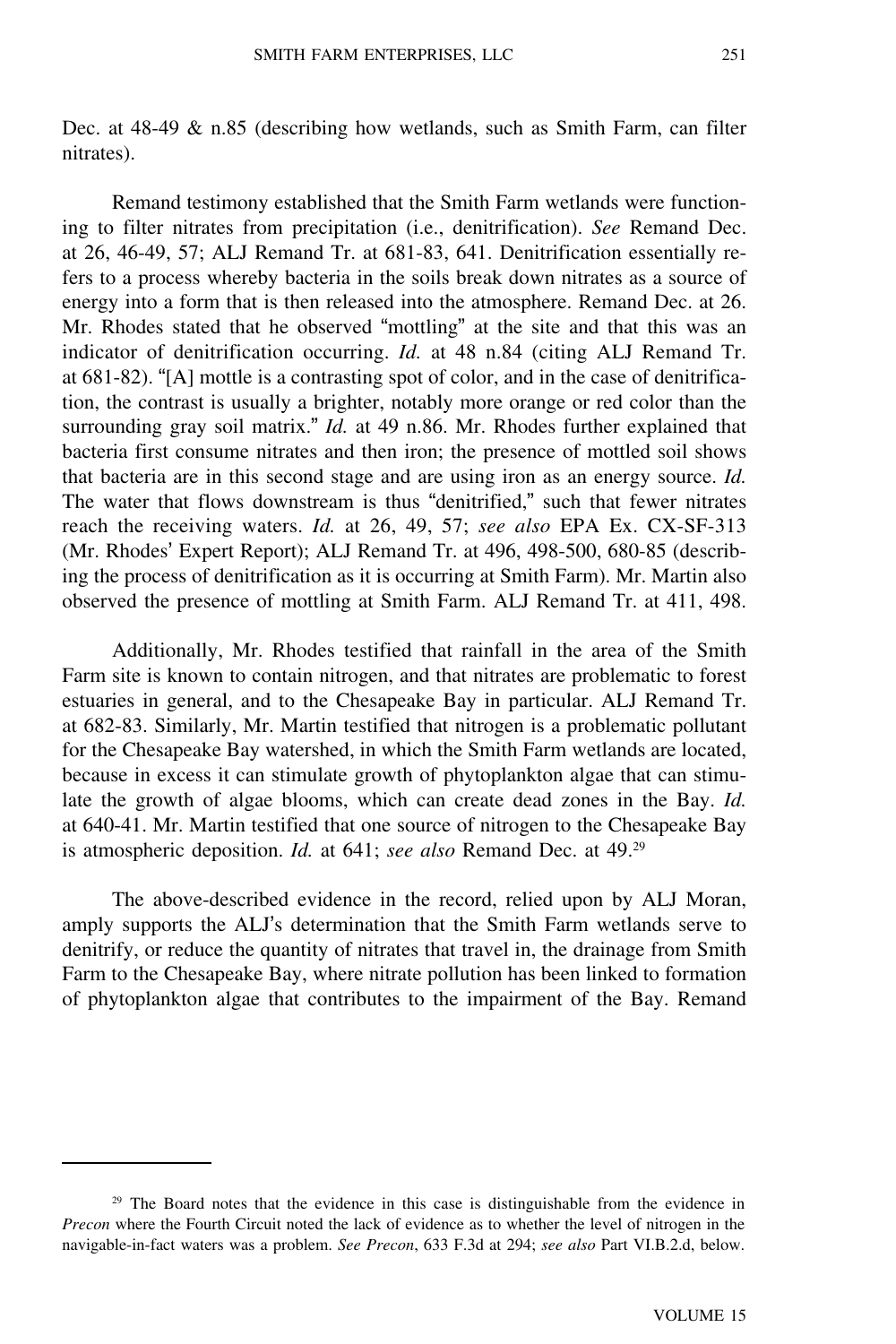Dec. at 46-49, 55-56, 57 (citing ALJ Remand Tr. at 428-430, 498, 499-500, 641, 681, 682-83, 686-87).

#### (iii) *Biological Productivity for Plants and Wildlife*

Wetlands are also known for their biological productivity. Their physical characteristics provide diverse and nutrient-rich habitats for aquatic plants, fish and wildlife. Energy converted by low level organisms is passed up the food chain to fish, waterfowl, and other wildlife and humans as well. *See Wetland Functions and Values* at 2.

Mr. Rhodes testified that the Smith Farm wetlands serve the ecological function of primary production, an activity performed by plants using photosynthesis, which essentially converts carbon dioxide from the atmosphere into plant biomass. ALJ Remand Tr. at 674, 686 (cited in Remand Dec. at 26, 48-49, 57). That biomass is then used by the wetlands, but a portion leaves the site and goes (in several forms) to the receiving waters as well. *Id.* at 688. Mr. Rhodes testified that there are three forms of biomass: coarse particulate organic matter (e.g., leaves), fine particulate organic matter (e.g., decomposed leaves), and dissolved organic matter (e.g., stained water). *Id.* at 689-90. All three form the base of the food chain for both the wetlands and for downstream receiving waters. *Id.* Certain organisms use the coarse material and continue to break it down. *Id.* Other plants and animals use the finer material for their ecological needs. *Id.* Primary production creates the physical structure for food material and shelter that in turn supports various wildlife species (i.e., habitat). *Id.* at 695. Mr. Rhodes used field indicators (tannic or tea-colored water, observation of debris in water, and the presence of foam in the water) to conclude that the physical structure (microtopography) of the Smith Farm wetland area would be highly likely to support a variety of plant species and a whole range of animals, primarily insects and other less complex organisms first, but other higher organisms as well, both in the wetland and downstream. Remand Dec. at 46-49 (citing ALJ Remand Tr. at 686-700); *see also* ALJ Remand Tr. at 397-98 (discussing foam in water flowing from site), 481 (testifying about water flowing from site conveying tea-colored water), 496, 500-02 (testifying that Smith Farm wetlands hold carbon on-site for decomposition, which converts into dissolved carbon – one of the first links in the food chain for higher tropic species – which in turn is delivered to the receiving waters; also, the scattered depressions present serve to provide breeding habitat for a number of amphibians and salamanders, and the woods themselves provide breeding habitat for bird and mammal species as well).

The above-described evidence in the record, relied upon by ALJ Moran, amply supports the determination that the Smith Farm wetlands function to provide primary production for living organisms that form the basis of the food chain for both the wetlands and for downstream navigable-in-fact waters. *See* Remand Dec. at 49 & n.87 (citing ALJ Remand Tr. 686, 687-90).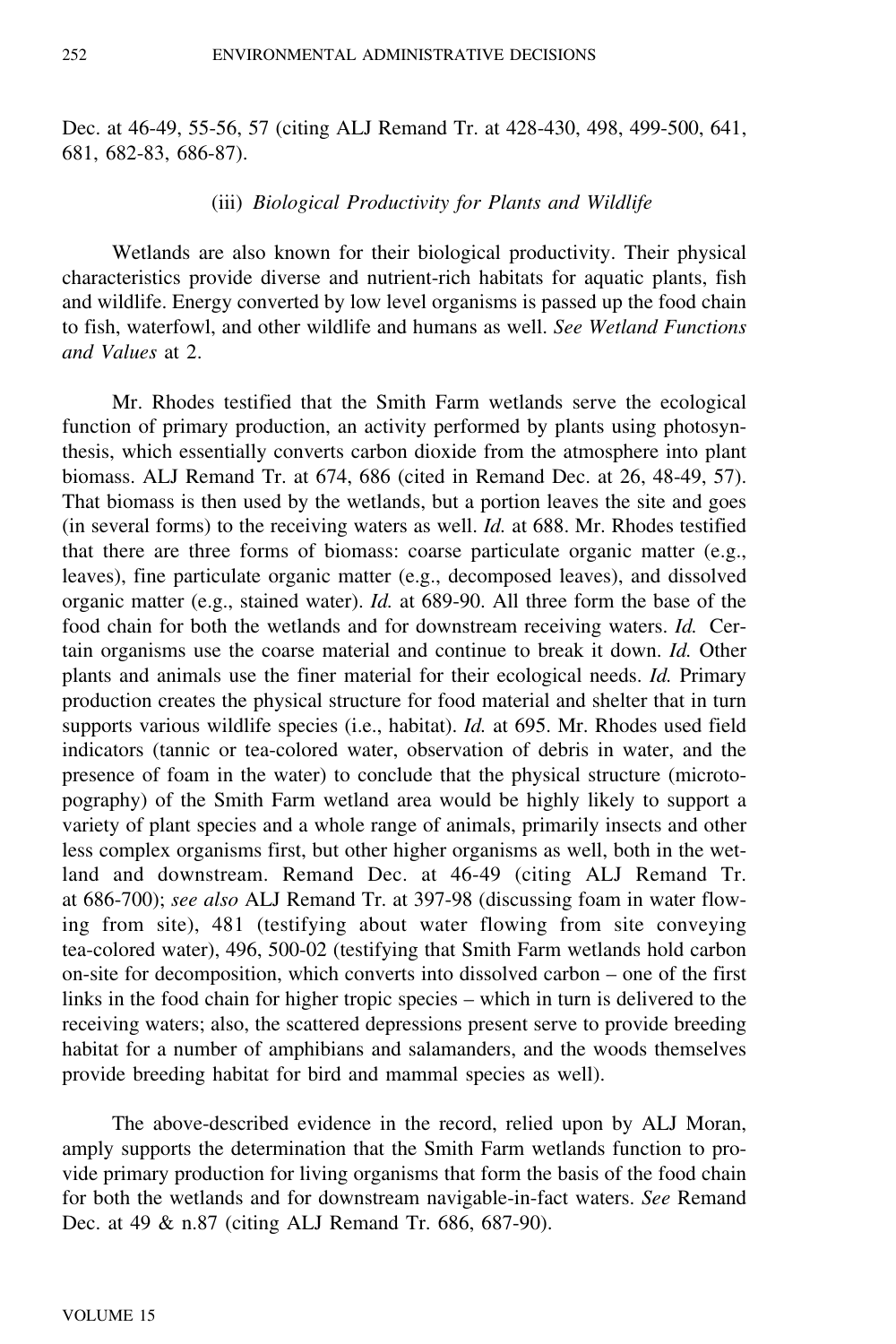b. *Smith Farm Wetlands, Alone and in Combination with Other Similarly Situated Lands, Cumulatively and Significantly Affect the Integrity of the Chesapeake Bay Watershed*

In addition to finding that the Smith Farm wetlands perform the above ecological functions, ALJ Moran also determined that these ecological functions "impact the integrity" of the downstream navigable waters. *See, e.g.,* Remand Dec. at 57, 58. As discussed above, the desynchronization at Smith Farm affects the integrity of downstream navigable waters by reducing flooding, erosion, and movement of sediment in the downstream receiving waters. *See, e.g.,* Remand Dec. at 48 (citing ALJ Remand Tr. at 498, 675-76, 678-79); *see also United States v. Cundiff*, 480 F. Supp. 2d 940, 945 (W.D. Ky. 2007), *aff*'*d,* 555 F.3d 200 (6th Cir. 2009), *cert. denied,* 130 S. Ct. 74 (Oct. 5, 2009). The denitrification occurring at Smith Farm affects the integrity of downstream navigable waters by reducing the number of nitrates that reach the Chesapeake Bay, where nitrate pollution is known to be problematic. Remand Dec. at 49 (citing ALJ Remand Tr. at 428-30, 498, 499-500, 641, 681, 682-83, 686-87). And, finally, the biological productivity in the wetlands contributes to biological productivity in the downstream waters, which clearly affects the overall integrity of those waters. *See* ALJ Remand Tr. at 688-90; Remand Dec. at 49 & n.87. The Board agrees with ALJ Moran that these ecological functions being performed by the Smith Farm wetlands and being delivered to the downstream navigable waters affect the integrity of those connected waters. Additionally, the record supports the conclusion that these effects are chemical (e.g., fewer nitrates), physical (e.g., reduction in velocity and kinetic energy of flow), and biological (e.g., increase in biological production, decrease in phytoplankton algae). *Cf. Rapanos*, 547 U.S. at 780 (Kennedy, J., concurring).

Desynchronization and denitrification are precisely the kind of critical functions that Justice Kennedy explained would satisfy the requisite nexus to navigable waters. *Id.* at 779-80 (citing 33 C.F.R. § 320.4(b)(2) (describing desynchronization and pollutant trapping as important functions of wetlands, as well as food chain production)); *see also* Remand Dec. at 48 (citing, *inter alia*, *Cundiff*, 480 F. Supp. 2d at 945 (holding that a wetlands' capacity to store water is a significant nexus to traditionally navigable waters downstream)). Moreover, as stated in Part VI.B.1, above, Justice Kennedy acknowledged that, for many nonnavigable tributaries, one could presume that adjacent wetlands would perform important functions for an aquatic system incorporating the downstream navigable waters based on the "proximity" of the navigable waters alone. *Rapanos*, 547 U.S. at 780-81. As stated in Part V.B.1, above, the wetlands in this case are adjacent to nonnavigable tributaries and are no more than 4,200 feet upstream from naviga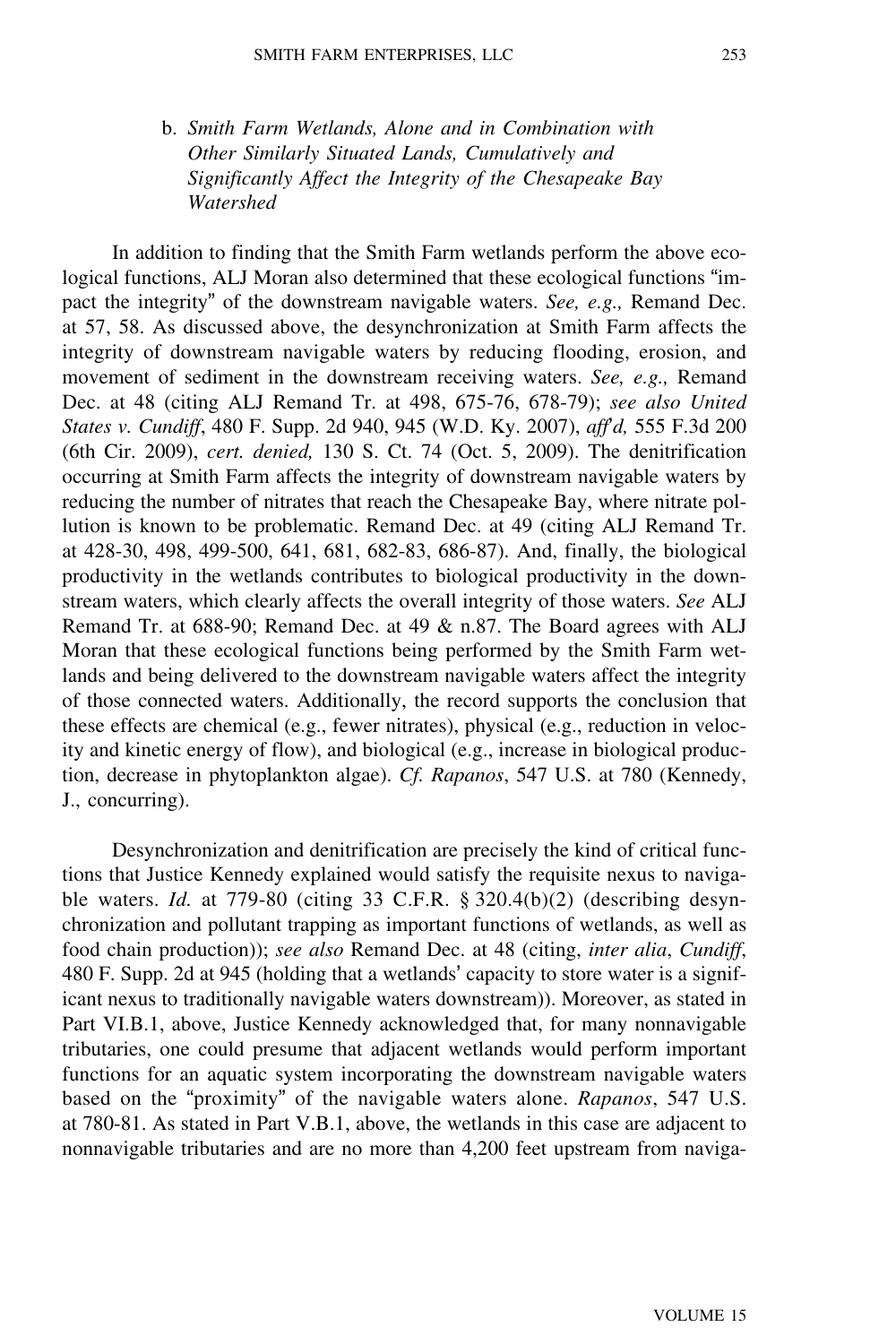ble-in-fact waters.<sup>30</sup> The Board concludes that this distance falls within Justice Kennedy's category of wetlands where the "proximity" to navigable-in-fact waters is sufficient to presume that adjacent wetlands would perform important functions for an aquatic system incorporating the downstream navigable waters. *See Rapanos*, 547 U.S. at 780-81.<sup>31</sup>

ALJ Moran also recognized that the Smith Farm wetlands play a role in the overall Chesapeake Bay watershed. Remand Dec. at 57. With respect to that role, ALJ Moran cited the following testimony from Mr. Rhodes:

> There are two ultimate receiving water bodies, the Nansemond and the Western Branch of the Elizabeth. Each wetland tract contributes to the ecology and the well-being of the downstream receiving waters. It's almost like each one is a piling on a pier and if you remove one piling, the pier might stand, but the integrity is compromised. And if you keep removing piling after piling, eventually the pier is going to collapse. By the same token I've taken training in the use of cumulative environmental

<sup>31</sup> Justice Kennedy also suggested that, in some circumstances, evidence regarding the significance (quantity and regularity of flow) of the tributaries to which the wetlands are connected may be important in assessing the nexus. 547 U.S. at 786. On the other hand, Justice Kennedy noted that, "[g]iven the role wetlands play in pollutant filtering, flood control, and runoff storage, it may well be the absence of a hydrological connection (in the sense of interchange of waters) that shows the wetlands' significance to the aquatic system." *Id.* at 786. Smith Farm has not argued that quantity or regularity of flow are at issue with respect to the Justice Kennedy analysis in this case, instead focusing on whether Smith Farm actually contains wetlands, whether the functions performed by the wetlands are also being performed elsewhere, and whether the functions performed are significant. Smith Farm Br. at 40-45. Nevertheless, the Board notes that ALJ Moran concluded that the drainages from Smith Farm are tributaries to traditionally navigable waters and that they are relatively permanent waters forming geographic features. Remand Dec. at 41-42, 43. Moreover, aerial photographs and maps depicting the conveyance of water via these tributaries to navigable-in-fact waters over time, and from as early as 1920, document a quantity and regularity of flow that cannot be said to have been "remote," "irregular," insignificant or "minor" as reflected by Justice Kennedy. *See Rapanos*, 547 U.S. at 781-82, 786; *see also* Remand Dec. at 44, 45, 60-62; EPA Br. at 31-32 (providing record citations for various maps and photos of each tributary). In any case, the Board is satisfied that the proximity of the Smith Farm wetlands to the downstream navigable waters, in conjunction with the functions being performed as well as the relative significance and permanence of the tributaries, is sufficient to establish a significant nexus under Justice Kennedy's analysis.

<sup>30</sup> As explained in Part V.B.1, above, the distance along the drainage from Smith Farm to Bailey's Creek is approximately 4,200 feet, and the Corps has issued permits for docks and marinas on portions of Bailey's creek. Although to the west, the Smith Farm wetlands are only 2,600 feet from the portion of Quaker Neck Creek that is tidally influenced, the record is not clear as to precisely where the water becomes navigable-in-fact. Certainly, the obviously nearby Nansemond River is navigable-in-fact, but the record is not clear whether any portion of Quaker Neck Creek or Bennett's Creek is also navigable-in-fact or precisely what the distance is to the Nansemond River. *See* Part V.B.1, above; *see also* EPA Exs. CX-SF-87, -102, -111.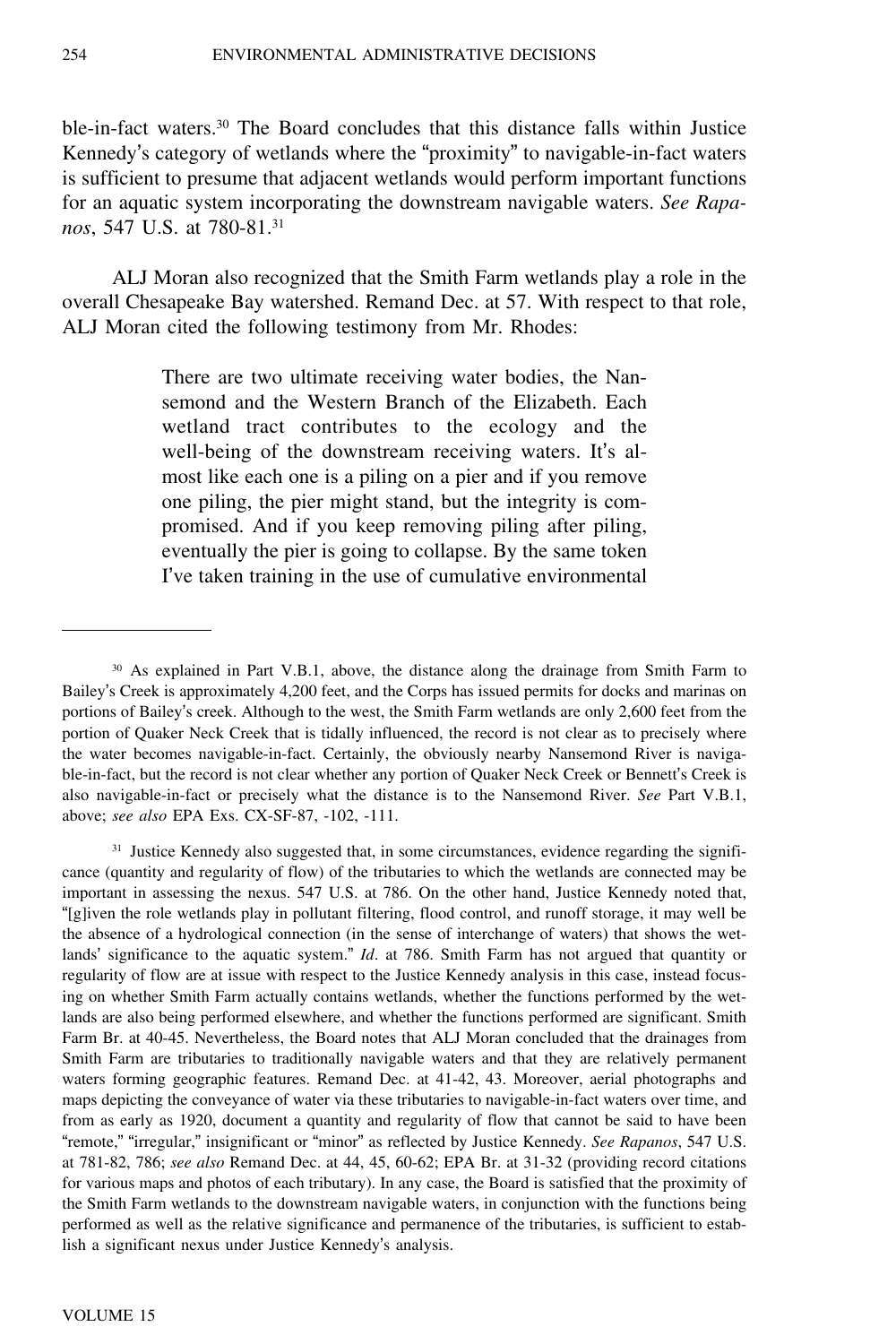impacts and basically what we have here is each individual wetland contributes in total to the overall health of the ecology of the downstream receiving waters.

ALJ Remand Tr. at 708; *see also* Remand Dec. at 46-47, 57; Init. Dec. at 41-43 (quoting 2003 ALJ Tr., vol. V, at 138-40, vol. I, at 76-77); EPA Br. at 42-48.<sup>32</sup> Based on the foregoing, the Board agrees that the Smith Farm wetlands act, not only alone, but also in combination with other lands in the watershed and, as stated by ALJ Moran, should not be evaluated "myopically." Remand Dec. at 57. Moreover, the Board rejects Smith Farm's argument that the functions performed by the Smith Farm wetlands are insignificant because those functions are also being performed elsewhere in the watershed. *See* Smith Farm Br. at 46. Rather, the entirety of the record supports the determination that the wetlands' effects are neither speculative nor insubstantial. *See* Remand Dec. at 54, 56, 58; *see also Rapanos*, 547 U.S. at 780 (Kennedy, J., concurring).

In sum, the ecological functions that these wetlands provide and their proximity to the downstream navigable-in-fact waters fully support ALJ Moran's determinations that the Smith Farm wetlands function both alone and in combination with other similarly situated lands in the area, and that they impact the integrity of the downstream navigable-in-fact waters in a way that is not minimal or insignificant. Moreover, the record further supports the conclusion that the impact on the connected waters is chemical, physical, and biological, and that there exists precisely the kind of significant nexus that Justice Kennedy intended would render the wetlands covered under the CWA. *See Rapanos,* 547 U.S. at 779-80; *see also* discussion in Part VI.B.1, above. As discussed in the following two sections, nothing presented by Smith Farm on appeal persuades the Board to determine otherwise.

## c. *Where Factual Determinations Turn on the Credibility of a Witness, the Board Generally Defers to the ALJ*

Smith Farm argues that the ALJ afforded too much credibility to EPA witnesses, and not enough to Smith Farm's experts. *See* Smith Farm Br. at 41, 42 (complaining that ALJ Moran failed to take into consideration Mr. Rhodes' responses on cross examination and failed to consider discrepancies in Mr. Rhodes' testimony), Smith Farm Br. at 43 ("Judge Moran completely dismissed the testimony of Dr. Pierce and Dr. Straw" when he called Dr. Pierce "agenda driven" and

<sup>&</sup>lt;sup>32</sup> Dr. Dennis Whigham (Senior Scientist with the Smithsonian Environmental Research Center, called as a rebuttal witness for EPA) largely confirmed that Smith Farm contained wetlands that flowed via ditches off-site to downstream waters, that the wetlands contained mottling, tea-colored water, and foam – all indicators of the connectivity between the wetlands and the downstream waters. ALJ Remand Tr. at 1675, 1680-84, 1689-90, 1699, 1702, 1708-10, 1712-13, 1716.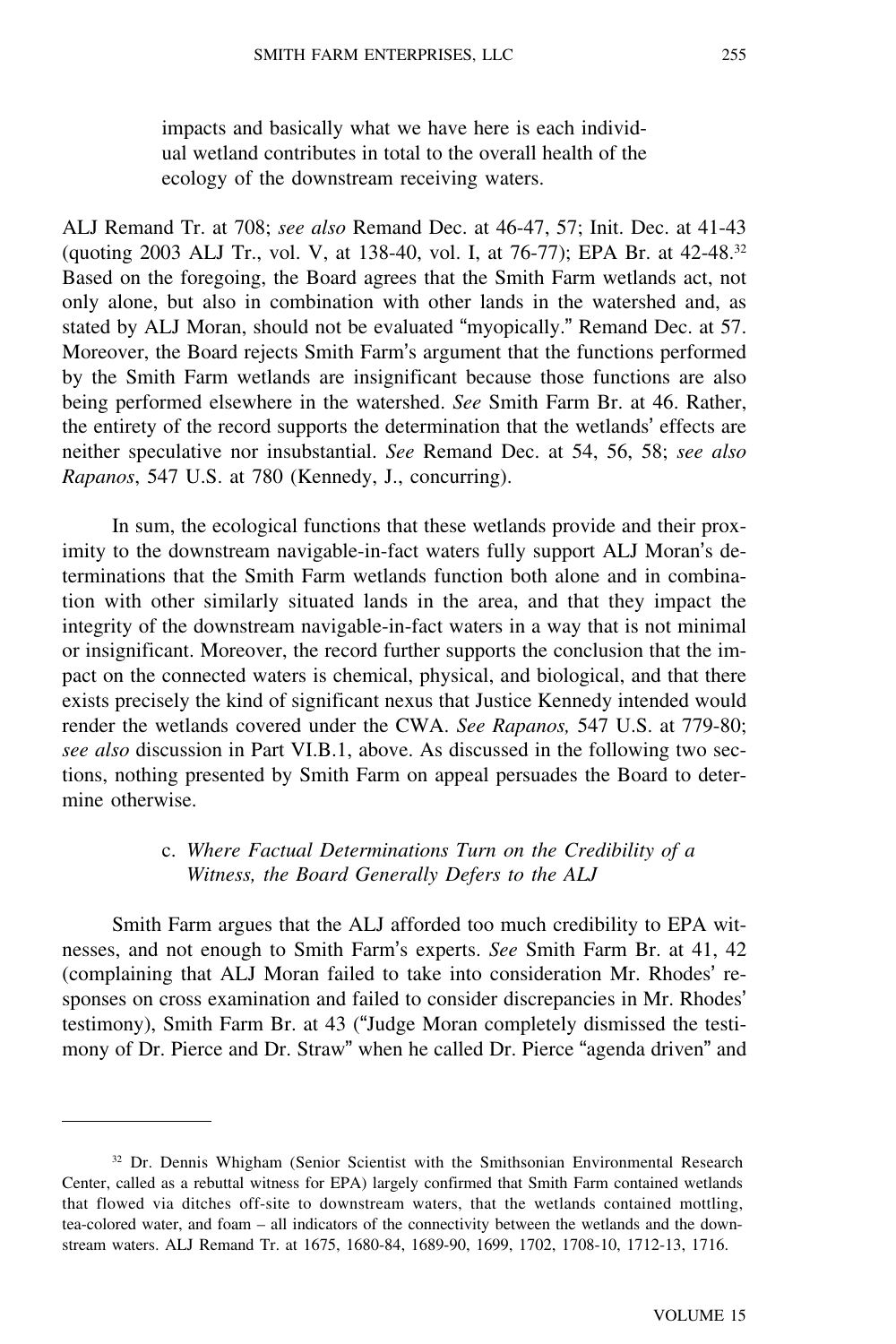Dr. Straw "honest, though incorrect"), Smith Farm Br. at 44 ("Judge Moran does not make these same criticisms of the EPA's 'late in the game' witnesses with arguably less knowledge of the Site. In fact, Judge Moran places great weight on the testimony of Dr. Dennis Francis Whigham \* \* \* who went to the Site only one time in April of 2007"; and "[t]here is simply is no explanation on the record for this disparaging treatment of the Respondent's[] witnesses in this case."); *see also id.* at 45 ("Judge Moran completely failed to consider [Mr.] Martin's testimony on cross examination"; and "Respondent offered an abundance of evidence on the denitrification issue which Judge Moran dismissed without consideration"; and "Judge Moran [] erred in failing to consider the discrepancies in [Mr.] Martin's testimony"). Thus, Smith Farm raises questions regarding witness credibility and whether ALJ Moran appropriately relied on EPA witness testimony and appropriately disregarded Smith Farm witness testimony.

As explained in Part III.B, above, the Board generally defers to an ALJ'<sup>s</sup> factual findings when those findings rely on witness testimony and when the credibility of the witnesses is a factor in the ALJ's decisionmaking. *See In re Ocean State Asbestos Removal, Inc*., 7 E.A.D. 522, 530 (EAB 1998). Only when an ALJ's credibility determinations are unsupported in the record will the Board second-guess those determinations. *See* Part III.B, above; *see also, e.g., In re Bricks*, *Inc.,* 11 E.A.D. 224, 233, 236-39 (EAB 2003) (rejecting the ALJ's credibility determination as not sufficiently supported by a preponderance of evidence).

In this case, the record reveals that ALJ Moran gave appropriate consideration to all of the testimony, made clear credibility determinations, and provided a rational basis in the record for each of the factual findings made. With respect to Smith Farm's witnesses, for example, ALJ Moran meticulously went through Dr. William Thomas Straw's testimony and concluded that he was an "honest, though mistaken, witness." *See* Remand Dec. at 26-31. Among other things, ALJ Moran found that Dr. Straw's testimony at trial often conflicted with the expert report he co-authored with other expert witnesses of Smith Farm. *See*, *e.g., id.* at 30 (citing Respondent's Remand Exs. 74 & 75). When asked why the report was not corrected to reflect inaccuracies discovered, Dr. Straw's excuse (which ALJ Moran determined was insufficient) was that the team "had committed [them]selves to the prose in the report." *Id.* (citing ALJ Remand Tr. at 1006). ALJ Moran concluded that such inaccuracies rendered the entire report "suspect." *Id.* at 30. ALJ Moran also found Dr. Straw to have "limited knowledge of the Site" and noted that Dr. Straw's testimony was at times helpful to Region's case. *Id.* at 29, 30.

ALJ Moran also dismissed the views of Dr. Robert Pierce, Smith Farm'<sup>s</sup> wetlands expert on remand. Dr. Pierce first visited the site in January 2007 and formed the opinion that the Smith Farm wetlands were isolated, disconnected from other wetlands and navigable waters, and provided little direct function to navigable waters. *Id.* at 32-36. When asked about prior testimony and National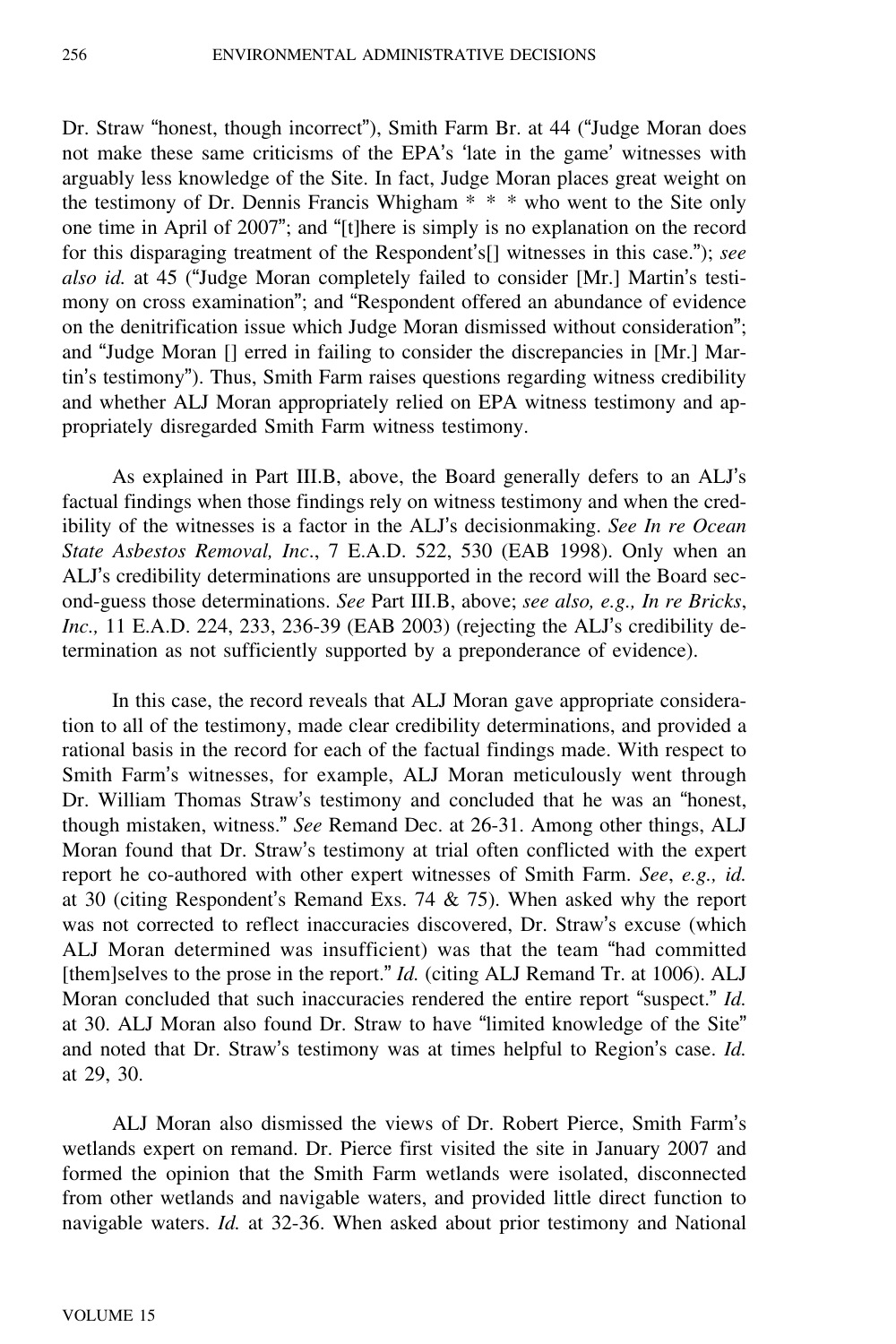Wetlands Inventory mapping that contradicted his point of view, Dr. Pierce indicated that any mapping or prior testimony that was contrary to his opinion was simply false or wrong. *Id.* at 33 (citing ALJ Remand Tr. at 1238), 36 (citing ALJ Remand Tr. at 1594). In the Remand Decision, ALJ Moran described Dr. Pierce'<sup>s</sup> testimony as lacking in objectivity, biased, and not credible. *Id.* at 32-36. ALJ Moran found it particularly telling that while surveying Smith Farm for the purpose of analyzing the location of wetlands there, Dr. Pierce conceded that there were times when he found hydric soils, but did not record them, or "'click' on his GPS unit to record [them]." *Id.* at 35 (citing ALJ Remand Tr. at 1620). ALJ Moran found this failure to accurately record his findings to be reflective of "[some]one intent on reaching a particular result," rather than "[some]one making factual determinations." *Id.* ALJ Moran also indicated that Dr. Pierce's "attempt[] to find any way to diminish the role of the Site's forested wetlands" as "illustrative of Dr. Pierce's bias." *Id.* at 35 n.60.

ALJ Moran similarly dismissed the opinion of William Blake Parker, Smith Farm's expert in soil science. In doing so, ALJ Moran was unmoved by Mr. Parker's success in finding mostly nonhydric soils during his second visit to Smith Farm, in 2007, given that his "predetermined purpose" was to find nonhydric soil samples on the property. *Id.* at 31-32 (citing ALJ Remand Tr. at 1121). Judge Moran noted that when Mr. Parker took samples in 2002, he employed transects<sup>33</sup> and took 55 samples, of which 53 were hydric. *Id.* at 32. In contrast, when he visited the site in 2007, Mr. Parker did not employ transects, which he acknowledged eliminate bias, because they were too time-consuming. *Id.* During the 2007 visit, 15 of 17 samples taken were nonhydric. *Id.* Again, ALJ Moran clearly explained that he found Dr. Parker's reason for not using transects as "suspect," and the results upon which his opinion was based to be predetermined. *Id.*

Finally, ALJ Moran found the testimony of James Boyd, the owner of Smith Farm, to be "simply not credible at all." *Id.* at 39. After testifying at length on direct examination regarding all he had done to be sure his activity would be lawful, on the important issue of whether the Corps' representative he was working with had told Mr. Boyd that there were wetlands on his property, Mr. Boyd was only able to muster the response "I don't recall." *Id.* at 39 (citing ALJ Remand Tr. at 1835).

<sup>&</sup>lt;sup>33</sup> Transects are straight lines across an area to be sampled, along which samples are taken at regular intervals. Scientists typically use these to ensure that the data they collect is representative of the area. *See, e.g.,* 2003 ALJ Tr., vol. III, at 166, 168; EPA Br. at 17. When Mr. Parker visited Smith Farm in 2002, he sampled along transects spaced approximately every 200 feet and described two to three soil samples along each transect. 2003 ALJ Tr., vol. III, at 166; ALJ Remand Tr. at 1161-62; *see also* SF Ex. 32.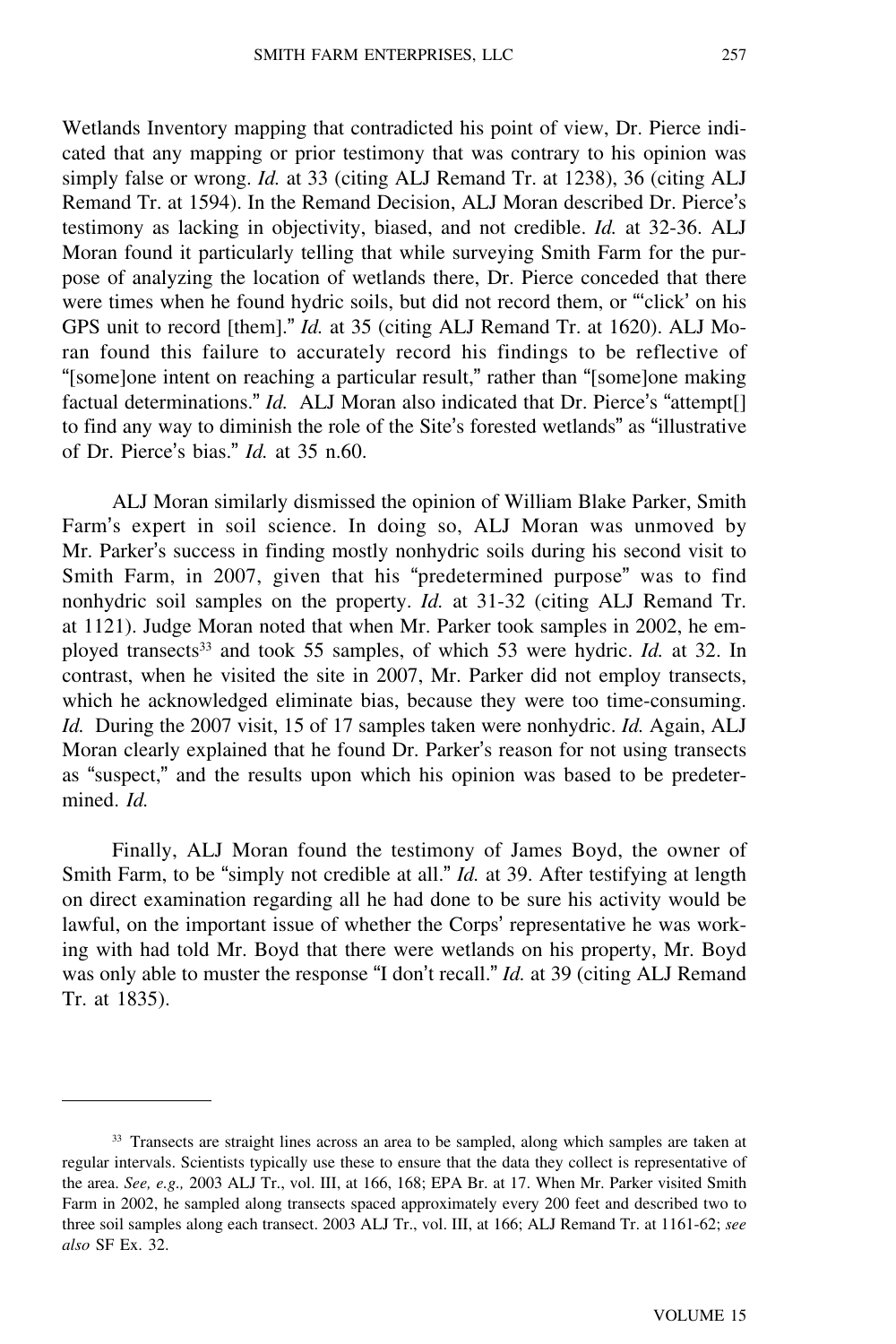Given the wealth of justification that ALJ Moran provides for why he found Smith Farm's witnesses to lack credibility, the Board cannot agree with Smith Farm that there is no persuasive explanation in the record for ALJ Moran's credibility determinations with respect to Smith Farm's witnesses in this case.

Moreover, the Board simply disagrees that ALJ Moran failed to consider portions of EPA witness testimony or that the testimony of EPA witnesses cited by Smith Farm amounts to contradictions or discrepancies. *See* Smith Farm Br. at 41, 42 (asserting that ALJ Moran failed to consider Mr. Rhodes' reluctant responses on cross-examination and failed to consider "discrepancies" in Mr. Rhodes' testimony), 45 (asserting that ALJ Moran failed to consider "discrepancies" in Mr. Martin's testimony). Rather, Smith Farm's views with respect to the testimony of EPA witnesses reflect not so much "discrepancies" as a difference in view regarding what the testimony means and what is legally required to prove CWA jurisdiction.

For example, Smith Farm's argument concerning Mr. Rhodes' testimony on cross-examination – that the functions performed by Smith Farm wetlands may also occur in non-wetlands, albeit at different rates – does not undermine the veracity of Mr. Rhodes' testimony on direct examination. *See* Smith Farm's Br. at 41 (citing ALJ Remand Tr. at 753, 756). Instead, these attempts simply reflect Smith Farm's belief in the flawed theory that, if a function may be performed by non-wetlands, then if that function is also performed by wetlands, such as Smith Farm's, it cannot have a "significant" effect on downstream navigable waters as required by Justice Kennedy. *See* Smith Farm Br. at 41, 42, 46; *see also* Part VI.B.2.b, above (rejecting Smith Farm's argument that functions performed by the Smith Farm wetlands are insignificant because those functions are performed elsewhere in the watershed). Thus, Mr. Rhodes' testimony during direct examination, that the Smith Farm wetlands perform certain functions that affect the watershed, is not discrepant from testimony during cross-examination, that those same functions may be being performed elsewhere, although likely at different rates. *Compare, e.g.*, ALJ Remand Tr. at 674-80 *with* ALJ Remand Tr. at 753-56. The same is true of Mr. Martin's testimony. Accordingly, ALJ Moran carefully evaluated the testimony in the record and provided rational bases for why he found the Region's witnesses to be credible and found Smith Farm's witnesses lacking in credibility. Based on the foregoing, the Board declines to second-guess ALJ Moran's credibility determinations and instead defers to the ALJ'<sup>s</sup> well-supported judgments.

# d. *EPA Was Not Required to Demonstrate How the Activities of Smith Farm Affected or Impaired Downstream Navigable Waters to Establish Jurisdiction*

Smith Farm also argues that the evidence proffered by the Region was insufficient to demonstrate a "significant nexus" between the Smith Farm wetlands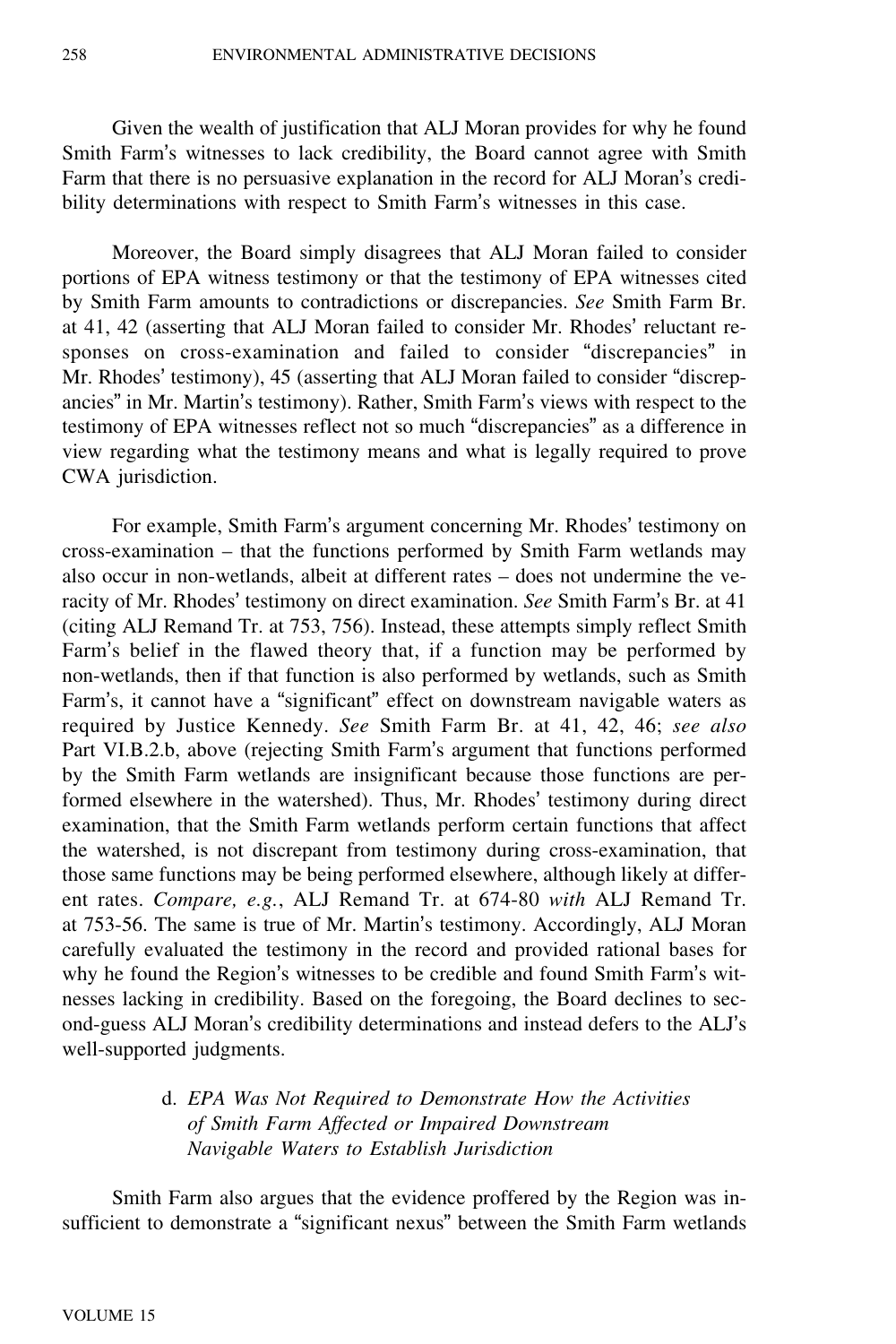and the downstream navigable waters. *See* Smith Farm Br. at 46 (arguing that the Region failed to show the "significance" of the effects Smith Farm wetlands have on water quality, and arguing that because non-wetlands can perform the same functions as the Smith Farm wetlands, the functions identified – flood flow alteration, desynchronization, denitrification, primary production and habitat – are not significant in and of themselves), 47 (arguing that any evidence adduced was speculative or insubstantial at best), 47-48 (arguing that no evidence was adduced regarding volume of water, water storage capacity, amount of dissolved carbon leaving the site, contaminants in the water, or effects of any of the wetlands functions identified); *see also* Smith Farm Br. at 20 (listing data and information that Smith Farm views as "not collected by EPA" but "necessary to meet [EPA's] burden of proof"). By these challenges, Smith Farm raises the question of whether laboratory analysis of soil samples, water samples, or other such tests are required to demonstrate a significant nexus between the Smith Farm wetlands and the downstream navigable-in-fact waters.

To support its position, Smith Farm cites *United States v. Cundiff*, 555 F.3d 200 (6th Cir. 2009), as an example of the level of evidence required to demonstrate a significant nexus. In *Cundiff*, the Sixth Circuit examined whether a significant nexus existed between certain wetlands in Muhlenburg County, Kentucky, and the Green River, a navigable-in-fact water body. 555 F.3d at 204. The district court below had found that a nexus was established and in doing so, credited the government expert who testified that "the wetlands perform significant ecological functions in relation to the Green River \* \* \* including: temporary and long-term storage, filtering of the acid runoff and sediment from the nearby mine, and providing an important habitat for plants and wildlife." *Id.* The district court also found that the respondent's alterations to the wetlands had interfered with the wetlands' performance of those functions. *Id.* The Sixth Circuit upheld these findings. In so concluding, the Sixth Circuit stated:

> For instance, if one dropped a poison into the Cundiff'<sup>s</sup> wetlands, the record indicates that it would find its way to the  $* * *$  the Green River, therefore indicating a significant chemical, physical or biological connection between the wetlands and nearby navigable-in-fact waters.

*Id.* at 211 n.4. Thus, the Sixth Circuit found that the wetlands performed significant functions that significantly affected the chemical, physical and biological integrity of the Green River. In so finding, the Sixth Circuit specifically rejected *Cundiff*'*s* asserted arguments that a "significant nexus" could *only* be proved by "laboratory analysis" of soil samples or water samples or through other tests, noting that nothing in *Rapanos* or elsewhere supported such a conclusion. *Id.* at 211. Thus, *Cundiff* provides no support for Smith Farm's contention that any particular laboratory analysis of soil samples, water samples, or other such tests are required to demonstrate a significant nexus between the Smith Farm wetlands and the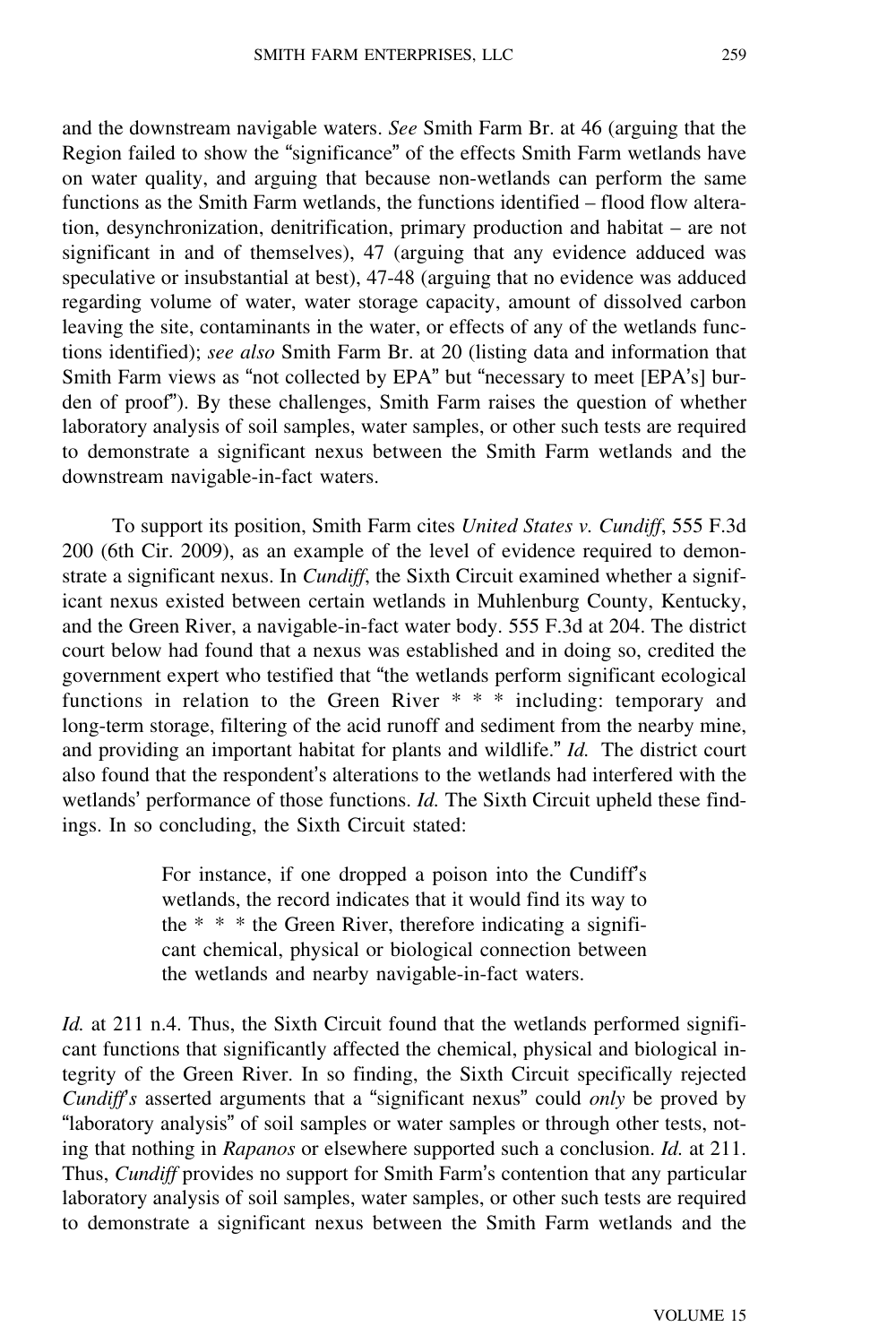downstream navigable-in-fact waters. The Fourth Circuit recently determined the same. *See Precon Dev. Corp., Inc. v. U.S. Army Corps of Eng*'*rs.*, 633 F.3d 278, 294 (4th Cir. 2011) (agreeing "that the significant nexus test does not require laboratory tests or any particular quantitative measurements in order to establish a significant nexus").

Additionally, in *Cundiff,* some of the evidence relied upon in finding a "significant nexus" reflected that the Cundiffs' "dredging and filling of the wetlands at issue [had] 'undermined the wetlands' capacity to store water, which in turn, \* \* \* affected the frequency and extent of flooding, and increased the flood peaks in the Green River,' and caused visible acid mine runoff previously stored in the wetlands to flow more directly to the Green River." *See Precon*, 633 F.3d at 293 (quoting *Cundiff*, 555 F.3d at 210-11); *see also id.* at 295 (noting the "stark contrast" between the evidence in *Cundiff* and the evidence in *Precon*). The Sixth Circuit's reliance on evidence of the actual impact from *Cundiff*'*s* activities on the Green River, however, does not signify that this specific type of evidence is necessary to demonstrate a significant nexus under Justice Kennedy's jurisdictional test. While such evidence is certainly helpful in demonstrating a significant nexus, it may not exist in many cases where jurisdiction properly lies, particularly where the wetlands have not yet been disturbed, or where cumulative impact of "similarly situated lands" drive the significance.<sup>34</sup> *See Rapanos*, 547 U.S. at 780 (explaining that wetlands can possess the requisite nexus "if the wetlands, *either alone or in combination with other similarly situated lands in the region*, significantly affect the \* \* \* integrity of waters more readily understood as 'navigable.'"). Such a requirement would place an unrealistic burden on the Agency and/or permit applicants to develop evidence that Justice Kennedy's test does not require. *See Precon*, 633 F.3d at 294, 297 (describing Justice Kennedy's test as "<sup>a</sup> flexible ecological inquiry into the relationship between the wetlands at issue and traditional navigable waters," and expressing the intent to not "place an unreasonable burden on the [Agency]"). Rather, a significant nexus requires "some evidence of both a nexus and its significance to be presented" persuasively, whether quantitatively or qualitatively, by evidence of direct impacts or extrapolation from field indicators. *See Precon*, 633 F.3d at 294. As discussed fully in Part VI.B.2.a and .b, above, the Board is satisfied that a significant nexus exists between the Smith Farm wetlands and the downstream navigable-in-fact waters.

Smith Farm also cites *Northern California River Watch v. Healdsburg,* 496 F.3d 993, 999-1000 (9th Cir. 2009), and *Environmental Protection Information Center v. Pacific Lumber Co.*, 469 F. Supp. 2d 803, 824 (N.D. Cal. 2007), in

<sup>&</sup>lt;sup>34</sup> In the permitting context, in particular, such a requirement would be unrealistic where a jurisdictional determination is made before any wetlands are disturbed. Neither Justice Kennedy's test nor the CWA require that an illegal activity occur, and a resultant adverse impact be documented, before any jurisdictional determination properly can be made.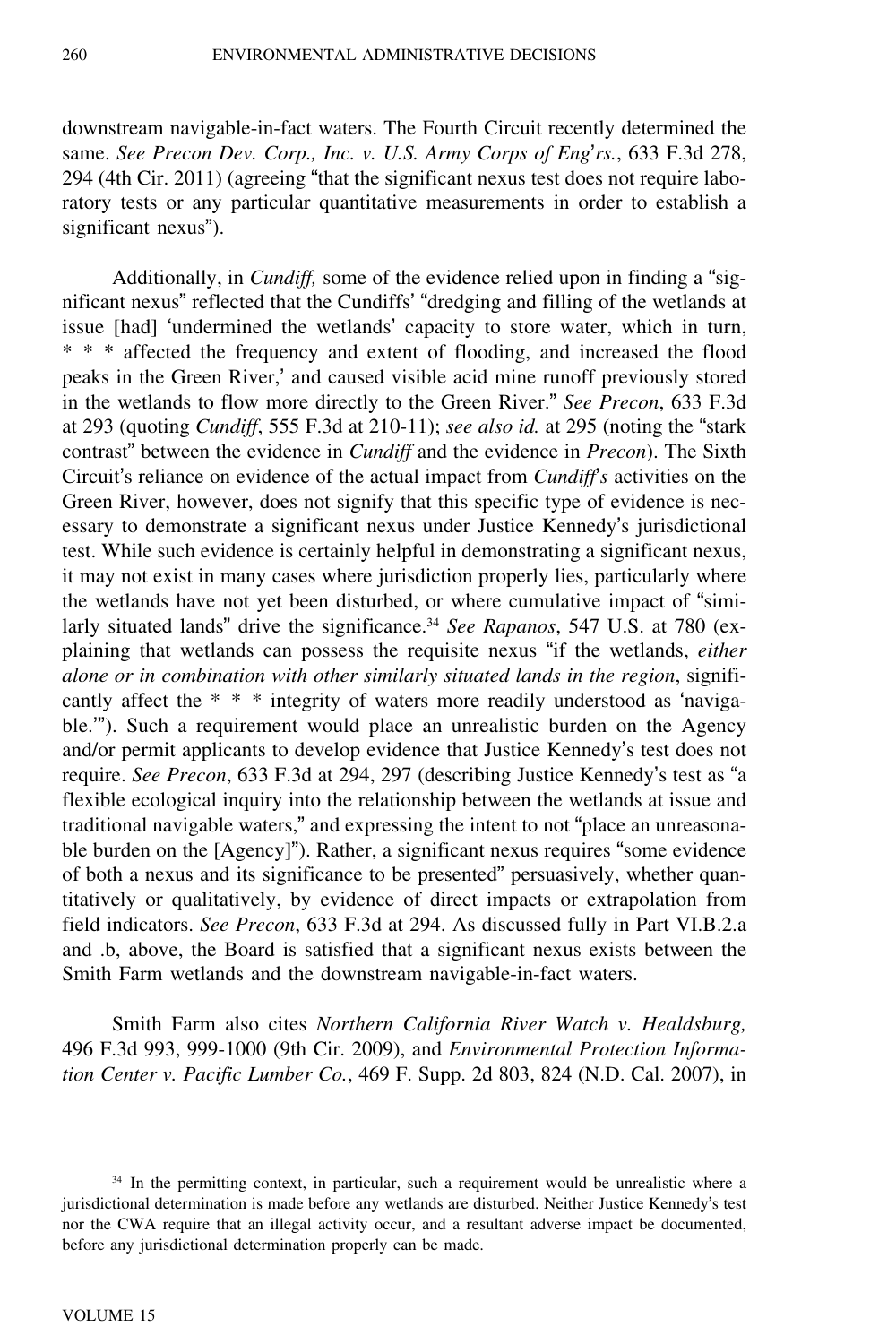arguing that ALJ Moran erred in analyzing the significance of Smith Farm's wetlands. *Healdsburg* involved the discharge of wastewater from a waste treatment plant into a pond that was part of a larger wetland and that was *adjacent to* <sup>a</sup> navigable-in-fact river. *Id.* at 1000. Thus, on that basis alone, under Justice Kennedy's test, a significant nexus could be presumed, and the facts of *Healdsburg* are not analogous to the facts of this case. Moreover, the fact that the Ninth Circuit determined that discharge of the chemical chloride from the wastewater was significantly affecting the receiving waters, *see id.* at 1001, does not mean that this type of evidence is required in all cases. In any event, it is not analogous to the type of effect that the alteration of the wetlands in this case would have on receiving waters. Thus, *Healdsburg* is inapposite.

Smith Farm cited *Pacific Lumber* as an example of a case where the evidence was insufficient to conclude that a significant nexus existed. That case did not involve wetlands, or a section 404 violation, but involved an alleged discharge of sediment via storm water runoff into nonnavigable streams that flowed into a navigable-in-fact river without an appropriate NPDES permit. 469 F. Supp. 2d at 809, 818-24. On the issue of whether the nonnavigable tributaries could be considered "waters of the United States," the district court found that the complainant had provided only evidence of a hydrological connection, but no evidence that the streams "significantly affect[ed] the chemical, physical and biological integrity of the other covered waters." *Id.* at 824 (citing *Rapanos*, 547 U.S. at 780). The district court stated:

> A hydrologic connection without more will not comport with the *Rapanos* standard in this case. Because the evidence indicates that certain of the [nonnavigable] streams are intermittent or ephemeral watercourses \* \* \* [the complainant] must demonstrate that these streams have some sort of significance for the water quality of [the downstream navigable-in-fact waters]. None of the evidence offered by [complainant] – field observation, the GIS map, or expert testimony – address this part of the [significant] nexus standard.

*Id.* at 823. The court went on to describe evidence of "ecological connections" as the type of evidence that has been used to demonstrate a significant nexus, *id.* at 823-24 (citing *Northern California River Watch v. Healdsburg*, No. 01-04686, 2004 WL 201502 (N.D. Cal. Jan. 23, 2004), *aff*'*d*, 496 F.3d 993 (9th Cir. 2007)), but again the district court notes that the complainant has offered "no [such] evidence." *Id.* Unlike the substantial evidence the Region offered in this case, in *Pacific Lumber* there was no ecological evidence offered. Thus, *Pacific Lumber* also is inapposite.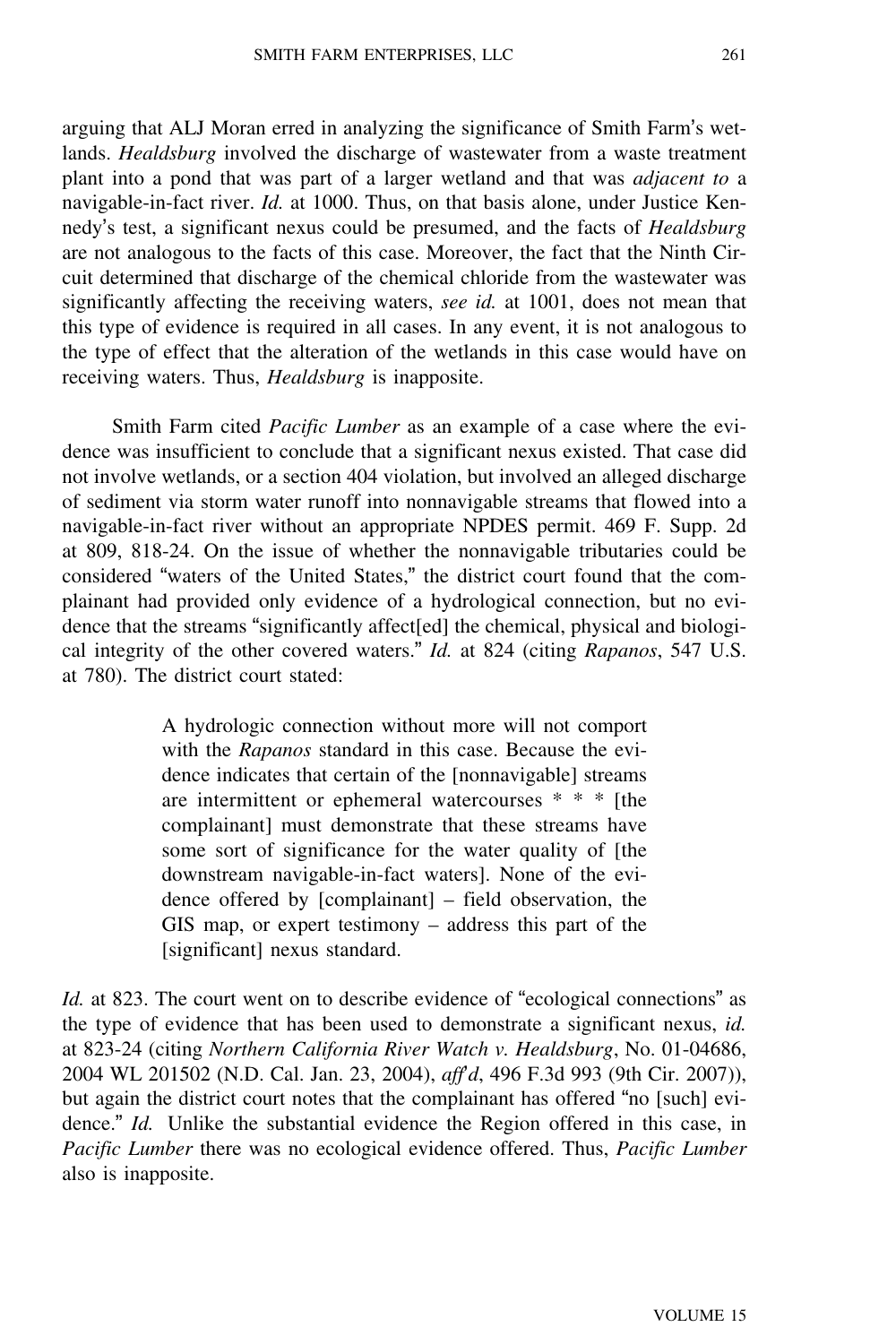Finally, the recently decided Fourth Circuit decision in *Precon* warrants further discussion here. In that case, the Fourth Circuit remanded a jurisdictional determination in a CWA § 404 case because the Court determined the record evidence was insufficient to demonstrate a significant nexus between the subject wetlands and the downstream navigable-in-fact river. *See* 633 F.3d at 281,295-96. Nevertheless, as the Fourth Circuit noted, Justice Kennedy intended that the existence of a significant nexus would have to be made on a case-by-case basis. *Id.* at 289 (citing *Rapanos*, 547 U.S. at 782). As such, the Board notes that the facts in *Precon* are distinguishable from the facts of this case in several important respects. First, the wetlands in *Precon* were separated by a berm from the nonnavigable tributary to which they were adjacent, *see id.* at 282; there was no such berm at Smith Farm. The wetlands in *Precon* were also located five to ten miles upstream from the navigable-in-fact waterbody into which they fed, *see id.* at 281, 295; Smith Farm's wetlands are no more than 4,200 feet from navigable-in-fact waters. The Fourth Circuit found both the separation of the wetlands from the nonnavigable tributaries and the distance to navigable-in-fact waters to be important in the significant nexus analysis. *See id.* at 293-96 (repeatedly noting the distance from the wetlands to the navigable river, as well as the berm). The Fourth Circuit explained that the more removed from traditional navigable waters the wetlands are, the more important it becomes for the Agency to fully document the significance of their effects on the navigable water. *Id.* The analysis in *Precon* was also largely centered around the joint guidance issued by EPA and the Corps in 2007, which was not in existence at the time of Smith Farm's violations. *See id.* at 283. Aside from these factual distinctions, the Fourth Circuit also found it significant that, "although [it knew] that the wetlands and their adjacent tributaries trap sediment and nitrogen and perform flood control functions, [it did] not even know if the [navigable-in-fact river] suffer[ed] from high levels of nitrogen or sedimentation, or if it was ever prone to flooding." *Id.* at295. Such was not the case with the record evidence in Smith Farm. For example, there was persuasive evidence that nitrates were being filtered by the Smith Farm wetlands, as well as evidence that nitrates are a significant problem in the Chesapeake Bay watershed. *See* Part VI.B.2.a.ii, above. Smith Farm's proximity to the Chesapeake and the direct connection from its wetlands to navigable tributaries that feed proximately into the Chesapeake demonstrate the relationship between the wetlands and the receiving waters. As explained more fully in Parts VI.B.2.a and .b, above, the record evidence in this case establishes a significant nexus between Smith Farm'<sup>s</sup> wetlands and the downstream navigable-in-fact waters.

### 3. *The Board Concludes that the ALJ Appropriately Determined that Justice Kennedy*'*s Significant Nexus Test Is Met*

Based on the foregoing, the Board concludes that a preponderance of the evidence in the record supports ALJ Moran's determination that the Smith Farm wetlands perform various ecological functions including: (1) temporary and long-term water storage (i.e., flood control or desynchronization); (2) water pollu-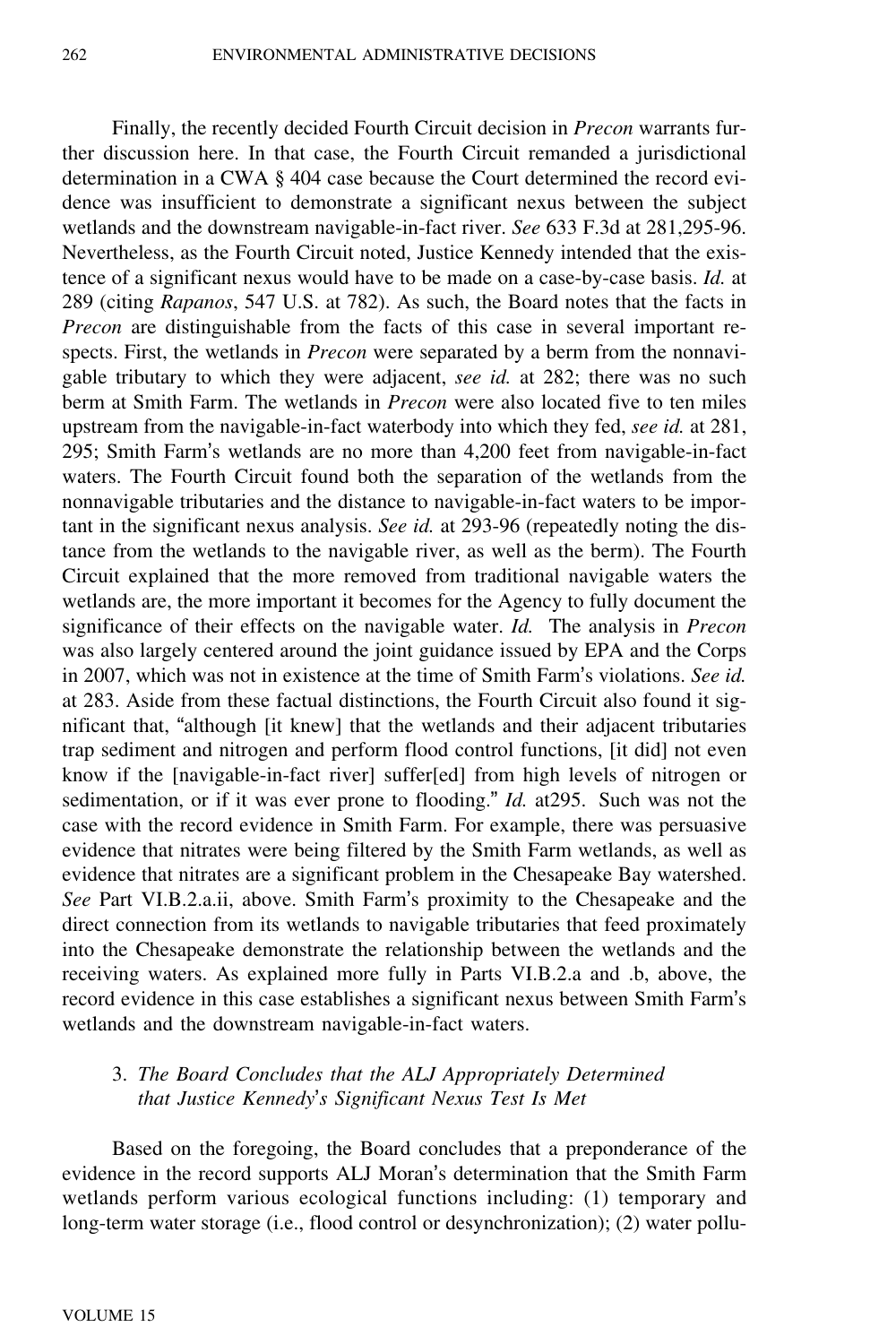tant filtration (denitrification); and (3) biological production for plants and wildlife. Moreover, a preponderance of the evidence in the record demonstrates that these functions, both alone and in combination with other similarly situated lands, significantly affect the chemical, physical, and biological integrity of the proximately located downstream navigable-in-fact receiving waters (i.e., the Nansemond River and the Western Branch of the Elizabeth River, each of which flows into the Chesapeake Bay) by preventing flooding and erosion, reducing the quantity of nitrates in the water, and producing food for downstream organisms. As such, the Board concludes that ALJ Moran appropriately determined that a significant nexus exists between the Smith Farm wetlands and the downstream navigable-in-fact waters, under the test set forth by Justice Kennedy in *Rapanos.* Accordingly, the Board affirms ALJ Moran's determination that the Smith Farm wetlands fall within EPA's CWA jurisdiction under the test set forth by Justice Kennedy.

#### C. *Additional Analysis Using Plurality Test Is Unnecessary*

As explained in Part VI.A, above, CWA jurisdiction may be established using either Justice Kennedy's or the Plurality's jurisdictional test. Therefore, having determined that the EPA properly has jurisdiction over the Smith Farm wetlands under Justice Kennedy's test, the Board need not analyze whether the EPA *also* has jurisdiction under the Plurality's test. *See, e.g., Precon*, 633 F.3d at 288 (determining it was not necessary to address the issue of whether the plurality'<sup>s</sup> "continuous surface test," may provide an alternate ground upon which CWA jurisdiction can be established because all parties agreed that Justice Kennedy's test governed the jurisdictional determination in that case); *see also United States v Bailey*, 571 F.3d 791, 799 (8th Cir. 2009) (determining that jurisdiction over wetlands may be established if either the Plurality's or Justice Kennedy's test is satisfied, and then holding that jurisdiction over the wetlands in *Bailey* was proper based on application of Justice Kennedy's jurisdictional test alone). The Board'<sup>s</sup> decision to refrain from analyzing the facts of this case under the Plurality's test should not be read as either agreement with ALJ Moran's decision on this issue, or the lack thereof. Rather, the Board's decision represents the Board's exercise of judicial restraint while taking into account the benefits of judicial economy.

### **VII.** *LIABILITY ANALYSIS*

Having determined that the wetlands at Smith Farm are "navigable waters" over which the EPA may assert jurisdiction under the CWA, the Board next considers whether ALJ Charneski properly determined that Smith Farm's activities constituted violations of the CWA. ALJ Charneski found Smith Farm liable for two separate violations under CWA section 301(a). Specifically, Judge Charneski found Smith Farm had discharged fill material, in the form of wood chips, into wetlands that were waters of the United States without a permit as required under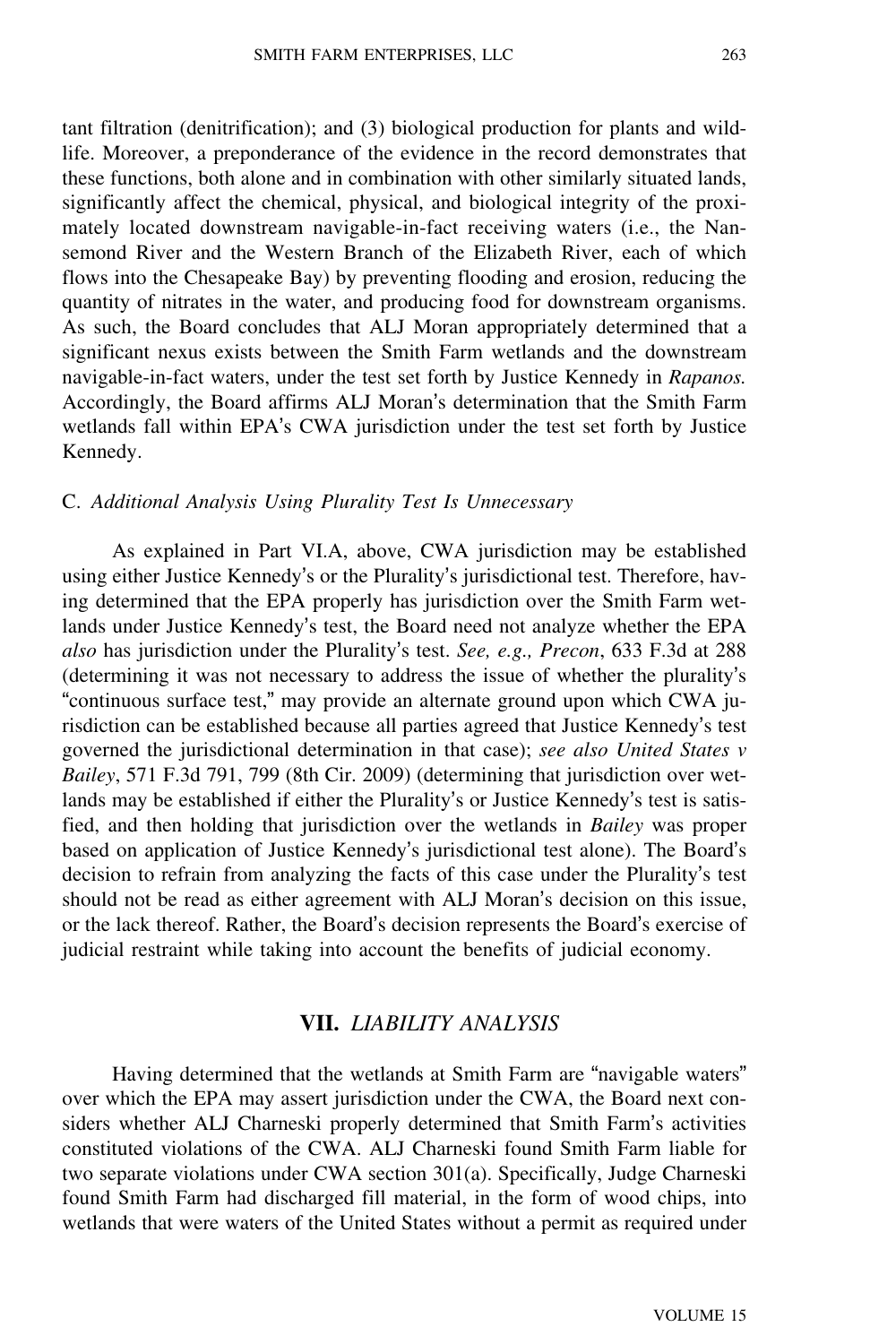CWA section 404 ("404 Violation"). Init. Dec. at 29, 48. Judge Charneski also found that Smith Farm had discharged pollutants in storm water in connection with construction activities without first obtaining an NPDES permit as required under CWA section 402 ("402 Violation"). *Id.* at 36, 48. Smith Farm previously challenged the liability determination with respect to each of these violations. These challenges are analyzed in turn below.

### A. *The 404 Violation: Discharge of Fill Material into Waters of the United States Without a Section 404 Permit*

#### 1. *Summary of Issue for the 404 Violation*

In its prior appeal brief, Smith Farm presented two primary arguments with respect to the 404 Violation. The first argument was that the wood chips Smith Farm deposited into wetlands did not constitute "fill material" under the Corps' definition of that term because the wood chips were "randomly dispersed" for the purpose of disposal, and were not deposited for the "primary purpose of replacing an aquatic area with dry land or of changing the bottom elevation of [a] waterbody" as meant by Corps regulations. *See* 33 C.F.R. § 323.2(d) (1998); Respondent's Appeal Brief filed in CWA Appeal 05-05 at 27-30 (June 3, 2005) [hereinafter "Smith Farm Br. (2005)"]. The second argument Smith Farm made was that the amount of wood chips present on the property was not "substantial," and, therefore, ALJ Charneski's reliance on his finding of "substantial amounts" of wood chips to find Smith Farm in violation of the CWA was in error. Smith Farm Br. (2005) at 31-33.<sup>35</sup>

Although Smith Farm bifurcates its arguments with respect to the 404 Violation, the Board concludes that the question of whether the discharge was "substantial" is subsumed in, and not separate from, the analysis of whether the wood chips deposited constituted "fill material," and therefore the Board considers these

<sup>&</sup>lt;sup>35</sup> The Region disagreed, contending that the wood chips were "fill material" under either definition. *See* Complainant's Appellate Br. as to Liability for Violation of Section 301 of the Clean Water Act at 3 ("Region's Liability Br. (2005)"). The Region argues that Smith Farm misconstrues the importance of the "purpose" in the Corps' definition and points out that the Corps' definition sought to distinguish between discharges that would be regulated under section 404 as opposed to section 402, not to exempt certain discharges from CWA regulation altogether. *See id.* at 2-3, 15, 28-33 (relying in part on *Kentuckians for the Commonwealth Inc. v. Rivenburgh*, 317 F.3d 425, 447-48 (4th Cir. 2003)). The Region also argues that the evidence in the record demonstrated that the wood chips Smith Farm discharged in fact changed the elevation of the wetlands and was done in connection with the construction of access paths and "was a [necessary] part of an overall activity designed to turn wetlands into dry land." *Id.* at 16, 21.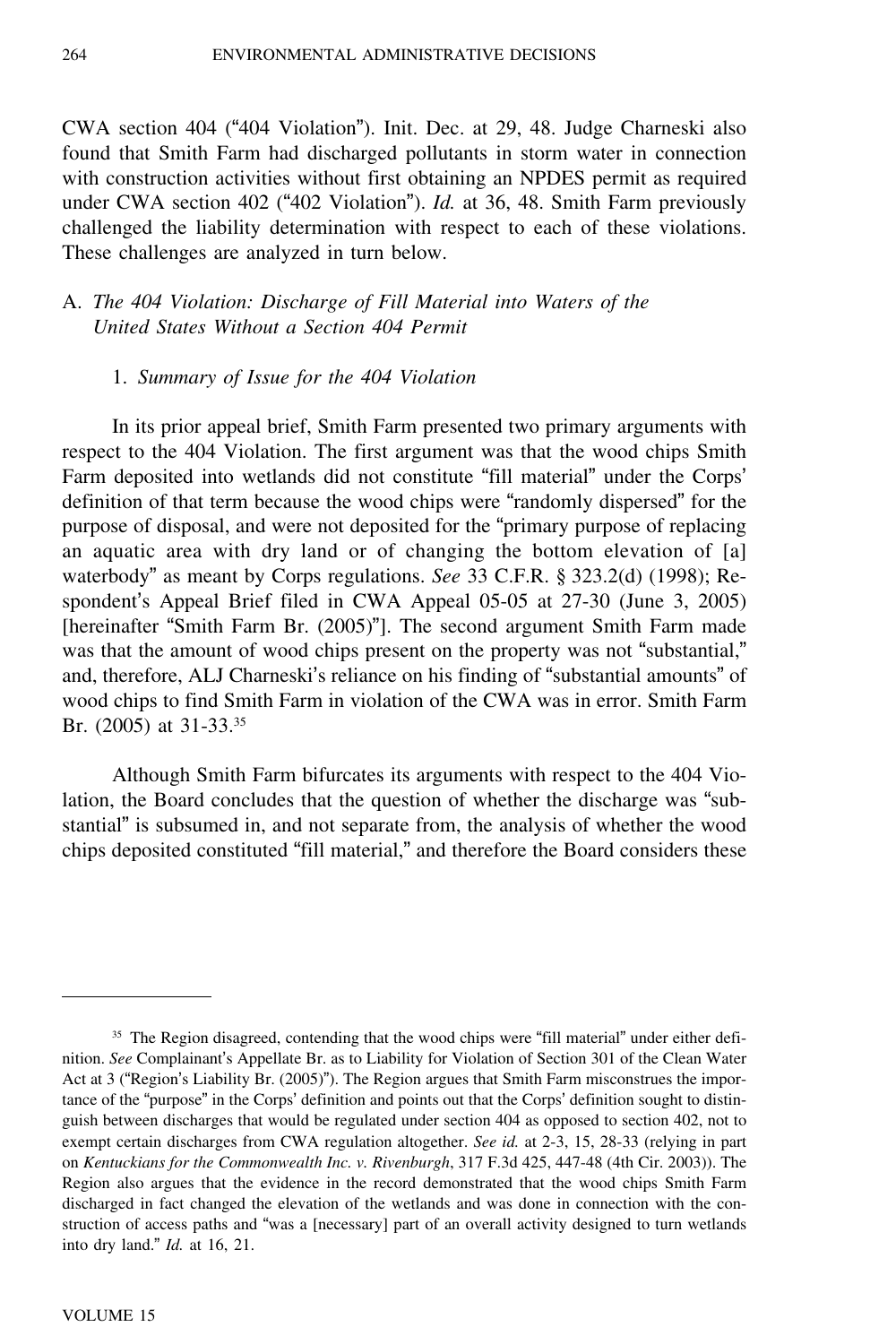two arguments together.<sup>36</sup> Thus, the question the Board must decide with respect to the 404 Violation is: Did ALJ Charneski err in finding that the wood chips Smith Farm deposited into wetlands without a Section 404 permit constitute "fill material" and, thus, their placement in the wetlands constituted a violation of CWA section 301?

#### 2. *Relevant Principles of Law*

As explained above, CWA section 301 prohibits the discharge of pollutants from any point source into navigable waters without first obtaining an appropriate CWA permit. CWA §§ 301(a), 502(12), 33 U.S.C. §§ 1311, 1362(12). CWA section 404 specifically requires a permit for the "discharge of \* \* \* fill material into \* \* \* navigable waters [that is] incidental to any activity having as its purpose bringing an area of the navigable waters into a use to which it was previously not subject, where the flow or circulation of navigable waters may be impaired or the reach of such waters [may] be reduced." CWA  $\S$  404(f)(2), 33 U.S.C. § 1344(f)(2).<sup>37</sup>

Although the CWA does not define the term "fill material," both Corps and EPA regulations do. At the time of the alleged violations, the definition of "fill material" in EPA's regulations differed from the definition that appeared in the Corps' regulations.<sup>38</sup> EPA defined "fill material" as "any 'pollutant' which replaces

<sup>38</sup> In 2002, subsequent to the activities from which this case arises, the Corps and EPA through a joint rulemaking process harmonized their respective definitions of "fill material." Init. Dec. at 30 n.27 (citing 67 Fed. Reg. 31, 129 (May 9, 2002)); *see also In re Vico Constr. Co.*, 12 E.A.D. 298, 324 n.56 (EAB 2005). The current definition of "fill material" is identical in both Corps and EPA regulations, and provides:

> $(e)(1)$  Except as specified in paragraph  $(e)(3)$  of this section, the term fill material means material placed in waters of the United States where the material has the effect of:

<sup>36</sup> ALJ Charneski's conclusion that the wood chips constituted "fill material" was likewise premised upon his determination that the amount of wood chips deposited on the Smith Farm wetlands was "substantial." *See* Init. Dec. at 30-32.

<sup>&</sup>lt;sup>37</sup> The Board, in Part VI of this decision (entitled "Jurisdictional Analysis"), determined that the wetlands into which Smith Farm is alleged to have discharged fill material are navigable waters as meant by the CWA. Additionally, the term "pollutant" includes "fill material." *See In re Phoenix Constr. Servs., Inc.*, 11 E.A.D. 379, 383 n.5 (EAB 2005) (and cases cited therein); *see also United States v. Pozsgai*, 999 F.2d 719, 725 (3d Cir. 1993) (identifying fill material as a pollutant), *cert. denied*, 510 U.S. 1110 (1994); *United States v. Banks*, 873 F. Supp. 650, 657 (S.D. Fla. 1995) (identifying fill material and dredged soil as pollutants), *aff*'*d*, 115 F.3d 916 (11th Cir. 1997), *cert. denied*, 522 U.S. 1075 (1999). The focus of this part of the Board's analysis is the meaning of the term "fill material" in the CWA and implementing regulations.

<sup>(</sup>i) Replacing any portion of a water of the United States with dry land; or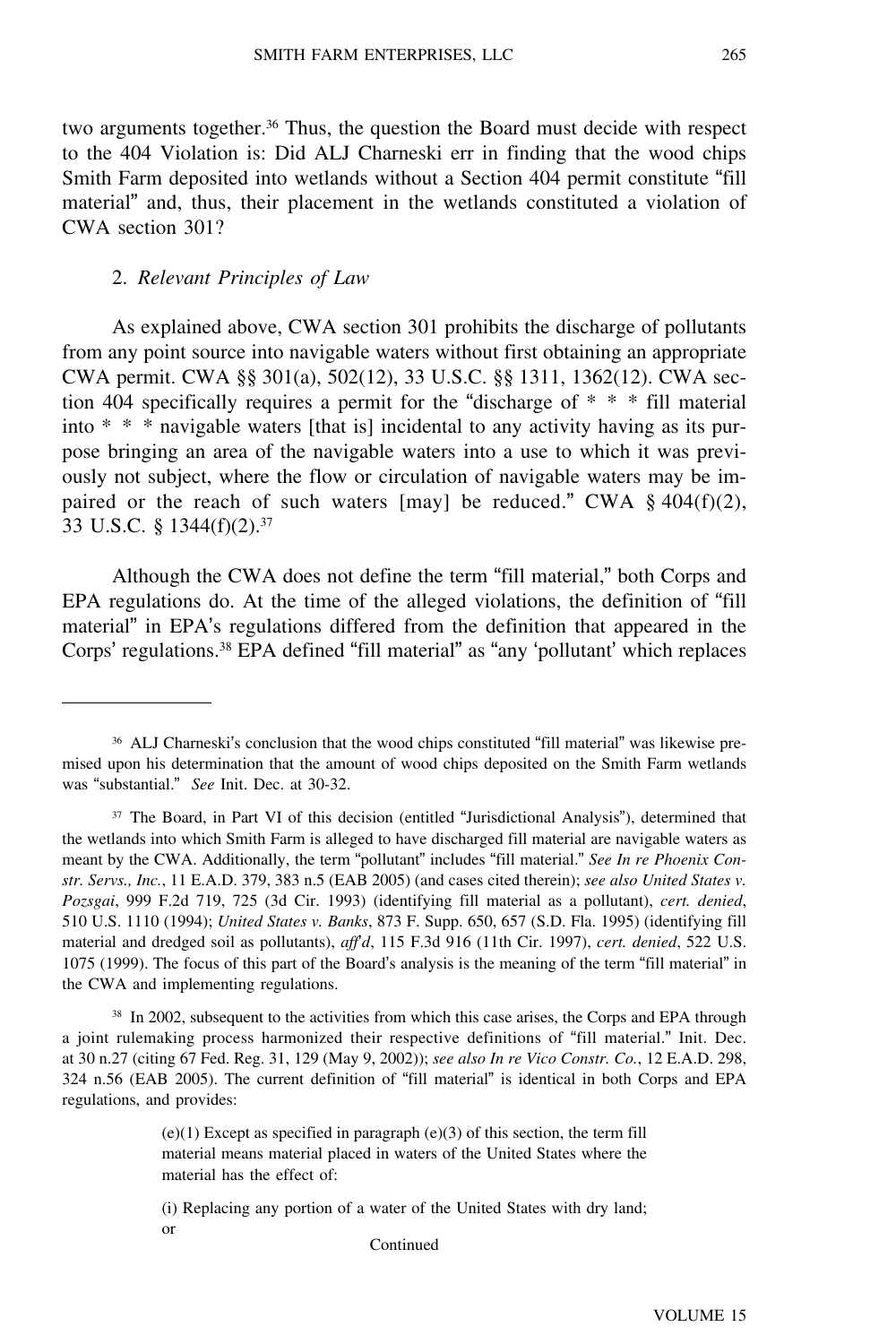portions of the 'waters of the United States' with dry land or which changes the bottom elevation of a water body for any purpose." 40 C.F.R. § 232.2 (1998). The Corps' regulations defined "fill material" as "any material used for the primary purpose of replacing an aquatic area with dry land or of changing the bottom elevation of an [sic] waterbody." 33 C.F.R. § 323.2(e) (1998). The Corps' regulations further provided that "the term ["fill material"] does not include any pollutant discharged into the water primarily to dispose of waste, as that activity is regulated under section 402 of the [CWA]." *Id.* The main difference between the two regulations is the Corps' focus on the "primary purpose" of the discharge.<sup>39</sup>

Again, the issue before the Board is whether the wood chips deposited by Smith Farm constituted "fill material" such that Smith Farm's discharge of the fill material into wetlands without a Section 404 permit constituted a violation of CWA § 301. The Board encountered and resolved this question on nearly identical facts in *In re Vico Construction Corp.*, 12 E.A.D. 298 (EAB 2005). That case involved Tulloch ditching operations at a different site in the same geographical area, during the same time period, and by some of the same contractors. *See Vico,* 12 E.A.D. at 303-06 (describing similar facts), 309 n.26 (referencing this Smith Farm case as also pending), 312 n.38 (explaining that oral argument on liability in *Smith Farm* and *Vico* were held simultaneously), and 306-08, 334 (referencing Mr. Needham as a consultant in both ditching projects). The appellants in *Vico*

(continued)

(ii) Changing the bottom elevation of any portion of a water of the United States.

(2) Examples of such fill material include, but are not limited to: rock, sand, soil, clay, plastics, construction debris, wood chips, overburden from mining or other excavation activities, and materials used to create any structure or infrastructure in the waters of the United States.

(3) The term fill material does not include trash or garbage.

33 C.F.R. § 323.2(e); *see also* 40 C.F.R. § 232.2.

<sup>39</sup> The Corps and the EPA also define the term "discharge of fill material," but do so identically:

> The term *discharge of fill material* means the addition of fill material into waters of the United States. The term generally includes, without limitation, the following activities: Placement of fill that is necessary to the construction of any structure or infrastructure in a water of the United States; the building of any structure, infrastructure, or impoundment requiring rock, sand, dirt or other materials for its construction; site-development fills for recreational, industrial, commercial, residential and other uses; causeways or road fills; dams and dikes; artificial islands \* \* \* .

33 C.F.R. § 323.2(f); 40 C.F.R. § 232.2. In this case, it is the deposit of wood chips into the wetlands by Smith Farm that has been found to constitute the "discharge of fill material."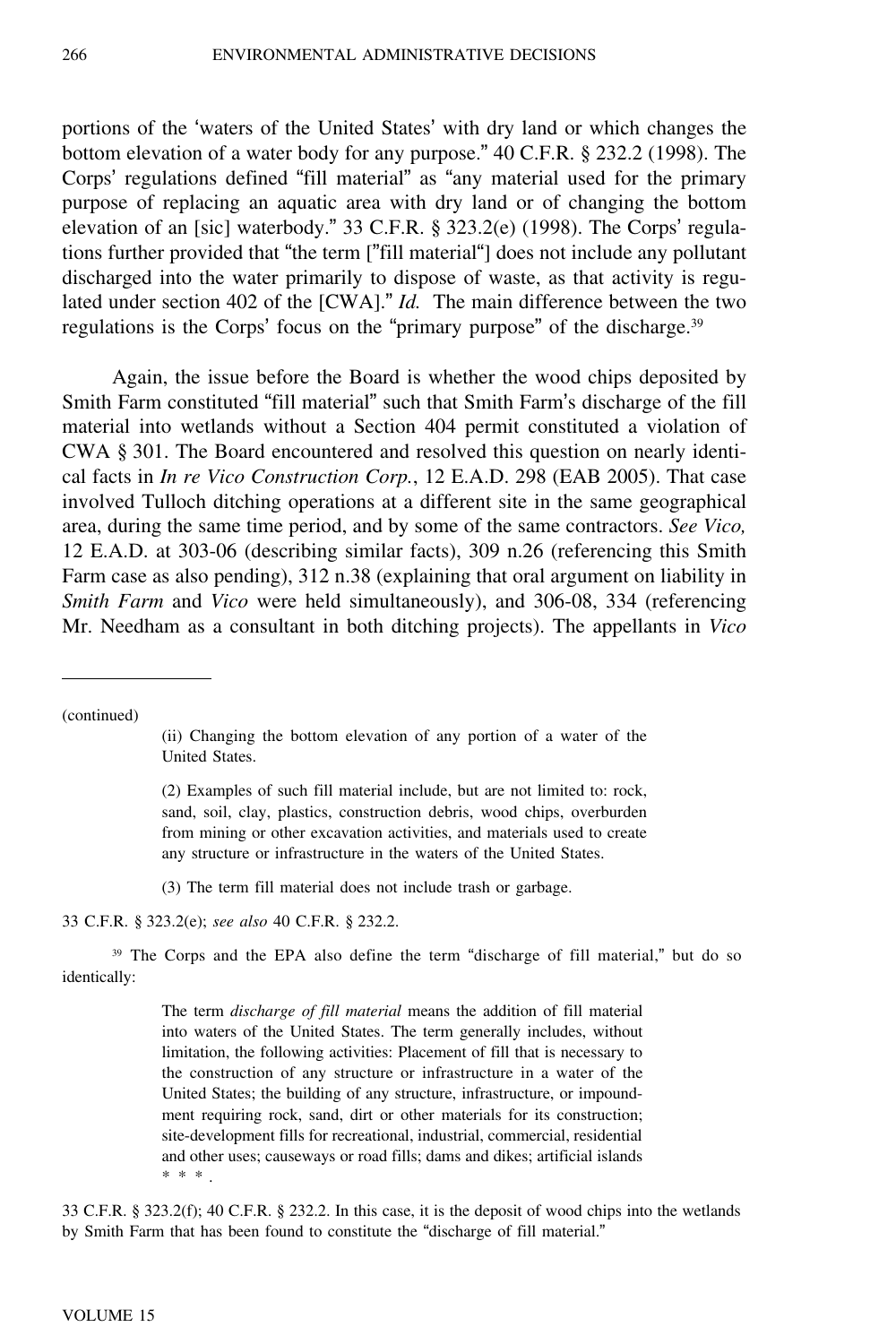also argued, as Smith Farm does here, that the wood chips placed in wetlands in connection with forest clearing activities did not constitute "fill material" because the discharge was not "intended for the primary purpose of replacing an aquatic area with dry land or changing the bottom elevation of the waterbody." *Id.* at 298. The Board disagreed. In doing so, the Board explained that:

> Wetlands are a vital component of an overall watershed, and their preservation is an important element of the Act'<sup>s</sup> protection of our national waters. The CWA's permitting programs provide the basis for the preservation of wetlands, in particular through the requirements of section 404. Because of the importance of wetlands as natural resources, it is vital that construction activities carried out on wetlands either fall clearly outside the scope of the permit requirements or are evaluated and undertaken within the context of the permitting program – a program that intends both the proper stewardship of wetland resources and the thoughtful reconciliation of competition between wetlands protection and developmental land use. Indeed, \* \* \* the permit process triggers an important evaluation of the direct impacts of a project as well as its broader implications for local resources. This kind of evaluation is particularly important where, as here, the activity is part of a broader pattern of development that will have a cumulative impacts on the local watershed.

*Id.* at 315-16 (citations and footnotes omitted). With these principles in mind, the Board considers the facts and arguments made in this case.

# 3. *Analysis of Whether the Wood Chips were* "*Fill Material*" *as Meant by Implementing Regulations*

Smith Farm essentially contends that its activities fell outside the scope of the section 404 permitting regime because they did not discharge "fill material" under either the Corps' or the EPA's definition of the term. Smith Farm Br. (2005) at 27-31. According to Smith Farm, the purpose of the discharge is central to the analysis. *Id.* at 29. Smith Farm argues that the Corps' definition is controlling because the Corps was acting as the permitting and regulatory authority with respect to the construction activities taking place on the property. *Id.* at 30-31. Smith Farm also contends that, to the extent differing definitions would impact the result, the Board should apply a rule of lenity, citing *United States v. Granderson*, 511 U.S. 39, 54 (1994), and *United States v. Plaza Health Labs., Inc.*, 3 F.3d 643 (2d Cir. 1993).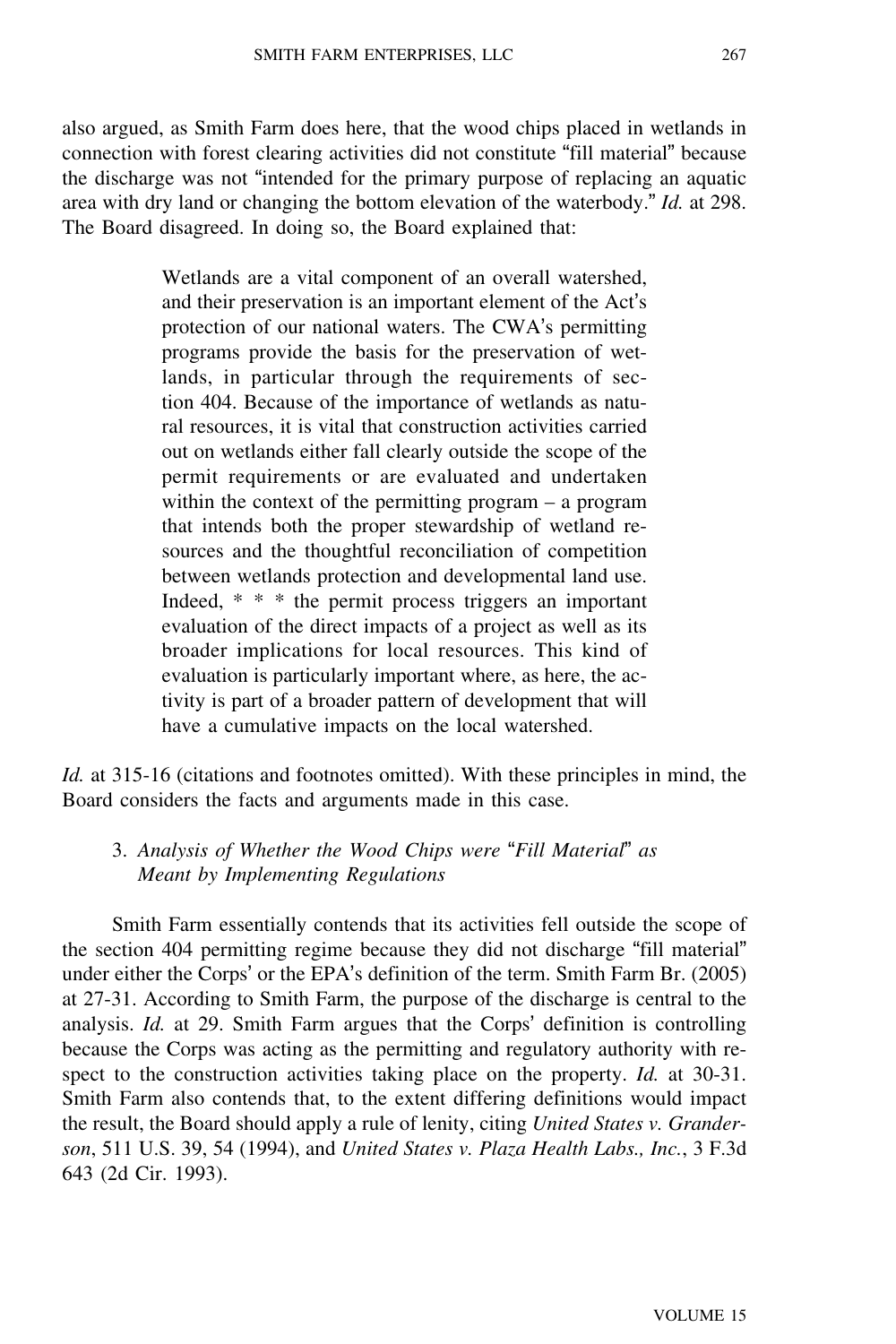Notwithstanding Smith Farm's contentions, the Board finds, as it did in *Vico*, that it is unnecessary to decide which Agency's definition applies to the activities at Smith Farm, because the Board concludes that, under either definition, the wood chips Smith Farm deposited constituted fill material. *See Vico*, 12 E.A.D. at 318-19. The Board therefore analyzes Smith Farm's activity under both definitions.

### i. *The Wood Chips Deposited by Smith Farm Constituted Fill Material Under the EPA Definition*

To determine whether the wood chips deposited into the Smith Farm wetlands constituted fill material under EPA's definition of the term, the Board first examines whether the wood chips were present in sufficiently substantial quantities to have replaced the wetlands with dry land or to have changed the bottom elevation of the wetland. *See* 40 C.F.R. § 232.2 (1998). This question is essentially factual.

Smith Farm maintains that the wood chips were not fill material because the "chipping of wood  $* * *$  did not make the wetlands dry," Smith Farm Br. (2005) at 28, or change the bottom elevation of the wetlands. *Id.* at 30-31. Judge Charneski, however, credited the Region's evidence with respect to the amount of wood chips present in the Smith Farm wetlands. *See* Init. Dec. at 31. Specifically, Judge Charneski found, based on witness testimony and photographic evidence, that after clearing timber for pathways or corridors ranging from 25-50 feet wide, Smith Farm ground saplings and other woody debris left behind into wood chips and distributed them along the corridors. *Id.* at 9, 31, 32. In particular, Judge Charneski cited Mr. Martin's observation of a layer of wood chips in the wetlands, ranging from one-half inch to five inches deep. *Id.* at 11, 31; 2003 ALJ Tr., vol. I, at 237. Some of these wood chips were as small as a quarter, while others were up to ten inches long and two inches wide. Init. Dec. at 11; 2003 ALJ Tr., vol. I, at 257. ALJ Charneski also found that EPA's inspectors measured a layer of wood chip and soil mixture that was up to six and one-half inches deep. Init. Dec. at 16, 31; 2003 ALJ Tr., vol. I, at 131-34, 148-49, 237, 257-58; *see also* EPA Ex. 40 (photos 0793 & 0794); EPA Ex. 26 (photos 9 & 10). These wood chips were present only in the cleared wetland areas, not in the undisturbed, forested areas. Init. Dec. at 11, 31; 2003 ALJ Tr., vol. I, at 258. Based on all of the evidence, Judge Charneski concluded that Smith Farm intentionally discharged substantial amounts of wood chips onto the wetlands, which had the "inevitabl[e] result[] of replac[ing] an aquatic area with dry land or chang[ing] the elevation of a water body," thereby satisfying EPA's then-applicable definition of "fill material." *See* Init. Dec. at 30, 32. Thus, ALJ Charneski ruled that the discharge of the wood chips constituted an "unlawful discharge of a pollutant" in violation of CWA § 301(a). *Id.* at 31, 32, 48.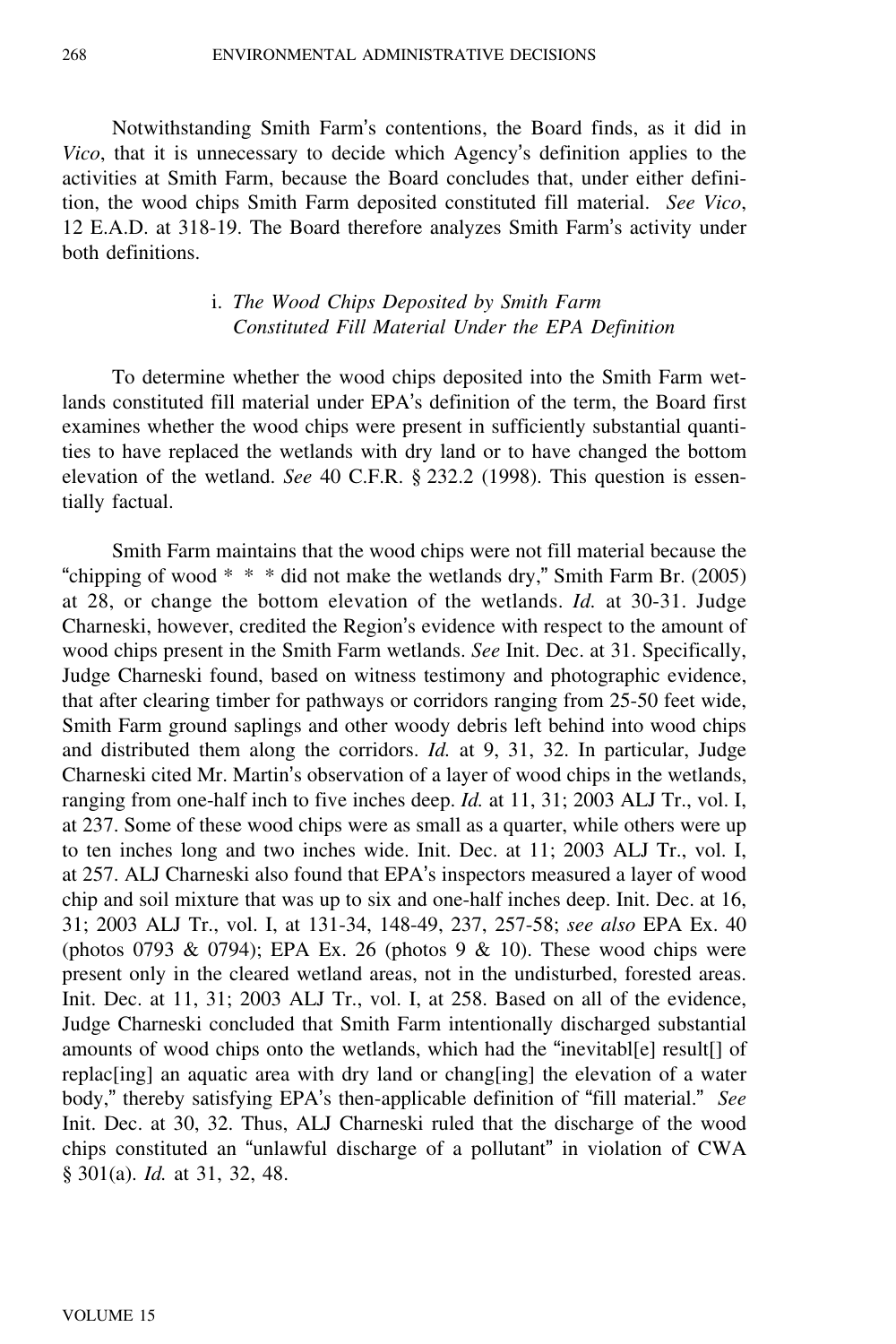As discussed extensively above, the Board generally defers to an ALJ's factual findings when those findings are informed by witness testimony at an evidentiary hearing. *See* Part III.B, above (citing *In re Julie*'*s Limousine & Coachworks, Inc.,* 11 E.A.D. 498, 507 (EAB 2004); *In re Ocean State Asbestos Removal, Inc.*, 7 E.A.D. 522, 530 (EAB 1998)). Nothing in Smith Farm's 2005 Appeal Brief provides any basis on which to question the credibility of the testimony ALJ Charneski relied upon.<sup>40</sup> Although the wood chips at Smith Farm *may* not have been quite as extensive as the 1 to 14 inch depth of wood chips found in the wetlands in *Vico*, the evidence in the record unquestionably supports the conclusion that there was a substantial amount of wood chips present in the Smith Farm wetlands. Thus, the Board finds no error in ALJ Charneski's determination that Smith Farm's discharge of wood chips had the practical effect of replacing an aquatic area with dry land or changing the bottom elevation of the wetland as meant by 40 C.F.R. § 232.2 (1998) and, as such, satisfied EPA's definition of the term "fill material."<sup>41</sup> Init. Dec. at 32; *accord Vico*, 12 E.A.D. at 323 n.54.

# ii. *The Wood Chips Deposited by Smith Farm Also Constituted Fill Material Under the Corps*' *Definition*

Next, the Board analyzes whether the wood chips constituted "fill material" under the Corps' definition of that term. In doing so, the Board considers whether the wood chips were discharged for "the primary purpose of replacing an aquatic area with dry land or of changing the bottom elevation of [a] waterbody." 33 C.F.R. § 323.2(e) (1998). Smith Farm argues that its primary purpose for mowing the slash and discharging the wood chips into the wetland was not to

<sup>&</sup>lt;sup>40</sup> ALJ Charneski also found that Smith Farm, by presenting only the testimony of a soil scientist who did not visit the site until 2000, or take any samples until 2002, well after the Tulloch ditching began, did not mount a serious challenge to the Region's evidence regarding the quantity of wood chips. Init. Dec. at 32.

On appeal, Smith Farm argues that the Board should not accept ALJ Charneski's evidentiary findings and, specifically, criticizes the EPA inspectors for "walk[ing] and sampl[ing] only along a sliver of the 300 acre extensive site." Smith Farm Br. (2005) at 33. As explained in *Vico*, however, the Board "need not find a change of elevation across the entire disturbed area." *Vico,* 12 E.A.D. at 322 n.53. Rather, it is enough for the Board to conclude that Smith Farm's activities resulted in the deposition of "an amount of wood chips sufficient to create localized changes in elevation." *Id.*

<sup>41</sup> As in *Vico,* the Board is not persuaded by Smith Farm's argument that the discharge of wood chips did not, in fact, change the bottom elevation of the wetlands. *See* Smith Farm Br. (2005) at 30. It is clear in this instance that there were significant deposits of wood chips that did change the elevation of the wetlands – that is, the elevation of areas within the wetland would be different were the wood chips not present. Indeed, Smith Farm's consultant, Mr. Needham, admitted that in a separate previous matter the Corps had warned him that significant accumulations of wood chips could be considered fill material. Init. Dec. at 35; 2003 ALJ Tr., vol. VI, at 11 (affirming that he had had communications with the Wilmington District of the Corps, during which he was warned that significant accumulations of wood chips could be considered to be fill material).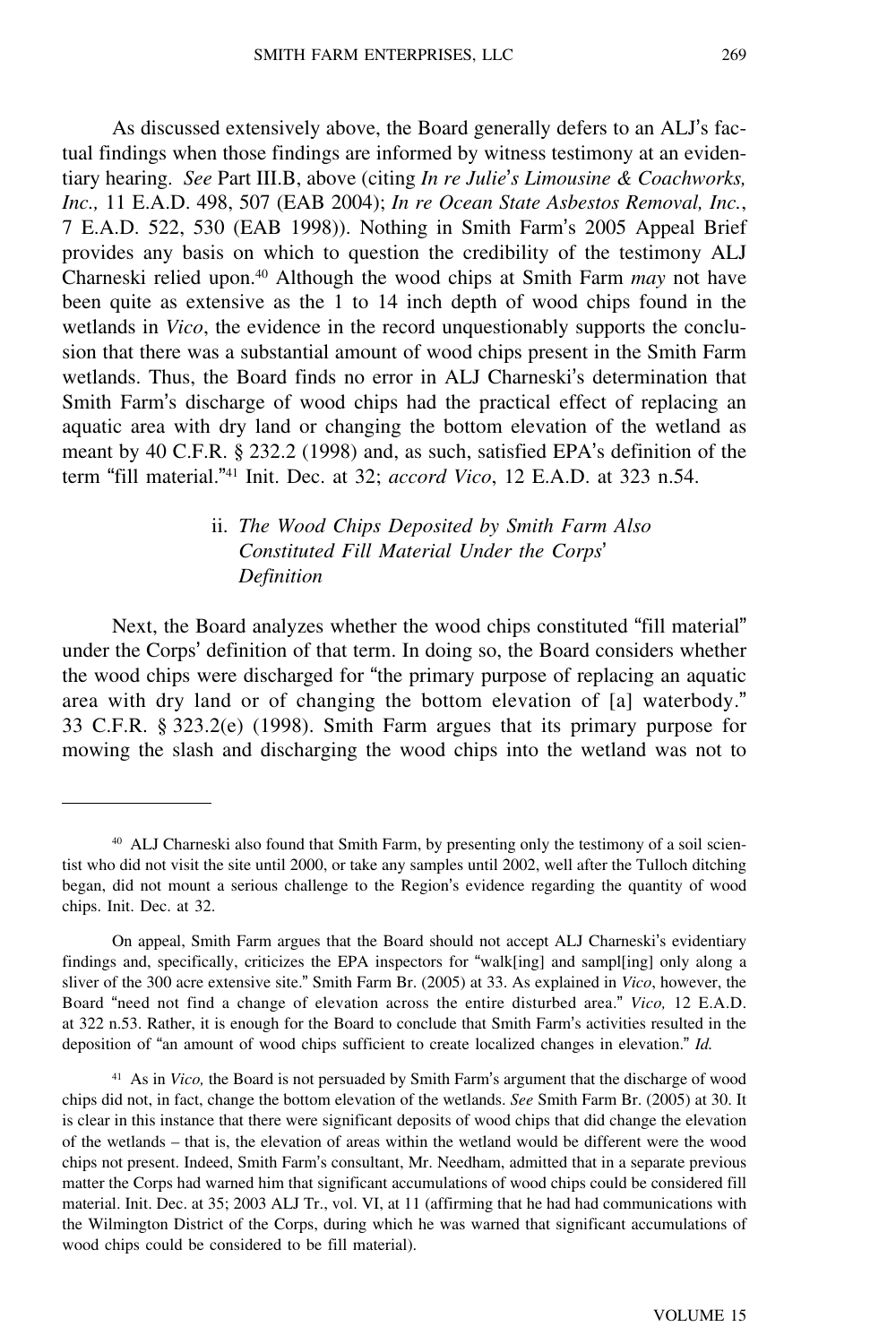replace an aquatic area with dry land or change the bottom elevation of a waterbody, but instead was merely to dispose of the material by "randomly distribut[ing]" it behind the Kershaw. Smith Farm Br. (2005) at 27-29. Thus, Smith Farm argues, under the Corps' definition, the discharge of wood chips cannot be considered a discharge of "fill." *Id.* at 31.

Again, the Board considered this same argument under similar facts in *Vico.* There, the Board rejected the suggestion that the primary purpose element of the Corps' definition requires the Board to "look in isolation at the point at which the pollutant is released into the wetlands, ignoring the broader context of the activities leading to the discharge." *Vico*, 12 E.A.D. at 320. Rather, the Board explained that it looks at "the *effect* of the discharge as well as the ultimate purpose of the underlying activity" in considering whether a discharge constitutes fill material. *Id.* at 319. As the Board explained in *Vico*, this approach is consistent with federal Circuit Court precedent. *Id.* at 319, 323-26.

Specifically, Fourth Circuit precedent in *Kentuckians for the Commonwealth, Inc. v. Rivenburgh,* 317 F.3d 425 (4th Cir. 2003), supports the Board'<sup>s</sup> rationale in this case. In *Kentuckians*, the Fourth Circuit considered the Corps' definition of the term "fill material." That case affirmed the Corps' issuance of a 404 permit for the deposit of mining overburden into nearby valleys that contained navigable waters where "the valley fills serve[d] no purpose other than to dispose of [mining waste]." *Id.* at 439. In affirming, the Fourth Circuit determined that the Corps' definition of "fill material" was consistent with the CWA, and that it was reasonable for the Corps' to take into account the effects of a discharge (i.e., whether the discharged material displaces water or changes the bottom elevation of a water body) in determining whether a discharge constitutes "fill material." *Id.* at 448.

The Fourth Circuit in *Kentuckians,* and this Board in *Vico*, each recognized that an analysis of the effects of the discharge is an appropriate consideration in determining whether the discharge is "fill material," in part because it is consistent with the stated objectives of the Corps' regulation. In particular, "the Corps views its definition of 'fill material' as creating a practical bifurcation of the regulatory framework, [addressing] those discharges that can be effectively regulated under the NPDES provisions in the section 402 permit program, and addressing under section 404 those discharges that primarily have the effect of changing the bottom elevation of a waterbody or replacing a waterbody with dry land." *Vico*, 12 E.A.D. at 320 (citing 42 Fed. Reg. 37,122, 37,130 (July 19, 1977) (explaining in this context that the exclusion of waste from the definition of "fill material" was meant to address "industrial and municipal discharges of solid waste materials \* \* \* which technically fit within our definition of 'fill material' but which are intended to be regulated under the NPDES program \* \* \* such as sludge, garbage, trash, and debris in water"); *see also Kentuckians*, 317 F.3d at 447. Thus, the Corps' definition was meant to differentiate section 404 violations from section 402 vio-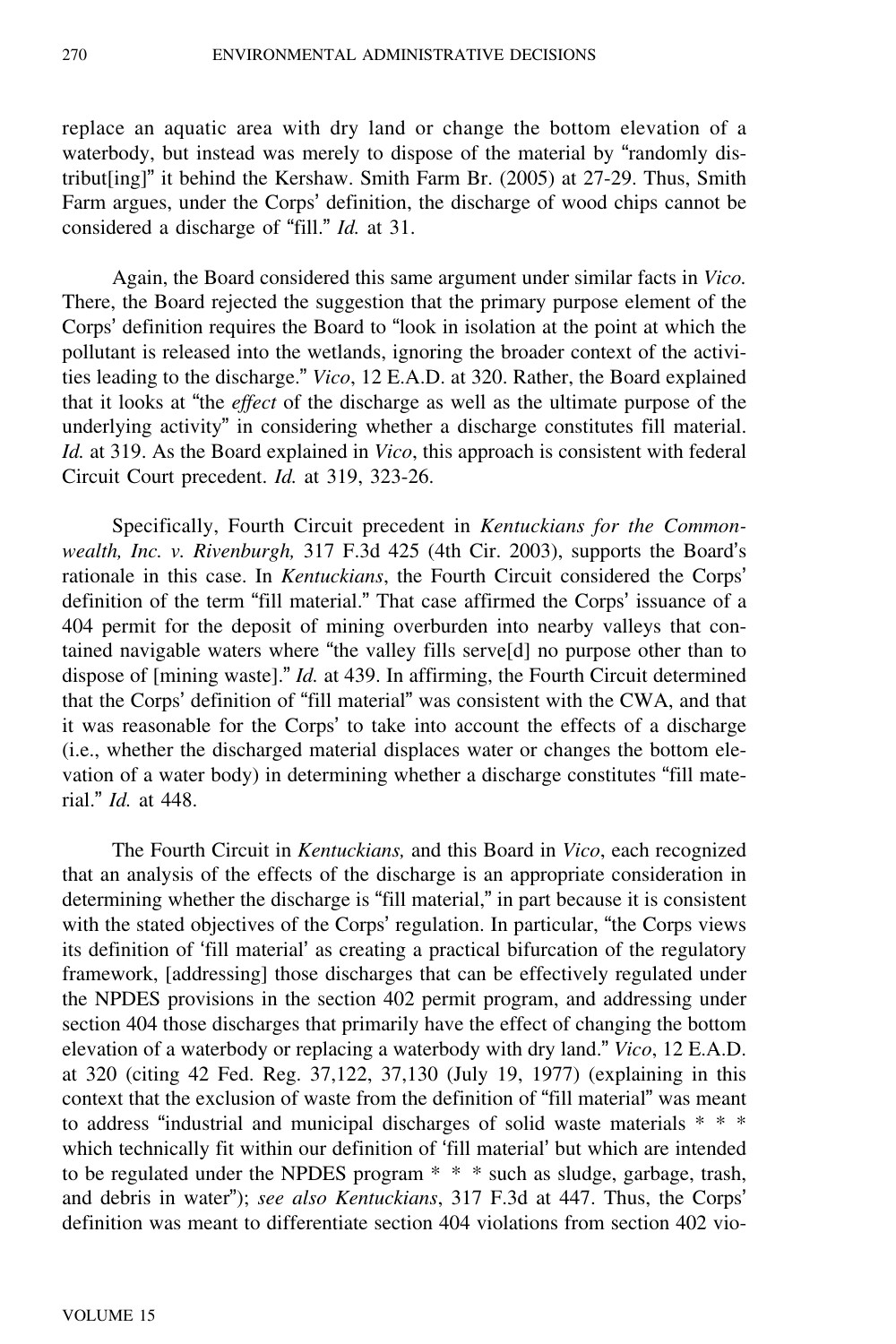lations based on their "primary purpose," not to exempt certain activities from regulation.<sup>42</sup>

In the present case, the record clearly demonstrates, and Smith Farm does not dispute, that the first step in the Tulloch ditch project was to clear paths through the wetlands in which the ditches themselves would be constructed. *See* Init. Dec. at 9. Before the ditches could be dug, however, Smith Farm needed to clear the timbered paths of slash and stumps so that the excavation equipment could be brought in. *See id.* ("The purpose of th[e] second phase clearing operation was to allow  $* * * [c]$  ontractors to get [the] ditch digging equipment (i.e., the excavator and haul trucks) into the pathways."). Thus, the Kershaw ("<sup>a</sup> four-wheel, rubber-tired piece of equipment which has a rotary drum") was used to "prep[] the paths," by grinding the slash into wood chips that were then scattered along the tracts through the property's wetlands. *See id.*<sup>43</sup>

<sup>43</sup> Smith Farm suggests that one of the reasons for grinding up the slash was to avoid constructing a "corduroy road," which would have triggered a section 404 permitting obligation. Smith Farm Br. (2005) at 13, 27; 2003 ALJ Tr., vol. V, at 187-89. As in *Vico*, however, the Board "fail[s] to see how the processing of the slash into wood chips, and the discharge of those wood chips on the soil surface in connection with the construction of pathways through the wetlands makes the resulting debris any less likely to constitute fill for the purposes of the CWA." *Vico*, 12 E.A.D. at 320 n.49. This is true regardless whether Smith Farm's stated intent was to build a roadbed. *See* 2003 ALJ Tr., vol. VI, at 74-75 (Mr. Paxton explained that the Kershaw mowed over the chips to shear them up, without blowing or directing them anywhere, but that no one at any time placed wood chips in the paths "as a roadbed."); *cf.* 2003 ALJ Tr., vol. I, at 230 (Mr. Martin testified that Mr. Needham and Mr. Blevins told him that a reason for grinding the logging slash was "to avoid sloppiness; that the equipment manipulating or operating over this uneven surface was more likely to spill material, and they were trying to avoid that."). The only question of import here is whether the deposit of wood chips was a part of a process that ultimately was intended to "replace[] an aquatic area with dry land or [] chang[e] the bottom elevation of [a] water body," which was precisely the intent of the activities at Continued

<sup>42</sup> The Board notes that the Region argued, alternatively, that, if the wood chips were not "fill material," thus requiring a permit under CWA § 404, then the discharge would have required a permit under CWA § 402. Although the parties argued this alternative theory below, ALJ Charneski declined to rule on whether the discharge, if not regulated under section 404, would require a 402 permit. *See* Init. Dec. at 20 n.32; Transcript of Oral Argument before the Board in CWA Appeal 05-05, held on July 14, 2005 (incorrectly dated Jul. 14, 2004) ("EAB Tr. (2005)") at 33 (acknowledging this issue was argued before ALJ Charneski). Given the intent of Agency regulations to assign discharges into waters of the United States, as appropriate, to either the Section 402 permitting program or the section 404 permitting program, the Board observes that, as a matter of law, if a reviewing federal court were to overturn the EPA's interpretation of "fill material" as applied here and conclude that the wood chips deposited by Smith Farm fall outside of the definition of "fill material," then as a matter of law, all the elements of a 402 violation would have been met. In other words, Smith Farm discharged wood chips, which indisputably are pollutants under the CWA, 33 U.S.C. § 1362(6) (defining "pollutant" to include "biological materials \* \* \* discharged into water"), from a point source (the Kershaw, *see* Init. Dec. at 9, 29-30), into waters of the United States (the wetlands, *see* Part VI, above), without a 402 permit. In other words, Smith Farm cannot have it both ways. The wood chips are either fill material, in which case they needed a 404 permit, or a pollutant discharged from a point source, in which case they needed a 402 permit.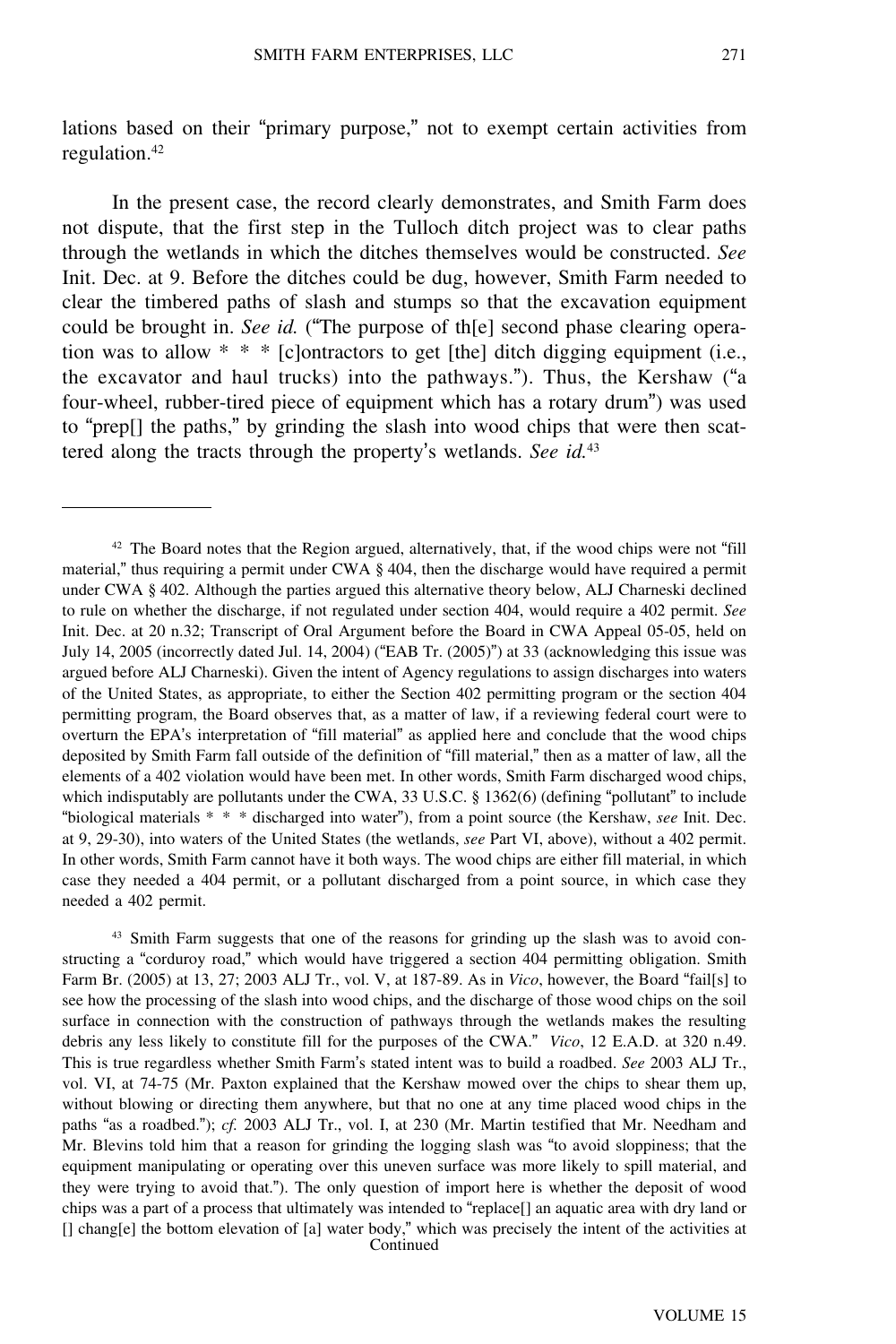Fifth Circuit precedent addressing the Corps' 1977 definition of "fill material" also bolsters the Board's conclusion. In *Avoyelles Sportsman League, Inc. v. Marsh*, 715 F.2d 897, 924-26 (5th Cir. 1983), the Fifth Circuit recognized the significance of a project's overall objective in the context of evaluating whether a discharge constitutes "fill material" under the CWA. The court found that the effect of material filling in sloughs and leveling land, along with an overall intent to remove the area's wetland hydrology, constituted activities that were designed to "replace the aquatic area with dry land." *Id.* at 924-25 (analyzing whether the discing and burying of ashes and unburned vegetative material into pits dug into a wetland constituted "fill material" under the 1977 Corps' definition of that term). This reasoning also was affirmed by the Fifth Circuit in *Save Our Wetlands, Inc. v. Sands*, 711 F.2d 634, 647 (5th Cir. 1983) (relying on the rationale of the district court in *Avoyelles* to conclude that vegetation discharged into wetlands in conjunction with the conversion of wooded swampland to swampland with shrubs, grasses, and other low growth was not "fill material" because the objective was not to convert the swampland to dry land).

Based on the evidence in the record, the Board concludes that the processing and discharge of the wood chips into the property's wetlands was not merely a method of disposal of the woody debris remaining after the completion of the timbering operations, as Smith Farm claims, but rather an integral and inexorable step in the construction of a traversable pathway through the wooded wetlands, without which the conversion of the wetlands to dry lands would not have been possible.<sup>44</sup> *See Vico*, 12 E.A.D. at 321. As Judge Charneski stated, "[g]iven the intentional conduct of Smith Farm to discharge [the wood chips] onto the wetlands, and given the obvious and expected result that such a discharge, as had

(continued)

Smith Farm. *See* 33 C.F.R. § 323.2(e) (1998); Init. Dec. at 4-9 (finding that Smith Farm's activities were intended to construct Tulloch style ditches which serve to drain wetlands).

<sup>44</sup> Smith Farm asserts that "[t]he Initial Decision recognized that the wood chips were spread only to get rid of the material (to 'clear the saplings and other woody debris (also called "slash") left behind in the paths,' \* \* \*) and noted that the chips were just 'randomly distributed' out the rear, not directed to any particular area." Smith Farm Br. (2005) at 27-28 (quoting Init. Dec. at 9). The Appellants in *Vico* made a similar assertion. *See Vico*, 12 E.A.D. at 321 & n.51. However, the Board notes, as was the case in *Vico*, that ALJ Charneski did not conclude that the discharge of wood chips was for the primary purpose of disposal. In the portion of the Initial Decision quoted by Smith Farm, ALJ Charneski was merely describing the physical action of the equipment, unrelated to any discussion of "purpose" in the regulatory context. Indeed, ALJ Charneski explained that the purpose of getting rid of the material "was to allow Paxton Contractors to get its ditch digging equipment \* \* \* into the pathways." Init. Dec. at 9. This description is consistent with the Board's conclusion that the grinding of slash was a necessary and integral step in the construction of a traversable pathway for equipment. Smith Farm's counsel affirmed this finding at oral argument. *See* EAB Tr. (2005) at 22 (Smith Farms' counsel explained that "Judge Charneski even found that \* \* \* clearing the timber was only the first step. The second step was to clear the saplings and other woody debris. \* \* \* [T]he purpose of the second phase of the operation was to allow Paxton to get the equipment in there.").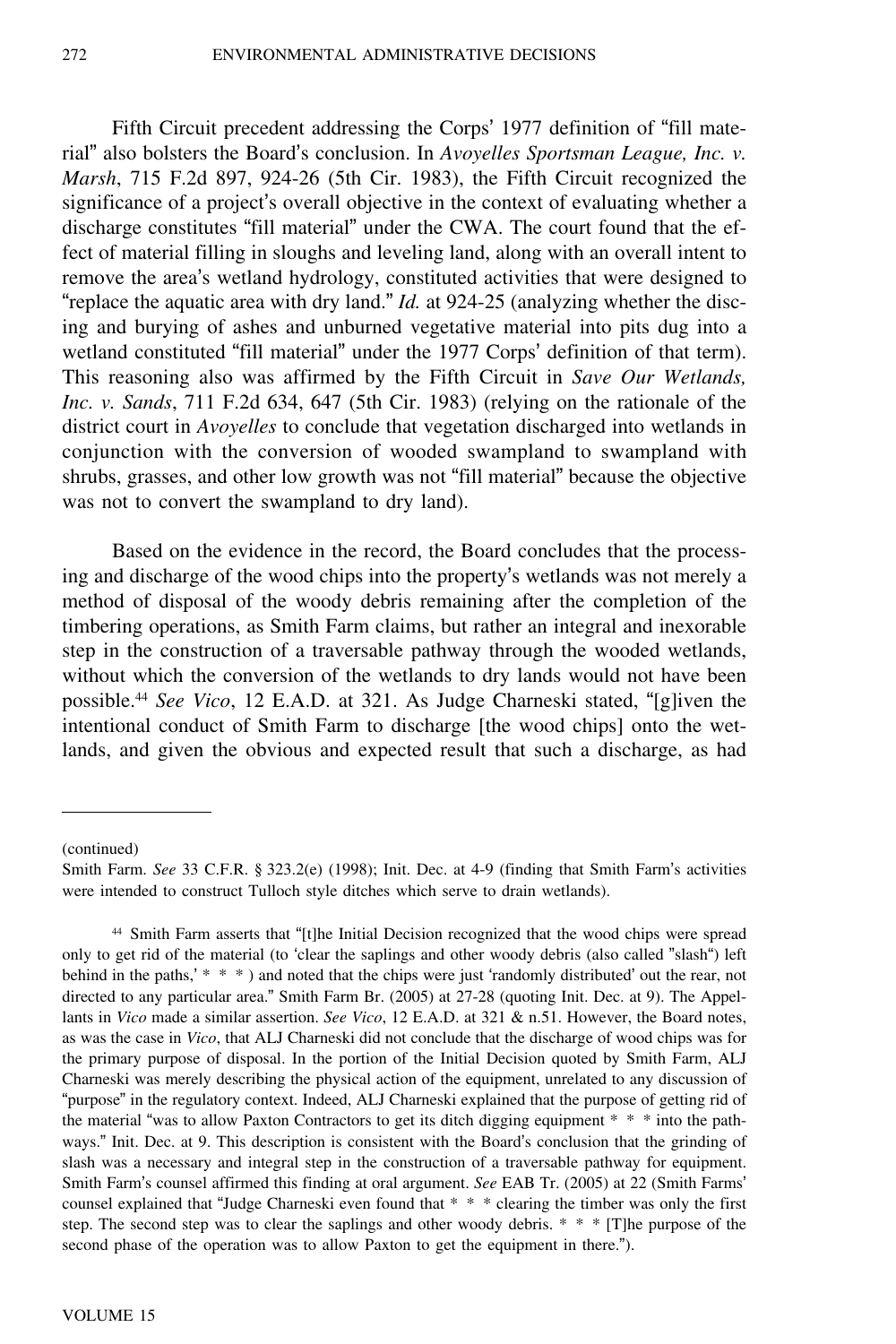occurred in this case, would inevitably serve to replace an aquatic area with dry land or change the elevation of a waterbody," it would "def[y] logic to conclude that Corps' definition of 'discharge of fill material' was not met in this instance." Init. Dec. at 32; *accord Vico,* 12 E.A.D. at 322 (explaining on nearly identical facts that "[t]he trench digging and the land clearing, including the processing of slash into wood chips, did not occur in a vacuum, but rather were integral steps in furtherance of a project ultimately intended to remove the wetland characteristics of the  $* * *$  property").

Moreover, it would be contrary to the regulatory purpose of the CWA for the Board to ignore the fact that the overarching purpose of the construction project at the Smith Farm site was to replace the wetlands with dry land. *See* EAB Tr. (2005) at 10 (counsel for Smith Farm acknowledging that the primary goal of digging the ditches was to drain the wetlands). Thus, the Board concludes that the purpose for the discharge of the wood chips ultimately was to "replace the aquatic area with dry land" or change the bottom elevation of a water body and, thus, the discharge of wood chips meets the Corps' definition of "fill material."

4. *Conclusion: Smith Farm*'*s Discharge of Wood Chips Constituted a Violation of CWA Section 301 by Discharging* "*Fill Material*" *into Navigable Waters Without a CWA Section 404 Permit*

Based on the foregoing, the Board concludes that Smith Farm's discharge of wood chips constituted "fill material" under either EPA's or the Corps' definition of that term. Accordingly, the Board affirms ALJ Charneski's determination that Smith Farm violated CWA section 301(a) by discharging fill material into waters of the United States without first obtaining a permit under CWA section 404.

# B. *The 402 Violation: Storm Water Runoff Associated with Construction Activity into Waters of the United States Without a CWA § 402 Permit*

The second violation for which Smith Farm was found liable involved storm water discharges in violation of CWA Sections 301 and 402. Specifically, ALJ Charneski concluded that Smith Farm violated CWA section 301, 33 U.S.C. § 1311, by "discharging pollutants associated with storm water, without having obtained [an NPDES permit] pursuant to [CWA section 402]." Init. Dec. at 48. In so concluding, ALJ Charneski found, among other things, that the "Tulloch ditches constructed by Smith Farm precisely fit the definition of a point source as [did] the equipment used by Smith Farm's contractor to excavate the ditches." *Id.* at 39.

### 1. *Summary of Issue for the 402 Violation*

On appeal, Smith Farm challenges ALJ Charneski's legal conclusion based solely on a perceived inconsistency between the text of the Amended Complaint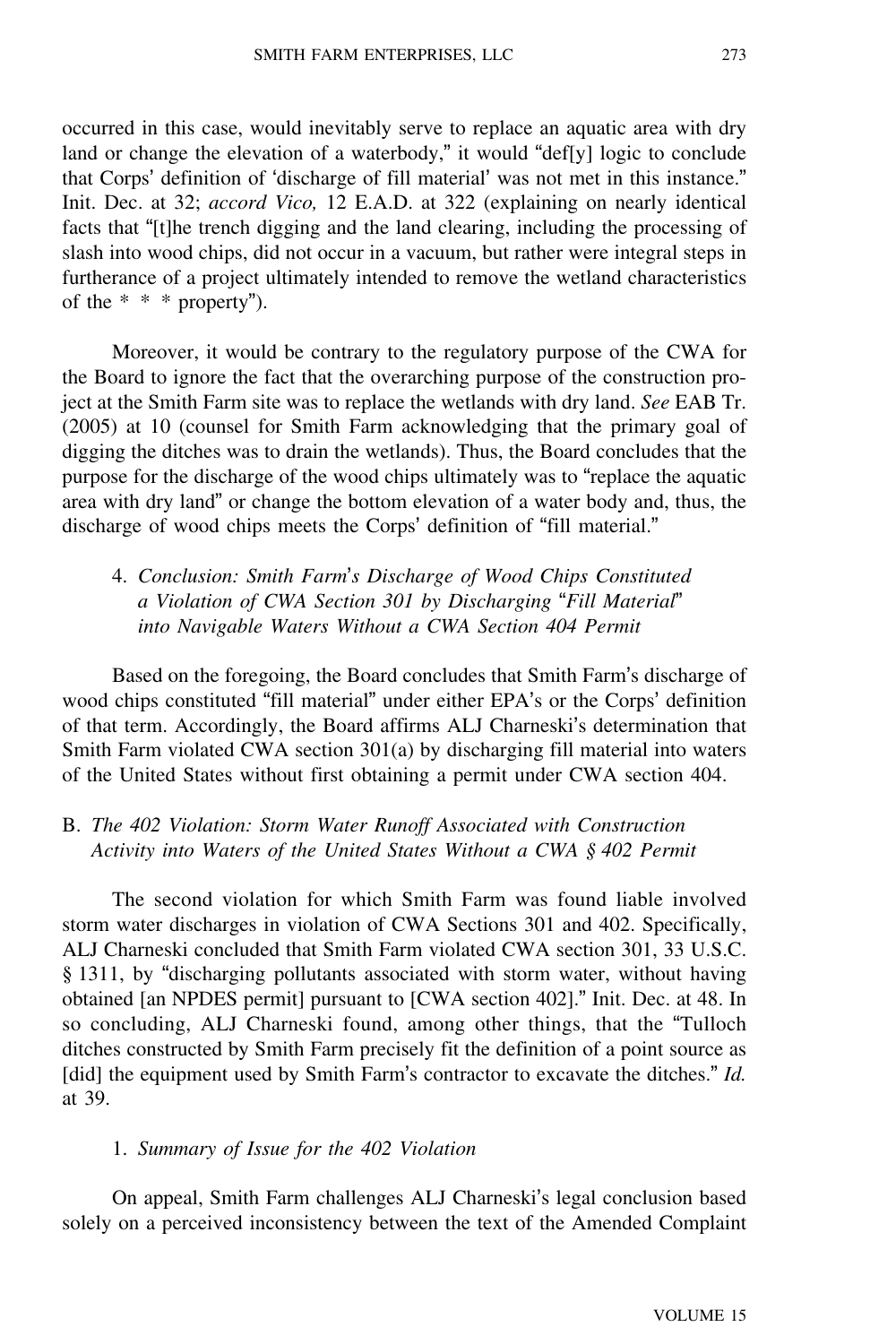("Amended Complaint") and the ALJ's factual premise to his liability conclusion. More specifically, Smith Farm argues that even if the ALJ's factual findings are accepted, ALJ Charneski's conclusion of liability was improper because he found the ditches to be the point sources from which the discharges occurred, but the Region did not specifically identify the ditches as a "point source" in the Amended Complaint.<sup>45</sup> Smith Farm Br. (2005) at 34 (citing paragraph 30 of the Amended Complaint, but quoting paragraph 29). Notably, Smith Farm does not question whether ditches can be a point source under the CWA or whether Smith Farm was required to obtain an NPDES permit for its storm water discharges in association with construction activity.<sup>46</sup> Given Smith Farm's contentions, and the findings and conclusions of the ALJ, the sole question the Board must decide with respect to the 402 Violation is:

> Did ALJ Charneski err in concluding that Smith Farm had violated CWA section 301 based, in part, on his finding that the ditches were a "point source," where the Amended Complaint did not explicitly identify the ditches as a "point source"?

### 2. *Relevant Principle of Law*

As a matter of procedural law, even if a pleading insufficiently sets forth all factual or legal elements of a violation (and in this matter, the Board disagrees that is the case), an ALJ has the discretion to conform the pleadings to the evidence where evidence establishing liability and related issues of law have been

<sup>46</sup> Smith Farm did ultimately obtain an NPDES permit under CWA section 402 from the Virginia Department of Environmental Quality, which was effective on November 10, 1999. Init. Dec. at 36 n.31 (citing Stipulation of Facts ¶ 10 (June 13, 2002)). The violation at issue here is for Smith Farm's storm water discharges that occurred between November 1998 and November 10, 1999. Amended Compl. ¶ 25; *see also* Init. Dec. at 36.

<sup>45</sup> Smith Farm acknowledges that ALJ Charneski also identified the construction equipment to be a point source (as was alleged in the Amended Complaint); however, Smith Farm dismisses that finding, arguing that ALJ Charneski did not make any factual findings regarding how the equipment functioned as a point source for storm water. Smith Farm Br. (2005) at 35. For the reasons explained below, the Board concludes that ALJ Charneski's finding with respect to the ditches as a point source is not inconsistent with the Amended Complaint and, even if it were, the pleadings may be conformed to the evidence presented at the hearing. Thus, it is unnecessary to determine whether ALJ Charneski'<sup>s</sup> finding that the equipment was a point source would, alone, have been sufficient to support the violation.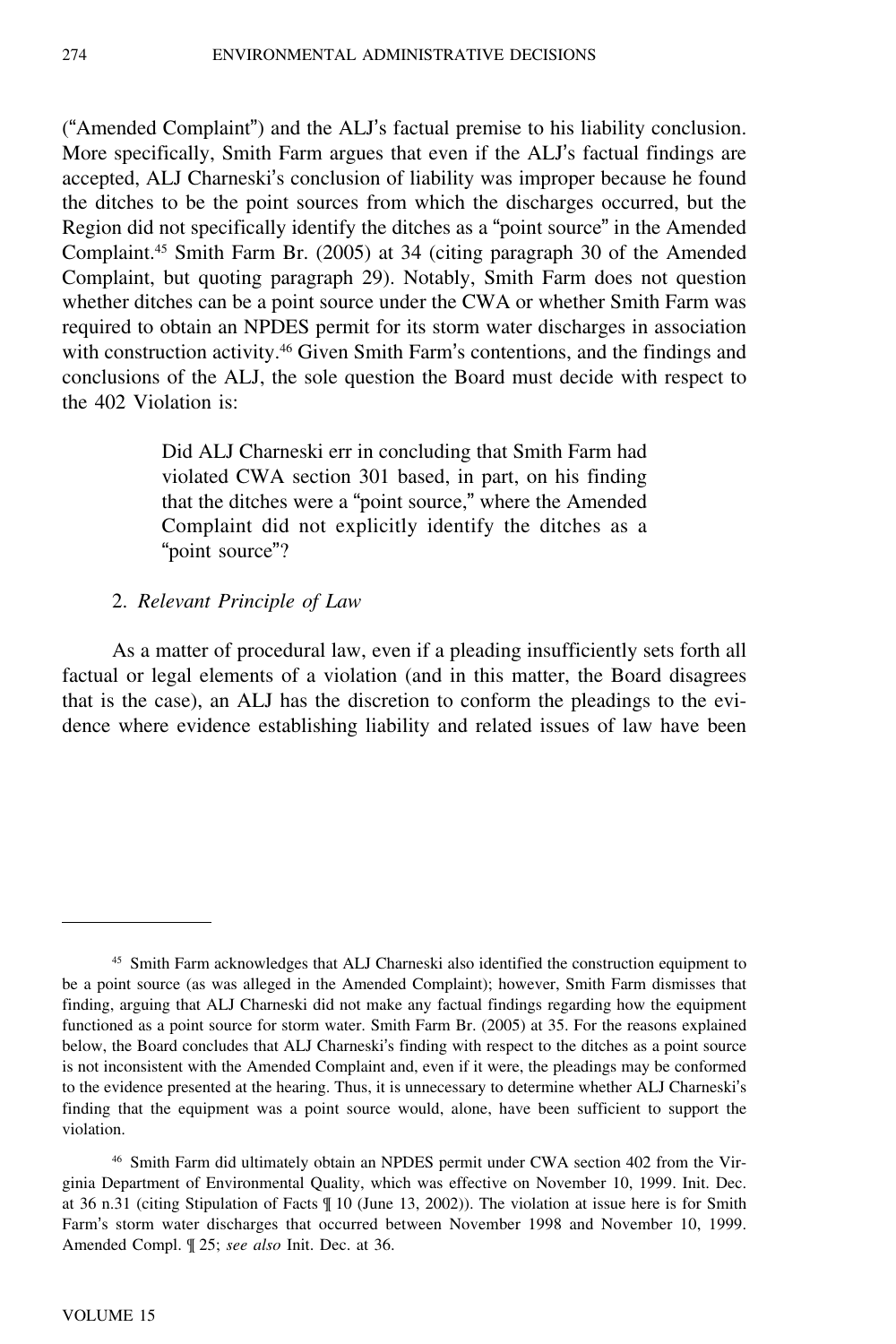fully presented before the administrative body, and there is no likelihood of material prejudice to the parties. *See Vico*, 12 E.A.D. at 331, 332.

### 3. *Analysis of the Point Source Issue*

The Board begins with an analysis of the 402 violation, as pled by the Region and found by ALJ Charneski. The Board then turns to Smith Farm'<sup>s</sup> contentions.

The Amended Complaint in the present case included the following language regarding Appellant's failure to obtain a section 402 storm water permit:

- 26. Commencing in or about November 1998 and continuing through at least November 1999, [Smith Farm] or persons acting on behalf of [Smith Farm] *engaged in construction activity resulting in the discharge of pollutants in storm water to wetlands at the Site and through ditches at the Site to tributaries* to Bennets Creek, Goose Creek, and Baileys Creek, all waters of the United States. Ditches cut in wetlands which have not been stabilized have resulted in significant sloughing and erosion into ditches and streams. Eroded soils and sediments from the rills and fissures along the bank walls have been deposited in the ditches, which eventually flow into the unnamed tributaries. The site has not undergone final stabilization.
- 27. *The total area of land disturbance due to ditching, dredging, and placement of pollutants is greater than five acres.*
- 28. The clearing, excavating, spreading and related activities at the Site constitute "industrial activity" within the meaning of  $\S$  402(p) of the Act and 40 C.F.R. §§ 122.1 and 122.26(b)(14).
- 29. The equipment used at the Site is a "point source" which "discharges" "pollutants" contained in storm water runoff as those terms are defined at Sections 502(6), (14), and (16) of the Act, 33 U.S.C. §§ 1362(6), (14), and (16), and 40 C.F.R. § 122.2.
- 30. Respondents' *construction activities resulted in the discharge of pollutants to wetlands on the Site and into ditches which discharge into unnamed tributaries* of \* \* \* "waters of the United States" within the meaning of 40 C.F.R. § 122.2.
- 31. Between November 1998 and November 19, 1999, Respondents discharged pollutants to "waters of the United States" within the meaning of 40 C.F.R. § 122.2 without an NPDES permit issued under Section 402 of the Act, 33 U.S.C. § 1342.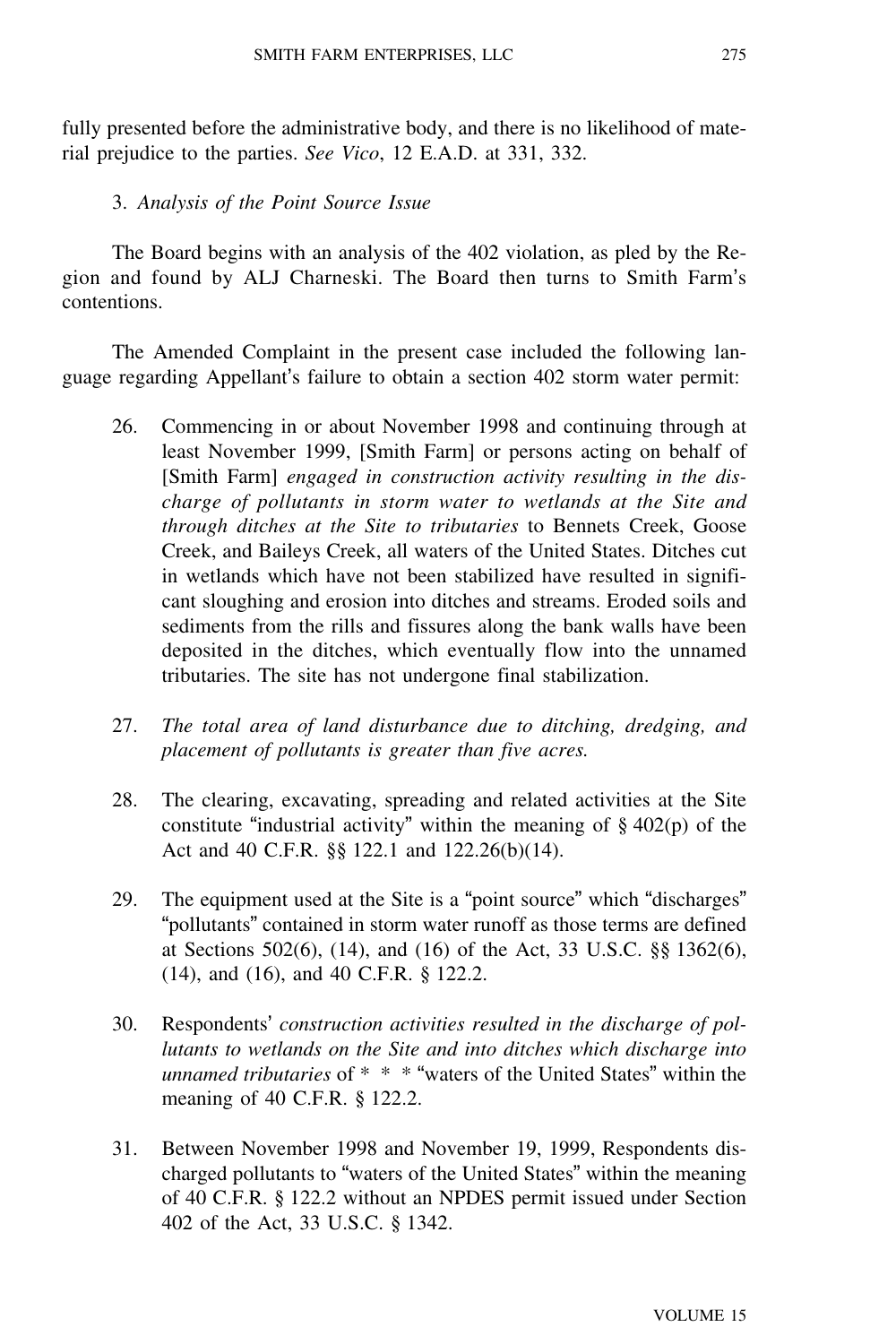\* \* \*

35. Respondents' discharge of pollutants without an NPDES permit between November 1998 and November 10, 1999, violates Section 301 of the Act, 33 U.S.C. § 1311.

Amended Complaint  $\mathbb{II}$  26-31, 35 (emphases added).<sup>47</sup> Based on the allegations in the Amended Complaint, the Board concludes that the Region alleged that storm water was discharged to wetlands, and into and through ditches, into certain tributaries of (what the Board has determined were) waters of the United States. Further, the Board concludes that the Region alleged that these storm water discharges occurred in association with Smith Farm's "construction activity" involving the disturbance of more than five acres of land.<sup>48</sup> Finally, the Region alleged that the above activities constituted a violation of CWA section 301.

ALJ Charneski's findings and conclusion with respect to the 402 violation echo the Region's allegations. Specifically, ALJ Charneski determined, among other things, that Smith Farm's land-disturbing activities (which included excavating and "clearing" 13,550 linear feet of ditches dug in a "50-foot wide" "swath" and planned logging of approximately 11.34 acres) had "clearly satisfied" the five-acre threshold found in 40 C.F.R. §  $122.26(b)(14)(x)$ . Init. Dec. at 36-37. As such, Smith Farm's activities constituted "construction activity" subject to permitting requirements for a "discharge associated with industrial activity" under section 402(p)(2)(B), 33 U.S.C. § 1342(p)(2)(B). *Id.* ALJ Charneski also found that there was ample evidence of pollutants (including rock, sand, soil) being discharged via storm water into the Tulloch ditches on Smith Farm. *Id.* at 37-39. Finally, ALJ Charneski found that the ditches constructed by Smith Farm precisely fit the definition of point source  $-$  i.e., "any discernible, confined and discrete conveyance, including but not limited to any \* \* \* ditch \* \* \* from which pollutants are or may be discharged." *Id.* at 39 (quoting CWA § 502(14), 33 U.S.C. § 1362(14)).<sup>49</sup> From these findings, ALJ Charneski concluded that the

<sup>47</sup> The language in the Amended Complaint is nearly identical to the language in the amended complaint in *Vico,* and the appellants in *Vico* raised an issue identical to the one Smith Farm raises here. *Vico*, 12 E.A.D. at 329-30. Thus, the Board relies heavily on *Vico* as precedent.

<sup>48</sup> In the Amended Complaint's statutory and regulatory provisions, the Region alleged that "Section  $402(p)$  of the Act, 33 U.S.C. § 1342(p), and 40 C.F.R. §§ 122.1 and 122.26 provide that facilities with storm water discharges associated with industrial activity are 'point sources' subject to NPDES permitting requirements under § 402 of the Act, 33 U.S.C. § 1342(a)." Amended Compl. ¶ 13. "Industrial Activity" under the Act includes "[c]onstruction activity including clearing, grading, and excavation," that involves "the disturbance of [five acres or more] of total land area." Amended Compl. ¶ 11 (quoting 40 C.F.R. § 122.26(b)(14)(x)).

<sup>49</sup> Courts have previously held that ditches can be point sources for purposes of the CWA'<sup>s</sup> storm water provisions. *See, e.g., N.C. Shellfish Growers Ass*'*n v. Holly Ridge Assocs., LLC*, 278 F. Supp. 2d 654, 679-81 (E.D.N.C. 2003); *see also Vico*, 12 E.A.D. at 330 n.64.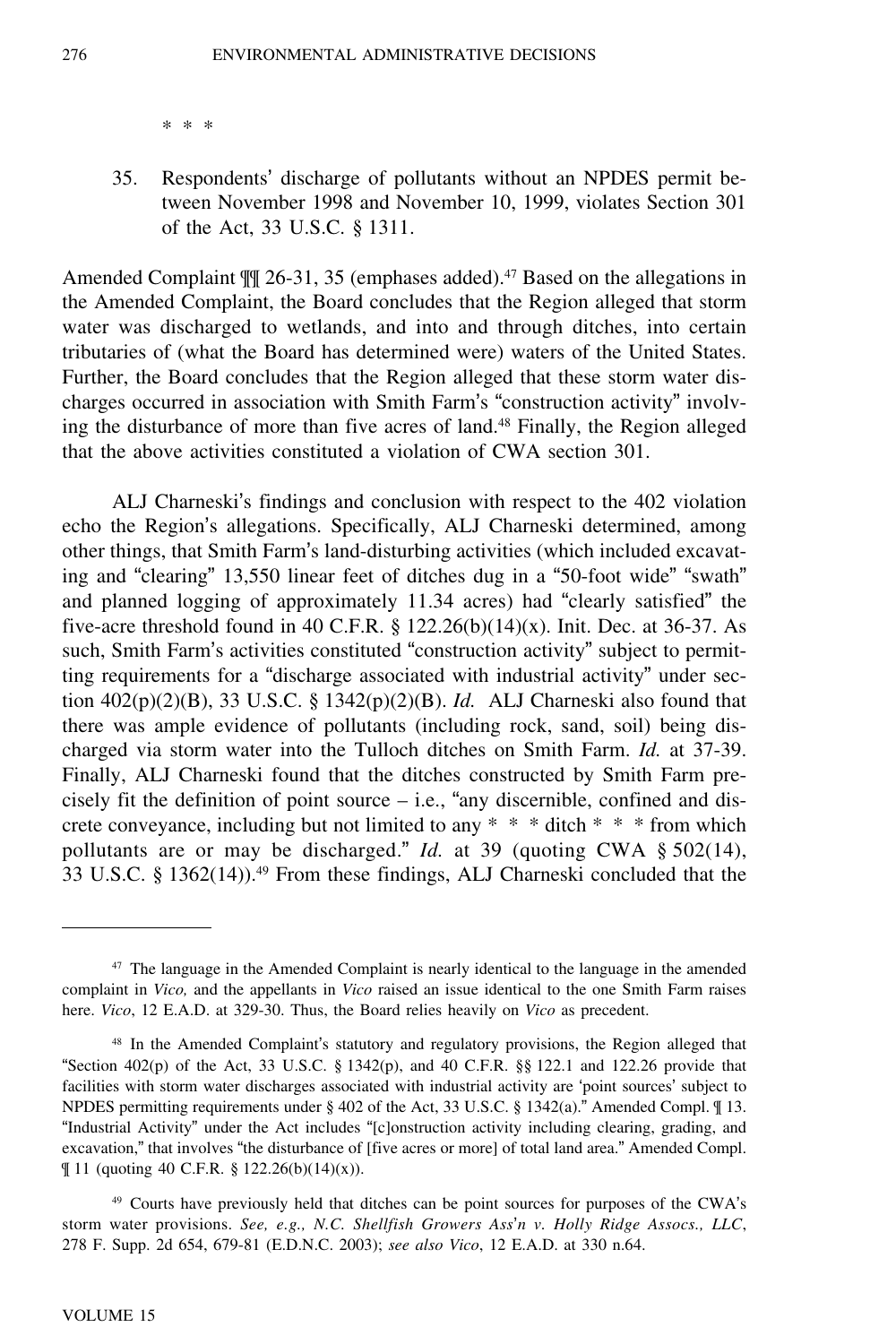Region had "satisfied all the elements of proof to establish the alleged Section 301(a) violation for discharging storm water associated with construction activity without a Section 402 permit." *Id.*

Based on the foregoing, it is clear to the Board that the Region pled, and ALJ Charneski found, that Smith Farm violated CWA section 301 when storm water discharges occurred in connection with its construction activities (involving more than 5 acres of land) into and through the ditches it had constructed without an NPDES permit. Thus, the Board does not view the pleadings as discrepant from ALJ Charneski's decision with respect to the 402 violation. Having so concluded, the Board now more specifically addresses Smith Farm's contentions.

Smith Farm argues that the Amended Complaint states that the "equipment used at the Site [was] a point source" but does not specifically list the ditches themselves (or the rills and fissures along the bank walls) as "point sources." Smith Farm Br. (2005) at 34. As such, Smith Farm contends ALJ Charneski erred in basing the CWA section 402 violation on his finding that the ditches were a point source. *Id.* Smith Farm's contention is procedural in nature, in that the argument does not question the substance of ALJ Charneski's findings,<sup>50</sup> but rather questions only whether the Region met its regulatory burden to set forth in the Complaint the basis for the violation. *Id.*; *see also* EAB Tr. (2005) at 34-35 (responding to a question from the panel, Smith Farm's representative clarified that Smith Farm's argument was that "the ditches were not the point source alleged in the complaint," not that the ditches were not a point source).

First, the Board disagrees with the underlying basis of Smith Farm's contention – that ALJ Charneski's conclusion was based solely on his finding that the ditches at Smith Farm were *the* point source of the storm water discharge. In fact,

<sup>50</sup> Smith Farm contends, in one sentence, that "[e]ven if the ditches had been named as point sources, they could not be qualifying point sources in this case because the EPA never even looked at the outfalls and thus never established that the ditches were discharging or could discharge any material." Smith Farm Br. (2005) at 35. To the extent that this statement is intended to be a separate argument that the Region had not met its burden in demonstrating that the ditches were point sources, the Board rejects it. As explained previously in this decision, the Board ordinarily will defer to the ALJ'<sup>s</sup> judgment with respect to his factual findings based on witness testimony. ALJ Charneski found that "the banks of the ditches were not stabilized to minimize erosion and that the check dams that were placed in the upland area did not appear to be effective." Init. Dec. at 18. This finding, especially when considered together with testimony regarding observed drainage swales that allowed erosion from spoil piles to flow to the ditch network, satisfies the Board that there were discharges from ditches in violation of section 402. *See Vico*, 12 E.A.D. at 328 n.63 ("Assuming storm water-related erosion of the ditch banks did occur, causing the discharge of rainwater and sediment into the Tulloch ditches \* \* \* , then there was a violation of the CWA storm-water related provisions, which require a section 402 permit for any discharge of rainwater from a covered construction site. \* \* \* 40 C.F.R. pt. 122."); *see also* CWA § 402(p)(2)(B), 33 U.S.C. § 1342(p)(2)(B) (requiring 402 permits for storm water discharges associated with industrial activities).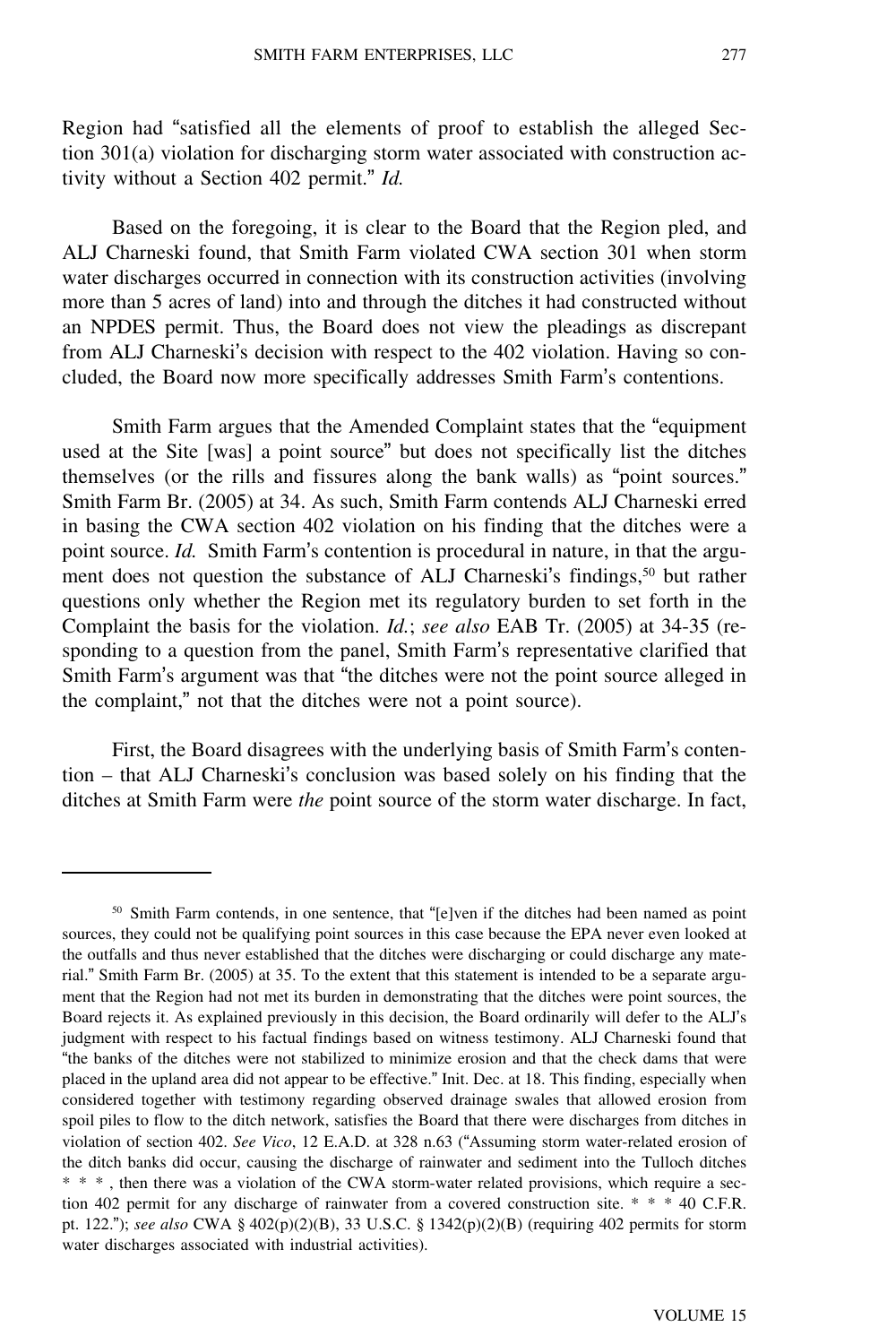although ALJ Charneski identified the ditches constructed by Smith Farm as *<sup>a</sup>* "point source," he also specifically identified the equipment used to excavate the ditches as point sources and also relied heavily on Smith Farm's construction activity, involving the disturbance of more than five acres of land. *See* Init. Dec. at 39.

As the Board indicated in *Vico*, some courts interpreting section 402 regulations have held that construction activity that disturbs more than five acres of land is by definition a "point source" under the CWA. *See Vico*, 12 E.A.D. at 302 n.7 (citing *N.C. Shellfish Growers*, 278 F. Supp. 2d at 680-81 (finding that a tract of land, upon which construction was occurring, was itself a qualifying "point source")); *see also Cal. Sportfishing Prot. Alliance v. Diablo Grande, Inc.*, 209 F. Supp. 2d 1059, 1077 (E.D. Cal 2002) (holding that a construction site "is itself a single point source," in addition to the other individual point sources within it). As such, it is arguably unnecessary to conclude the ditches themselves were adequately alleged and proven to be a point source because the construction site itself was the point source for the violation. The Board need not determine whether that would be sufficient in this case, however, because as explained further below, the Board concludes that the Region did plead, and ALJ Charneski properly found that the ditches, as well as the equipment (in connection with the construction activity) served as a point source for storm water discharges into navigable waters.

Next, and more important, the Board disagrees that the Amended Complaint did not adequately identify the ditches themselves as a point source. Based on the Board's review of the Amended Complaint, the Board finds that, as a whole, the Amended Complaint clearly identifies the ditches themselves as sources for storm water discharges. In particular, paragraph 26 of the Amended Complaint clearly states that Smith Farm "engaged in construction activity resulting in the *discharge of pollutants in storm water* to wetlands at the Site and *through ditches* at the Site to \* \* \* waters of the United States." (Emphases added). That paragraph continues by describing "[d]itches cut in wetlands [that had] not been stabilized which resulted in significant sloughing and erosion into ditches and streams," and then describes "[e]roded soils and sediments from the rills and fissures along the bank walls [that] have been deposited in the ditches, which eventually flow into the unnamed tributaries." Amended Compl. ¶ 26. The Amended Complaint also provides that "point source" is defined to include "any discernible, confined and discrete conveyance \* \* \* from which pollutants are or may be discharged." *Id.* ¶ 6 (quoting CWA  $\S$  502(14), 33 U.S.C.  $\S$  1362(14)). Thus, the Amended Complaint clearly identifies the ditches as a point source for storm water discharges.

While the specific identification, in the Amended Complaint, of the "equipment used at the site" as a point source may have detracted from the clarity of the complaint, it "does not alter the fact that the Region also alleged that the ditches were the source of the pollutant discharges, and does not preclude a finding by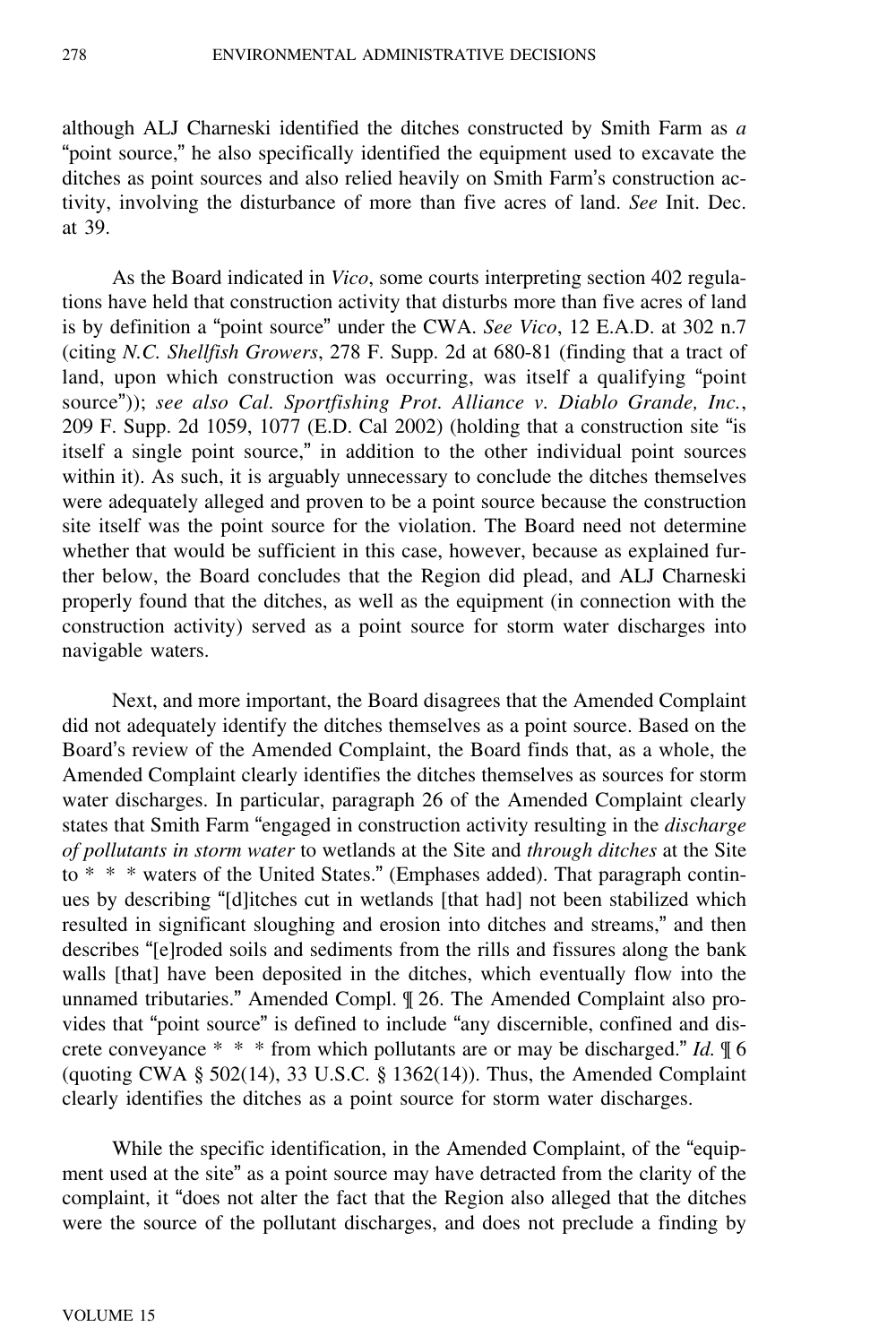ALJ Charneski that the ditches were point sources." *Vico*, 12 E.A.D. at 331. Thus, as was the case in *Vico*, it is clear to the Board that the Amended Complaint clearly identifies the ditches as *a* point source for storm water-related discharges, in addition to the equipment used and the construction activity in general. *See* Amended Compl. ¶¶ 26-31; Init. Dec. at 39, 40; *accord Vico*, 12 E.A.D. at 330.

Finally, even if the Board agreed, and it does not, that the Region failed to sufficiently identify the ditches as a point source in the Amended Complaint, the ALJ may (or the Board may if the ALJ does not) conform the pleadings to the evidence presented. *See Vico,* 12 E.A.D. at 331 (quoting *In re Mayes*, 12 E.A.D. at 54, 94 (EAB 2005); *see also In re H.E.L.P.E.R., Inc*., 8 E.A.D. 437, 449-51 (EAB 1999). As the Board has explained before, "[t]he critical question is whether such amendment would unduly prejudice the opposing party." *Mayes*, 12 E.A.D. at 94.<sup>51</sup>

In this case, the Region proceeded throughout the administrative proceeding as if the complaint had identified the ditches as a point source for storm water runoff. The evidence the Region presented at the hearing with respect to the 402 Violation focused on demonstrating that storm water had adversely affected the ditch banks and the spoil pile, resulting in "rills and fissures" that discharged pollutants into and through the wetlands. Init. Dec. at 37-39 (discussing evidence at trial of storm water runoff calculated based on soil and vegetation at the site and observations of evidence of erosion at the site). Thus, the factual questions relevant to ALJ Charneski's finding that the ditches themselves, as well as the equipment, were the source of storm water discharge into navigable waters were thoroughly examined during the administrative proceeding.<sup>52</sup> As such, Smith Farm would not be prejudiced whatsoever by any exercise of discretion to conform the pleadings to the evidence. *See Vico*, 12 E.A.D. at 332.

<sup>51</sup> In *Mayes,* the Board held that the ALJ's exercise of discretion, finding a violation of RCRA regulations regarding the mandatory upgrade or closure of underground storage tanks (40 C.F.R. § 280.21), was appropriate even though the Region had alleged violation of a different regulatory provision addressing closure-and-assessment requirements (40 C.F.R. § 280.70(c)). 12 E.A.D. at 95.

 $52$  As paragraph 26, which introduces the "Storm Water Allegations" section of the Amended Complaint, suggests, the allegations focus on "construction activity resulting in the discharge of pollutants in storm water to wetlands at the Site and through ditches at the site to tributaries to Bennets Creek, Goose Creek, and Baileys Creek." Amended Complaint ¶ 25. The parties litigated precisely those facts relevant to whether pollutant discharges from the ditches themselves actually occurred. *See* Init. Dec. at 37-40; 2003 ALJ Tr., vol. II, at 191-291, 2003 ALJ Tr., vol. IV, at 5-68 (testimonies of Mr. Magerr and Dr. Cahoon); *accord Vico*, 12 E.A.D. at 331 n.66. Notably, Smith Farm did not raise the issue of whether the Amended Complaint identified an appropriate "point source" until its post-hearing brief. *See* Respondent's Post-Trial Brief at 58 (filed Jan. 21, 2004).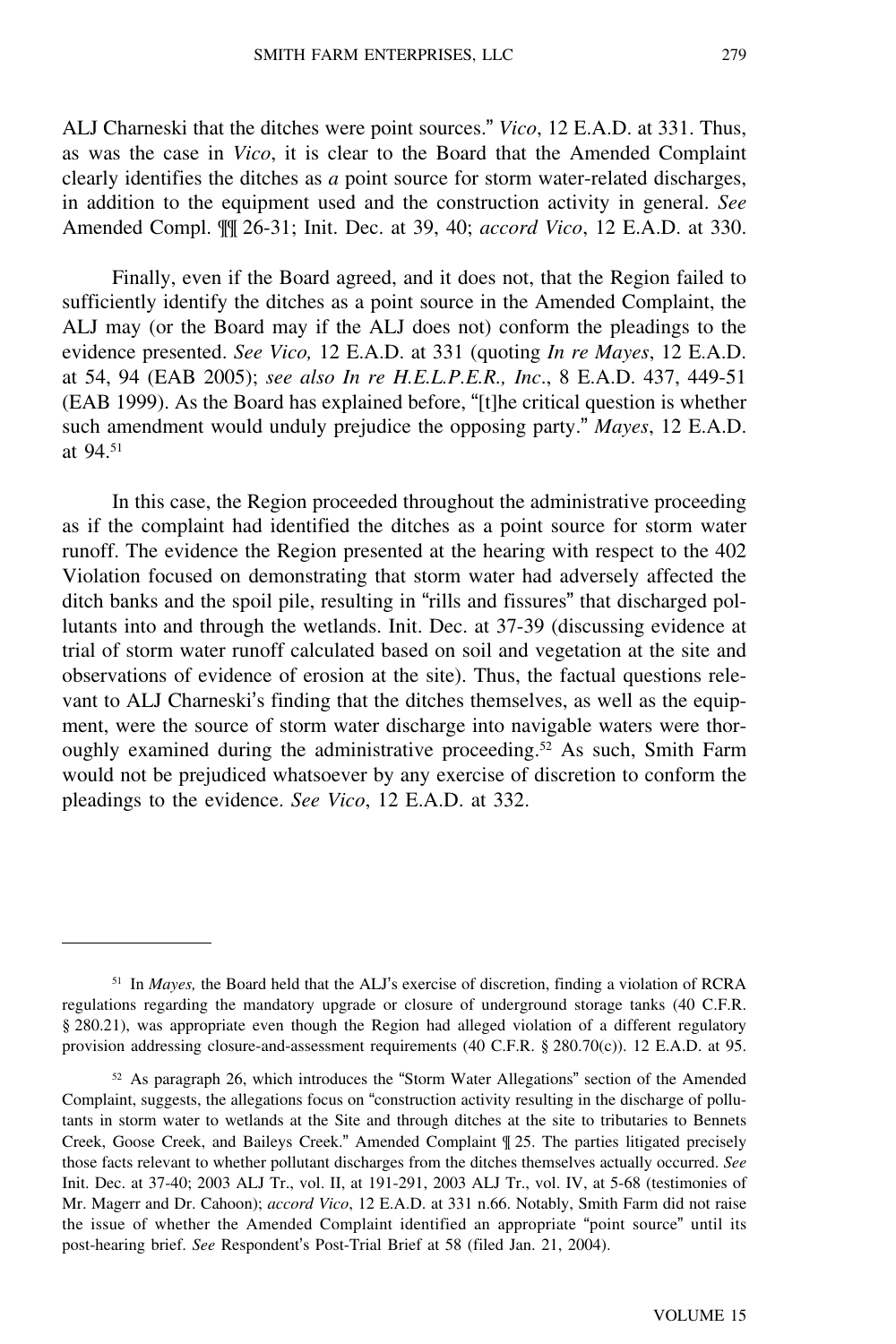# 4. *Conclusion: Smith Farm*'*s Discharge of Pollutants Via Storm Water Into Navigable Waters Without a 402 Permit Constituted a Violation of CWA Section 301*

For the reasons explained above, the Board concludes that the Amended Complaint alleges, and ALJ Charneski found, that Smith Farm engaged in construction activity as defined by 40 C.F.R. § 122.26(b)(14) that resulted in the discharge of storm water runoff from and through the ditch banks and spoil pile into waters of the United States without a section 402 permit, in violation of CWA section 301. As such, the Board concludes ALJ Charneski did not err in basing that determination, in part, on his finding that the ditches served as point sources under the CWA. *See Vico*, 12 E.A.D. at 332. Moreover, to the extent that the Complaint lacked clarity with respect to the point source(s) alleged, the Board exercises its discretion to conform the pleadings to the evidence presented.<sup>53</sup> Accordingly, ALJ Charneski did not err in concluding that Smith Farm violated CWA section 301 by discharging pollutants via storm water, in association with construction activity, into and through ditches that flowed into waters of the United States, without a permit under Section 402.

# **VIII.** *PENALTY ASSESSMENT*

Having affirmed ALJ Charneski's determination that Smith Farm violated CWA section 301(a) by failing to obtain the required permits under sections 404 and 402, the Board next examines the issues that remain with respect to the assessed penalty.

### A. *The Penalty Issues That Remain*

ALJ Charneski imposed a total penalty of \$94,000, which was \$11,500 less than that proposed by the Region.<sup>54</sup> That penalty was further reduced by ALJ Moran on Remand to \$34,000. *See* note 2, above. Smith Farm contends the ALJ erred in assessing a penalty "just below the maximum amount" of \$137,500, based on his erroneous finding that Smith Farm was "highly negligent" and the failure of EPA to establish any resultant environmental harm. *See* Smith Farm Br. (2005) at 36-40. These two challenges correspond to two of the statutory penalty factors considered by ALJ Charneski: (1) the nature, circumstances, extent and gravity of violation; and (2) Smith Farm's culpability. *See* Init. Dec. at 40-42, 44-45; *see* also CWA § 309 $(g)(3)$ , 33 U.S.C. § 1319 $(g)(3)$ . The Region argues that the pen-

<sup>&</sup>lt;sup>53</sup> The Board notes that it does not believe that such an exercise of discretion is necessary here, but does so out of an abundance of caution, in the interest of bringing finality to this case.

<sup>54</sup> ALJ Charneski provides no explanation for why he imposed a penalty that was less than the Region proposed.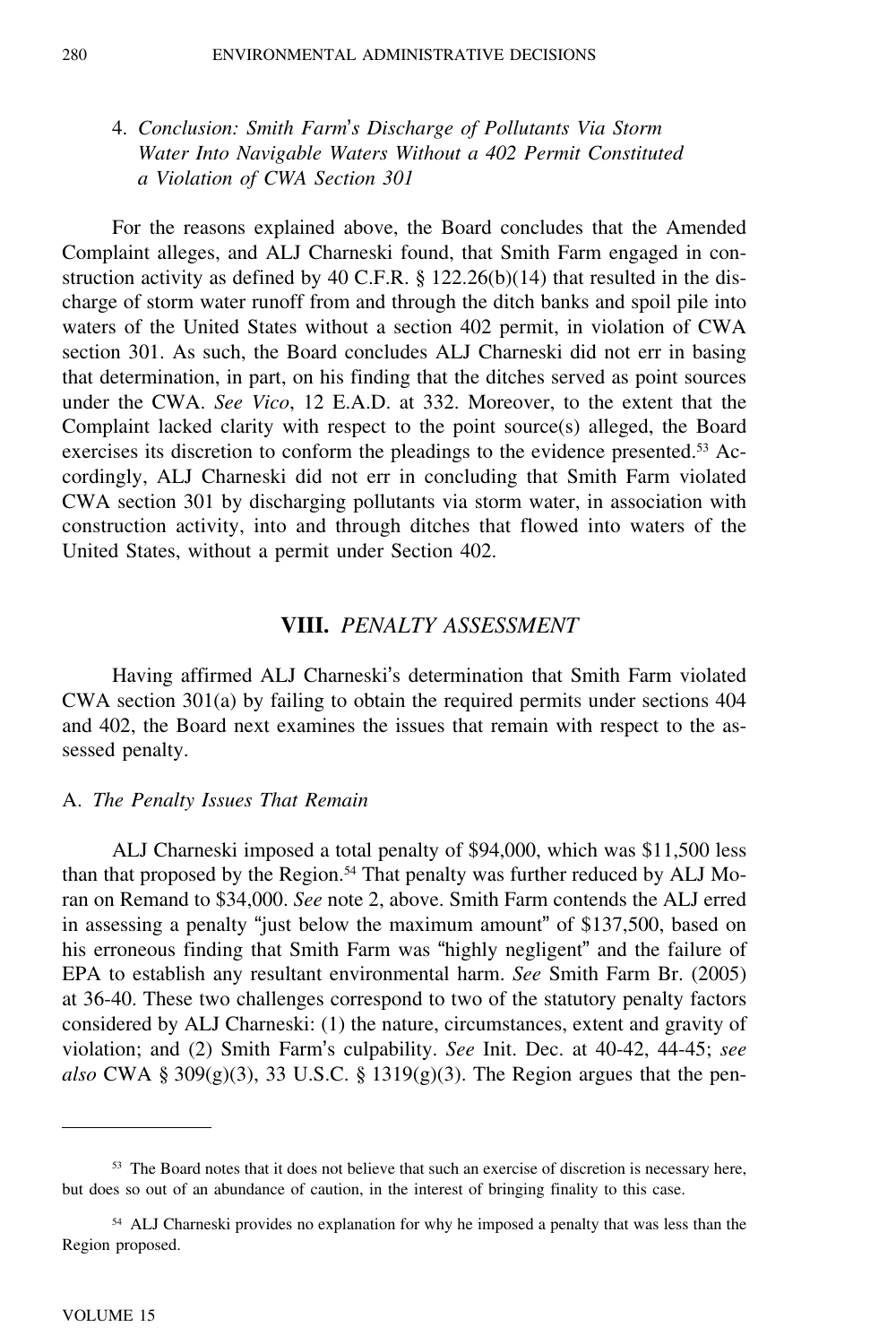alty assessment was consistent with the statutory factors and that the ALJ's findings with respect to Smith Farm's culpability and as to the nature and extent of the violations are well supported by the record. *See* EPA Br. as to Penalty (2005) at 13-23.

On appeal, the Board is authorized to review a penalty assessment *de novo* (and may assess a penalty that is higher or lower than that which was proposed by the Region or was assessed by the ALJ). *See* 40 C.F.R. § 22.30(f). The Board will generally defer to the ALJ's judgment, however, unless an appellant can demonstrate that the ALJ's judgment is clearly erroneous or otherwise constitutes an abuse of discretion. *See Vico*, 12 E.A.D. at 333 (citations omitted); *see also United States v. Smithfield Foods, Inc.,* 191 F.3d 516, 526-27 (4th Cir. 1999) (reviewing factual findings that underlie a penalty calculation for clear error and giving "wide deference" to the factfinder's "highly discretionary calculations that take into account multiple factors" in assessing civil penalties under the CWA), *cert. denied,* 531 U.S. 813 (2000).

Thus, the primary question the Board must decide is:

*Did ALJ Charneski clearly err in evaluating the nature and extent of the violations or Smith Farm*'*s culpability, such that the assessed civil penalty was excessive?*

### B. *Principles of Law Governing Penalty Assessments*

CWA section 309 $(g)$ , 33 U.S.C. § 1319 $(g)$ , authorizes EPA to assess civil penalties for violations of section 301. The statutory maximum civil penalty for violations occurring before March 15, 2004, cannot exceed \$11,000 per day for each day the violation continues, and the total penalty amount cannot exceed \$137,500. CWA §  $309(g)(2)(B)$ , 33 U.S.C. 1319(g)(2)(B) (as modified by the Civil Monetary Penalty Inflation Adjustments, 40 C.F.R. § 19.4, for penalties effective between January 30, 1997 and March 15, 2004).

In assessing a penalty, the statute requires the enforcing agency to take into account the following factors:

> the nature, circumstances, extent and gravity of the violation, or violations, and, with respect to the violator, ability to pay, any prior history of such violations, the degree of culpability, economic benefit or savings (if any) resulting from the violation, and such other matters as justice may require.

CWA § 309(g)(3), 33 U.S.C. § 1319(g)(3).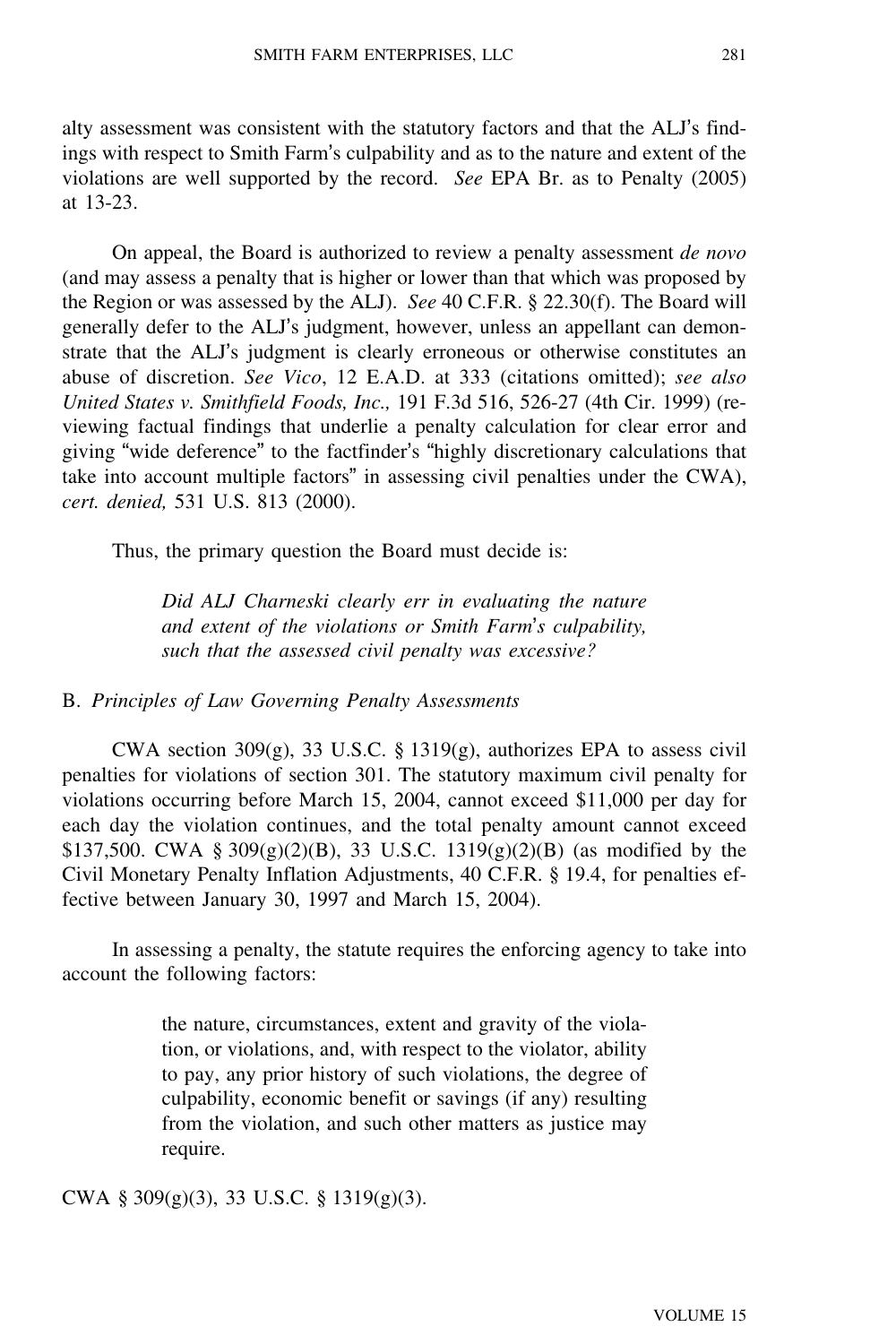Under the Consolidated Rules of Practice, 40 C.F.R. Part 22, the ALJ assessing a civil penalty "shall determine the amount of the recommended civil penalty based on the evidence in the record and in accordance with any penalty criteria set forth in the Act." 40 C.F.R. § 22.27(b). The ALJ is also required to provide a detailed rationale for the penalty assessment and a specific explanation for any increase or decrease in the penalty from that which is proposed by the Region. *Id.*

The Board often looks to the Agency's penalty policies for guidance on assessing the statutory factors. *See Vico*, 12 E.A.D. at 333; *see also In re Ram, Inc.*, 14 E.A.D. 357, 367 n.10 (EAB 2009) (explaining that the Agency's penalty policies provide guidance in determining an appropriate penalty assessment by providing a framework for translating statutory factors into numerical terms in a uniform manner). Because there is no specific penalty policy for use in CWA litigation, the Board looks to general penalty policies for guidance.<sup>55</sup> *Vico*, 12 E.A.D. at 333-34 & n.69 (citing EPA General Enforcement Policy #GM-22*, A Framework for Statute-Specific Approaches to Penalty Assessments: Implementing EPA*'*s Policy on Civil Penalties* at 18 (Feb. 16, 1984) ("Penalty Framework"), and U.S. EPA, *Final Clean Water Act Section 404 Civil Administrative Penalty Settlement Guidance and Appendices* at 3 (Dec. 14, 1990) ("CWA 404 Penalty Settlement Guidance")); *In re Phoenix Constr. Servs., Inc.*, 11 E.A.D. 379, 395 (EAB 2004).

The Agency's general policy concerning civil penalties identifies three important goals for penalty assessment in EPA enforcement actions. EPA General Enforcement Policy # GM-1, *Policy on Civil Penalties* at 1 (Feb. 16. 1984) ("General Penalty Policy"). They are: deterrence, the fair and equitable treatment of the regulated community, and the swift resolution of environmental problems. *Id.* That policy also outlines a general process for assessing civil penalties that is aimed at achieving Agency goals while considering the applicable statutory factors appropriate for the statute being enforced. *Id.* at 1, 8. In general, it is Agency policy to first calculate "a preliminary deterrence amount" that consists of both an "economic benefit component" and a "gravity component." *Id.* at 3, 8. The economic benefit component is primarily intended to address deterrence. *Id.* at 3. For

<sup>&</sup>lt;sup>55</sup> The Board recognizes, of course, that Agency penalty policies do not bind the Board or the ALJs. Such guidance has not been subjected to the rulemaking procedures of the Administrative Procedure Act and, thus, lacks the force of law. *See Ram*, 14 E.A.D. at 367 n.10 (citing *In re Allegheny Power Serv. Corp.*, 9 E.A.D. 636, 658-59 (EAB 2001), *aff*'*d*, No. 6:01-cv-241 (S.D. W.Va. Apr. 5, 2002); *In re Emp*'*rs Ins. of Wausau*, 6 E.A.D. 735, 758 (EAB 1997)). Although the ALJ must and the Board may consider any civil penalty policies applicable to the matter, both the Board and the ALJ have discretion to assess a penalty that is not calculated pursuant to the particular penalty policy, so long as the penalty is consistent with the statute and the ALJ's supporting rationale is provided. 40 C.F.R. § 22.27(b); *see also Ram*, 14 E.A.D. at 367 n.10 (citing *In re Lyon Cnty. Landfill*, 10 E.A.D. 416, 450 (EAB 2002), *aff*'*d*, No. Civ. 02-907 JNE/JGL, 2004 WL 1278523 (D. Minn. June 7, 2004), *aff*'*d*, 406 F.3d 981 (8th Cir. 2005); *Allegheny Power*, 9 E.A.D. at 658-59; *Wausau*, 6 E.A.D. at 758)).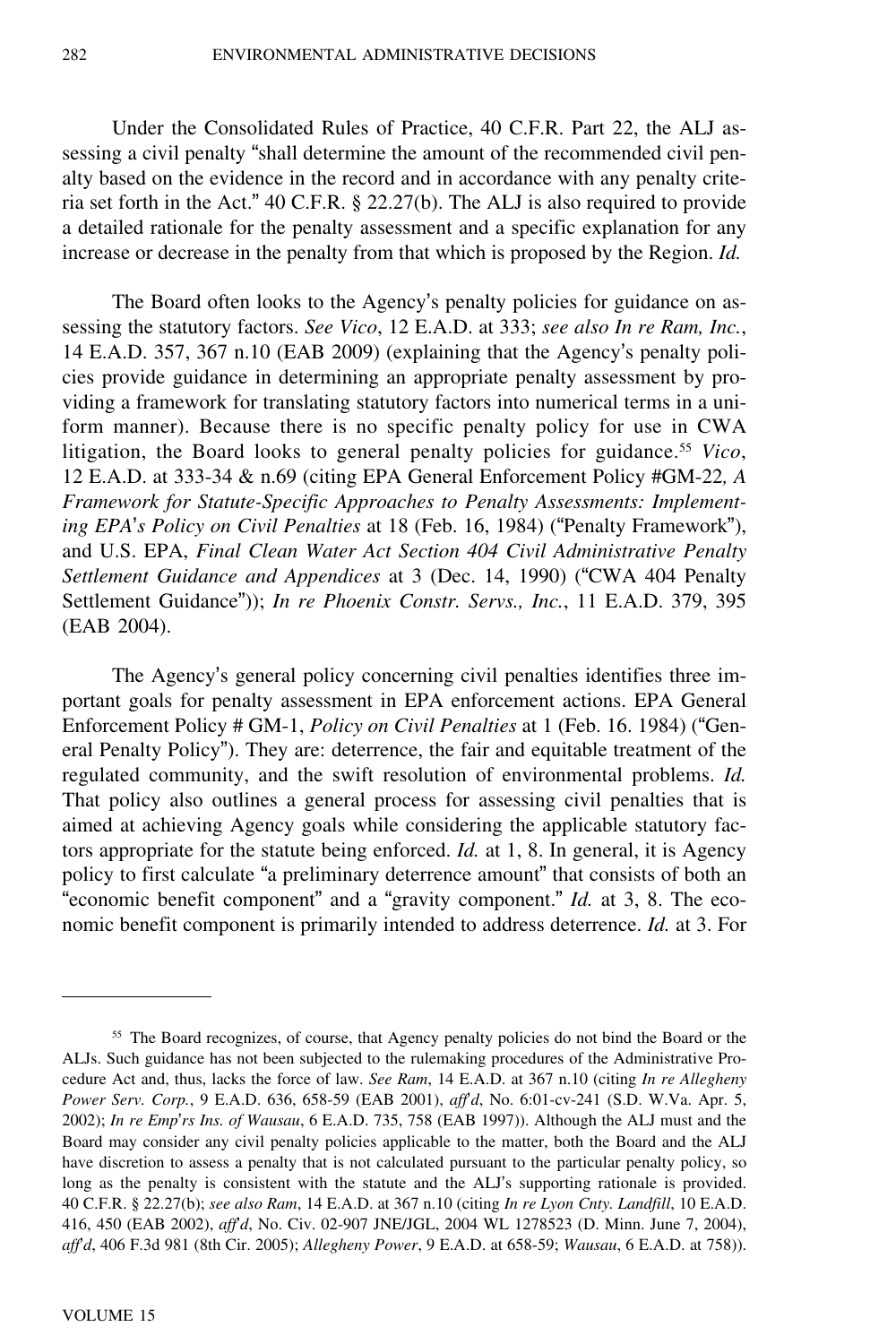that reason, Agency policy provides that, *at a minimum*, the economic benefit component should remove any economic benefits resulting from failure to comply with the law. *Id.* (emphasis in original). The gravity component then adds an additional penalty amount, reflective of the seriousness of the violation, aimed at ensuring the violator is worse off than it would have been if it had obeyed the law. *Id.* at 4. Finally, Agency policy applies adjustment factors (such as degree of willfulness or negligence, history of noncompliance, and others) to increase or mitigate the gravity component and to arrive at a proposed penalty figure. *Id.* at 8, attach. A. These basic components of civil penalty assessment comprise the framework that is applied across Agency enforcement programs under various environmental statutes. *See, e.g.,* U.S. EPA, *Clean Air Act Stationary Source Civil Penalty Policy* (Oct. 25, 1991); U.S. EPA, Office of Enforcement and Compliance Assurance, *RCRA Civil Penalty Policy* (June 2003); *see also* U.S. EPA, *Clean Water Act Section 404 Settlement Penalty Policy* (Dec. 21, 2001) (superseding 1990 CWA 404 Penalty Settlement Guidance).

#### C. *Penalty Analysis*

Of the \$94,000 civil penalty that ALJ Charneski imposed, \$80,000 was assessed for the 404 Violation and \$14,000 was assessed for the 402 violation. Init. Dec. at 48.<sup>56</sup> Although ALJ Charneski methodically considered each statutory penalty factor required to be considered and imposed a penalty that was less than that proposed, he did not provide a specific explanation for why the assessed penalty was lower. *Id.* at 40-48. ALJ Charneski also did not provide a precise calculation of the penalty; nor was he required to do so. *See In re Britton Constr. Co.,* 8 E.A.D. 261, 278, 282 (EAB 1999).

As stated above, in arguing that this penalty is excessive, Smith Farm disputes only ALJ Charneski's findings with respect to the extent and gravity of each violation and with respect to Smith Farm's culpability. Smith Farm Br. (2005) at 36-40; *see also* Init. Dec. at 40-43, 44-45. Accordingly, this decision focuses

<sup>56</sup> The Region originally sought a civil penalty of \$137,500 for both violations. After the Region reached settlement with Vico Construction, originally a co-defendent, the Region reduced the amount sought against Smith Farm by the cash value amount of the settlement (\$32,000). Thus, the Region sought a \$105,500 penalty against Smith Farm (\$84,500 for the 404 Violation and \$21,000 for the 402 violation). *See* Complainant's Post-Hearing Brief at 87-88, 108 (Jan. 20, 2004).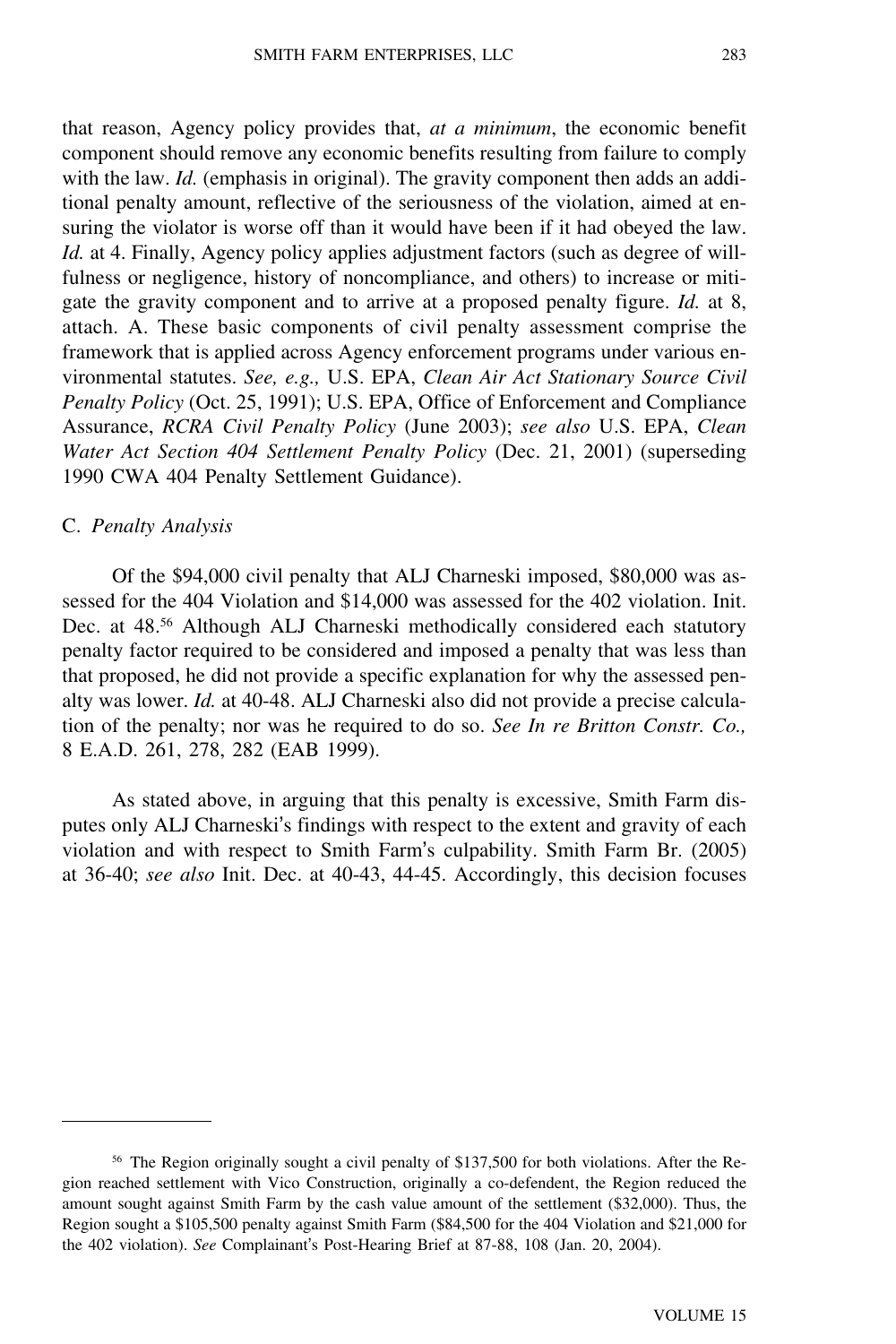next on the assessed penalties for each permit violation, considering the specific challenges Smith Farm raises as to each.

#### 1. *The Penalty for the Section 404 Permit Violation*

For the 404 Violation, the Region sought a penalty of \$84,000 and ALJ Charneski imposed a penalty of \$80,000. ALJ Charneski arrived at the penalty amount after applying the statutory factors to the facts of this case.

At the outset, the Board notes that, when considering the Agency's interest in and emphasis on deterrence, the penalty amount for the 404 Violation in this case does not seem excessive. As explained above, deterrence is a primary goal of the EPA in assessing penalties. General Penalty Policy at 1, 3. It is long-standing Agency policy that to achieve deterrence any penalty must, *at a minimum* remove the economic benefit accrued by a violator by its failure to comply with the law. General Penalty Policy at 3. Allowing a violator to benefit from noncompliance creates a disincentive for compliance. *Id.; see also United States v. Allegheny Ludlum Corp.,* 187 F. Supp. 2d 426, 436 (W.D. Pa. 2002) ("A critical component of any penalty analysis under the Clean Water Act is the economic benefit enjoyed \* \* \* as a result of violating the law. The goal of economic benefit analysis is to prevent a violator from profiting from its wrongdoing."), *aff*'*d in relevant part, and vacated in part*, 366 F.3d 164 (3rd Cir. 2004). A civil penalty below the economic benefit not only results in an ecomonic advantage for the violator, it may also encourage other potential violators to do the same.

In this case, ALJ Charneski accepted the economic benefit analysis provided by EPA's expert, Jonathan Sheffetz. Init. Dec. at 45-47. Mr. Sheffetz found Smith Farm's economic benefit to be \$141,367 to \$304,482 for the 404 Violation and \$6,594 for the 402 violation. *Id.* at 47. Smth Farm does not contest the economic benefit finding on appeal. The Region argues that this amount alone justifies the penalty amount. Unfortunately, ALJ Charneski does not make clear what portion of his assessed penalty was attributable to the economic benefit factor. Nevertheless, even though the economic benefit may justify an even higher penalty amount, and the Board is authorized to impose one, the Board declines to do so given the circumstances and procedural history of this case and the lack of explanation in ALJ Charneski's decision of the significance of the economic benefit to his assessment. For these same reasons, the Board is also disinclined to hinge its review of the penalty assessment on the economic benefit component alone. However, it is with this economic benefit in mind that the Board next considers the specific contentions of Smith Farm.<sup>57</sup>

<sup>&</sup>lt;sup>57</sup> The Board notes that ALJ Charneski also considered the statutory factors of ability to pay and Smith Farm's history of violations. Init. Dec. at 43-44. ALJ Charneski's findings with respect to Continued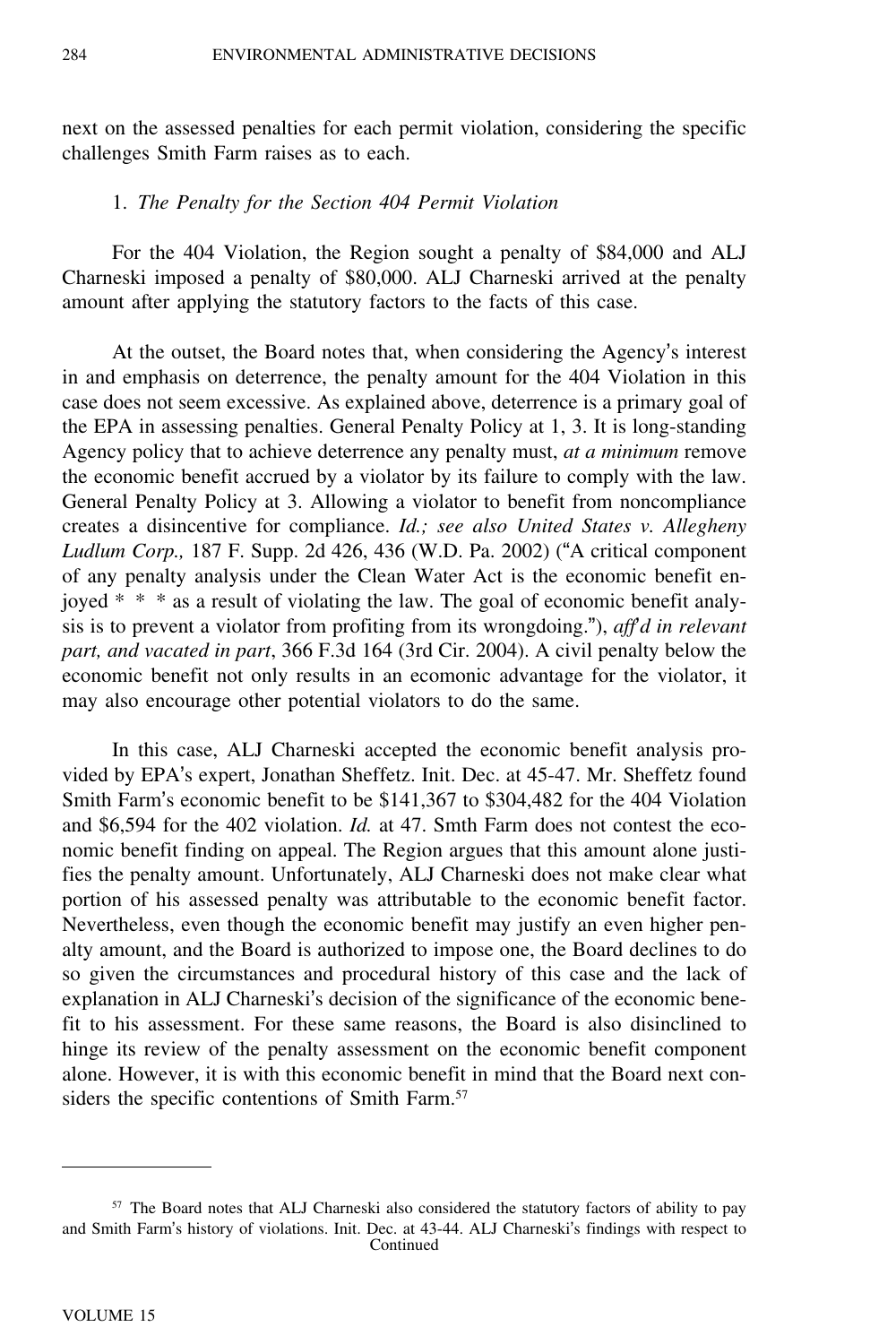## a. *Nature, Circumstances, Extent and Gravity of 404 Violation*

In considering the nature, circumstances, extent and gravity of the violation, ALJ Charneski first noted the nature of the violation was the discharge of substantial amounts of wood chips into jurisdictional wetlands without a permit.<sup>58</sup> ALJ Charneski next found the gravity of the 404 Violation in this case to be "serious." Init. Dec. at 41. In making that finding, ALJ Charneski relied on testimony by the EPA wetlands team leader, Jeffrey Lapp. Mr. Lapp explained that "a number of functions and values have been attributed to wetlands" within the tributary system, including water storage and flood flow reduction. Id. at 41-42 (quoting 2003 ALJ Tr., vol. I, at 76-77). ALJ Charneski also considered expert testimony from both sides as to the environmental value of the Smith Farm wetlands in particular. In this regard, ALJ Charneski specifically credited the testimony of the Corps' witness, Steve Martin, who testified as to the important functions performed by the Smith Farm wetlands and who credibly rebutted the testimony of Smith Farm'<sup>s</sup> valuation expert that placed the value of Smith Farm's wetlands below nearby tidal wetlands.<sup>59</sup> *Id.* at 45-47. Thus, ALJ Charneski directly addressed the importance of wetlands generally, and the Smith Farm wetlands in particular, as well as the corresponding significance of their loss or impairment.

In support of its argument, Smith Farm contends that there is no evidence in the record establishing: "that the [Smith Farm wetlands] were diminished or even altered in their functioning or reach;" that any wetlands acreage was lost; "that the Tulloch ditches were effective in draining the wetlands;" that any "pollutant" ever "left the Smith Farm site;" that any "navigable-in-fact waters were compromised," or that "any plants or animal life were impacted." Smith Farm Br. (2005) at 38. Smith Farm concludes that "any violation did not result in any significant environmental impact," and therefore, the penalty should be reversed. *Id.* at 39, 40.

<sup>(</sup>continued)

these factors, like the economic benefit factor, were not challenged in this appeal, however. ALJ Charneski also noted that there were no considerations taken under the "other matters as justice may require" criterion for penalty determinations. *Id.* at 48.

<sup>58</sup> ALJ Charneski then determined that the extent of this violation was "considerable," involving between 10.79 and 24 acres. Init. Dec. at 40, 41. The Board notes that Mr. Lapp testified that the Smith Farm site was one of the largest sites with which he had dealt. 2003 ALJ Tr., vol. I, at 169. The Board finds this testimony to be consistent with ALJ Charneski's findings with respect to the extent and gravity of the violation.

<sup>59</sup> As explained in Part III.B, above*,* the Board "may defer to an ALJ's factual findings where credibility of witnesses is at issue 'because the presiding officer had the opportunity to observe the witnesses testify and to evaluate their credibility.'" *In re Ocean State Asbestos Removal, Inc.*, 7 E.A.D. 522, 530 (EAB 1998).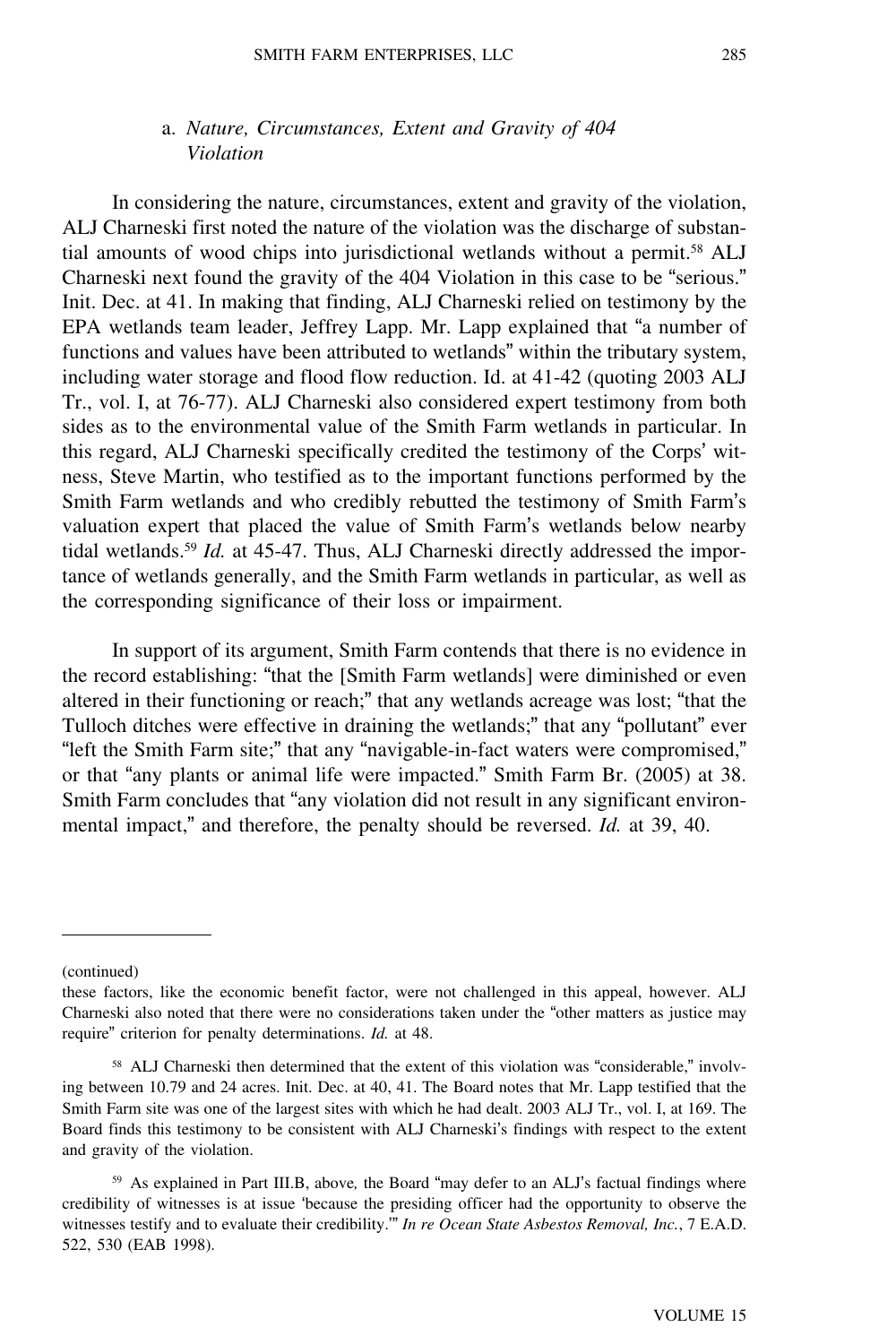Smith Farm's arguments with respect to extent and gravity equate to a demand for quantifiable proof of harm to the immediate environment from its violation, and they are essentially the same as the arguments made by the appellant in *Vico*. *See Vico*, 12 E.A.D. at 340-41. In *Vico,* the Board rejected these arguments, agreeing instead with the ALJ that the placement of such substantial amounts of fill into a wetland is inherently significant in its potential impact. *Id.* at 342. The Board also emphasized the inherent significance of a violation involving the failure to obtain a required permit:

> [W]here a respondent has failed to obtain necessary permits or failed to provide required notice, such failure causes harm to the regulatory program. \* \* \* Thus, for example, in holding that a respondent's failure to obtain a RCRA permit prior to disposing of hazardous wastes was of major significance, [the Board has] stated that 'the RCRA permitting requirements go to the very heart of the RCRA program. If they are disregarded, intentionally or inadvertently, the program cannot function.' \* \* \* Similar to the principles enunciated in the RCRA context, the failure to obtain a permit goes to the heart of the statutory program under [section 404] of the CWA.

*Id.* (quoting *Phoenix Constr.*, 11 E.A.D. at 396-98 (citations and quotation marks omitted)); *see also In re Everwood Treatment Co.*, 6 E.A.D. 589, 602 (EAB 1996). As explained in *Phoenix Construction,* "[t]hese Board determinations are consonant with the Agency's general penalty framework guidance, which lists 'importance to the regulatory scheme' as one of the important factors to consider in quantifying the gravity of a violation." *Phoenix Constr*., 11 E.A.D. at 397 (citing Penalty Framework at 14). Thus, by failing to disclose to the Corps the full extent of the project and by avoiding the permitting process, Smith Farm deprived the Corps of the opportunity to make an informed, up-front determination of whether such activities would require a section 404 permit and, if so, to determine what restrictions or mitigation would be appropriate. *See Vico*, 12 E.A.D. at 343.

Additionally, as the Board explained in *Vico*, the gravity of harm to the CWA regulatory program is manifest in a case such as this, "where the discharge was integrally related to a project whose ultimate objective was the elimination of the \* \* \* wetlands, and where the permitting process may have significantly reduced the impact of the project, for example by leading to permit conditions that would 'prevent or reduce significant impacts on neighboring wetlands.'" *Id.* at 342-43 (quoting *Phoenix Constr.*, 11 E.A.D. at 399).

The Board has also emphasized the important impact of deterrence on the regulatory program. *Id.* at 343. Referring again to its decision in *Phoenix Construction,* the Board in *Vico* pointed out that, even where only a small amount of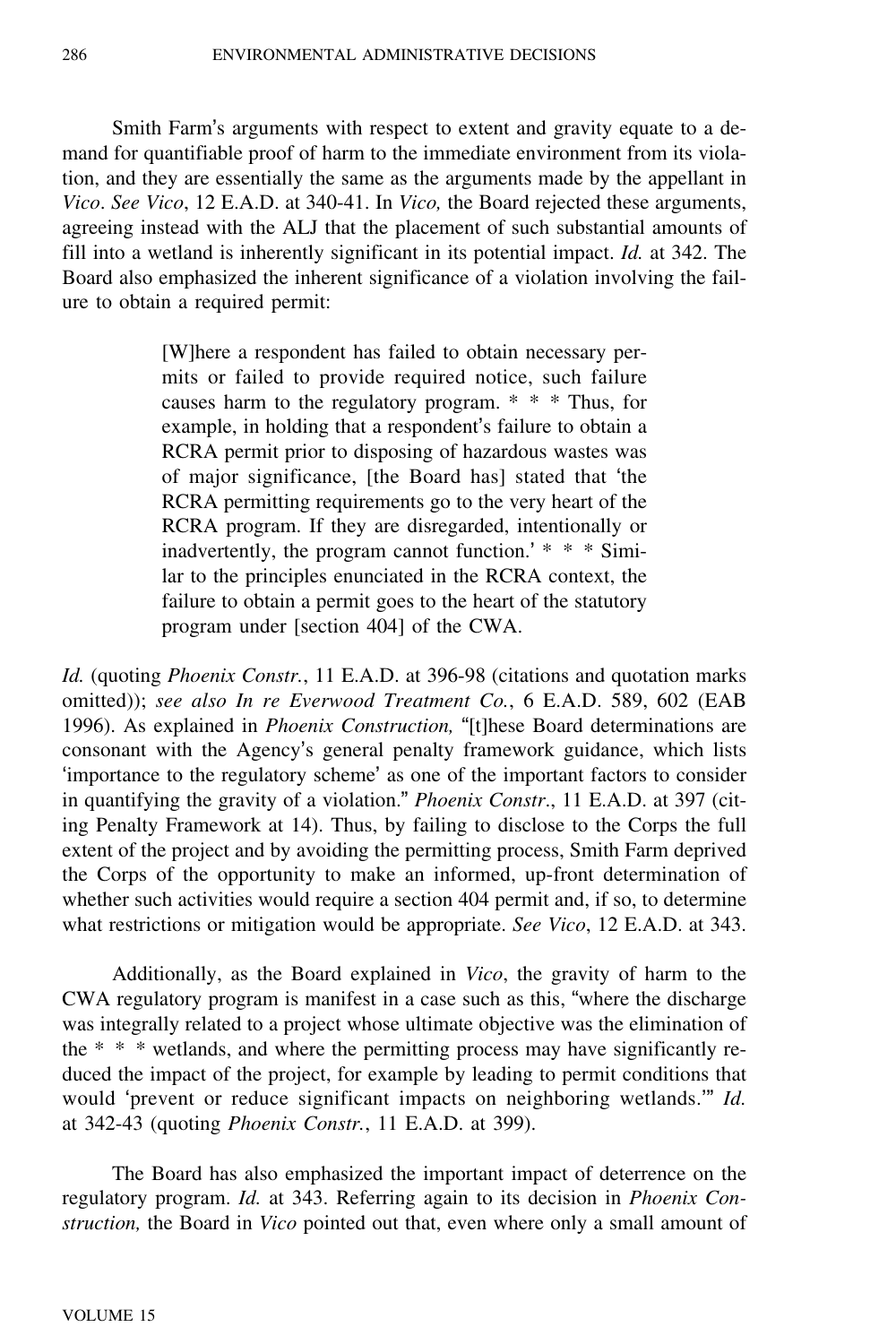acreage is impacted by a particular 404 violation, "because private landowners' (or hired contractors') filling activities are typically visible to other members of the local community, the perception that an individual is 'getting away with it' and openly flaunting the environmental requirements may set a poor example for the community and encourage other similar violations in the future and/or lead to the acceptance of such activities as commonplace, minor infractions not worthy of attention." *Id.* (quoting *Phoenix Constr.*, 11 E.A.D. at 399). Indeed, in this case, it is clear that a broader pattern of similar projects did develop as knowledge spread through the local community about the occurrence of these kinds of land clearing and ditch digging activities.

Thus, as the Board said in *Vico*, "[b]y proceeding with the project even when questions were raised, [a]ppellants effectively substituted their own judgment for that of EPA and the Corps, thus frustrating the objectives of the wetlands program. Indeed, in circumstances such as these where the wetlands project was part of a regional pattern of projects, the overall impact on wetlands in the area could be very significant." *Id.* For all of these reasons, the Board finds no clear error in ALJ Charneski's findings with respect to the nature, circumstances, extent and gravity of Smith Farm's 404 Violation.

#### b. *Culpability*

Smith Farm also disagrees with ALJ Charneski's determination that Smith Farm was "highly negligent." Smith Farm Br. (2005) at 36. In doing so, Smith Farm challenges ALJ Charneski's determination with respect to its degree of culpability. Init. Dec. at 44-45; *see also* CWA § 309(g)(3), 33 U.S.C. § 1319(g)(3) (including the "degree of culpability" as one of the factors to be taken into account in assessing the penalty). Thus, the Board next considers whether ALJ Charneski clearly erred in assessing Smith Farm's culpability.

The CWA does not explain how a violator's degree of culpability should be considered or what effect culpability should have on the overall penalty assessment. Notwithstanding the fact that most environmental statutes are strict liability statutes, the EPA recognizes that the violator's level of culpability, or degree of willfulness or negligence is not irrelevant. Penalty Framework at 17-18. As such, Agency civil penalty policies consistently treat the degree of willfulness and/or negligence as an additional factor to be considered in adjusting the gravity component of a civil penalty upward or downward, once that component has been established. *Id.*60 Agency policy has attributed such adjustment factors with pro-

<sup>60</sup> Although generally, the gravity component can be adjusted upward or downward, the Penalty Framework specifically provides that the lack of knowledge of the legal requirement should never be used as a basis to reduce a penalty because "[t]o do so would be to encourage ignorance of the law." Penalty Framework at 18. Thus, "knowledge of the law should serve only to enhance [a] penalty." *Id.*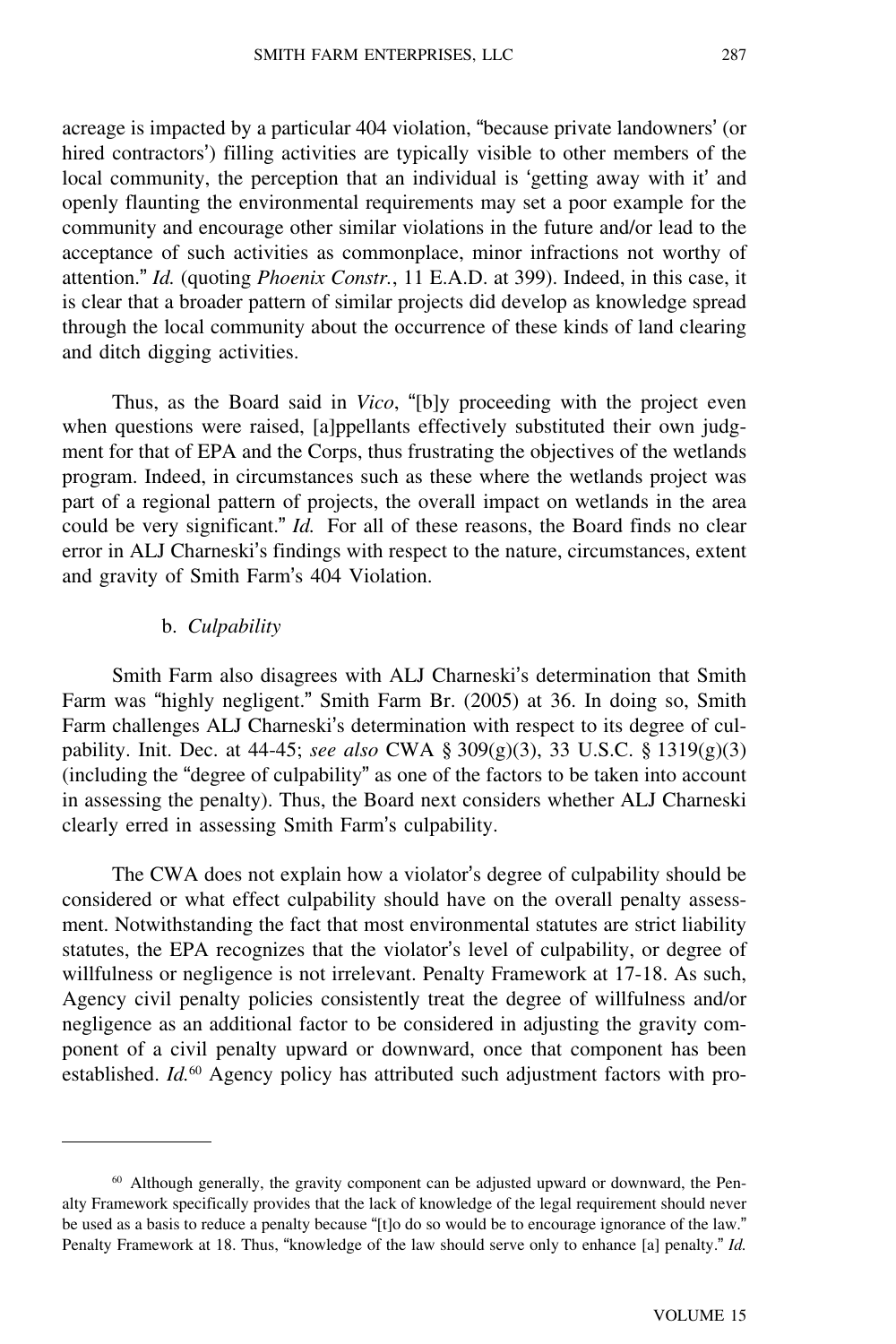viding flexibility in penalty assessments to account for the unique facts of each case, while still producing results that treat similarly situated violators consistently. The focus of such adjustment is on reaching the second goal of penalty policies: the equitable treatment of the regulated community.

When considering Smith Farm's degree of culpability, ALJ Charneski found that Smith Farm was "highly negligent" in discharging the wood chips into the wetlands without a 404 permit. Init. Dec. at 45. ALJ Charneski justified this finding by explaining that Smith Farm was aware that the site contained wetlands "well before it initiated the Tulloch ditching operation." *Id.* at 44. ALJ Charneski also noted Smith Farm's asserted, but mistaken, reliance on the "ground rules" set forth in the "Southern Pines" letter from the Army Corps of Engineers. *Id.* That letter specifically warned that it applied only to the Southern Pines site and no other and, as ALJ Charneski explained, "the deposit of wood chips in the substantial amounts that occurred [at Smith Farm was] inconsistent with the Southern Pines ground rules, even if they were [applicable to Smith Farm]." *Id.* at 45. The Board further notes that Smith Farm was a sophisticated landowner, well-aware of the CWA's permitting requirements, and was actively engaged in an attempt to drain its wetlands in a manner that avoided obtaining a permit. *See* Init. Dec. at 3-4 (finding that Smith Farm contacted an environmental consultant following the D.C. Circuit's *National Mining* case to discuss the prospect of digging Tulloch ditches in its property, while recognizing that "it was an opportunity that, you know, admittedly people realized that if you were working in a wetland that this opportunity might not be around forever."). ALJ Charneski found that, in spite of its knowledge, Smith Farm discharged a substantial amount of wood chips into its wetlands. *Id.* at 44. ALJ Charneski considered Smith Farm's decision to do so to be "highly negligent" and the Board finds no clear error in the ALJ's finding.

Smith Farm also asserts that, in considering culpability, ALJ Charneski failed to consider Smith Farm's good faith efforts to comply fully with the law. Smith Farm Br. (2005) at 36. In so arguing, Smith Farm essentially raises three points. The Board addresses each in turn.

First, Smith Farm points to the fact that it hired a wetlands consultant "to ensure \* \* \* compliance."<sup>61</sup> Smith Farm Br. (2005) at 36. The Board disagrees that the hiring of a consultant, in this case, warrants mitigation of culpability. In

<sup>61</sup> Like the appellants in *Vico*, Smith Farm also claims that "[s]pecial equipment and more cumbersome and expensive procedures were employed so as to eliminate environmental impacts of the work." Smith Farm Br. (2005) at 37. Echoing the Board's position in *Vico,* 12 E.A.D. at 334 n.70, the Board finds Smith Farm's assertions disingenuous. On the record before the Board, it appears Smith Farm employed special equipment and procedures not to eliminate environmental impacts, but rather in an attempt to avoid the need for a CWA § 404 permit. Smith Farm's indisputable intention was to eliminate the existence of its wetlands, which creates – not eliminates – an adverse impact on the environment. *Id.*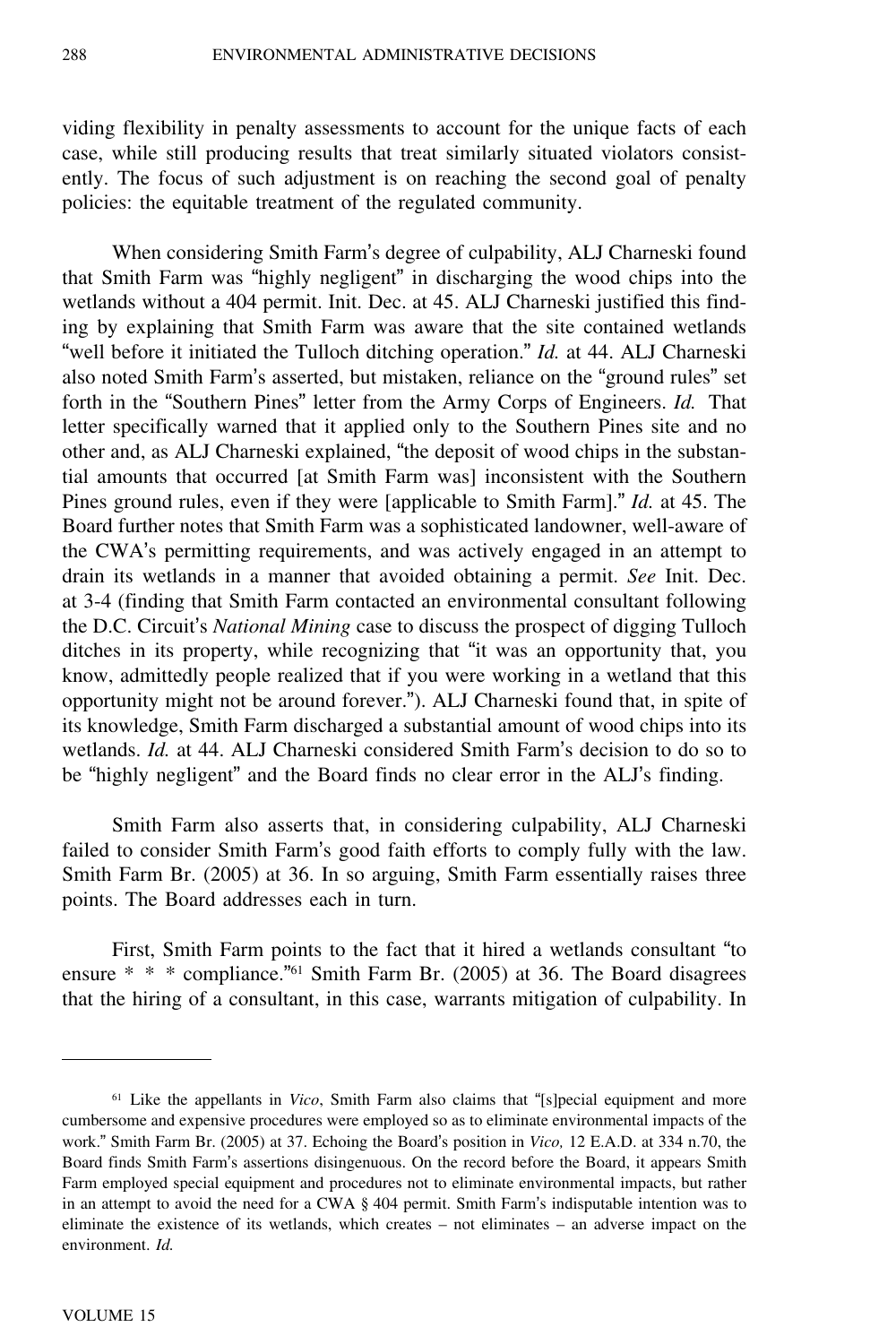*Vico,* where the appellants also hired Mr. Needham and argued that the use of a consultant should mitigate their culpability, the Board explained that hiring an experienced consultant does not "necessarily relieve [the appellant] of culpability," because the appellant was engaging the consultant to "assist  $* * * in map$ ping a relatively uncharted course," and that, "given the novelty of the situation," both the appellant and the consultant failed to exercise "the appropriate degree of care with regard to engaging the Corps early in the process, and ensuring that the Corps was fully apprised of both the *nature and extent* of the proposed construction activities (including the chipping of slash and grinding of stumps in the cleared pathways)." *Vico*, 12 E.A.D. at 338 (emphasis in original). In *Vico,* the Board distinguished the appellants use of a consultant from cases where reliance on the factual representations of a consultant has been held to justify mitigation of culpability. *Id.* (citing *In re City of Marshall,* 10 E.A.D. 173, 191 (EAB 2001)).<sup>62</sup>

While Smith Farm, unlike the appellants in *Vico,* did engage the Corps early in the process, any justifiable reliance earned from doing so was undermined by Smith Farm's failure to fully apprise the Corps of the full nature and extent of its proposed construction activities, especially with regard to the extent of the path clearing activities and the grinding up of the slash into wood chips.<sup>63</sup> Thus, again, although in some cases the Board has determined that reliance on the factual representations of a consultant may justify mitigation of culpability, such is not the case with Smith Farm.

Second, Smith Farm argues that "[t]he Corps *pre-approved* the activities that were conducted on Site both orally and in writing, a determination upon

<sup>62</sup> In *City of Marshall,* the Board upheld the presiding officer's determination that the violator'<sup>s</sup> "good faith reliance" on a consultant's factual determination was justifiable. 10 E.A.D. at 191. In that case, the municipal violator relied on the consultant's erroneous representation that the construction of additional pollution control technology would be necessary to bring the city's treatment works into compliance with new regulations for the disposal of sewage sludge. *Id.* at 181-82, 191. If new construction had been necessary, the city would be allowed an additional year to come into compliance with the new regulations. *Id.* at 181. Because the city invested a large sum of money in that construction, in reliance on the consultant's representation, the ALJ determined that the city was entitled to an extended compliance schedule under the applicable regulations and mitigated the penalty based on the city's lack of culpability accordingly. *Id.* at 191 (remanding the case for additional consideration of the penalty analysis on other grounds).

<sup>&</sup>lt;sup>63</sup> Central to Smith Farm's arguments that ALJ Charneski erred in finding Smith Farm "highly negligent" are Smith Farm's early communications with the Corps. *See* Init. Dec. at 6 (describing these communications); Respondent's Post-Trial Brief at 4-5, 59-60 (citing 2003 ALJ Tr., vol. I, at 227; 2003 ALJ Tr., vol. III, at 225-27, 259; 2003 ALJ Tr., vol. V, at 175, 177-78; SF Ex. 14). While the Board acknowledges that these facts differ from the circumstances in *Vico*, where the appellants relied solely on the Southern Pines letter as Corps "approval" and neglected to make a site-specific inquiry regarding their proposed construction activities, the distinction is ultimately insignificant. As explained above, Smith Farm's efforts, if any, were completely undermined by Smith Farm's failure to fully apprise the Corps of the full nature and extent of its proposed construction activities.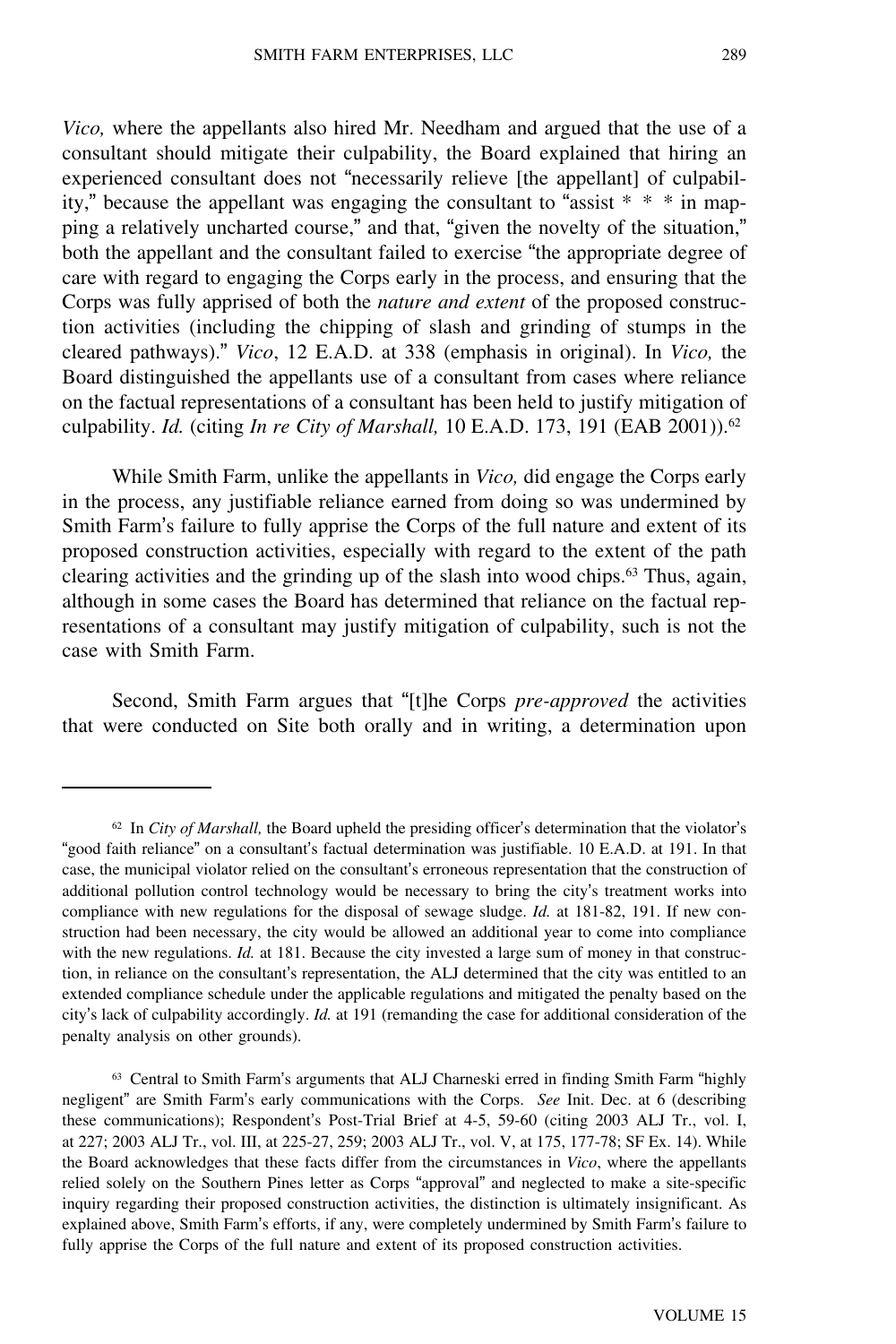which [Smith Farm] relied." Smith Farm Br.  $(2005)$  at 36 (citing SF Exs. 11 & 14) (emphasis added). This statement is simply not accurate. As ALJ Charneski noted, Smith Farm's reliance on the Southern Pines letter (SF Ex. 11) is misplaced. In that letter, the Corps responded to the proposed activities at the Southern Pines site and specifically stated that "[t]his is a case specific determination and does not apply to any other site." SF Ex. 11 (responding to SF Ex. 10). Moreover, the activities described in the Southern Pines letter are not comparable to those that occurred at Smith Farm. While the letter mentions the "mowing of shrubs and saplings," it does not at all describe the extent of the path-clearing activities that took place on the Smith Farm property, which included clearing 35- to 50-foot wide pathways and grinding up saplings, branches, treetops, small trees, branches, and underbrush, and scattering wood chips into the corridors.<sup>64</sup>

Likewise, Smith Farm's reliance on the November 6 letter that Smith Farm'<sup>s</sup> consultant, Mr. Needham, wrote to the Corps outlining Smith Farm's proposal for Tulloch Ditching is equally unavailing. *See* Smith Farm Br. (2005) at 36 (citing SF Ex. 14). Mr. Needham's correspondence to the Corps cannot by itself indicate Corps approval of the Smith Farm construction.<sup>65</sup> Smith Farm has introduced no evidence to demonstrate that the Corps ever provided a written response to the November 6 letter, nor has it provided evidence that the Corps approved the work orally.

<sup>65</sup> The November 6 letter to the Corps was nearly identical to the August 24 letter from Mr. Needham to the Corps (SF Ex. 10) relating to the Southern Pines site, with respect to the standards it articulated and the construction activities it proposed which, as explained above, did not accurately describe the far more substantial activities that actually took place at Smith Farm.

<sup>&</sup>lt;sup>64</sup> The fact that the Southern Pines letter does not specifically mention wood chips is particularly troubling given that Mr. Needham testified that he knew that, in certain circumstances, wood chips could be considered fill material. His knowledge was based on his previous experience working for the Corps and certain communications with the Wilmington District of the Corps. 2003 ALJ Tr., vol. VI, at 11. Smith Farm argues that wood chips were covered in the letter, however, because the Corps would understand that the "mowing of shrubs and saplings" meant grinding slash into wood chips and dispersing those wood chips on top of the soil. *See* EAB Tr. (2005) at 15. However, even to the extent that Smith Farm is correct that, based on the letters between Mr. Needham and the Corps relating to the Southern Pines site, the Corps might have anticipated the discharge of some wood chips into the wetlands, the record demonstrates that the amount of debris in the cleared paths exceeded the expectations of the Corps' inspectors and included trees and tree tops that went well beyond the saplings and shrubs contemplated in the letters. *See* Init. Dec. at 11, 45; 2003 ALJ Tr., vol. I, at 269-70 (Mr. Martin's testimony that "what I saw on site was not what I expected to see \* \* \* . I was expecting a much smaller operation."). Thus, even if the correspondence could be interpreted to anticipate the presence of some wood chips, it is unreasonable to suggest that the Corps should have anticipated wood chips on the scale that were actually discharged.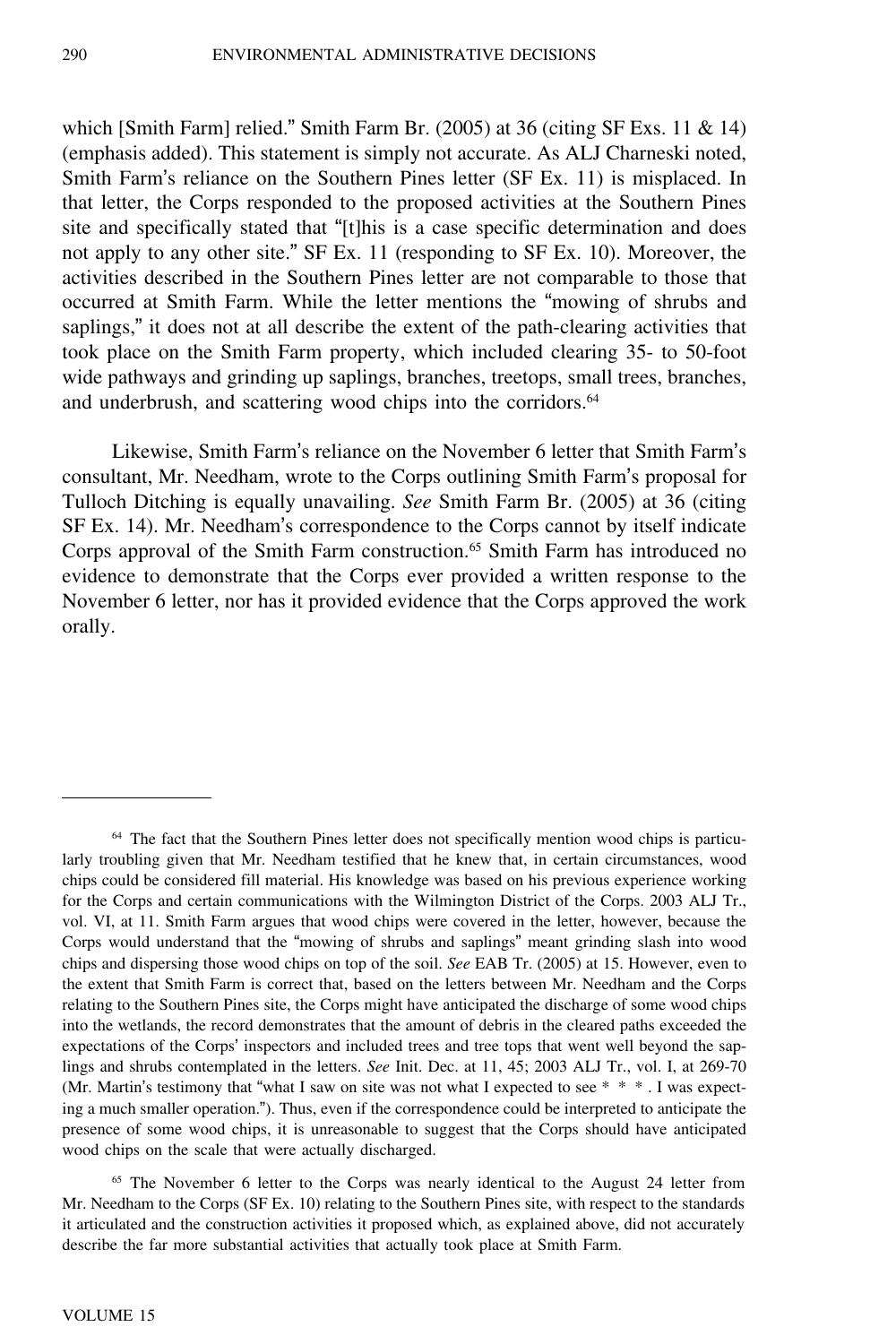Smith Farm apparently believes that, by not responding in writing,<sup>66</sup> the Corps tacitly approved the activities described in the letter.<sup>67</sup> Smith Farm provides no basis from which to conclude that silence should constitute approval on the part of the Corps in the present case. Moreover, to the extent that Smith Farm might have had reason to believe that the Corps, through its silence, did implicitly approve the process outlined in the November 6 letter to the Corp, the Board notes that this letter fell far short of completely describing the actual construction that took place on the property.<sup>68</sup> Thus, the substance of any mistakenly perceived approval would not have encompassed all of the activities actually undertaken. In any case, because the Board does not find that the Corps ever approved the Tulloch ditching project that took place on the property, the Board does not consider Smith Farm's alleged "reliance" on such approval to be a mitigating factor in the consideration of its culpability.

Third, Smith Farm maintains that it performed the work "openly" and "invited the Corps to inspect the construction as it took place." *Id.* at 37. Smith Farm asserts, moreover, that "work would have stopped if they had been advised of any trouble," but that "[n]either the Corps nor the EPA ever advised that the work was problematic or that work should stop." *Id.* at 36.

The Board acknowledges that, had the Corps "taken more affirmative steps to alert Appellants or Mr. Needham to their concerns or remaining questions about the wood chipping activity, the Corps might have played a more meaningful role in the developing pattern of wetlands construction in the area, and seized the opportunity for an earlier intervention or warning that might have mitigated the extent of the harm by preventing some of the discharges from occurring." *Vico*, 12 E.A.D. at 339 (footnote omitted). Unlike the appellants in *Vico*, Smith Farm

<sup>66</sup> Smith Farm fails to acknowledge in its appellate brief, however, that Mr. Martin actually did contact Smith Farm, by telephone, on November 12, to discuss the project. *See* 2003 ALJ Tr., vol. VI, at 37-38 (Mr. Needham acknowledging the conversation with Mr. Martin when confronted with Mr. Martin's notes). Smith Farm has never represented that the Corps provided oral approval during this telephone conversation, and Mr. Martin characterized the conversation as being merely informational. *See* 2003 ALJ Tr., vol. I, at 227 ("We discussed this pre-application request and the work that Mr. Needham's clients were planning to conduct on the Smith Farm property.").

<sup>&</sup>lt;sup>67</sup> The November 6 letter to the Corps stated that the ditching activities were planned to begin excavation on or after November 16, and requested that the Corps contact them by November 13 if they had "any questions or input." Init. Dec. at 6; SF Ex. 14.

<sup>68</sup> Smith Farm cites footnote 8 on page 9 of the Initial Decision to assert that ALJ Charneski found Smith Farm had performed the work according to agreed upon conditions. Smith Farm Br. (2005) at 37. This footnote, however, states only that the conditions Smith Farm had followed (i.e., no side casting, no double handling, no digging of tree stumps with more than one pull of the excavator, and no building of corduroy roads) were "the ground rules agreed to by the [Corps] and the owners of the Southern Pines Site." Init. Dec. at 9 n.8. ALJ Charneski did not find, as Smith Farm implies, that the Corps agreed to these conditions with respect to the excavation activities at Smith Farm. *See id*. As explained above, these conditions do not capture the full extent of the activities at the Smith Farm site.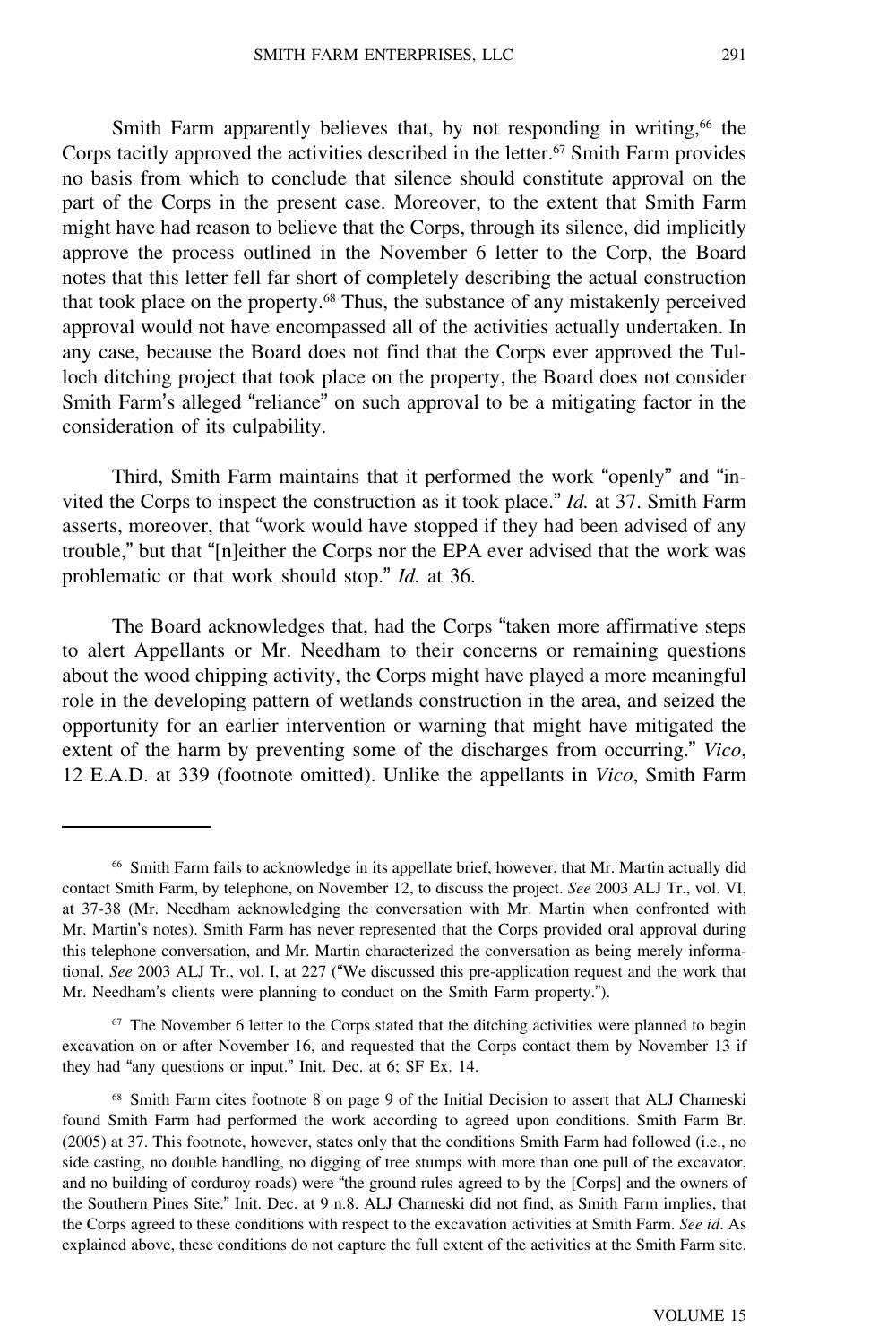affirmatively sought out the Corps, thereby increasing the Corps' opportunity for intervention. Smith Farm notified the Corps of its planned activities, and there is no evidence that Smith Farm rushed or in any way altered its construction plans in anticipation of a cease-and-desist order from the Corps or any other government intervention.<sup>69</sup>

On the other hand, as the Board also explained in *Vico,*

To some degree, this restraint on the Corps' part is understandable under the circumstances. [The Board] recognize<sup>[s]</sup>, for example, that the full extent of the  $* * *$  project was not known until January 1999, when inspectors visited the Lewis and Smith Farm sites, and that inspectors in the field, as in this case, are not always authorized to make determinations of violations. Moreover, it is not surprising that a measure of restraint prevailed at the Corps in the wake of the *National Mining* decision.

*Vico*, 12 E.A.D. at 339.

In any case, as the Board has already stated, Smith Farm also could have sought formal approval from the Corps before embarking on its controversial and unchartered ditch construction. The information it provided to the Corps was inac-

<sup>69</sup> The Board's finding in *Vico* that the appellants rushed to complete construction before possible government intervention was a significant factor in the Board's decision to affirm the ALJ's culpability findings in that case. *See Vico*, 12 E.A.D. at 340. The Board notes that the Region argues that the Board should make the same finding in the present case, alleging that "[a]lthough work at the Site had ceased in February 1999, [Smith Farm] quickly geared up to resume and complete work at the Site in August 1999," relying on EPA Exhibit CX-SF-7. EPA Br. as to Penalty (2005) at 17. EPA Exhibit 7, which consists of billing reports from Vico Construction and Paxton, shows that the Tulloch ditching primarily took place from December 1998 to February 1999, although approximately one additional week of Tulloch ditching occurred in August 1999. With the exception of the August 1999 work, construction at the Smith Farm site was substantially complete before Mr. Martin made his March and April inspections and before EPA assumed enforcement authority. The Region cites to no evidence to support the idea that Smith Farm rushed to conduct the one additional week of work in August in anticipation of the EPA site visit. Rather, witness testimony tends to support the conclusion that the one additional week of construction in August was merely the continuation of work that could not be completed in February because of wet weather conditions. More specifically, some of the ditches on the Suffolk side had to be dug in a two-stage process. *See* 2003 ALJ Tr., vol. III, at 262; *id.*, vol. V, at 253; *id.*, vol. VI, at 121-25; *see also* SF Ex. 9. Indeed, the Region's own Proposed Findings of Fact, submitted to the ALJ, support this view. *See* Complainants' Proposed Findings of Fact and Conclusions of Law #112 (Jan. 20, 2004) ("Because of significant rainfall during the winter of 1998-99, several ditches on the Suffolk side of the property were constructed in a two-stage process. \* \* \* A shallower ditch was constructed in the winter of 1999, and in August 1999, Paxton Contractors returned to complete the ditch with a deeper ditch cut."); *see also* Complainants' Post-Hearing Brief at 23. Therefore, unlike in *Vico*, Smith Farm did not rush to complete the digging before being ordered to stop by a regulatory agency.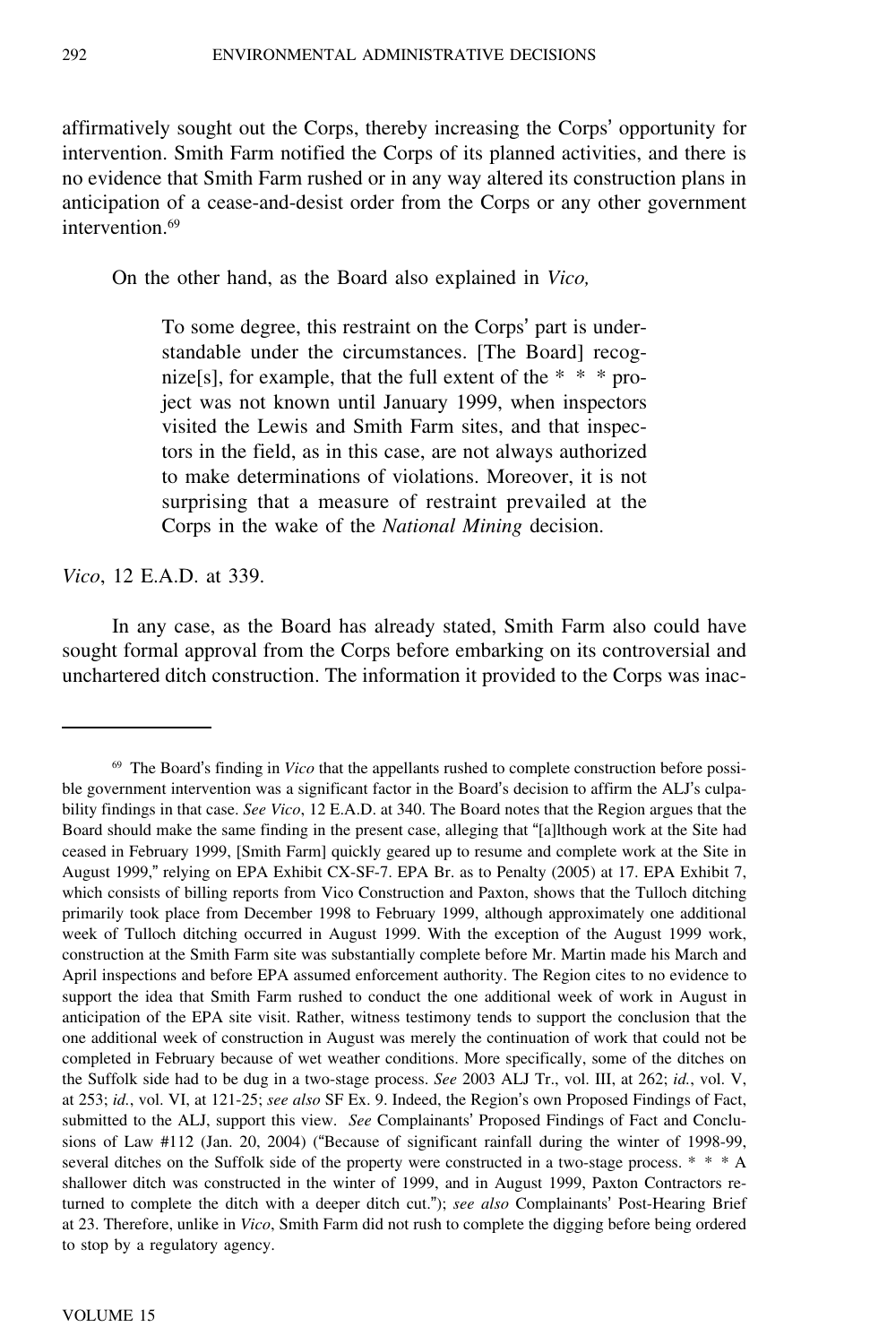curate as to the scope and extent of the activities that took place. Any early communication Smith Farm had with the Corps is overshadowed by that fact. Additionally, Smith Farm's entire motivation for digging the ditches was to remove the wetlands in a manner that avoided the permitting process. The Board also observes that these were not unsophisticated landowners who did not fully understand the regulatory risk they were undertaking.<sup>70</sup>

The Board is also cognizant that, although "[t]he statute requires EPA to take into account a number of factors in assessing [civil] penalties," it prescribes no precise methodology for calculating such penalties. *See In re Britton Constr. Co.*, 8 E.A.D. 261, 278 (EAB 1999). Moreover, federal courts afford the fact finder "wide deference" in making these "highly discretionary calculations." *E.g., United States v. Smithfield Foods, Inc.*, 191 F.3d 516, 526 (4th Cir. 1999), *cert. denied,* 531 U.S. 813 (2000).

Accordingly, upon thorough consideration, the Board concludes that ALJ Charneski committed no clear error in considering Smith Farm's culpability in committing the 404 Violation that warrants further mitigation or requires the Board to substitute its judgment for the ALJ's with respect to the penalty assessment.

#### 2. *Penalty for Section 402 Permit Violation*

For the 402 violation, the Region proposed a penalty of \$21,000, and ALJ Charneski assessed a penalty of \$14,000. Smith Farm argues that the amount assessed is excessive, again based on the ALJ's conclusions as to the nature, circumstances, extent and gravity of the violation and Smith Farm's culpability. Smith Farm Br. (2005) at 37-39. The Board addresses each of these challenges in turn.<sup>71</sup>

# a. *Nature, Circumstances, Extent and Gravity of the 402 Violation*

Smith Farm's arguments concerning the nature, circumstances, extent and gravity of the section 402 violation are substantially the same as the appellants'

<sup>70</sup> Although settlement polices are generally not used outside of the settlement context, *see Phoenix Constr.*, 11 E.A.D. at 394 n.37, the Board has noted previously that the "settlement guidance for section 404 violations instructs Agency personnel to consider the violator's experience with the regulatory provisions and control over the events when assessing culpability." *Vico*, 12 E.A.D. at 334 n.69 (citing CWA 404 Penalty Settlement Guidance). This is consistent with the EPA's general enforcement policy as well. *See* General Penalty Policy at 18.

<sup>71</sup> Although ALJ Charneski considered the other statutory factors with respect to the 402 violation, the Board addresses only those aspects of the ALJ's findings that are challenged in this appeal. The Board notes, however, that the economic benefit component for the 402 violation was calculated to be \$6,594 and was accepted by ALJ Charneski. Init. Dec. at 47.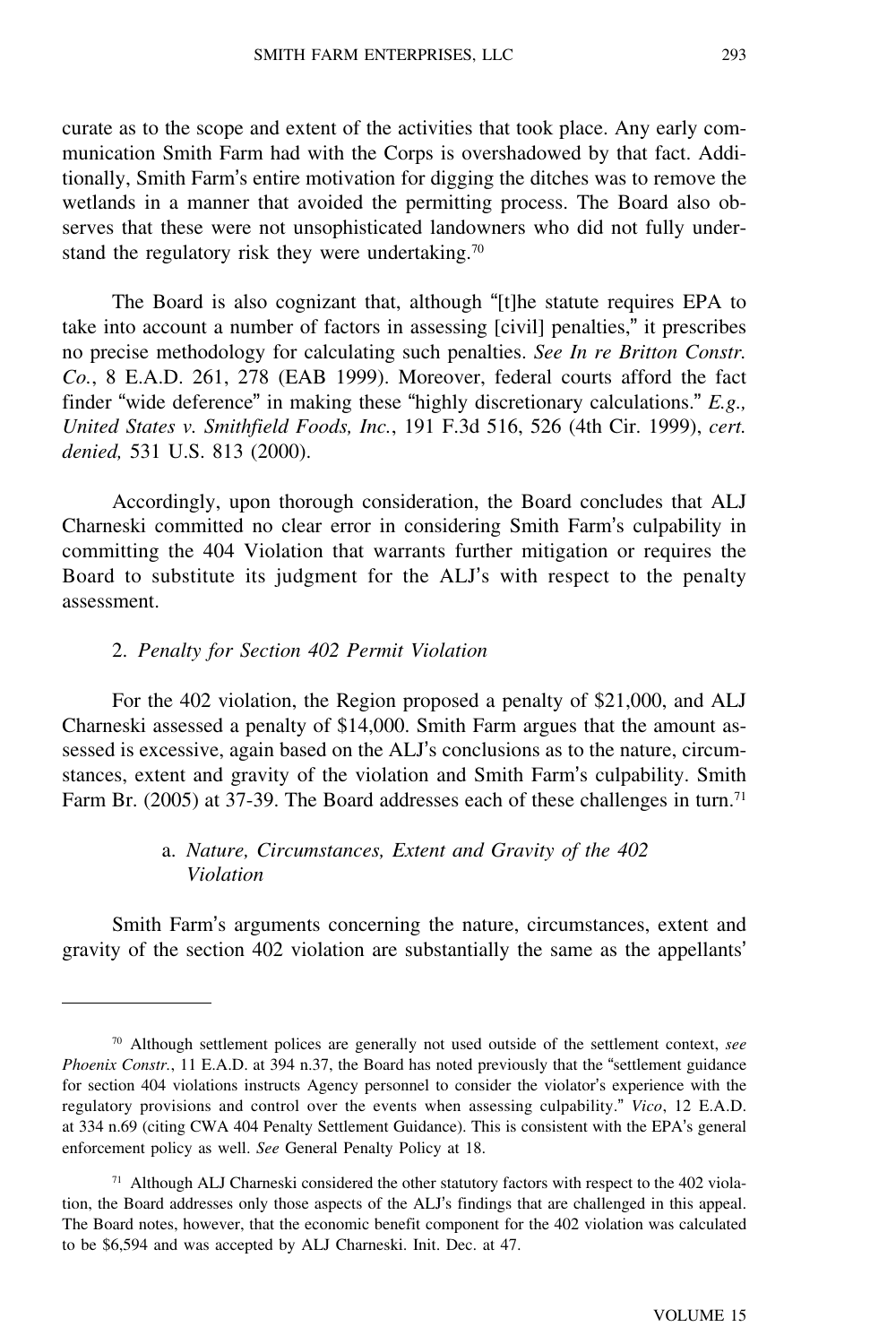arguments in *Vico*. *See Vico*, 12 E.A.D. at 343-44. Smith Farm states that the EPA storm water inspector did not testify as to the extensiveness of the violations, "the only water quality expert to testify found 'exceptionally clean particle-free water,'" and "[t]herefore, the EPA failed to establish that the Tulloch ditches increased any flow of material off the site." Smith Farm Br. (2005) at 39 (citing 2003 ALJ Tr., vol. VI, at 19). Accordingly, in Smith Farm's view, this evidence "at a minimum establish[es] that any violation was short-lived at best and not significant environmentally, further counseling against the hefty penalty imposed by the Initial Decision." *Id.* The Board is not persuaded by these arguments.<sup>72</sup>

Our reasoning with respect to Smith Farm's arguments again mirrors the Board's reasoning in *Vico. See* 12 E.A.D. at 343-45. First, as ALJ Charneski observed, Smith Farm's water quality expert visited the construction site more than six months after EPA's site visit, during which time the conditions on the property could have changed significantly, and as a result ALJ Charneski chose to credit the testimony of the EPA inspectors. *See* Init. Dec. at 40. Second, there is more than adequate evidence in the record to support a finding that storm water-related erosion from the ditch banks, spoil pile, or both made its way into the Tulloch ditches themselves, and that at least some of this material traveled through the ditches into the tributaries leading to waters of the United States. *Id.* at 43. As the Board explained above, ALJ Charneski reasonably concluded that Smith Farm violated CWA 301 by discharging pollutants in storm water through ditches into navigable waters without a 402 permit. *Id.* at 48. This type of release is exactly what the NPDES storm water permit program is designed to prevent. *Vico*, 12 E.A.D. at 344. Additionally, as the Board stated above, the failure to timely obtain a required permit does harm to the regulatory program. *See* Part VIII.C.1.a, above (discussing the nature, circumstances, and extent of the 404 Violation),.

In light of ALJ Charneski's findings and the evidence in the record, the Board concludes the ALJ did not clearly err in assessing the severity of the 402 violation.

## b. *Culpability*

Finally, Smith Farm argues that it should not be found "culpable" for its failure to obtain an NPDES permit because it "tried mightily to comply with the bewildering array of multi-tiered and multi-agency administered regulations," Smith Farm Br. (2005) at 38, and "immediately" applied for a permit, as soon as it was notified that one was necessary in September 1999, *id.* at 37. Smith Farm further argues that the fact that it installed and maintained pollution control devices should also mitigate its culpability. *Id.* In support of both arguments, Smith

 $72$  Smith Farm does not contest ALJ Charneski's findings that there was sloughing, rilling, gullying, general bank failure, and sediment in the waterways. *See* Init. Dec. at 44.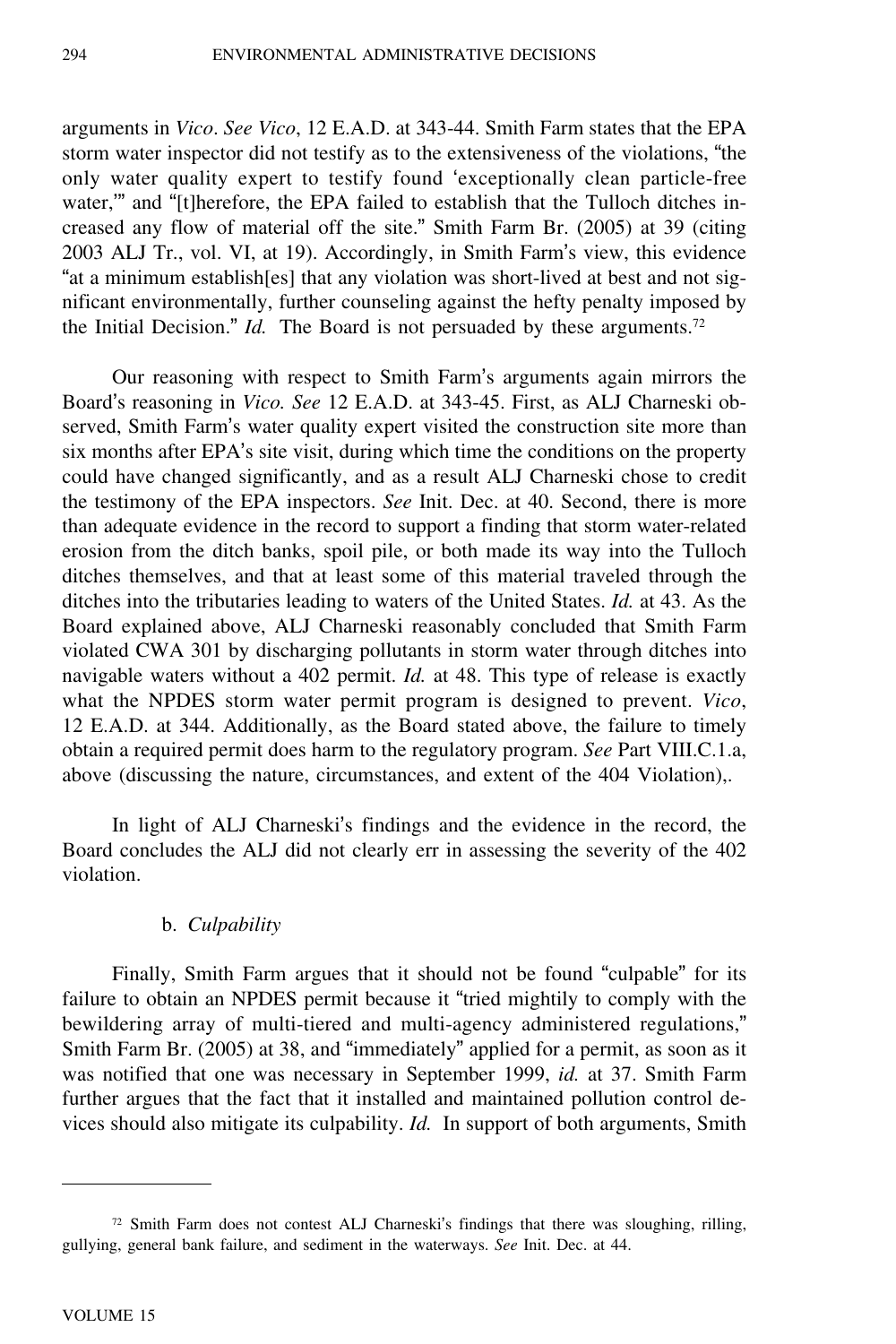Farm cites to witness testimony. *Id.* ALJ Charneski considered competing versions of Smith Farm's culpability and, despite Smith Farm's arguments to the contrary, found that VDEQ notified Smith Farm in a letter dated May 25, 1999, that a storm water permit was necessary and that Smith Farm failed to obtain a section 402 permit until after the EPA inspection in September of that year.<sup>73</sup> Init. Dec. at 45 (citing EPA Ex. 97). ALJ Charneski also found that Smith Farm did not take the appropriate measures to stabilize the ditch banks and that there was substantial bank failure. *Id.* at 45. As stated previously, the Board applies a deferential standard of review to an ALJ's assessment of witness credibility and, therefore, the Board declines to disturb ALJ Charneski's findings with respect to Smith Farm's culpability as to the 402 violation.<sup>74</sup> The Board also notes again that, despite Smith Farm's protests to the contrary, Smith Farm was not merely an innocent land owner caught in a complicated regulatory system. Rather, the complexity and frustration Smith Farm expresses was attributable to its own attempt to drain the wetlands from its property to allow for development in a manner that evaded the costs and delays associated with obtaining appropriate permits. *See, e.g.,* Smith Farm Appeal Br. at 38 n.21 (complaining that ALJ Charneski faulted Smith Farm for failing to stabilize the ditch banks without offering any steps Smith Farm could have taken without being accused of filling wetlands and, in so complaining, failing to consider that obtaining the proper permits was an option). Thus, the Board concludes ALJ Charneski did not clearly err in evaluating Smith Farm's culpability as to the 402 violation.

## 3. *Conclusion with Respect to the Penalty*

In sum, the Board concludes that Smith Farm embarked on an inherently risky course of action when it sought to drain its wetlands without obtaining a permit, and in doing so, was fully aware of the potential legal consequences of its actions. The penalty assessed by ALJ Charneski is well-supported by the economic benefit accruing to Smith Farm by bypassing the regulatory permitting process. The penalty is also well-supported by the nature, circumstance, extent and gravity of discharging fill material and construction-related storm water into waters of the United States without first obtaining the required permits under CWA sections 402 and 404. Finally, ALJ Charneski did not err in his consideration of Smith Farm's level of culpability with respect to each violation and, therefore, no

<sup>73</sup> The Board notes that this letter was addressed to Vico Construction, but stated that it applied to the Smith Farm site.

<sup>&</sup>lt;sup>74</sup> With respect to Smith Farm's position that VDEQ represented that an NPDES permit was not needed, the ALJ states that "[a] review of the cited testimony \* \* \* is not sufficient to support Smith Farm's version of events that it was informed that a Section 402 permit was not needed. The testimony of James Boyd is, at best, inconclusive on this issue and, at worst, it suffers from a lack of detail and clarity." Init. Dec. at 39.